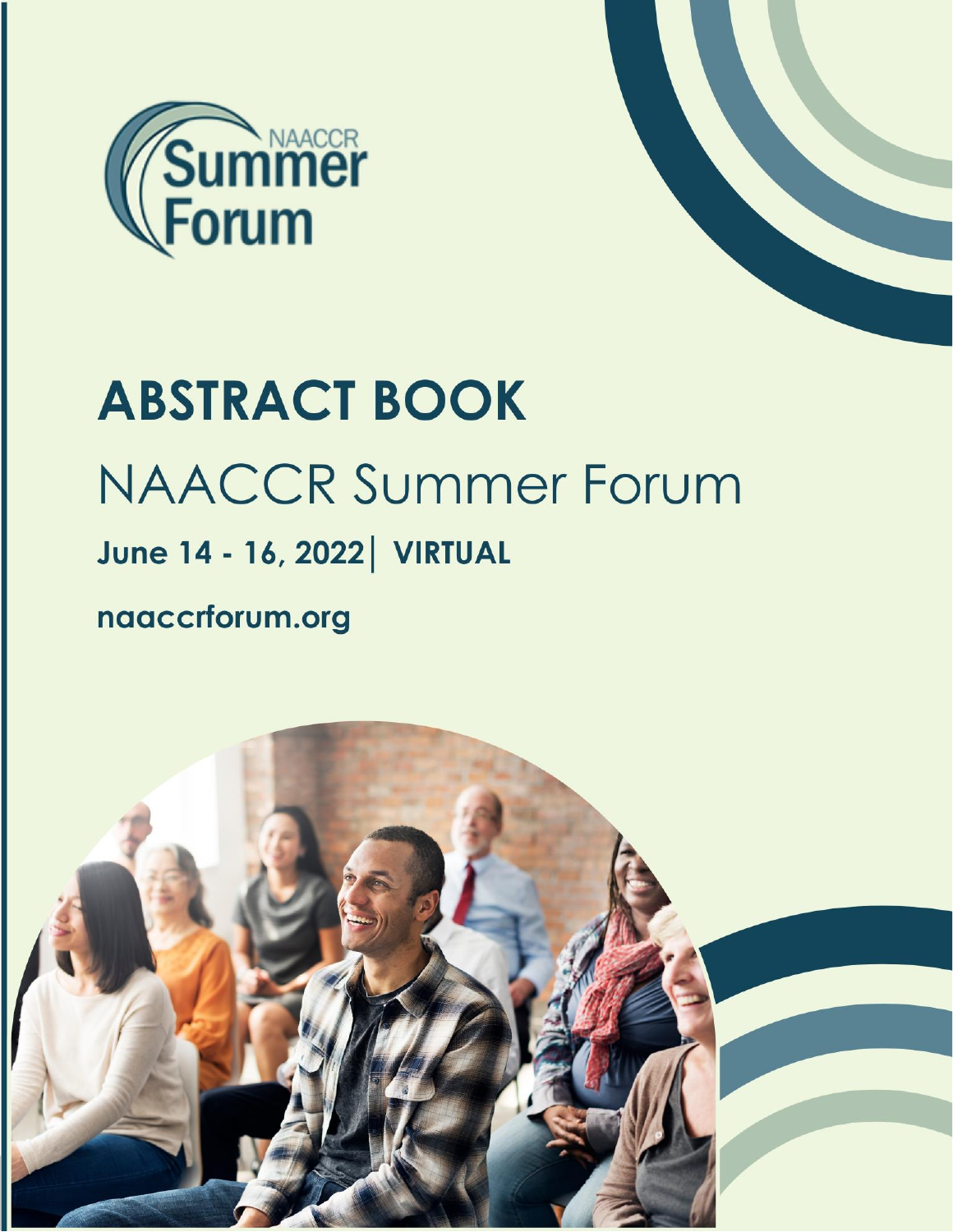# **PLENARY PRESENTATIONS**

### **Data Sharing as the Common Good**

Dr. Thomas Patrick Hill Rutgers University

The presentation will provide an ethics framework within which to justify secondary data sharing as a moral imperative in the interests of cancer surveillance and research and thereby in the interests of the common good.

Learning Objectives

- 1. To appreciate the nature and function of ethics
- 2. To appreciate the relation of ethics to law
- 3. To understand the role of ethics in justifying secondary data sharing as a moral imperative in the interests of the common good



www.naaccrforum.org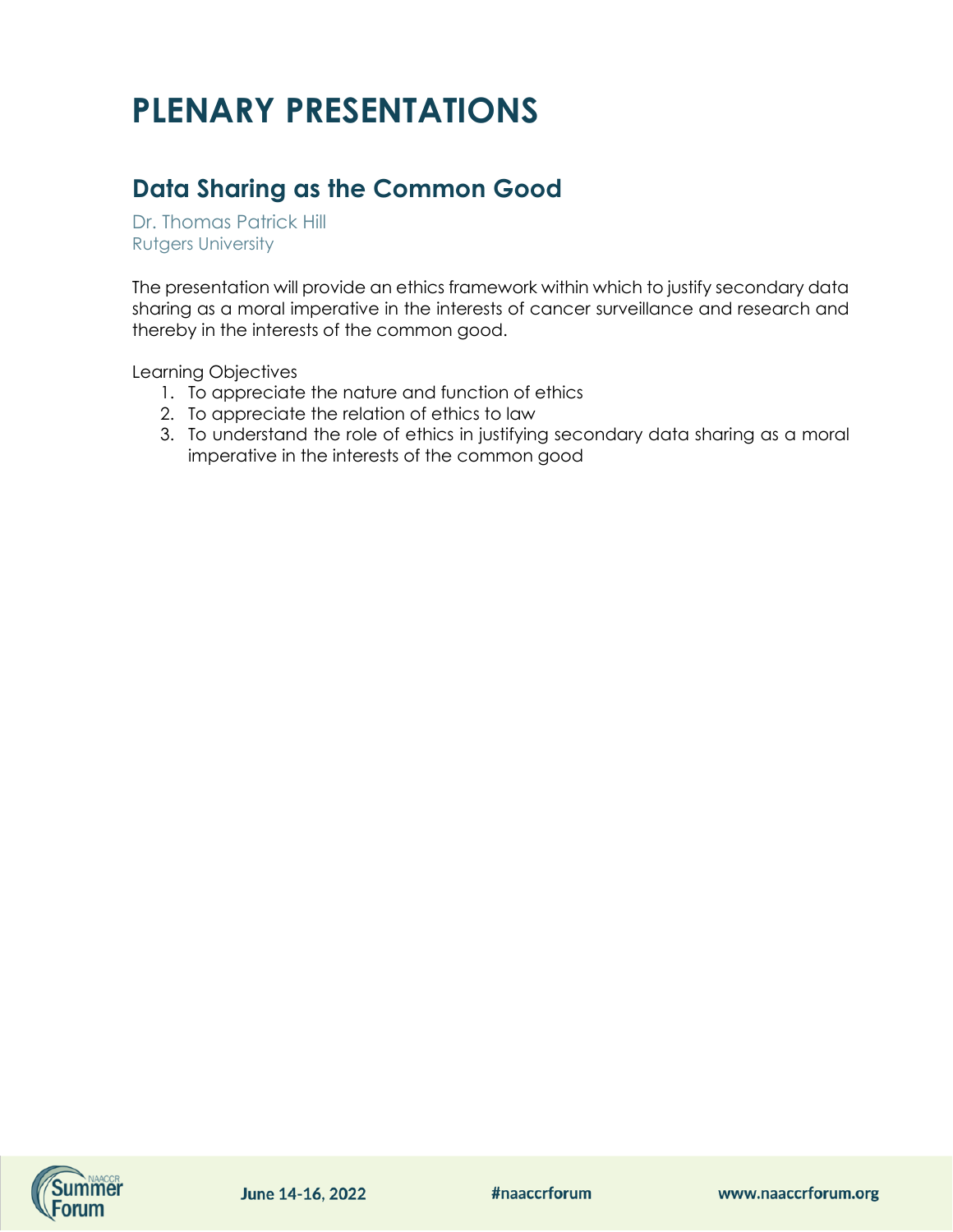### **Plenary #1 - Cancer PathCHART**

#### **Alison Van Dyke, MD, PhD**

Director, SEER-linked Virtual Tissue Repository Pilot Studies, Surveillance, Epidemiology and End Results Program, National Cancer Institute

#### **Kay Washington, MD, PhD**

Professor of Pathology, Microbiology and Immunology, Vanderbilt University Medical Center

#### **Lois Dickie, CTR**

Public Health Analyst, Surveillance, Epidemiology and End Results Program, National Cancer Institute

#### **Loria Pollack, MD, MPH**

Senior Medical Officer, National Program of Cancer Registries, Centers for Disease Control and Prevention

This series of four presentations about the Cancer Pathology Coding Histology and Registration Terminology (Cancer PathCHART) will inform attendees about the concept of it, rationale for it, and the major associated products planned for January 2024 implementation. The processes for review of tumor site-histology combinations and associated histology terminology and coding will be explained, including the creation of a single source of such validated standards. Speakers will describe how these validated standards will be used to generate updated lists (Impossible List and SEER Site/Type Valid List) and edits for unlikely/rare tumor site-histology combinations. The benefits of and potential impact of this initiative for cancer registration will be emphasized as well as the role of NAACCR in initiative leadership.

By the end of this presentation, the attendee will understand the

- Rationale for and concept of Cancer PathCHART
- Benefits of Cancer PathCHART to tumor registrars
- Review processes, involving pathologists, registrars from different settings, and epidemiologists
- How pathologists and CTRs will contribute to the vetted standards
- Role of NAACCR in this initiative

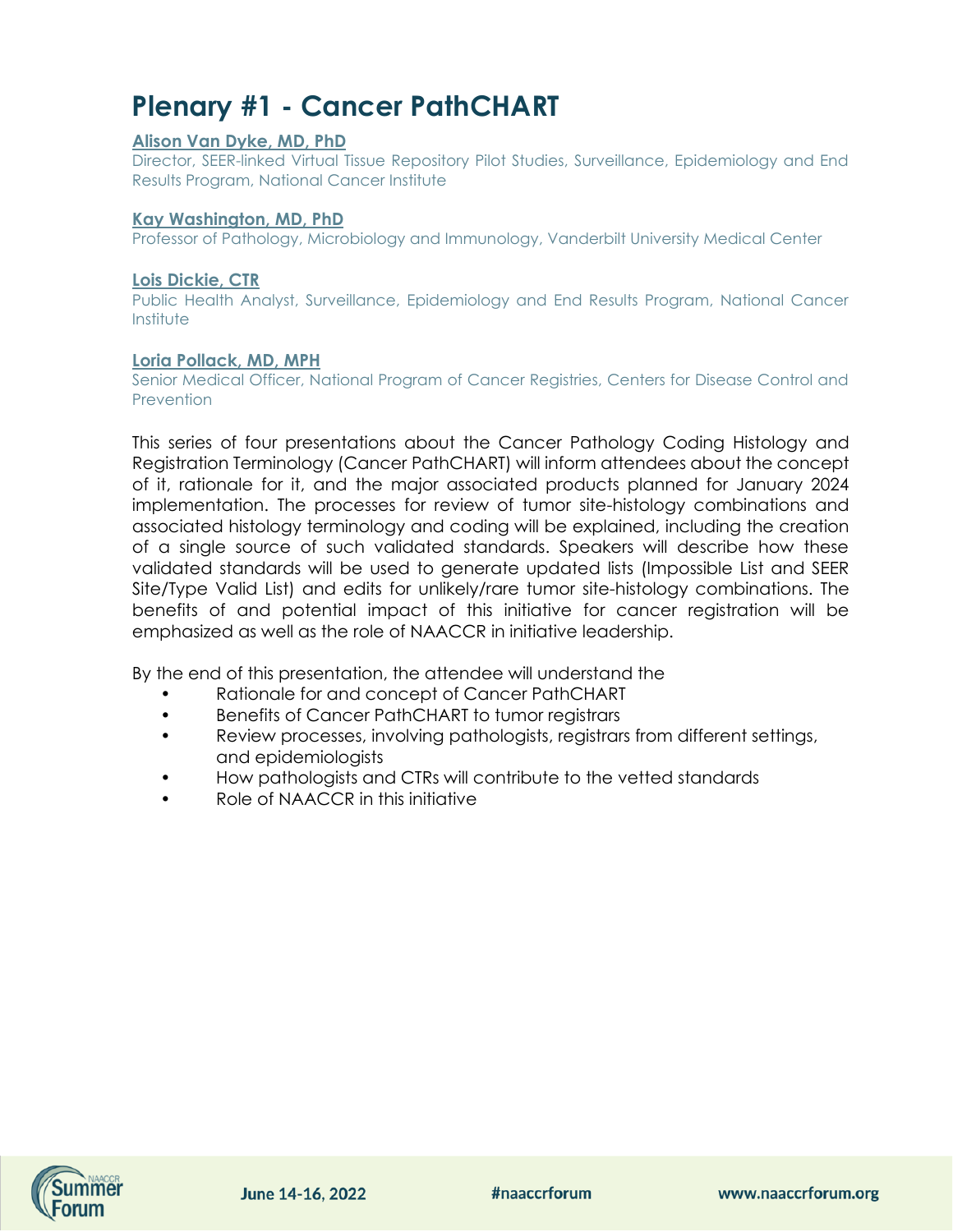### **Plenary #2 - Multi-Cancer Early Detection Testing in Cancer Surveillance and Cancer Control**

### **Development of Multi-Cancer Early Detection tests and the Role of Surveillance Data**

**Dr. Christina Clarke Dur**

Research & Development, GRAIL, Inc.

Development of Multi-Cancer Early Detection tests and the role of surveillance data will describe the rationale, technology and clinical development for GRAIL's multi-cancer early detection test, Galleri. I will also discuss the integral role that SEER and other cancer surveillance data played in its development.

Learning Objectives

- **•** To understand the population health rationale for multi-cancer early detection (MCED)
- **•** To understand the plasma cell-free DNA methylation signal technology underlying the MCED approach
- **•** To understand the role that SEER and other cancer surveillance data play in describing the current burden of late-stage cancer and the potential benefit of MCED

### **History and Policy Implications of Multi-Cancer Early Detection tests for Cancer Surveillance and Cancer Control**

**Matthew Sturm**

Senior Director, Government Affairs, GRAIL, Inc.

Vision perspective: Policy and the history of access to cancer screenings in public programs, using multi-cancer early detection as a case study for how the Medicare program was originally conceptualized and how it has evolved in the context of innovation of preventive services

Learning Objectives

Foundations of Medicare coverage and reimbursement structure Medicare treatment of preventive services Efforts to establish multi-cancer early detection pathways.

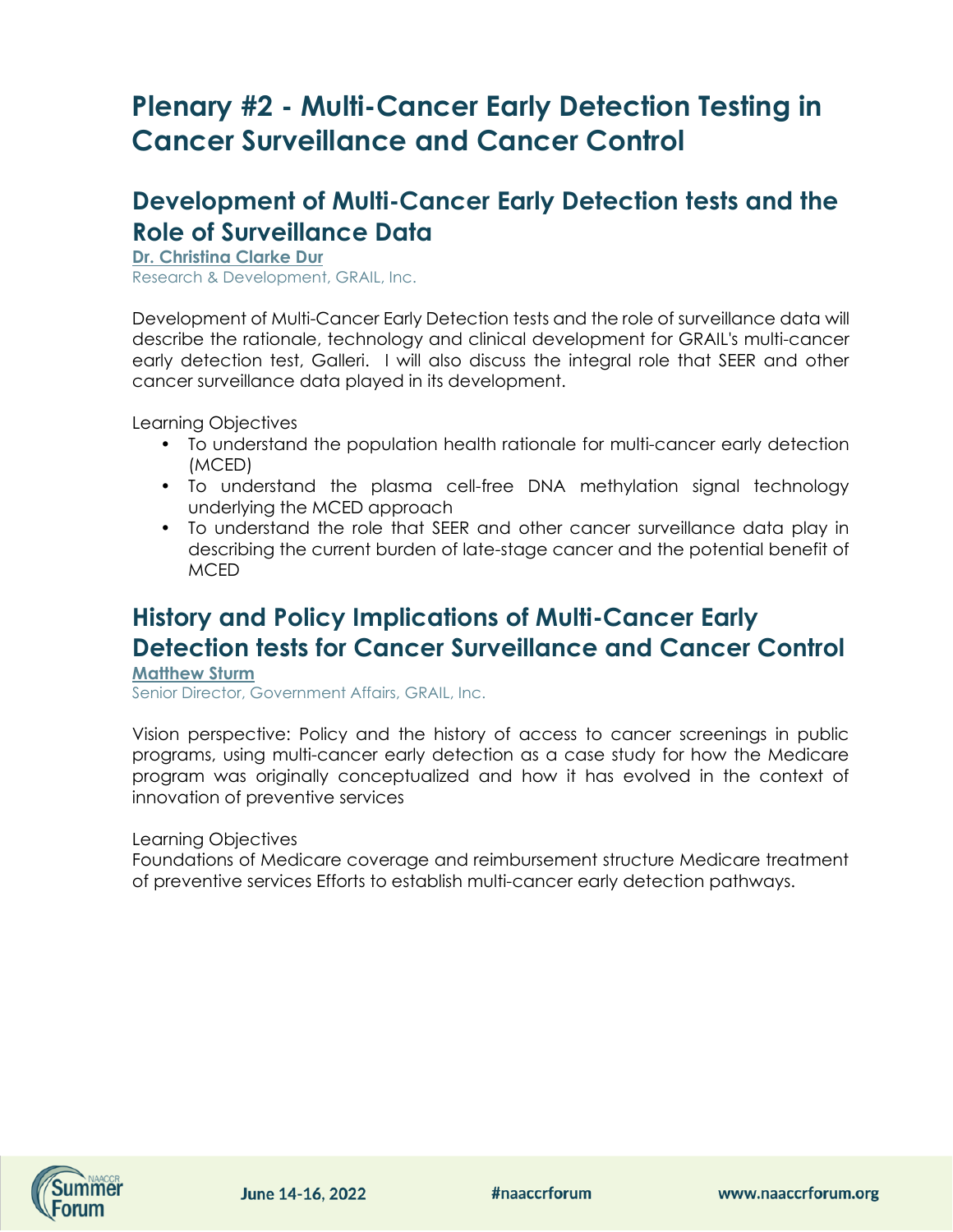### **Plenary #3 - CDC's Data Modernization Initiative**

#### **CDC's Data Modernization Initiative**

**Daniel Jernigan, MD, MPH**

Deputy Director for Public Health Surveillance, Centers for Disease Control and Prevention

This 15-minute presentation gives an overview of progress and plans for CDC's Data Modernization Initiative (DMI), including notable data improvements made during the pandemic, DMI's five main priorities, and the future benefits of data modernization for cancer reporting and public health overall.

The presentation's objective is to educate and inspire attendees around the potential of data modernization, and to set the stage for further discussion on specific topics related to projects and improvements.

### **Public Health Data Modernization Initiative and Cancer Surveillance**

Mr. Joseph Rogers<sup>1</sup>, Ms. Sandy Jones<sup>1</sup>, Ms. Kasey Diebold<sup>1</sup>, Ms. Caitlin Kennedy<sup>1</sup>, Mr. Sean Porter<sup>1</sup>, Dr. Vicki Benard<sup>1</sup>, Dr. Lisa Richardson<sup>1</sup>, Mr. Sanjeev Baral<sup>2</sup>, Mrs. Michelle Esterly<sup>2</sup>, Mrs. Jen Wike<sup>2</sup>, Mr. Ian McClendon<sup>2</sup>

*<sup>1</sup>Centers for Disease Control and Prevention, Atlanta, USA, 2Katmai Government Services, Anchorage, USA*

**Background:** The Centers for Disease Control and Prevention (CDC) has embarked on a multi-year, billion-plus dollar effort to modernize core data and surveillance infrastructure across the federal and state, tribal, local, or territorial (STLT) public health landscape. This effort is known as the Data Modernization Initiative (DMI). CDC/National Program of Cancer Registries (CDC/NPCR) has made considerable progress in implementing key priority objectives aligned with the overall DMI strategic implementation plan.

**Purpose:** This presentation will provide an overview of the CDC DMI strategy and progress to date and the roadmap for the coming years. Consistent with the CDC DMI strategy, CDC/NPCR has prioritized resources to achieve real-time reporting, developed standards for interoperability, created innovative solutions to automate data collection/processing, and defined data governance standards that will break down siloed data systems. These efforts will also be presented in context with piloting the cancer surveillance cloud-based computing platform (CS-CBCP).

**Methods/Approach:** Over the past five years, CDC/NPCR has developed new and innovative methods to improve data exchange methods, timeliness, quality, and completeness. These methods are being implemented based on requirements gathered from subject matter experts (SMEs) and existing CDC/NPCR DMI workgroup members.

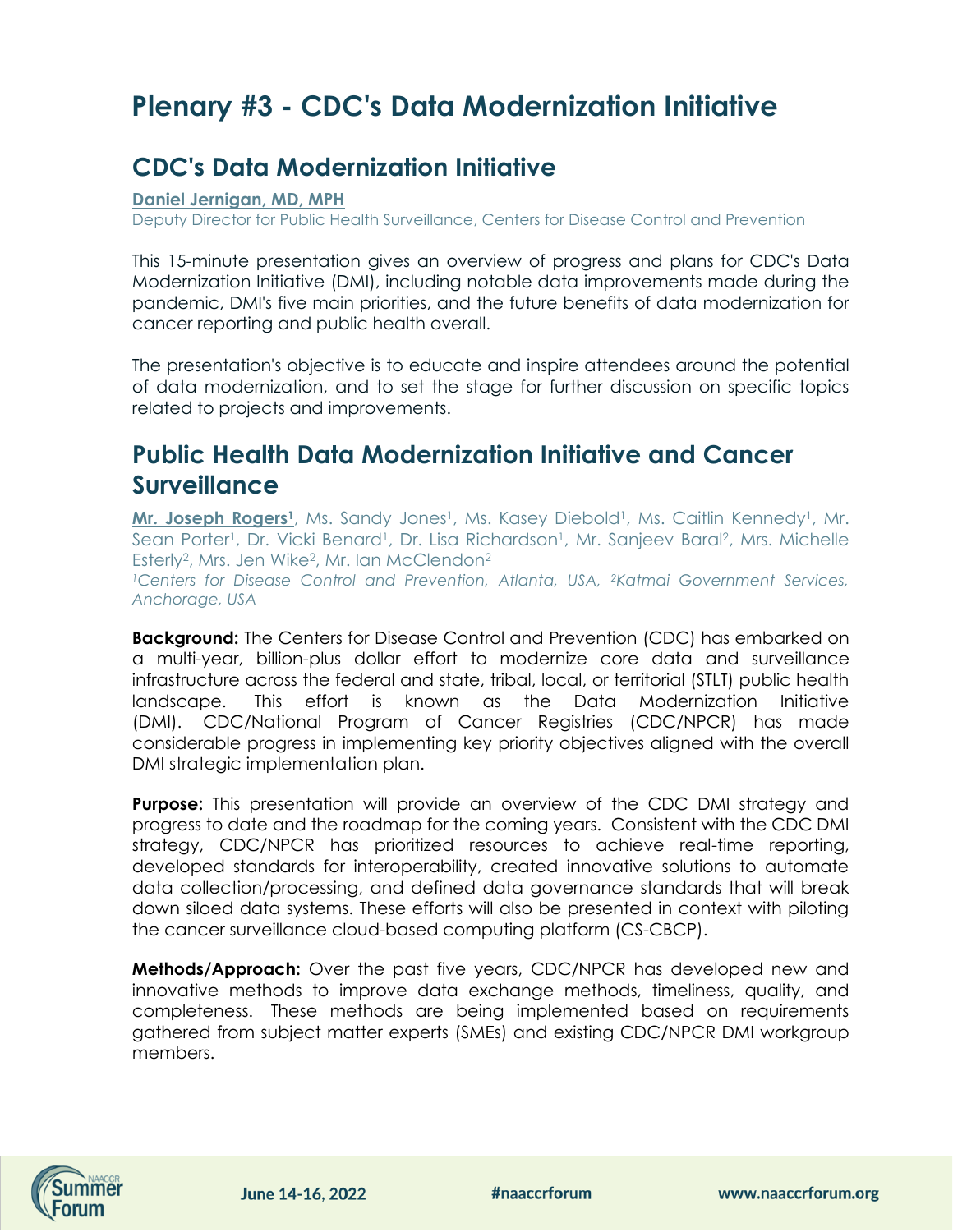**Results:** The presentation will detail the CDC/NPCR DMI efforts and discuss plans to pilot the CS-CBCP with data reporters and central cancer registries (CCRs). These projects result in increased cancer surveillance interoperability.

**Conclusion:** By modernizing cancer surveillance, a fully integrated approach to upstream data collection and processing can be achieved. This approach has the potential to break down barriers that inherently exist within traditional systems used for data collection, processing, and analysis. These barriers exist because systems are siloed, fragmented, require manual intervention, and lack standards to seamlessly exchange data between systems. The CS-CBCP has the potential to overcome these barriers by modernizing and improving electronic data exchange, as well as improving the timeliness of data reporting.

#### **CDA Tools with EHRs for Cervical Cancer**

Dr. Mona Saraiya<sup>1</sup>, Ms. Jean Colbert<sup>2</sup>, Ms. Geeta Bhat<sup>2</sup>, Dr. David Winters<sup>2</sup>, Ms. Sharon Sebastian<sup>2</sup>, Mr. Mick O'hanlan<sup>2</sup>, Ms. Ginny Meadows<sup>2</sup>, Miss Rose Almonte<sup>2</sup>, Dr. Tom Richards<sup>1</sup>, Ms. Maria Michaels<sup>1</sup>, Ms. Julie Townsend<sup>1</sup>, Dr. Jacqueline Miller<sup>1</sup>, Dr. Rebecca Perkins<sup>4</sup>, Dr. George F. Sawaya<sup>5</sup>, Dr. Nico Wentzensen<sup>3</sup>, Dr. Lisa Richardson<sup>1</sup> *<sup>1</sup>Centers for Disease Control and Prevention, Atlanta, USA, 2Mitre, Mclean, USA, 3NCI, Bethesda, USA, 4Boston University, Boston, USA, 5UCSF, San Francisco, USA*

**Objective**: The complexity and frequent updates of cervical cancer screening and management (CCSM) guidelines makes it challenging for clinicians to follow the latest evidence, especially in rural or setting with limited systems. In collaboration with key audiences, CDC supports a multi-year initiative to develop computable guidelines for CCSM and clinical decision support (CDS) tools to increase awareness and adoption of the latest evidence-based CCSM guidelines. The American Society for Colposcopy and Cervical Pathology (ASCCP) mobile application is a valuable point of reference which this work complements.

**Methods**: A comprehensive environmental scan was performed to examine CCSM guidelines along several dimensions: guideline evidence, clinical practice, patient experience, electronic health records, laboratory systems, health information technology (IT) standards, quality measurement, and existing CDS tools. The scan encompassed audience interviews with over 20 expert groups, a literature review inclusive of over 90 sources of guidelines, standards, evidence-based research, and publicly available software.

**Results**: Findings showed a general need to (1) increase awareness and understanding of current cervical cancer guidelines, (2) align CDS to the clinical workflow of clinicians and pathologists to deliver evidence-based care, and (3) address inequities in patient care and clinical settings where screening and treatment is managed.

**Conclusions**: When written and computable clinical guidelines are co-developed, the likelihood of guideline mistranslation across healthcare ecosystems is reduced. The CCSM CDS tool developed for this project is a shareable, computable resource that facilitates improvements in the number of women appropriately and equitably screened and treated for cervical precancer.

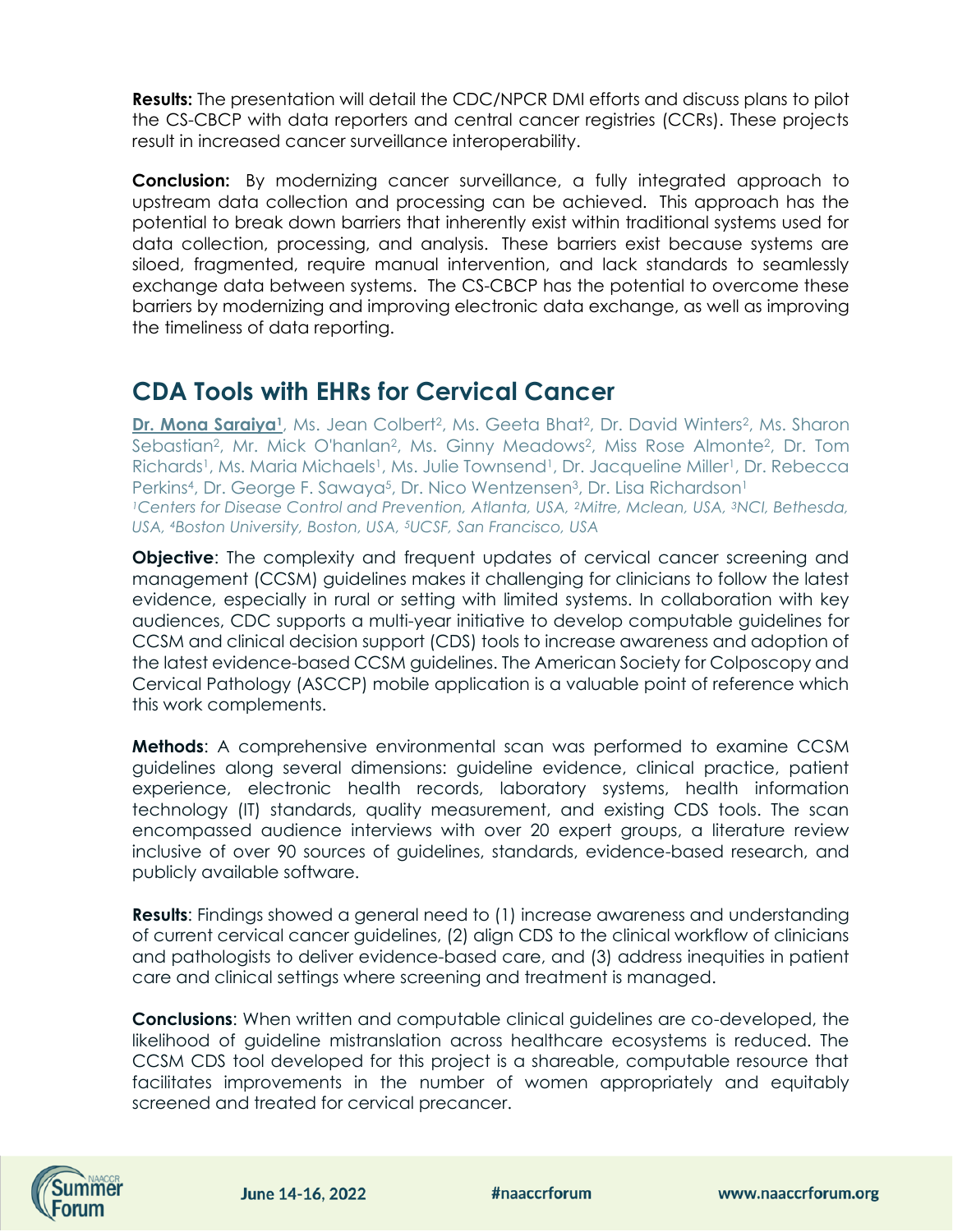### **Plenary #4 - Thirty Years of the National Program of Cancer Registries: A Retrospective**

**Vicki Benard, PhD**

Chief, Cancer Surveillance Branch, Centers for Disease Control and Prevention

A retrospective look over 30 years of the importance of establishing the National Program of Cancer Registries

Learning Objectives

- 1. To provide a detailed history of cancer surveillance
- 2. To provide an overview of the National Program of Cancer Registries
- 3. To provide a timeline of significant NPCR initiatives

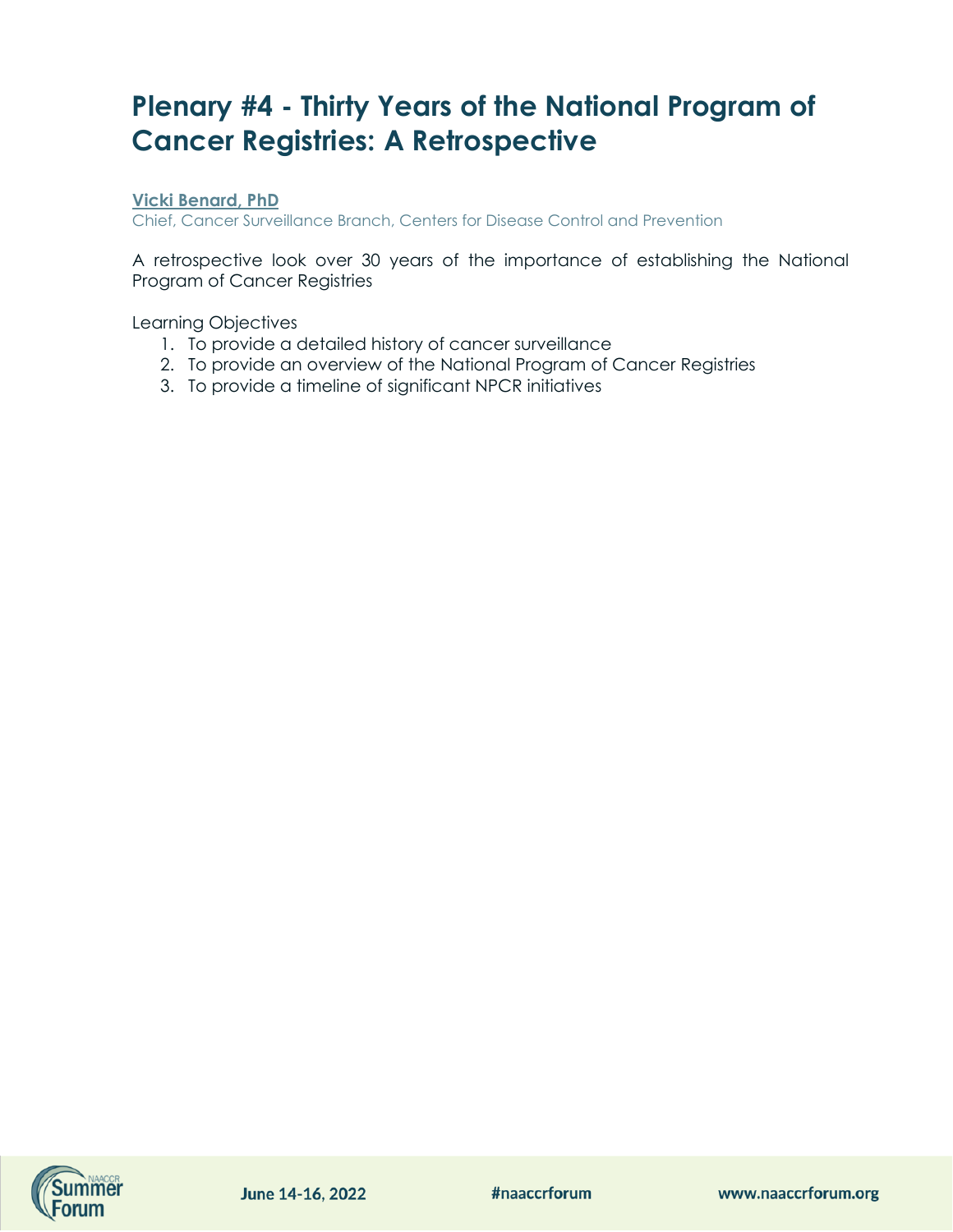### **Plenary #5 – Update on Standards**

### **Decisions, Decisions, Decisions: Process for Standards**

**Stephanie Hill, MPH, CTR**

Associate Director, North American Association of Central Cancer Registries

This presentation will discuss the complex change control process used for implementing new and revised data items in the NAACCR record layout.

Learning Objectives

- 1. Understand the need for a formal change control process for cancer registry standards
- 2. Describe the process by which new and revised data items are implemented
- 3. Illustrate the many factors considered in the shared decision-making process

#### **Impact of COVID-19 on Completeness**

#### **Serban Negoita, MD, DrPH**

Chief, Data Quality, Analysis and Interpretation Branch, Surveillance Research Program, National Cancer Institute

Cancer registration completeness measures rely on the assumption of gradual change in the counts of incident cancer cases and deaths. Early evidence is available to suggest that COVID-19 pandemic led to unusual rapid changes in the number of cancer cases. This presentation will discuss available evidence pointing toward a reduction in the number of incident cases, review possible causes of the reduction, and discuss methodological options to quantify the change. In addition, the presenter will discuss options to adjust data quality assessment methods to the current data collection context.

Learning Objectives

- 1. Understand early epidemiologic evidence regarding changes in the number of incident cancer cases
- 2. Explain ways to quantify a rapid change in the number of incident cases or death
- 3. Interpret changes in the registry completeness measures

### **Impact of COVID-19 on Completeness**

#### **Manxia Wu, MD, MPH**

Lead Epidemiologist, Division of Cancer Prevention and Control, Centers for Disease Control and **Prevention** 

Case completeness status of 12-month preliminary data from NPCR 2021 submission

#### Learning Objective

To understand the magnitude of cancer incidence decreases due to the COVID 19 impact on cancer diagnosis and reporting for 2020

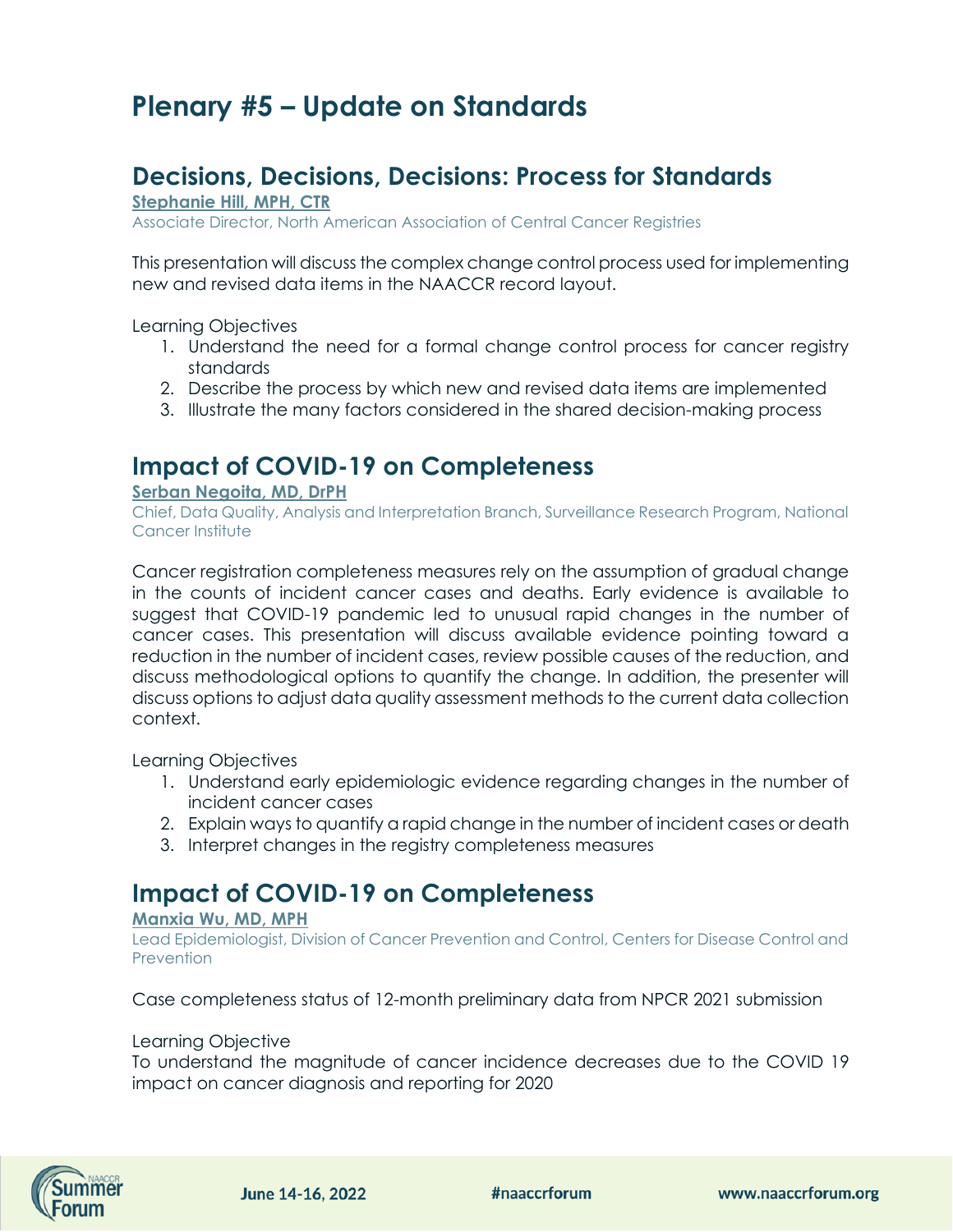### **Plenary #6 - National Cancer Institute Initiatives**

#### **Data Quality for the National Childhood Cancer Registry**

**Gonçalo Forjaz de Lacerda, DVM, MSc** 

Senior Research Associate, Westat

#### **Fernanda Michels, PhD, MSc, CTR**

Program Manager of Data Quality and Integration, North American Association of Central Cancer Registries

We will give an overview of the National Childhood Cancer Registry and focus on the goals and work developed by one of its working groups, the Data Quality WG.

Learning Objectives

- 1. Learn about the National Childhood Cancer Registry (NCCR), including participating registries and sponsoring organizations
- 2. Learn about the type and structure of the NCCR Working Groups (WG)
- 3. Learn about the mission, objectives and work of the NCCR Data Quality WG, including future plans

#### **New "Two-Month" Reporting**

**Eric ("Rocky") Feuer, PhD** Branch Chief, Surveillance Research Program, National Cancer Institute

#### **Serban Negoita, MD, DrPH**

Chief, Data Quality, Analysis and Interpretation Branch, Surveillance Research Program, National Cancer Institute

Standard reporting of SEER data occurs 22 months after the end of each diagnosis year. While this lag is due to the time it takes to gather and consolidate information, it is frustrating to those who want to monitor the impact of recent cancer control advances in a timely manner. "Real-time" reporting describes a program to potentially shorten this lag time to 2 months. This talk explores the role of delay adjustment to adjust for the undercount that would occur in 2-month submissions, and how advances in electronic reporting (especially of pathology reports), natural language processing, and creation of a path only partially incomplete Consolidated Tumor Case (CTC) using SEER\*DMS may make this possible.

Learning Objectives

- 1. Describe a program aimed a reducing the lag time from the end of a diagnosis year to submission from 22 to 2 months
- 2. Understand the role of delay adjustment to adjust for the undercount of cases at 2 months
- 3. Understand how electronic reporting of pathology reports, natural language processing of their contents, and rapid development of a partially incomplete consolidated tumor case, may make this possible

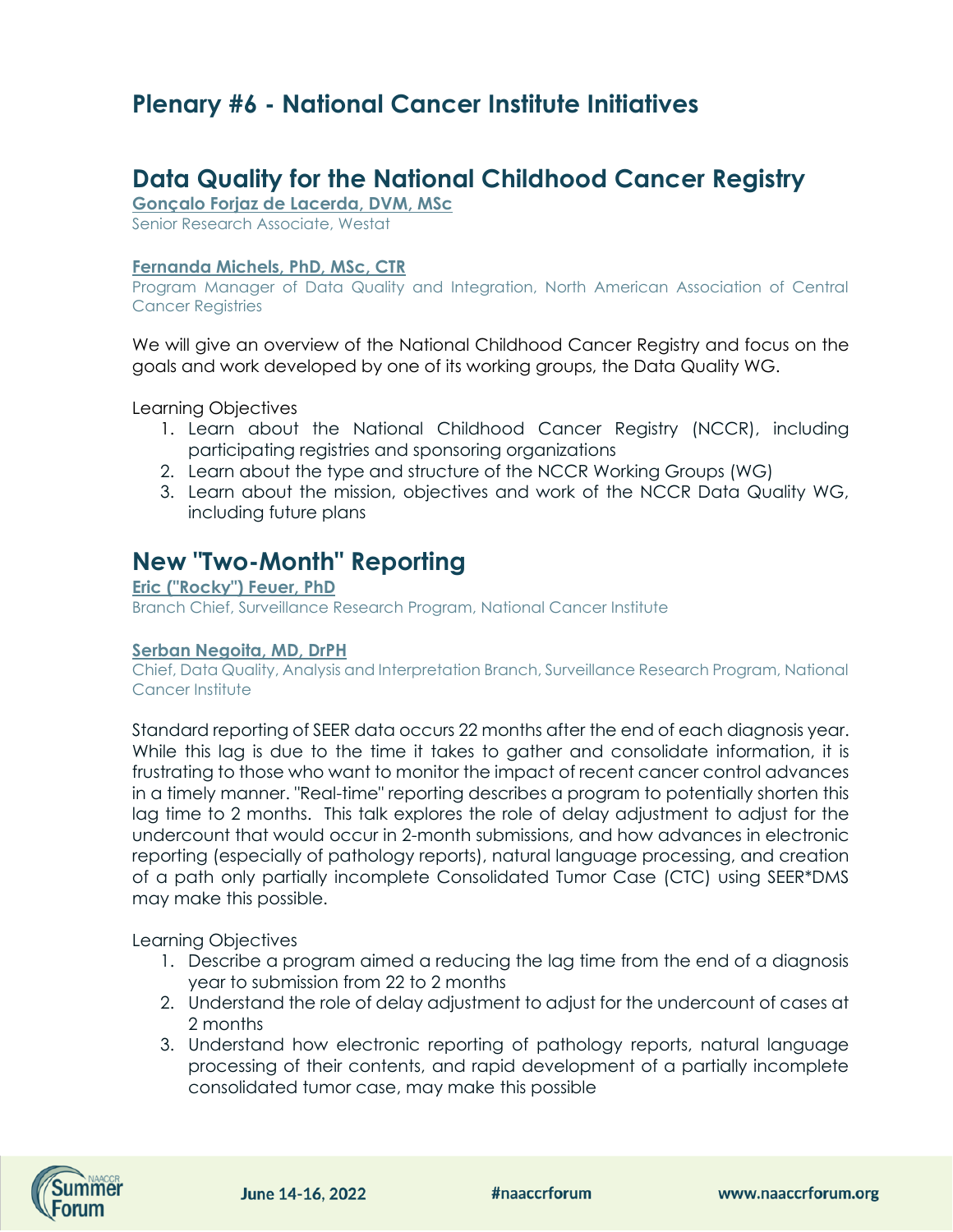### **Modelling Outcomes using Surveillance Data and Scalable Artificial Intelligence for Cancer (MOSSAIC)**

**Dr. Elizabeth (Betsy) Hsu**

Branch Chief, Surveillance Research Program, National Cancer Institute

This presentation will provide an overview of the National Cancer Institute-Department of Energy collaboration MOSSAIC (Modeling Outcomes using Surveillance Data and Scalable AI for Cancer), which aims to develop scalable natural language processing (NLP) and machine learning tools for deep text comprehension of unstructured clinical text to enable accurate, automated capture of reportable cancer surveillance data elements.

Current activities focus on:

- Extraction of four key data elements from pathology reports
- Determination of whether a pathology or radiology report is related to cancer
- Extraction of relevant biomarker information
- Identification of recurrence and metastatic disease

Learning Objectives

- 1. Application of natural language processing to pathology reports
- 2. Deployment of novel tools in registry workflows
- 3. Approaches to training machine learning models for automated extraction of information



www.naaccrforum.org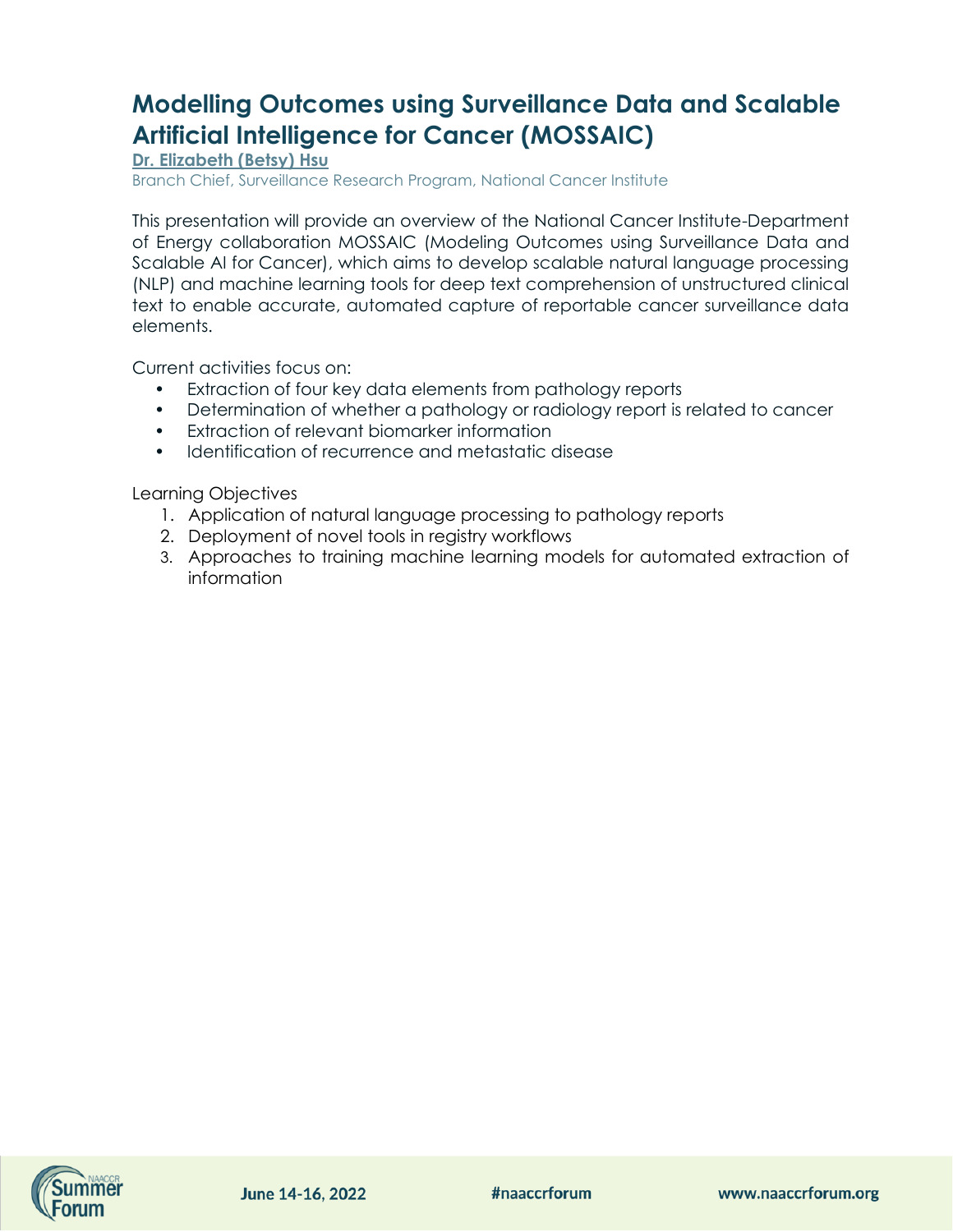# **CONCURRENT ORAL PRESENTATIONS**

### **A Future Enhancement to the VPR-CLS: Secure, Encrypted, Automated Linkages**

#### **Mr. William Howe<sup>1</sup>**

*<sup>1</sup>Information Management Services, Inc., Calverton, USA*

The Virtual Pooled Registry Cancer Linkage System (VPR-CLS) is an NCI-sponsored online service that efficiently connects researchers with 46 U.S. cancer registries to facilitate minimal risk linkages with established cohort studies to identify incident cancers among study participants. Currently, the VPR-CLS provides secure transmission of the study cohort file to participating cancer registries who then perform the linkage behind their firewall. This process has been well-received by registries; however, distribution of sensitive study data to multiple registries carries some inherent risks.

To address this concern, Information Management Services, Inc. (IMS), which serves as the Honest Broker and developer of the VPR-CLS, will discuss future enhancements that will enable secure, encrypted, automated linkages to take place through the VPR-CLS website. This new functionality will allow a registry to encrypt their VPR data file using Match\*Pro and, subsequently, upload the encrypted file to the VPR-CLS website. The uploaded registry data file will be securely stored in a registry-specific, partitioned location on an IMS server and will be automatically linked with the appropriate study cohort file without the need for IMS intervention or access to the registry file. Information on what happens to the encrypted registry data file once it's been linked to the study cohort file, how the registries will be notified upon completion of the linkage, and how registries will retrieve their linkage results file will also be discussed in this presentation.



www.naaccrforum.org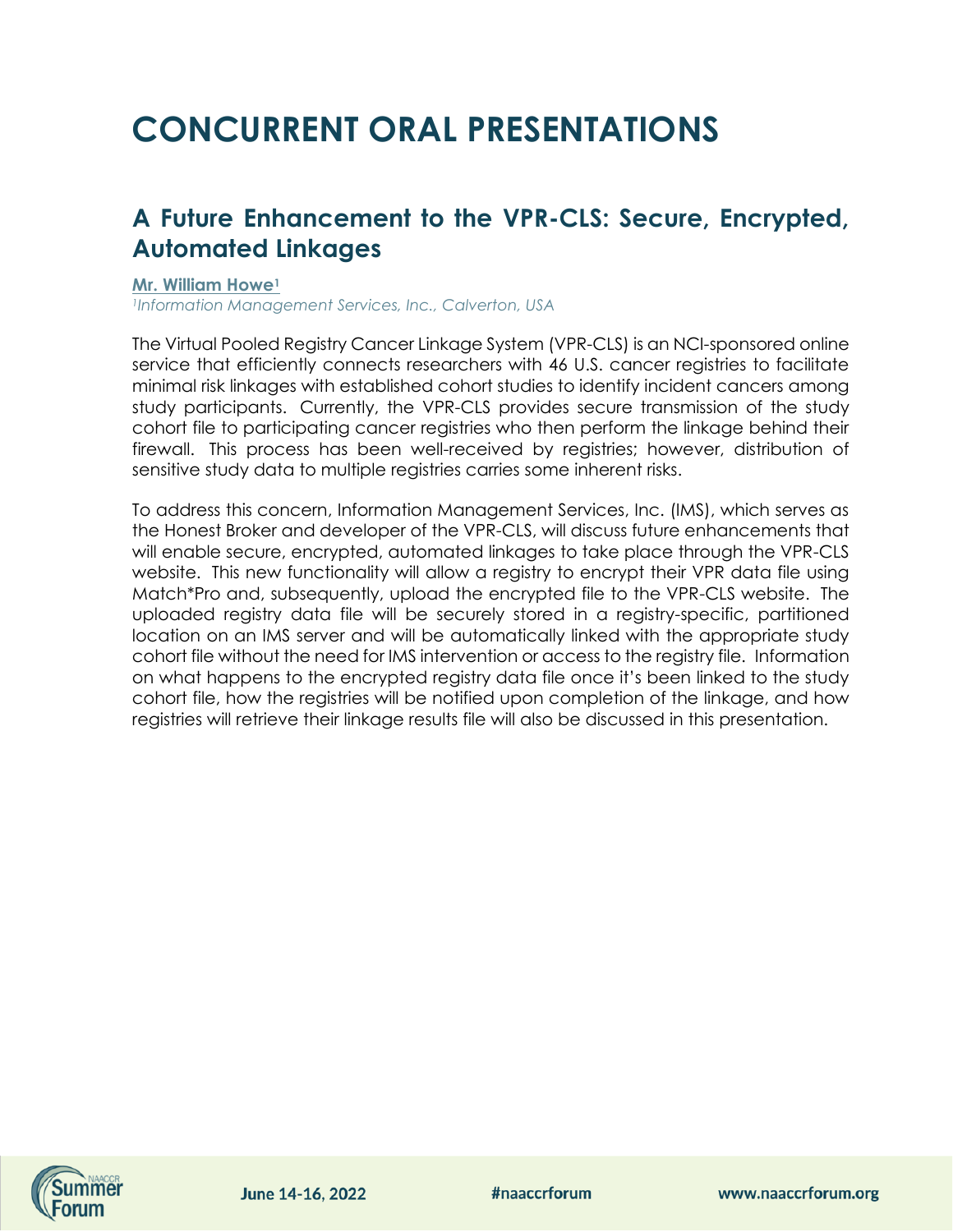### **A Spatial-Statistical Application Using Residential Histories Linked to Cancer Registry Data: A Use Case of CTCL in New Jersey**

**Mr. Aniruddha Maiti**<sup>1</sup>, Dr. Daniel Wiese<sup>2,3</sup>, Dr. Antoinette Stroup<sup>4,5</sup>, Dr. Gerald Harris<sup>4,5</sup>, Dr. Kevin Henry<sup>2,6</sup>, Dr. Slobodan Vucetic<sup>1</sup>

*17 <i>I* Temple University, Computer and Information Sciences, Philadelphia, USA, <sup>2</sup>*Temple University*, *Geography and Urban Studies, Philadelphia, USA, 3American Cancer Society, Philadelphia, USA, <sup>4</sup>New Jersey State Cancer Registry, Trenton, USA, 5Rutgers Cancer Institute of New Jersey, New Brunswick, USA, 6Fox Chase Cancer Center, Philadelphia, USA*

**Background:** In spatial epidemiology, researchers often use residence at the time of diagnosis to identify statistically significant clusters or high-risk regions when residential histories are not available. However, for diseases with long latency, such as cancer, residence at the time of diagnosis may not be sufficient to understand both spatial and temporal disease risk. We present a statistical method using spatially regularized logistic regression to identify statistically significant high-risk regions of Cutaneous T-Cell Lymphoma (CTCL) in New Jersey, taking into account temporal changes in residence prior to diagnosis.

**Method**: Our approach models disease risk as a weighted average of risk estimates based on all the known residential locations prior to diagnosis through spatially regularized logistic regression model. The method assumes that neighboring geographical locations have similar disease risks. Statistical significance is determined using Monte Carlo simulation, where the test statistic is calculated using permutation of the original data set to approximate the distribution of the statistic under the null hypothesis.

We also evaluated our method using both a simulated dataset and real-word data based on CTCL incident cases from New Jersey diagnosed between 2006-2014. Cancer data from New Jersey State Cancer Registry (NJSCR) were linked to the LexisNexis database to obtain residential histories.

**Results**: The results from the simulated data showed that the proposed approach using spatially regularized logistic regression was able to correctly identify the artificially generated geographic regions with significantly significant high disease risk. When using the CTCL cases, we detected areas of statistically significant CTCL risk in New Jersey that were similar to previous studies (Henry et al., 2021).

**Conclusion**: This new method provides an estimate of geographic disease risk along with the statistical significance of that estimation, while accounting for longitudinal residential locations.

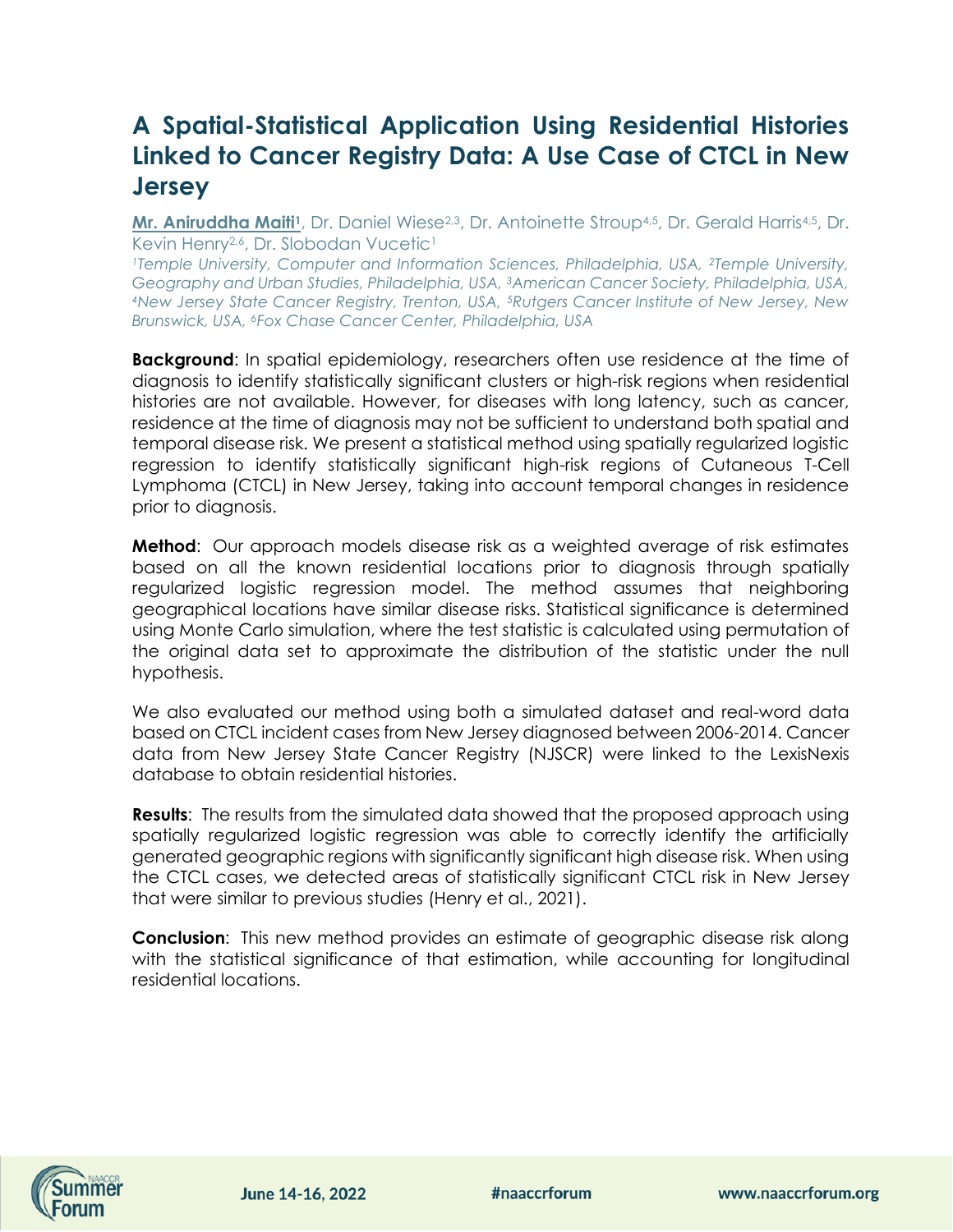#### **Assessing Central Registry Fitness-for-Use of Cause of Death Data for Cause-Specific Survival.**

**Mr. Chris Johnson<sup>1</sup>,** Dr. Bozena Morawski<sup>1</sup>, Dr. Meichin Hsieh<sup>2</sup>, Dr. Manxia Wu<sup>3</sup>, Dr. Angela Mariotto<sup>4</sup>, Dr. Recinda Sherman<sup>5</sup>

*<sup>1</sup>Cancer Data Registry of Idaho, Boise, USA, 2Louisiana State University Health Sciences Center, New Orleans, USA, 3Centers for Disease Control and Prevention, Atlanta, USA, 4National Cancer Institute, Rockville, USA, 5NAACCR, Springfield, USA*

**Background** Both net cancer survival and crude probability of death statistics can be calculated using either cause of death information or expected survival based on life tables. In instances when life tables do not account for risk factors that influence the risk of mortality from cancer and other competing causes of death, e.g. smoking status, using cause of death information may be advantageous. The SEER cause-specific cause of death (NAACCR Item #1914) variable was created for use in cause-specific survival and designates that the person died of their cancer. SEER, NPCR, and NAACCR request cause of death in annual data submissions, and it is not possible to calculate SEER cause-specific cause of death information for records that are missing cause of death.

**Purpose** This presentation will describe how fitness-for-use criteria were developed for the SEER cause-specific cause of death variable for use in NAACCR CiNA products.

**Methods** We used the CiNA Survival/Prevalence database from the November 2020 NAACCR data submission to calculate 60-month cause-specific survival among persons aged 15–99 at time of diagnosis using the SEER cause-specific cause of death variable. We treated missing/unknown causes of death in three ways: excluded from analysis, included as dead from this cancer, included as censored at time of last follow-up. Autopsy only or death certificate only cases were excluded from survival analyses. We calculated the proportion of deaths with unknown/missing cause of death by registry and demographic variables.

**Results** In general, 5-year cause-specific survival estimates differed by ≥ 1% between the three approaches in instances where ≥ 3% of deaths had missing/unknown cause of death. When applying a standard of <1% in cause-specific cause of death estimates, 34 registries were deemed fit-for-use for cause of death. The proportion of deaths with missing/unknown cause of death varied by primary site, age at diagnosis, race/ethnicity, and registry.

**Conclusions** Establishing fitness-for-use criteria for key analytic variables is an important role for NAACCR. It is hoped that standards for cause-specific cause of death, which strike a balance between scientific integrity and registry inclusiveness, will be designated as another NAACCR Fitness-for-Use Recognition by NAACCR.

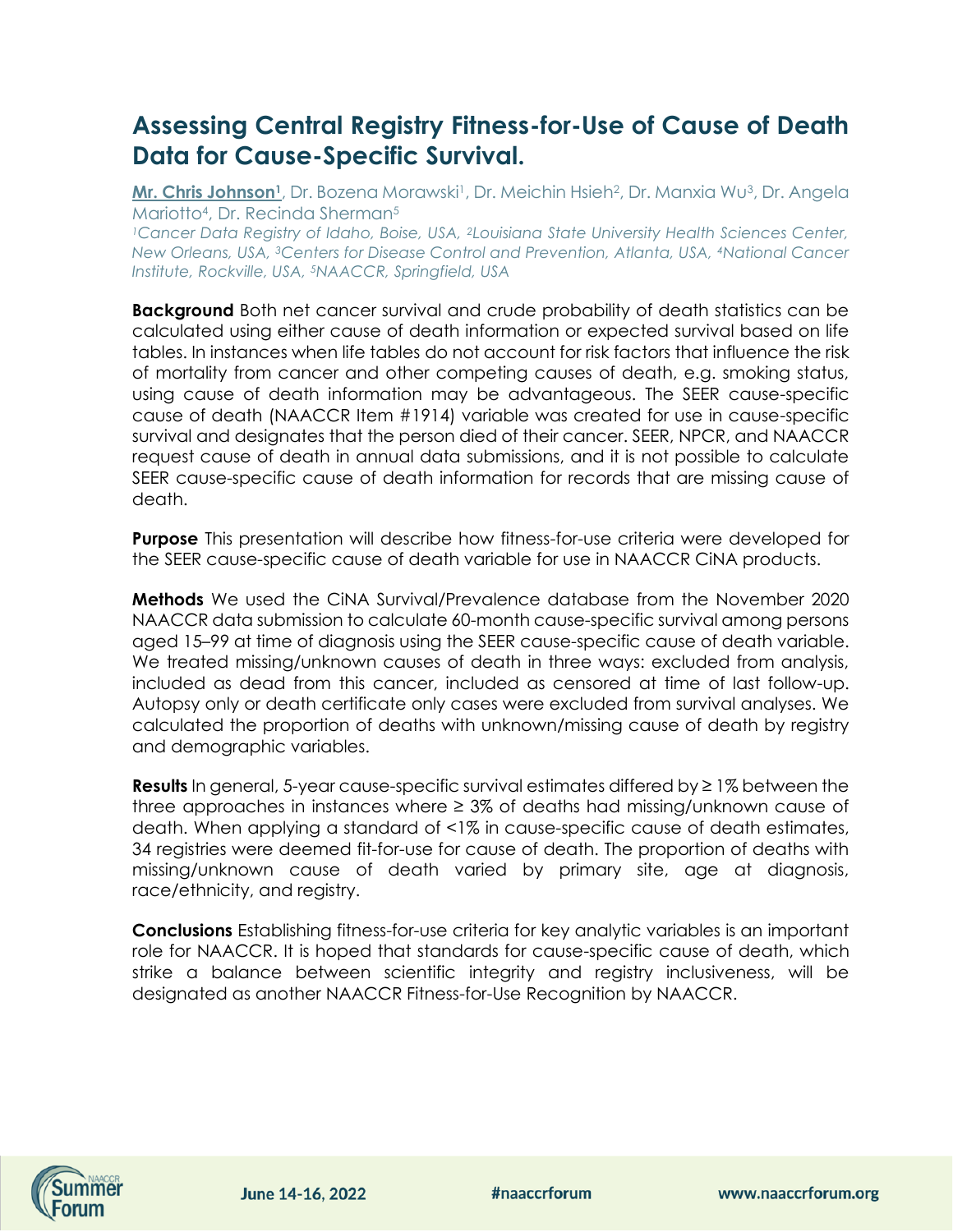### **Assessing Differences in Pediatric Cancer Survival by U.S. Registry Jurisdiction Using a Model-based Approach, 2000- 2018 Diagnosis Years**

**Dr. Bozena Morawski<sup>1</sup>**, Mr. Chris Johnson<sup>1</sup>, Dr. Angela Mariotto<sup>2</sup>, Dr. Dennis Deapen<sup>3</sup>, Dr. Amie Eunah Hwang<sup>3</sup>, Dr. Recinda Sherman<sup>4</sup>, Ms. Stephanie Hill<sup>4</sup>

*<sup>1</sup>Cancer Data Registry of Idaho, Boise, USA, 2Division of Cancer Control and Population Sciences, National Cancer Institute, Bethesda, USA, 3University of Southern California, Los Angeles, USA, <sup>4</sup>North American Association of Central Cancer Registries, Springfield, USA*

**Background:** The National Childhood Cancer Registry (NCCR), part of the National Cancer Institute's Childhood Cancer Data Initiative, is a rapidly developing resource supporting pediatric cancer research in the United States. NCCR data are being used to develop new data products, including statistics describing childhood cancer survival. Development of these data products revealed differences in 5-year relative pediatric cancer survival among registries. We used a model-based approach to identify factors contributing to survival differences by registry.

**Methods:** We used Royston-Parmar models to calculate 60-month relative survival (RS) with NAACCR Cancer in North America (CiNA) data from 23 registries. Patients were diagnosed with a malignant tumor at ages 0–19 years during 2000–2018 (follow-up through 2018). We calculated registry-specific RS for all sites combined and primary sites I (leukemias, myeloproliferative & myelodysplastic diseases), II (lymphomas and reticuloendothelial neoplasms), and III (CNS and miscellaneous intracranial and intraspinal neoplasms), based on the 2017 International Classification of Childhood Cancer (ICCC) recodes. All models adjusted for 5-year age categories, sex, race/ethnicity, residency in metro versus non-metro counties, census tract poverty level, registry, stage, and diagnosis year; all sites combined models also adjusted for primary site.

**Results:** From 179,053 tumors across 23 registries, all sites combined RS estimates by registry ranged from 78.4 (95% CI: 75.9–80.9) to 84.3 (95% CI: 81.5 –87.2) for 2000–2004, 80.6 (95% CI: 76.9–84.4) to 86.5 (95% CI: 84.1, 89.0) for 2005–2009, 82.2 (95% CI: 78.6–85.9) to 88.7 (95% CI: 85.4 –92.0) for 2010–2014, and 77.4 (95% CI: 70.9–84.6) to 90.3 (95% CI: 87.6–93.1) for 2015–2018. The inclusion of ICCC primary site and tumor stage at diagnosis independently improved model fit, and attenuated survival differences by an average of 0.7% for each time period. For specific cancer sites, differences in registry- and yearspecific maximum survival with other registry- and year-specific estimates were median of 5.6%, 4.9%, and 12.1% for ICCC sites I, II, and III, respectively.

**Conclusions:** The inclusion of stage and primary site attenuated RS differences across registries, but differences in pediatric RS remained. Further investigation into reasons for these differences – clinical or operational – are warranted.

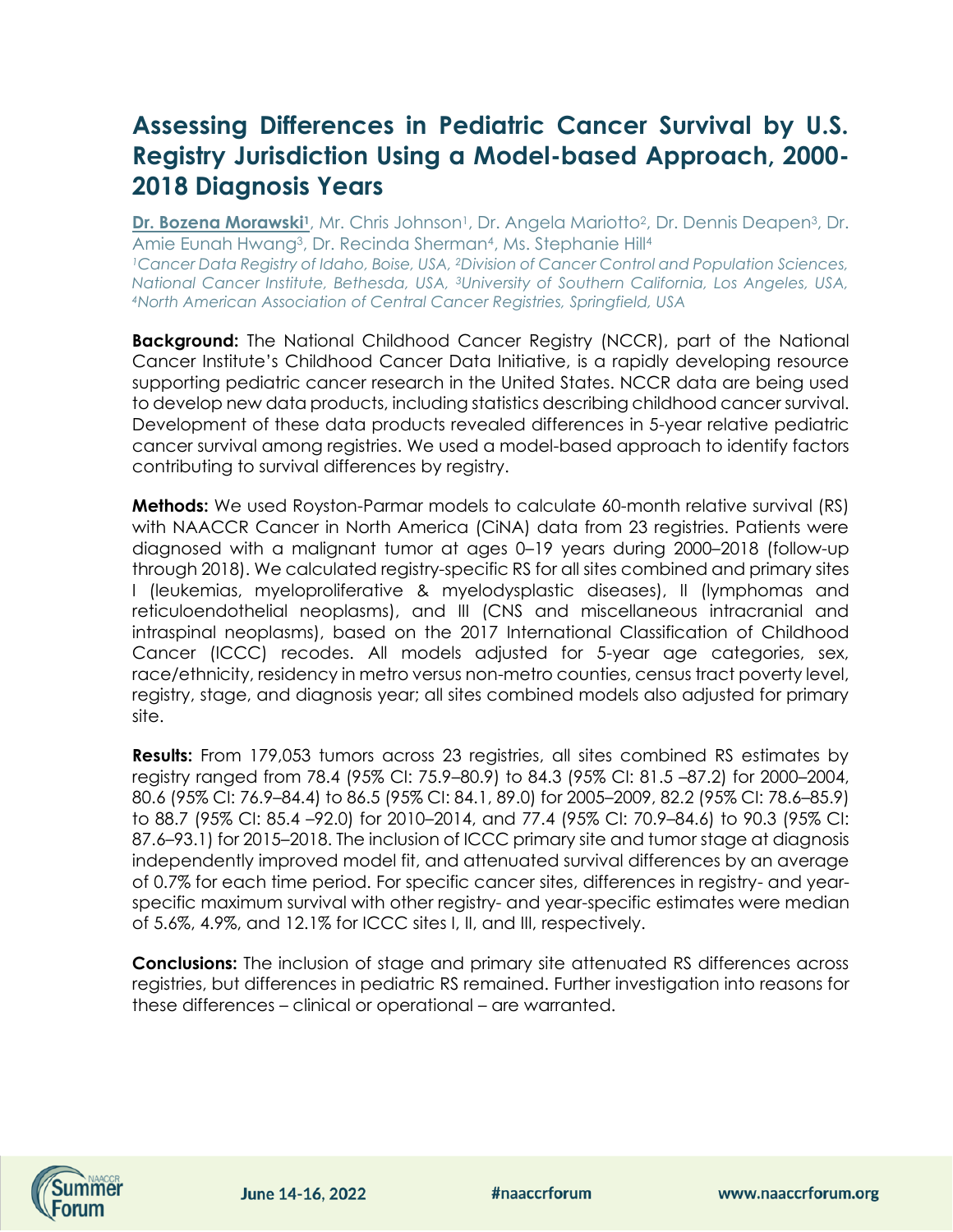#### **Assessing Environmental Exposure and Socioeconomic History Prior to Cancer Diagnosis**

Dr. Bian Liu<sup>1</sup>, Ms. Furrina Lee<sup>2</sup>, Dr. Li Niu<sup>1</sup>, Mr. Francis Boscoe<sup>2, 3</sup> *<sup>1</sup>Icahn School of Medicine at Mount Sinai, New York, USA, 2Bureau of Cancer Epidemiology, Menands, USA, 3Pumphandle, Portland, USA*

**Background:** Exposure assessment solely based on the address at cancer diagnosis assumes fixed exposure over time, while ignoring exposures from other addresses prior to cancer diagnosis. We examined excess exposure risks of non-asbestos air toxics and socioeconomic status (SES) estimated over available residential history for mesothelioma patients.

**Methods**: Patients' residential histories were obtained by linking mesothelioma cases (n=1,015) diagnosed during 2011-2015 from the New York State Cancer Registry to LexisNexis administrative data and inpatient claims data. Percentile ranking of lifetime cancer risk from inhalation of non-asbestos air toxics was based on the National Air Toxic Assessment. SES was measured by Yost index, which is a percentile ranking derived from U.S. Census data. Excess exposure risk was calculated by dividing exposures at individual census tracts by the state-level average and subtracting one. We used a generalized linear regression model with the generalized estimating equation to compare the excess exposure risk in years prior to and at cancer diagnosis.

**Results:** The median number of census tracts lived per patient was 4 (interquartile range (IQR) 2-6). Approximately 43% of the study sample had a residential history prior to the cancer diagnosis for up to 30 years, and 94% up to 5 years. The excess exposure risks at the cancer-diagnosis tracts were below the state average, with means ranging from - 0.22 to -0.11 for air toxics, and from -0.23 to -0.18 for SES. Excess exposure risks for both air toxics and SES tended to be higher in earlier addresses than addresses at cancer diagnosis. However, the effect size was relatively small with the median difference between years prior to and at cancer diagnosis being 6.2% (IQR 2.5% to 6.7%) for excess air toxics risk, and 1.3% (IQR -0.2% to 5.3%) for excess SES risk.

**Discussion and Conclusion:** This project demonstrated the feasibility of including residential history in cancer research and revealed differences between multiple approaches of estimating residence-related exposure risks over time. As the findings may be unique to the mesothelioma patients studied, future examinations using different exposure indicators and among different patient populations including those with other cancer types are needed.

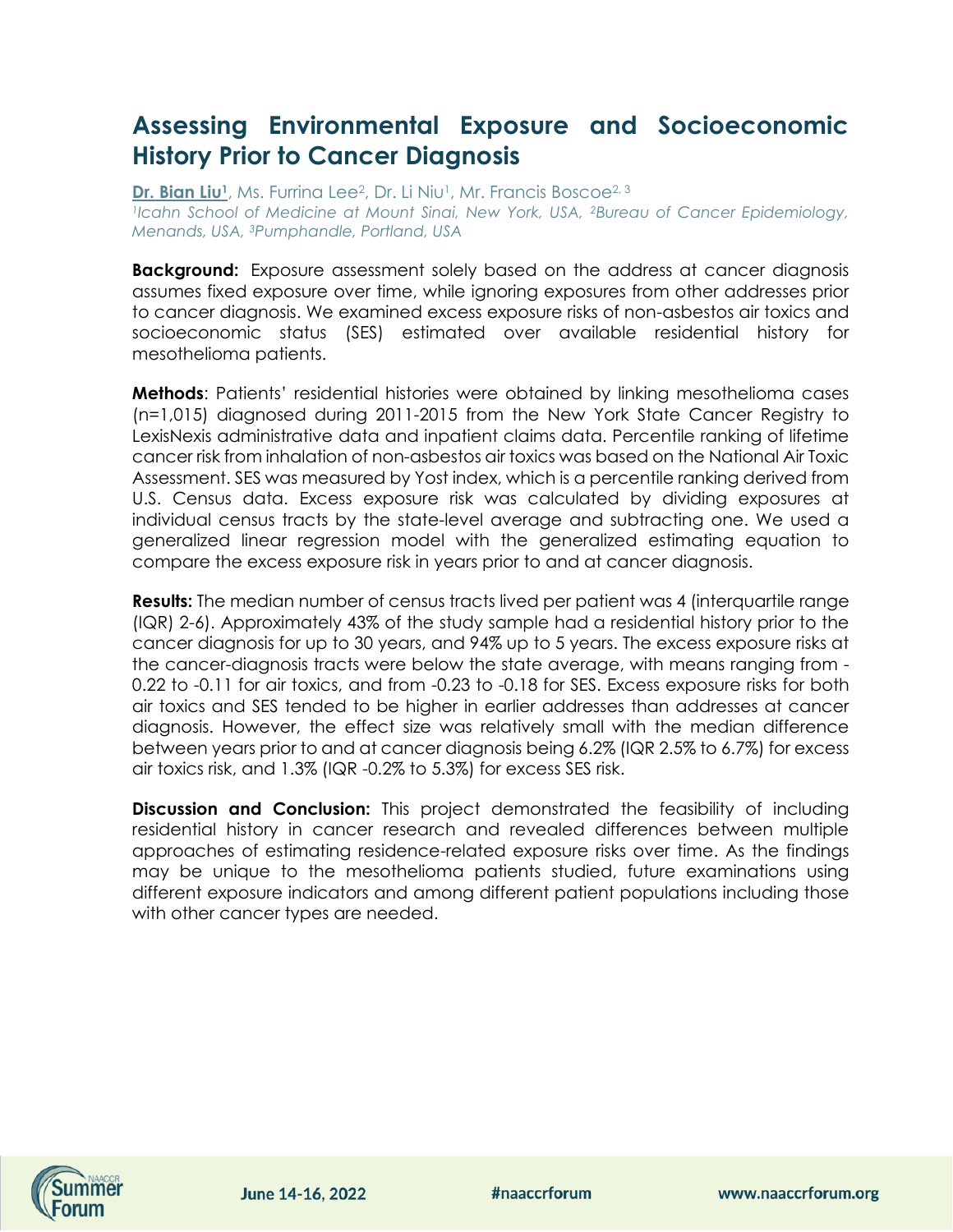### **Assessing the Accuracy of Primary Payer Information in Cancer Registry Data: the Colorado Experience**

Dr. Marcelo Perraillon, **Ms. Rifei Liang**, Dr. Cathy Bradley, Dr. Lindsay Sabik, Dr. Richard Lindrooth

*<sup>1</sup>Health Systems, Management & Policy, University of Colorado—Anschutz Medical Campus, Aurora, USA, 2University of Colorado Cancer Center, University of Colorado—Anschutz Medical Campus, Aurora, USA, 3Colorado School of Public Health, University of Colorado, Aurora, USA, <sup>4</sup>Health Policy and Management, University of Pittsburgh, Pittsburg, Pittsburgh, USA, 5Health Systems, Management & Policy, University of Colorado—Anschutz Medical Campus, Aurora, USA*

**Background:** The primary payer at diagnosis field is intended to collect information on the patient's insurance status at the time of initial diagnosis. Primary payer at diagnosis has been used to study patterns of care, outcomes, and disparities, as it can be a proxy for socioeconomic status.

**Objective:** To determine the accuracy of primary payer at diagnosis from cancer registry data for identifying insurance type.

**Methods:** We leveraged a linkage between the Colorado All-Payer Claims Database (APCD) and the Colorado Central Cancer Registry (CCCR) to compare the primary payer field with actual insurance enrollment ("gold standard") from the APCD for ascertaining the misclassification reported by the registry. Insurance enrollment was extracted from APCD eligibility files and primary payer from CCCR for those with a first cancer diagnosis in 2012-2017. Analyses were stratified by age (younger than 65 versus 65 and older). We estimated the Kappa coefficient measuring agreement between health insurance classifications, sensitivity, positive predictive value (PPV), and the proportion of individuals who switch insurance within a year after diagnosis.

**Results:** For individuals younger than 65 (N=30,304), the Kappa coefficient was 0.70 (95% CI, 0.69-0.70). PPV was 97.5% and 86.5% for Medicaid and private insurance, respectively. However, sensitivity was 69.8% and 88.4% for Medicaid and private insurance, respectively. For individuals 65 and older (N=59,344), the Kappa coefficient was 0.48 (95% CI, 0.69-0.70). PPV was 73.9% and 81.0% for Traditional Medicare and Medicare Advantage, respectively. However, sensitivity was 72.4% and 57.1% for Traditional Medicare and Medicare Advantage, respectively. For dually enrolled (Medicare and Medicaid), PPV was 27.1% and sensitivity 28.6%. Few patients transitioned from one payer to another within a year after diagnosis: 3.11% (95% CI, 2.91,3.33) for the under 65 and 0.90% (95% CI, 0.81,0.99) for those 65 and older.

**Conclusions:** Because of low sensitivity, comparisons between some payers have the potential to be biased due to misclassification. Nonetheless, cancer registry data could be used to identify enrollment in Medicaid and private insurance for individuals younger than 65 but the field does not accurately capture information in Medicare plans. Comparison across states is needed.

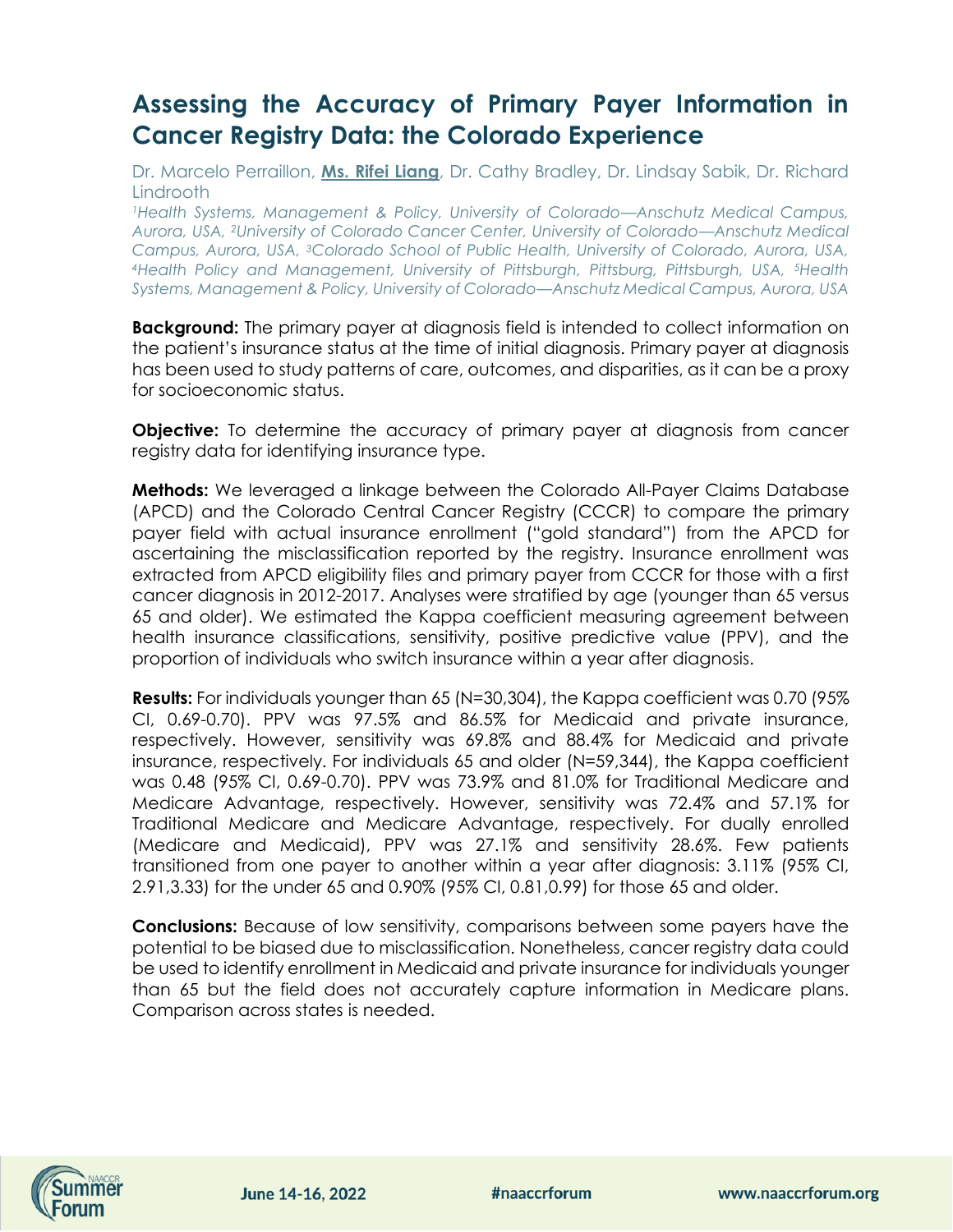#### **BRANY IRB as Central IRB for Review of VPR-CLS Linkage Requests: Purpose, Progress and Plans for 2022**

**Ms. Laura Donohue<sup>1</sup>** , **Ms. Raffaella Hart<sup>1</sup>** , Ms. Linda Reuter<sup>1</sup> , **Ms. Kimberly Irvine<sup>1</sup>** *<sup>1</sup>Biomedical Research Alliance of New York, Lake Success, USA*

Cancer researchers can request data from U.S. central cancer registries to ascertain cancer outcomes for their existing study cohorts. To streamline the process, the National Cancer Institute (NCI), North American Association of Central Cancer Registries (NAACCR), and Information Management Services (IMS) have developed the Virtual Pooled Registry Cancer Linkage System (VPR-CLS), which provides an integrated system to efficiently facilitate study requests to link with and receive cancer outcome data from 46 U.S. registries.

Acquiring IRB approval from each registry takes time and resources from the requesting researcher and each involved registry and their IRB. The VPR-CLS is now adopting use of a Central IRB (CIRB) to simplify IRB review and comply with the Department of Health and Human Services regulations, which require single IRB review for research projects involving more than one institution. NCI has contracted with the Biomedical Research Alliance of New York (BRANY) IRB to serve as the CIRB for review of requests for individual-level data associated with VPR-CLS linkages. BRANY IRB will leverage the existing VPR-CLS application process to perform a single, centralized IRB review that covers all agreeable registries, thereby decreasing administrative burden and time to study initiation.

This presentation will describe and provide updates on the following multi-step process used to incorporate the BRANY IRB into the VPR-CLS. First, teleconferences between participating registries and BRANY IRB took place to better understand the local IRB review requirements for VPR-CLS requests. Second, reliance agreements were established allowing the registry's IRB to cede to BRANY IRB for review of these requests. Third, local, state, and organizational nuances were documented in a Local Research Context form, so BRANY IRB can account for them during the review process. Fourth, the CIRB will be pilot tested with an existing VPR-CLS study request to work through the CIRB review process, identify any issues, develop appropriate policies, and put in place a more informed workflow. Following the pilot, procedures for the CIRB process will be incorporated into the VPR-CLS workflow and continue to be refined for future requests expected to be received and reviewed by the CIRB throughout the remainder of 2022.

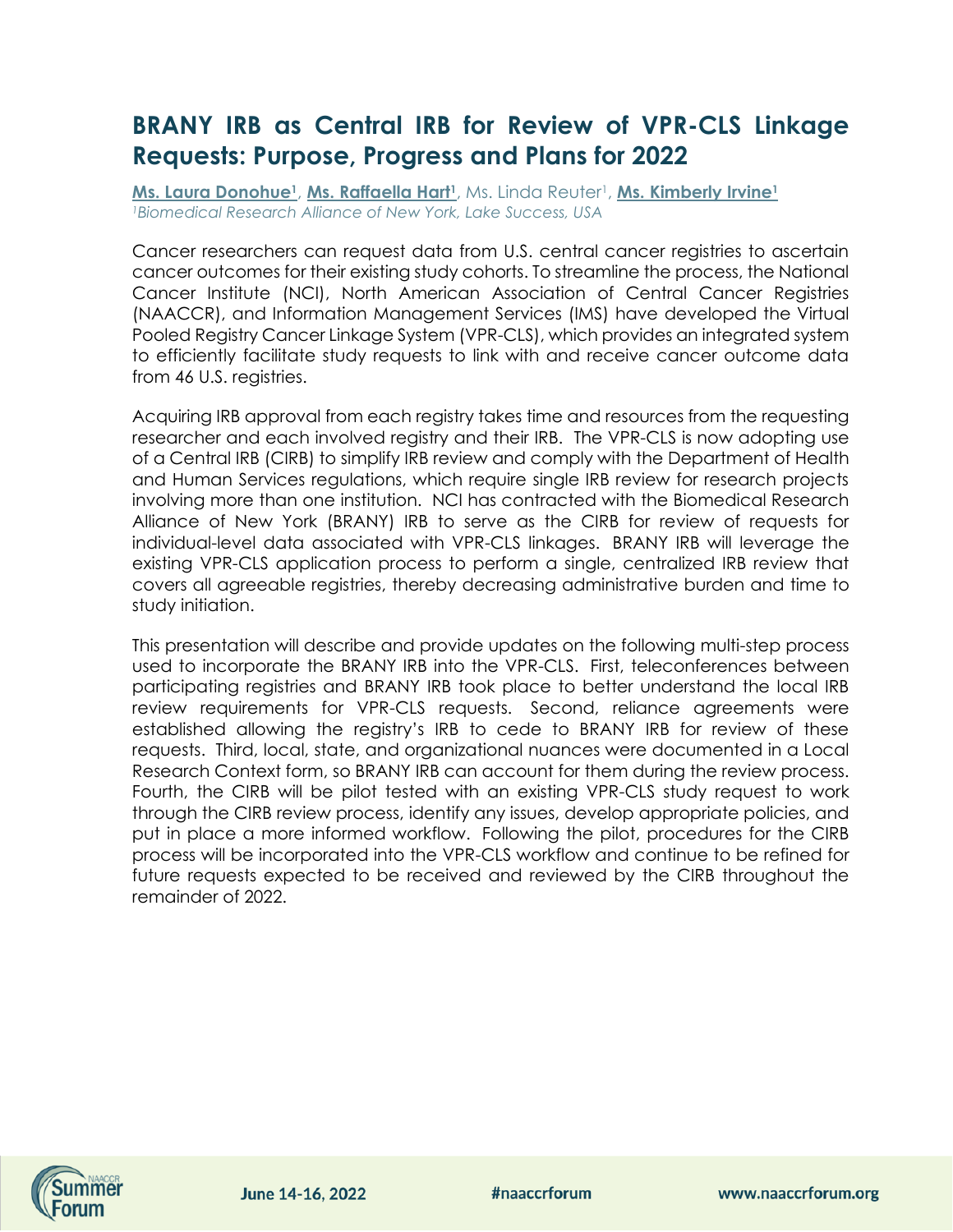#### **Breast Cancer Incidence and Trends among the Haudenosaunee Compared to the East Region and the United States, 1999-2018**

Ms. Melissa Jim<sup>1</sup>, Dr. Michelle Huyser<sup>2</sup>, Dr. Stephanie Melkonian<sup>1</sup>, Dr. Shannon Seneca<sup>2</sup>, Ms. Corinne Abrams<sup>2</sup>, Ms. Whitney Ann Henry<sup>2</sup>, Mr. Cody Kelso<sup>2</sup>, Dr. Rodney Haring<sup>2</sup> *<sup>1</sup>Division of Cancer Prevention and Control, Centers for Disease Control and Prevention, Albuquerque, USA, 2Center for Indigenous Cancer Research, Roswell Park Comprehensive Cancer Center, Buffalo, USA*

Identifying breast cancer incidence and trends are imperative steps toward early screening, treatment, and improved population health. Breast cancer incidence, stage at diagnosis, and trends of non-Hispanic American Indian and Alaska Native (NH AI/AN) populations were compared with those of non-Hispanic Whites (NHW) across the Haudenosaunee Nations regions in New York State (NYS), Indian Health Service (IHS) East region, and the United States (US). Tumor subtype based on estrogen receptor (ER) and progesterone receptor (PR) status in addition to human epidermal growth factor/neu receptor (HER-2) status were also examined. Data from the United States Cancer Statistics AI/AN Internal Analytic Database, which includes results from the linkage of IHS registration records with central cancer registries, were used for the analyses.

Results found that Haudenosaunee women in NYS developed breast cancer 1.4 times more than other tribes in the East region of the US between 2004-2018. Incidence rates (per 100,000) for Haudenosaunee women in NYS increased significantly by 2.7 percent annually between 1998-2018, while rates in East NH AI/AN women remain stable. Results also showed that early-stage breast cancer was higher in Haudenosaunee women compared to NH AI/AN women in the East (RR=1.51, 95% CI=1.21-1.89) but significantly lower than early-stage disease in NHW women in the US (RR=0.82, 95% CI=0.68-0.99). Rates of ER/PR positive breast cancers were higher in Haudenosaunee women compared to NH AI/AN women in the East (RR=1.34, 95% CI=1.09-1.65). Rates of HER-2 negative breast cancers were significantly higher in Haudenosaunee women compared to NH AI/AN women in the East (RR=1.43, 95% CI=1.11-1.83).

Findings provide guiding information that can help shape solutions for health care needs, screening, and patient navigation direction for the Haudenosaunee in NYS Indian Health Service clinics, not-for-profits working on and near territories, and adjacent safety-net providers.

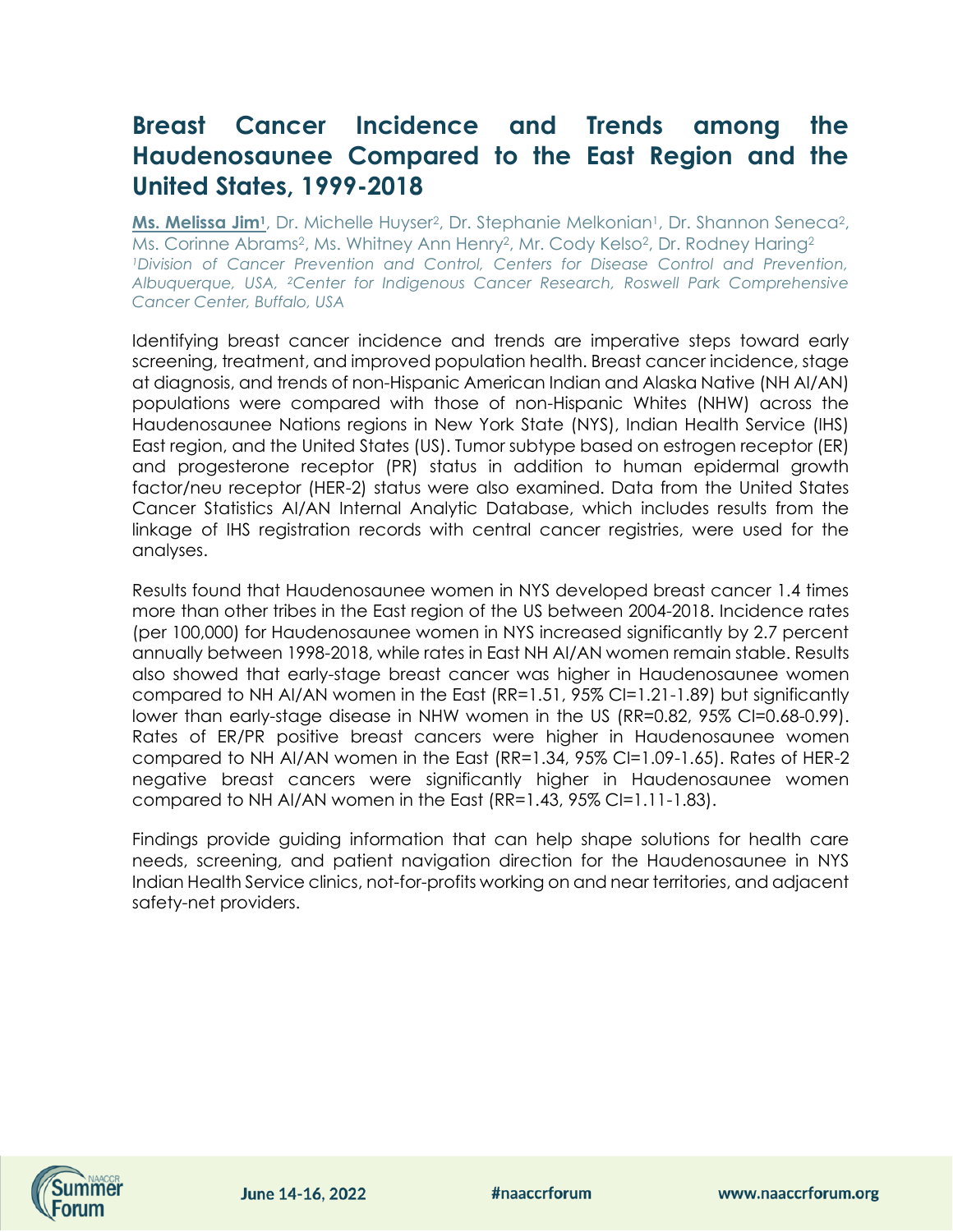#### **Cancer Among Mainers 65 Years and Older and Differences in Stage at Diagnosis by Age**

**Ms. Denise Yob1,2** , **Ms. Jessica Cross1,2**, Dr. Sara Huston1,2, Dr. Carolyn Bancroft<sup>1</sup> , Ms. Kathy Boris<sup>1</sup>, Ms. Kim Haggan<sup>1</sup> *<sup>1</sup>Maine Cancer Registry (MCR), Augusta, USA, 2University of Southern Maine, Portland, USA*

**Background:** Maine has one of the oldest and most rural populations in the U.S. More than half (2018: 58.1%) of incident cases and nearly three-quarters (2018: 72.6%) of cancer deaths are among Mainers 65 years and older, yet little is known about differences in stage at diagnosis within this group.

**Methods:** We used SEER\*Stat to analyze MCR incidence data, diagnosis years 1999- 2018, by age (under 65 years, 65 years and older, 65-74 years, 75-84 years, and 85 years and older). We analyzed mortality using vital records from the same time period. These data were compared by sex, site, and stage at diagnosis to assess differences across age groups. We also explored differences in stage by geography, type of facility and area poverty. Joinpoint was used to assess trends over time.

**Results:** Cancer incidence and mortality rates in the 65 years and older group declined significantly over the last two decades (1999-2018). However, rates were higher than the U.S. which mirrors overall trends in cancer incidence and mortality. Site-specific cancer rates were consistently higher among Maine males than females 65 and older. A larger proportion of prostate, colorectal, lung and bronchus, and pancreas cancer diagnoses among the 85 and older age group were late or unstaged compared with the 65-74 and 75-84 year age groups. More than half of unstaged cancers among the oldest age group (85 and older) were reported only through death certificates. No clear trend emerged when exploring differences in stage at diagnosis by metropolitan versus non-metropolitan county or poverty area in Maine.

**Conclusion:** Mainers age 85 years and older were disproportionately diagnosed with late or unstaged cancer compared with all other age groups. The majority of unstaged cancers were reported through death certificates. As this segment of the population grows in the coming years, a more detailed understanding of the cancer experience across older age groups would benefit cancer prevention, treatment, and end-of-life care. Further exploration of underlying causes of differences in stage at diagnosis across age groups might inform efforts to improve care, diagnosis, and treatment for Mainers age 65 and older.

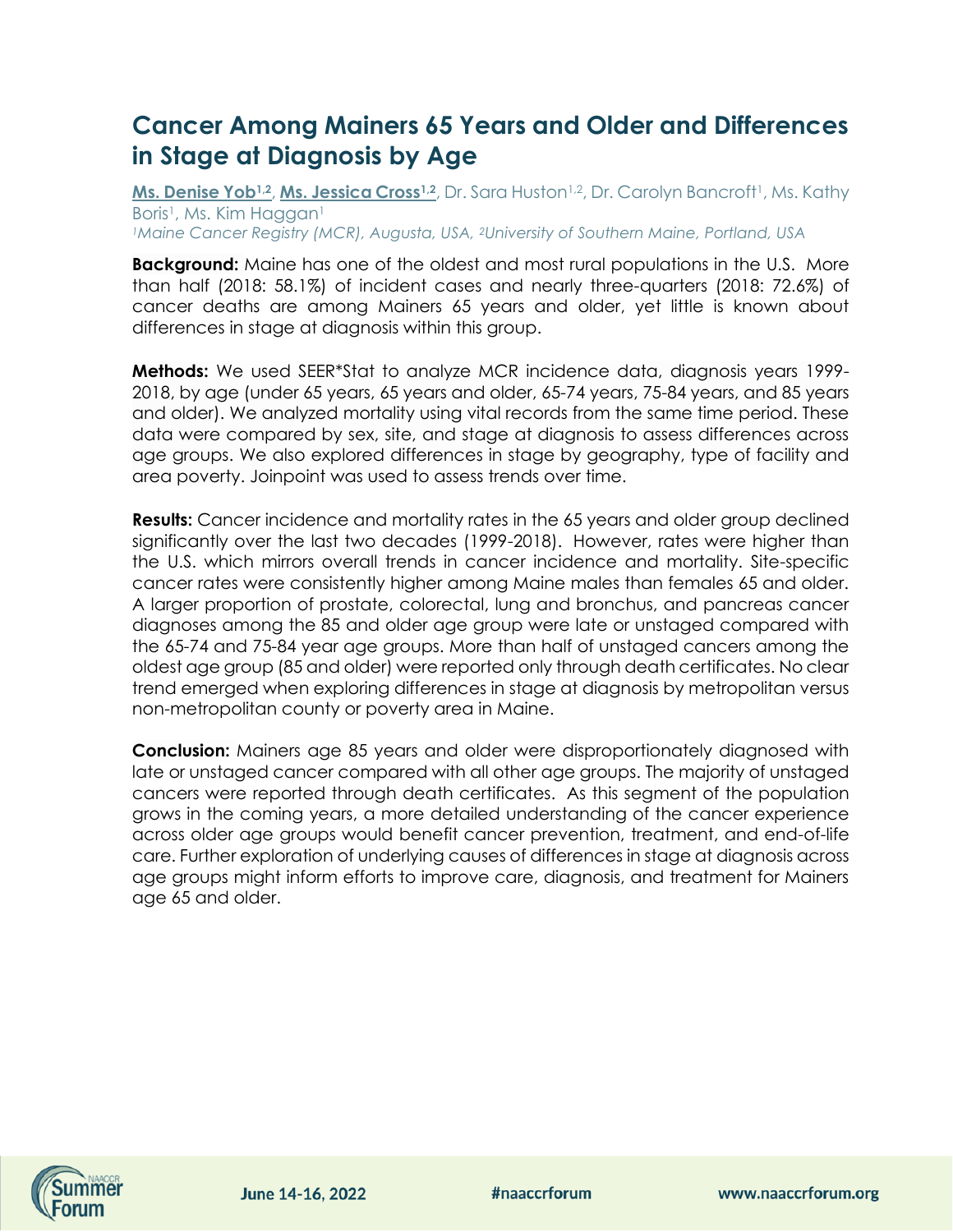#### **Cancer Among Refugees Resettled to Idaho During 2008- 2019: A Proof-of-Concept Study**

Dr. Bozena Morawski<sup>1</sup>, Ms. Randi Rycroft<sup>1</sup>, Mr. Chris Johnson<sup>1</sup> *<sup>1</sup>Cancer Data Registry of Idaho, Boise, USA*

**Background**: Disparities in cancer burden and outcomes according to socioeconomic characteristics have been extensively characterized for US populations. The cancer experience of refugees, who may share characteristics of other socioeconomically disadvantaged populations and also experience distinct barriers to care, has not been described previously. We conducted a proof-of-concept study evaluating our ability to characterize cancer incidence in refugees resettled to Idaho via a novel linkage of cancer data and administrative data characterizing refugee arrivals to Idaho.

**Methods**: In July 2021, the Cancer Data Registry of Idaho probabilistically linked cancer surveillance data and refugee arrival data (2008–2019 diagnosis and arrival years) collected through the Centers for Disease Control and Prevention's Electronic Disease Notification (EDN) System. We used SEER\*Stat to calculate standardized incidence ratios (SIR) for malignant tumors and benign/borderline malignant brain and other nervous system (ONS) tumors using Idaho-specific and Surveillance, Epidemiology, and End Results (SEER) Program referent incidence rates.

**Results**: 60 malignant and 7 benign brain and ONS tumors were diagnosed among 9,499 refugees resettled to Idaho. Refugees had fewer than expected malignant tumors overall (57 observed vs 96.0 expected; SIR, 0.60; 95% CI, 0.45–0.77). An excess of tumors of the esophagus were diagnosed among Southeast Asian refugees (4 observed vs 0.64 expected; SIR, 6.3; 95% CI, 1.7–16.0). We also used EDN data to update country of birth for linked persons.

**Conclusions**: Linking EDN refugee data to cancer surveillance data presented unique challenges. However, we used a novel data source to augment cancer data and characterize incidence in refugees, potentially improving our ability to serve this vulnerable population.

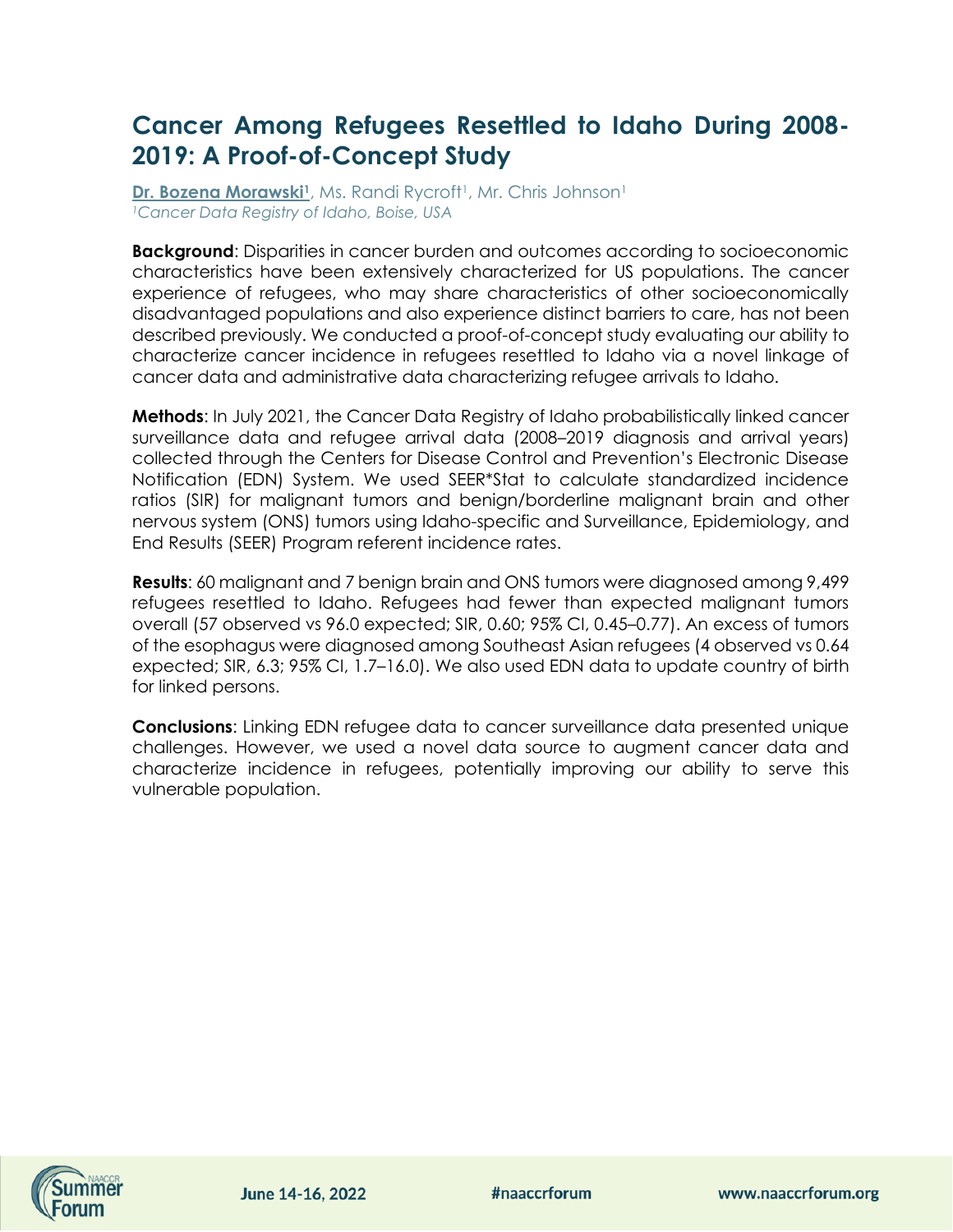### **Cancer Incidence in Young Adults in Alaska**

**Dr. David O'Brien<sup>1</sup>** *<sup>1</sup>Alaska Cancer Registry, Anchorage, USA*

**Background**: The Alaska Cancer Registry (ACR) investigated cancer incidence rates for young adults (ages 20-49) versus older adults (ages >=50) for various cancers in Alaska residents. While incidence trends for most cancers for both age groups show a decreasing trend over time (such as lung and bladder), there are a few cancers that show an increasing trend for both age groups (such as thyroid and melanoma). But the most striking contrast between these two age groups is for colorectal cancer, which has a decreasing trend for older adults but an increasing trend for young adults. This revelation in national studies published over the last few years resulted in changing the minimum age for national colorectal cancer screening guidelines from 50 to 45 in 2021.

**Purpose**: To investigate why colorectal cancer incidence trends in Alaskan young adults and older adults are different.

**Methods**: Only 14.1% of all colorectal cancer cases occur in young adults. When analyzed by sex, both young adult males and females exhibit this increasing trend over time. So what makes this age group different from its older counterpart? Obesity and tobacco use are both risk factors for colorectal cancer. National studies have suggested that these two risk factors probably contribute to the young adult trend, but more definitive supporting data has been lacking. ACR collects data on height, weight, and smoking history of cancer patients at diagnosis. Using this information, ACR examined BMI and tobacco use of colorectal cancer patients for these age groups to investigate if they may contribute toward the observed incidence trends.

**Results**: BMI trends over time for colorectal patients who are overweight or obese show an increasing trend over time for young adults but no change over time for older adults. Smoking trends over time for colorectal cancer patients who are former or present smokers show a slight increasing trend over time for younger adults and a slight decreasing trend for older adults.

**Conclusions**: These data support the theories put forward by national researchers and is one of the first times that cancer registry behavioral risk factor data have been used in this way.

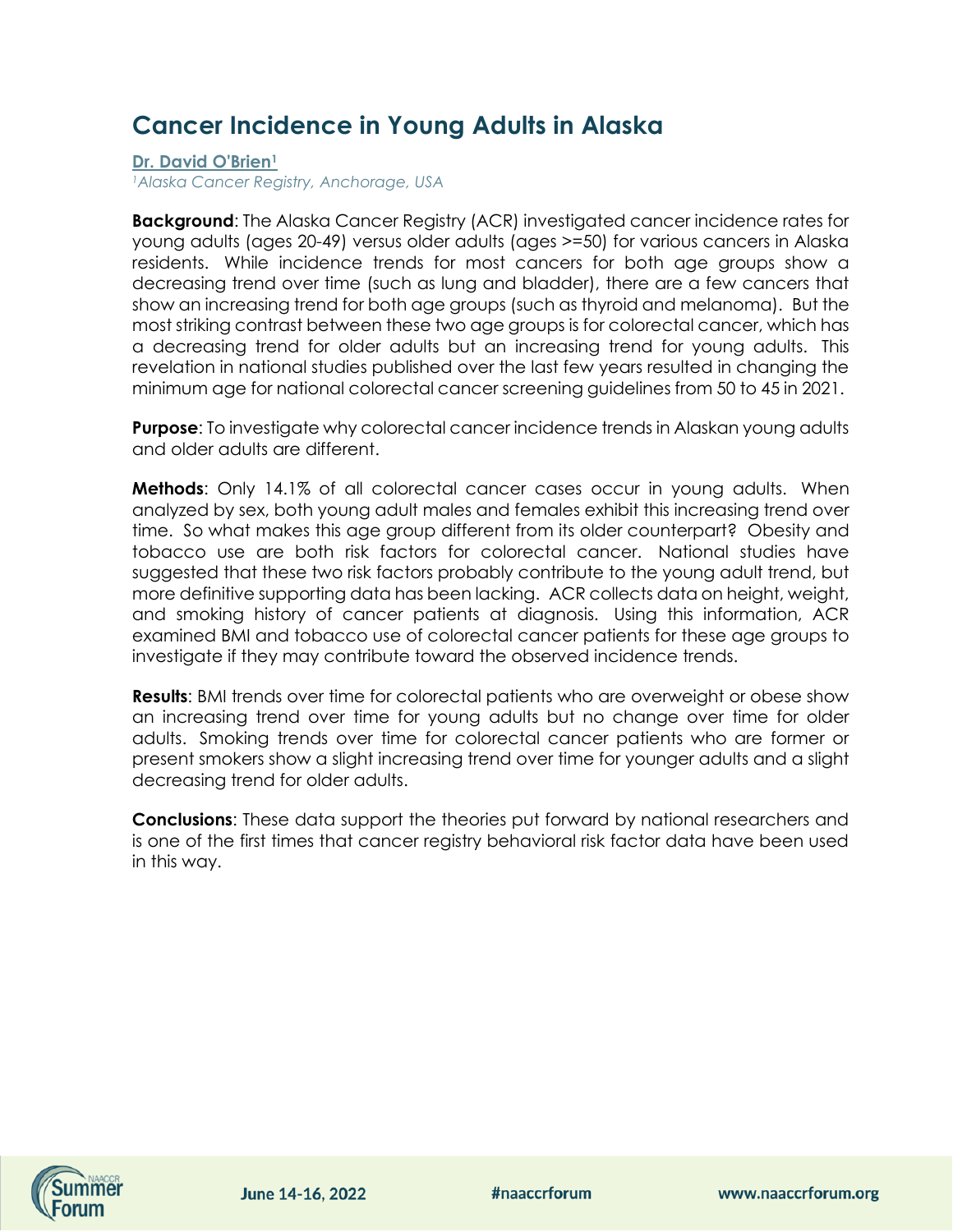### **Census Tract-Level Socioeconomic Variables and Breast Cancer Characteristics and Outcomes in California and New York State: Validated Analyses of Synthetic Census Tract Cancer Registry Data**

**Dr. Margaret Gates Kuliszewski<sup>1,2</sup>, Dr. Baozhen Qiao<sup>1</sup>, Dr. Mandi Yu<sup>3</sup>, Dr. Maria** Schymura<sup>1,2</sup>

*<sup>1</sup>New York State Cancer Registry, New York State Department of Health, Albany, NY, USA, <sup>2</sup>Department of Epidemiology and Biostatistics, University at Albany School of Public Health, Rensselaer, NY, USA, 3Division of Cancer Control and Population Sciences, National Cancer Institute, National Institutes of Health, Rockville, MD, USA*

**Background:** In 2020, the National Cancer Institute solicited projects using synthetic census tract data for California, with the goal of comparing and validating results using synthetic versus actual census tracts. The New York State (NYS) Cancer Registry examined associations of census tract-level socioeconomic variables with breast cancer stage, grade, subtype, and survival in California and NYS, to assess the impact of regional socioeconomic factors on breast cancer prognosis and outcomes.

**Methods:** The analysis included invasive, first primary breast cancers diagnosed between 2006-2017 in females aged ≥18 in California (N=237,156) or NYS (N=149,789). Exposures including percent unemployed, uninsured, without a high school diploma, or below the poverty line, median household income, and Gini index of income inequality, as well as area deprivation index (ADI) at the block group level for NYS, were categorized in quintiles with quintile 5 corresponding to the greatest disadvantage or inequality. We used SAS 9.4 GLIMMIX and PHREG procedures to conduct multivariableadjusted logistic and Cox proportional hazards regression analyses of stage, grade, subtype, and overall and cancer-specific survival. We conducted separate analyses for California and NYS and compared the results for the two states as well as the synthetic (with 10 iterations per case) versus actual census tract data for California.

**Results:** Results for the actual California census tract data are presented, but estimates for the synthetic data were similar. With the exception of income inequality, greater disadvantage for each socioeconomic variable was statistically significantly associated with more advanced stage, higher grade, higher-risk subtypes, and poorer survival in both California and NYS. In both states, higher non-completion of high school was most strongly associated with advanced stage at diagnosis. In California, lower median household income, higher percent uninsured, and higher non-completion of high school were most strongly associated with overall and cancer-specific mortality, while in NYS lower median household income and higher ADI had the strongest associations with mortality.

**Conclusion:** Our results indicate that residence in more disadvantaged census tracts is associated with poorer breast cancer prognosis and outcomes. These associations were similar across states and using synthetic California census tract data to approximate actual census tracts.

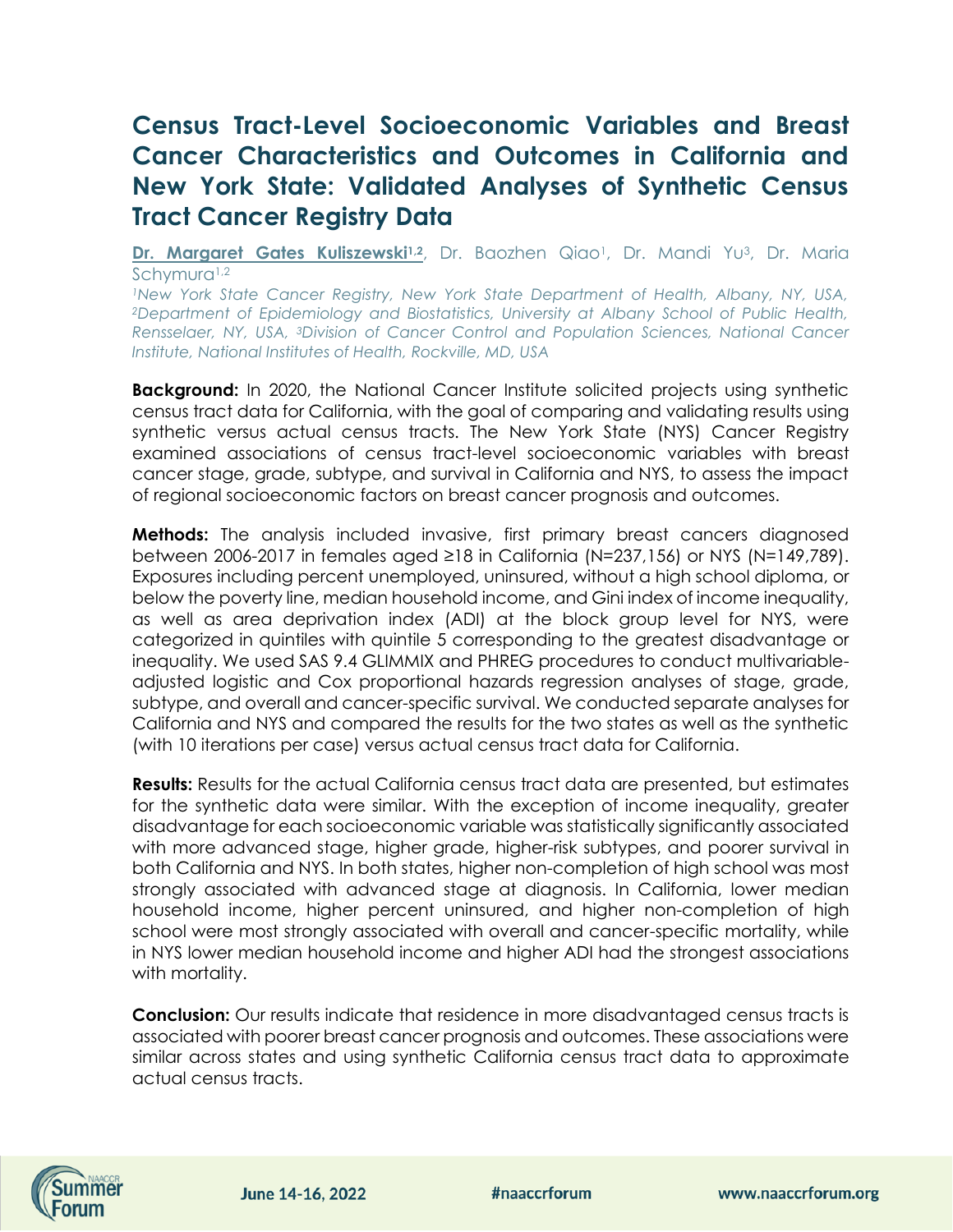### **Choice of Survival Metric and its Impacts on Survival Estimates for American Indian and Alaska Native People; Variations by Cancer Site, Age, and Purchased/Referred Care Delivery Area.**

**Dr. Sarah Nash<sup>1</sup>**, Ms. Madison Wahlen<sup>1</sup>, Ms. Angela Meisner<sup>3</sup>, Dr. Bozena Morawski<sup>2</sup> *<sup>1</sup>University of Iowa, Iowa City, USA, 2Cancer Data Registry of Idaho, Boise, USA, 3University of New Mexico, Albuquerque, USA*

**Background**: Different survival metrics (net, crude) utilize different methodologies, and have different applicability in clinical practice and research. Results from studies utilizing different metrics may not be directly comparable; doing so may bias our understanding of cancer health disparities. In this presentation, we share results of a study to evaluate how choice of survival metric influences assessment of cancer survival specifically among American Indian and Alaska Native (AIAN) people. A secondary objective was to present survival probabilities for the leading cancers among AIAN people.

**Methods**: Five-year age-standardized cancer survival was estimated in SEER\*Stat using the NAACCR Cancer in North America dataset. We estimated survival probabilities among AIAN people, compared to non-Hispanic whites (NHW) using four approaches: 1) observed (crude) survival, 2) cause-specific survival, 3) relative survival using ageand sex-adjusted lifetables and 4) relative survival using life tables additionally adjusted for race, geography, and socioeconomic status. For AIAN people only, we also evaluated how survival varied by age, stage at diagnosis, and Indian Health Service (IHS) region.

**Results**: As expected, there were differences in five-year probability estimates for each of the survival metrics evaluated. For instance, observed survival methods produced the lowest estimates, and with the exception of prostate cancer, cause-specific methods produced the highest survival estimates. Among AIAN people, there were differences in relative survival estimates calculated using the more general, versus the newer race and SES-adjusted life tables. Survival measured with each metric was lower among AIAN people than NHW.

**Conclusions**: Conclusions related to cancer survival disparities among AIAN people are unlikely to be substantially affected by choice of survival metric, as long as the same metric is used in comparisons.

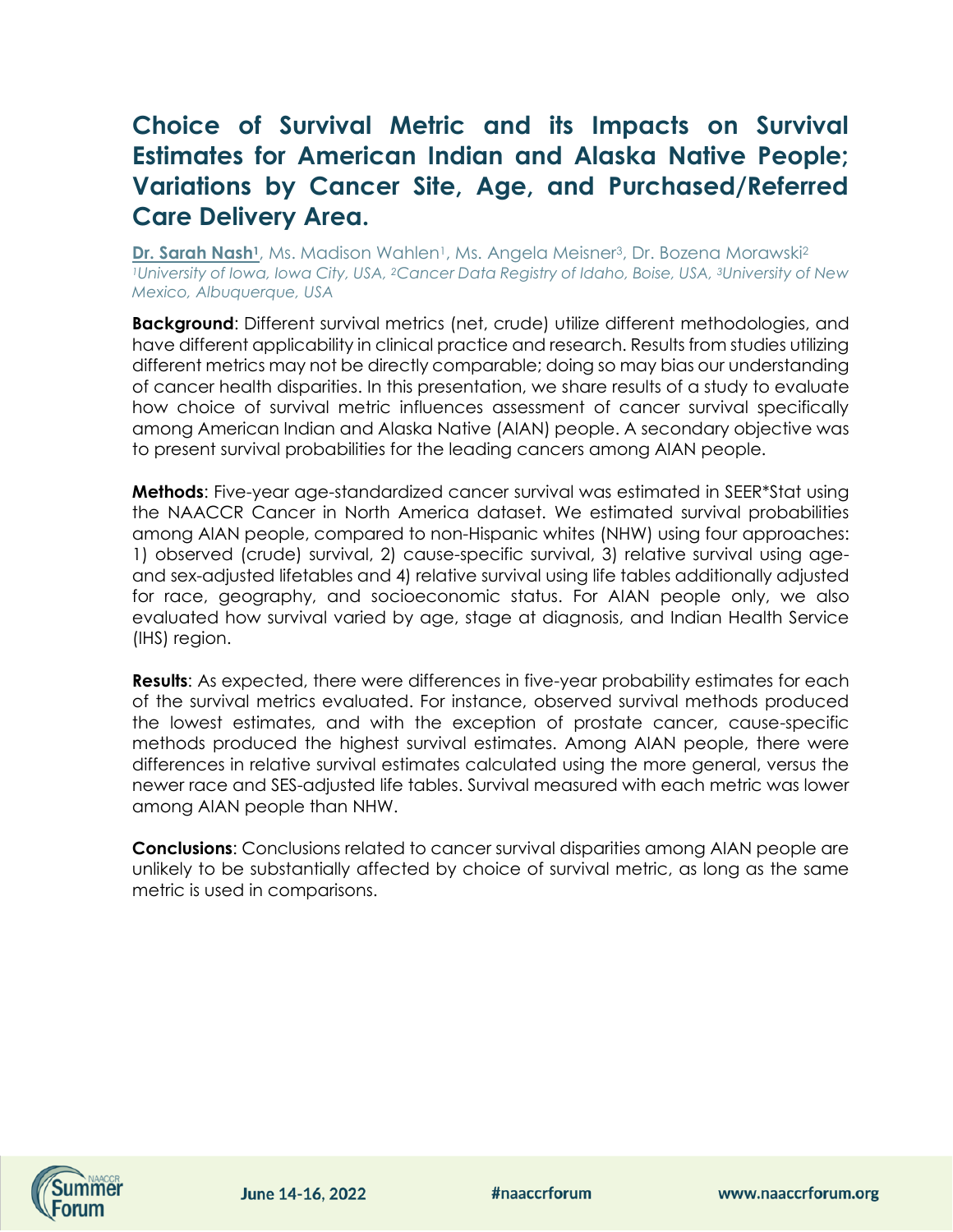### **COVID-19 Hospitalizations among Cancer Patients: A Linkage of Claims Data from a New York State Hospital Discharge Database to the New York State Cancer Registry (NYSCR)**

Dr. Xiuling Zhang<sup>1</sup> , **Dr. Margaret Gates Kuliszewski1,2**, Dr. Maria Schymura1,2 *<sup>1</sup>New York State Cancer Registry, New York State Department of Health, Albany, NY, USA, <sup>2</sup>Department of Epidemiology and Biostatistics, University at Albany School of Public Health, Rensselaer, NY, USA*

**Background:** Patients with a past diagnosis of cancer may be more susceptible to severe COVID-19 due to immunosuppression, comorbidities, or ongoing treatment. We linked claims data on COVID-19 hospitalizations to cancer diagnoses from the NYSCR to examine associations between prior cancer diagnosis and hospitalization for COVID-19.

**Methods:** New York State (NYS) residents diagnosed with invasive cancer before 7-1-2021 who were alive on 1-1-2020 were identified from NYSCR data. Claims data for 2020 and the first half of 2021 were obtained from NYS's Statewide Planning and Research Cooperative System (SPARCS), which includes ambulatory, emergency, inpatient, and outpatient claims. Only inpatient records with COVID-19 as the primary diagnosis were used for this study. We calculated descriptive statistics for cancer cases with, versus without, COVID-19 hospitalization for the following demographic and tumor characteristics: age, gender, race/ethnicity, region of residency (NYC or non-NYC), cancer type, stage, recency of cancer, and vital status at discharge. We used multivariable-adjusted logistic regression and Chi-square tests to estimate associations between the above variables and COVID-19 hospitalization. All analyses were conducted in SAS 9.4.

**Results:** Our analysis included 1,257,377 individuals with a prior cancer, 10,210 of whom had a subsequent primary COVID-19 hospitalization. Factors independently associated with COVID-19 hospitalization among cancer patients included: older age; male gender; non-Hispanic Black race; Hispanic ethnicity; diagnosis with late-stage cancer or with multiple tumors; recency of cancer; and NYC residency. In unadjusted analyses of 24 cancer types, the highest rates of COVID-19 hospitalizations were among patients with multiple myeloma, leukemia, lung cancer, other hematopoietic cancers, liver cancer, and non-Hodgkin lymphoma. Among 77,338 total primary COVID-19 hospitalizations, unadjusted analyses of vital status at discharge indicated a statistically significant higher percentage of death at discharge among patients with versus without a history of cancer (22.8% versus 14.7%; p<.0001). Among the 10,210 linked cases with a prior cancer, those with active cancer diagnosis claim codes had a higher percentage of death at discharge than patients without active cancer codes (25.3% versus 21.7%, p<.0001).

**Conclusion:** This claim-based study identified higher proportions of COVID-19 hospitalizations in certain demographic and diagnostic groups. Additional analyses are ongoing.

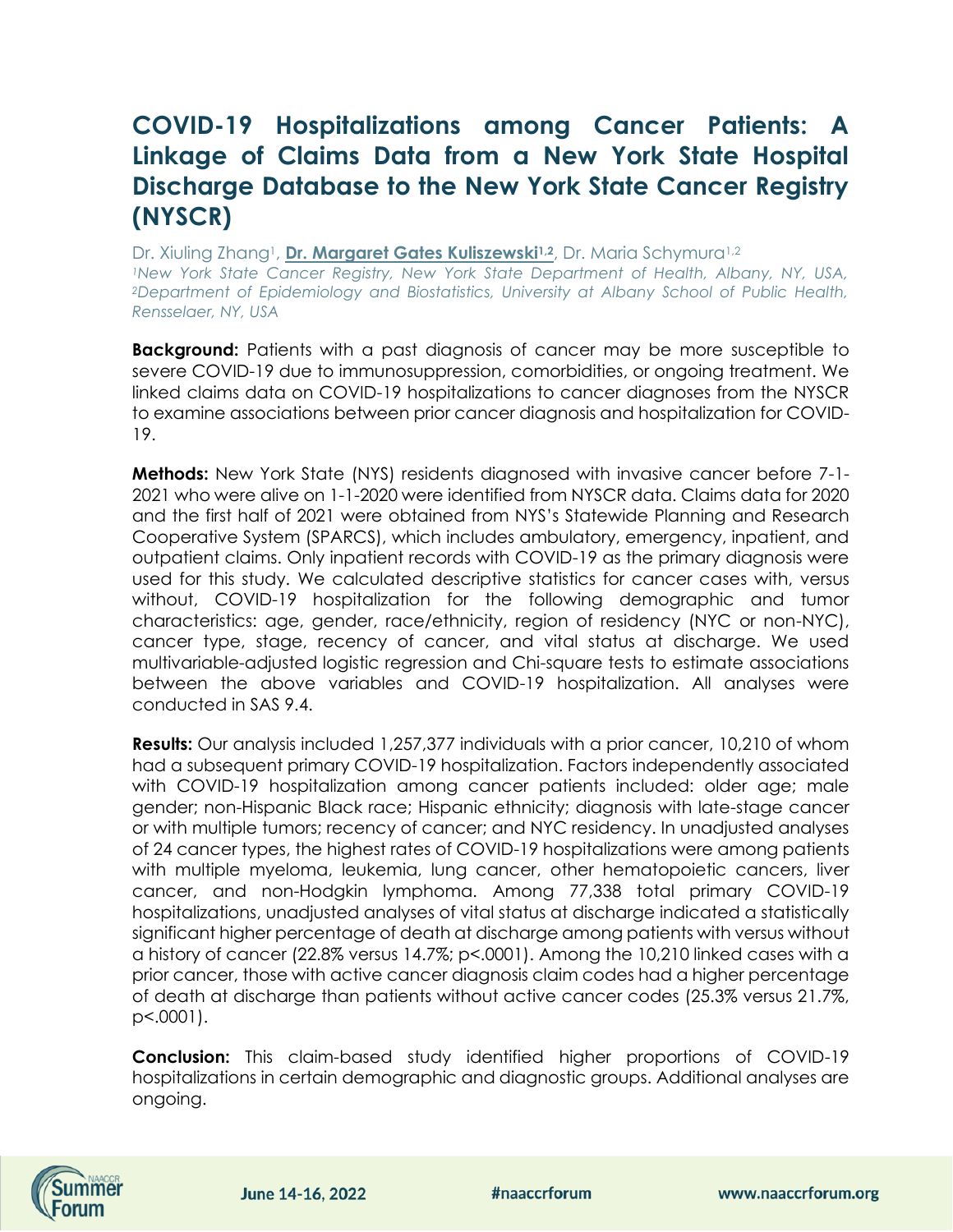#### **Data Quality Evaluation of CDC's National Program of Cancer Registries: Completeness Results**

**Mrs. Denise Duran**<sup>1</sup>, Ms. Shantel Dailey<sup>3</sup>, Ms. Maricarmen Traveso-Ortiz<sup>2</sup>, Ms. Diane Ng<sup>2</sup>, Ms. Mary Mesnard<sup>2</sup> *<sup>1</sup>Centers for Disease Control and Prevention, Atlanta, USA, 2Westat, Rockville, USA, 3Intellectual Concepts LLC, Atlanta, USA*

**Background:** The CDC's National Program of Cancer Registries (NPCR) Data Quality Evaluation (DQE) is an ongoing activity auditing Central Cancer Registries (CCR)'s data collection. The aim is to timely identify best practices to address challenges, and to determine training needs to improve data quality.

**Purpose:** To share recent DQE results on completeness of staging and treatment data items across 47 NPCR-funded Central Cancer Registries (CCRs) and to discuss follow back findings of 17 CCRs.

**Methods/Approach:** We used NPCR 2020 submission data to evaluate completeness of staging and treatment data items of melanoma of the skin, urinary bladder, pancreas, kidney and renal pelvis, and ovary cases diagnosed in 2018. We included 47 CCRs, excluded DCO cases, and defined incomplete as the proportion of cases coded to unknown by primary site and data item. We identified CCRs above the upper fence for percentage of unknown. Upper fence was calculated as Q3 + 1.5 (Q3 - Q1), where  $Q3$  indicated the 75<sup>th</sup> percentile and  $Q1$  indicated the 25<sup>th</sup> percentile. Seventeen CCRs were then selected to follow back on selected data items to obtain unknown information and to identify reasons for "unknown". Each CCR followed back on a sample of 375 cases maximum.

**Results:** The following data items had the highest percentage of unknown for each site: melanoma of the skin with regional nodes examined (12.5%) and summary stage 2018 (9.0%), urinary bladder with grade post therapy (51.5%) and tumor size summary (44.4%), pancreas with grade post therapy (28.3%) and tumor size summary (17.1%), kidney and renal pelvis with grade post therapy (63.9%) and grade pathological (15.1%), and ovary with grade post therapy (39.0%) and tumor size summary (32.4%). The data items with the highest number of CCRs above the upper fence for unknown values with all cancers combined were RX Summ--Surg/Rad Seq (33), RX Summ--Systemic/Sur Seq (33), reason no radiation (25), and reason no surgery (23).

**Conclusions/Implications:** The results provide information about the areas where CCRs could focus to complete unknown values. These findings could be used to inform CCRs' training activities and future decisions on data collection.

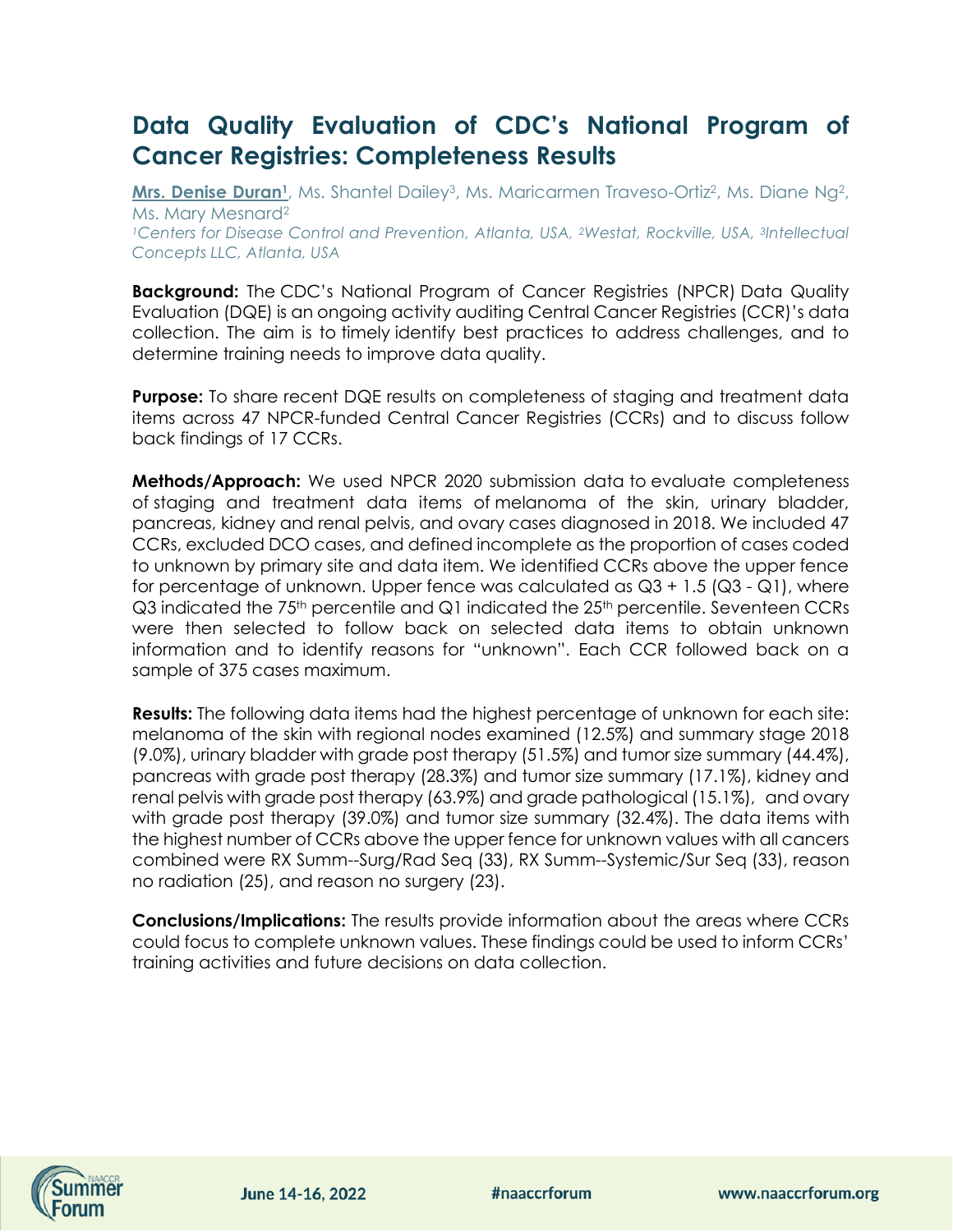### **De-identification Tool for HL7 Formatted Reports**

Dr. Qianru Wu<sup>1, 2</sup>, Ms. Christina Hiller<sup>3</sup>, Ms. Veronica Boudreaux<sup>3</sup>, Ms. Connie Ganz<sup>1</sup>, Ms. Lifeng Li<sup>1</sup>, Mr. Mark Watson<sup>1</sup>, Mr. Christophe Irumva<sup>1</sup>, Ms. Marissa Ayotte<sup>1</sup> *1The Nebraska Department of Health and Human Services, Lincoln, USA, 2University of Nebraska-Lincoln, Lincoln, USA, 3Tanaq Support Services, LLC, Anchorage, USA*

**Background:** Developing and testing new software requires a vast amount of sample data for testing. Sample data must resemble real data as closely as possible, but the identifying information from the real data needs to be masked per HIPAA rules. To assist in the development of the NPCR National Oncology rapid Ascertainment Hub (NPCR-NOAH) for the STAR project, the Nebraska Cancer Registry (NCR) developed a deidentification tool to generate sample HL7 files from real HL7 files.

**Purpose:** HL7 messages contain 49 data fields that need to be de-identified per the "Safe Harbor" method of the HIPAA Privacy Rule. The NCR needed to create a tool to replace the 18 types of identifiers of the individuals or of relatives, employers, or households.

**Methods:** The tool looks for identifiable data fields in the HL7 file and replaces identifiers with pseudodata. The most challenging field was OBX-5, which records the text of the pathology report and was vitally important for abstraction. Identifiers, such as the patient's name or provider's name, might also be embedded in the text. The tool needs to retain as much diagnostic text as possible, while masking all identifiers. The current solution is to check if identifiers in the other 48 fields are present in OBX-5, and then mask those identifiers rather than the entire text. The limitation is that the tool cannot mask identifiers that are not in those 48 fields, especially the provider's information. To reduce the chance of missing identifiers in OBX-5, the tool further allows users to add extra identifiers that could possibly appear in OBX-5.

**Results:** Manual de-identification usually takes 10-30 minutes to process one HL7 message, while automatic de-identification, using this tool, takes only 3-30 seconds to process 10,000 messages, depending on the message length. The tool accurately pinpoints the identifiers for 98% of data fields that need to be de-identified and the remaining 2% (OBX-5) are manually processed.

**Conclusions:** The de-identification tool has greatly increased efficiency and was applied to ePath for Nebraska and other states. More improvements are under development, including building a user interface and employing Natural Language Processing (NLP) models.

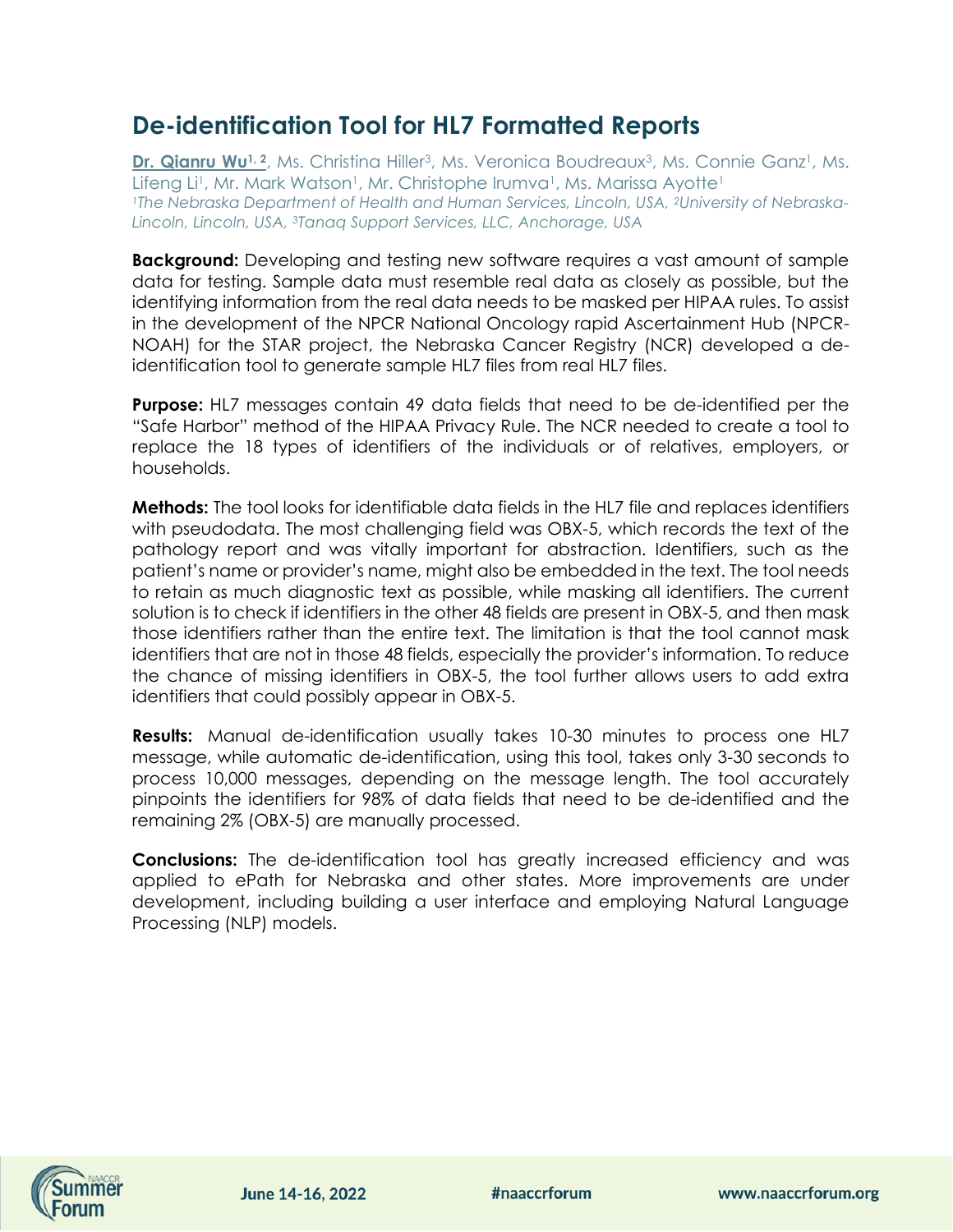#### **Developing a Process to Enhance the Accuracy of Geocoded Residential Addresses**

**Ms. Furrina Lee<sup>1</sup>** , Dr. Bian Liu2,3, Ms. Aisha Wahab<sup>4</sup> , Mr. Francis Boscoe1,5

*<sup>1</sup>Bureau of Cancer Epidemiology, Division of Chronic Disease Prevention, New York State Department of Health, Albany, USA, 2Department of Population Health Science and Policy, Institute for Translational Epidemiology, Icahn School of Medicine at Mount Sinai, New York, USA, <sup>3</sup>Department of Department of Environmental Medicine and Public Health, Icahn School of Medicine at Mount Sinai, New York, USA, 4Department of Epidemiology and Biostatistics, University at Albany School of Public Health, Rensselaer, USA, 5Pumphandle, LLC, Portland, USA*

**Background**: The places people reside throughout their lives play an important role in their health and health-related behavior. The growing interest to incorporate residential histories into cancer surveillance and research also demands higher geocoding accuracy. This project aimed to streamline the process of cleaning residential addresses and improve the geocoding results returned by the Automated Geospatial Geocoding Interface Environment (AGGIE) system, a geocoding platform for open use by U.S. cancer registries, with additional open-source geocoding services.

**Methods**: We retrieved the residential histories of New York State (NYS) residents diagnosed with mesothelioma during 2011-2015 from the NYS Cancer Registry, the NYS inpatient claims data, and LexisNexis. We used AGGIE to parse and reconstruct the addresses. We geocoded addresses using AGGIE, Google, and the US Census Geocoder. We validated geolocations returned by AGGIE with a matching status of "review" or "non-match" by comparing them with those returned by Google or the Census Geocoder at 2010 block group level.

**Results**: Excluding PO Boxes, zip-only addresses, and addresses with partial information, there were 5,134 unique addresses after a total of 7,612 raw addresses were parsed and reconstructed. Of these unique addresses, 2,922 (56.9%) were geocoded by AGGIE with a matching status of "review" or "non-match". Of these, 307 (10.5%) returned different block group values or failed to be geocoded by other geocoding applications. Of these, we accepted the geolocations of 120 addresses returned by the Census Geocoder since their geocoding status was "match - exact" or they had the same block group values as retrieved by Google. As to the remaining 187 addresses, manual review was still needed to assess the validity of the address itself and/or the accuracy of the geolocation returned by AGGIE.

**Discussion and Conclusions**: Each of the three geocoding applications used by this study has its own strength and weakness. The parsing/reconstructing step increased the number of addresses that were geocoded by Google and the US Census Geocoder. By using other applications to verify geolocation returned by AGGIE, we greatly reduced the number of records requiring manual review, while retaining maximal information for future data analysis.

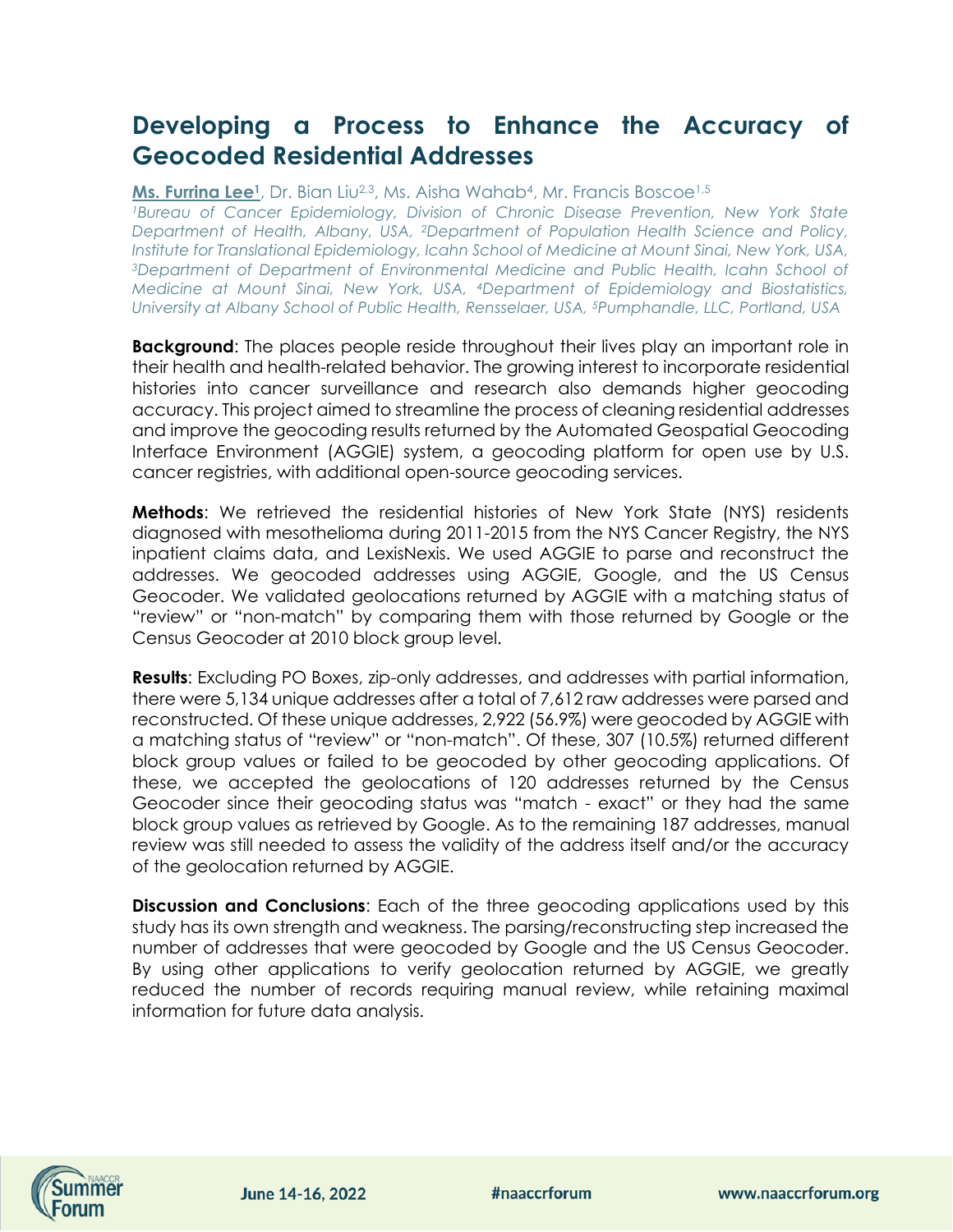#### **Disparities in Cancer Rates, Trends and Stage by Persistent Poverty, Race, and Ethnicity**

**Dr. Kathleen Cronin<sup>1</sup>, Dr. Shobha Srinivasan<sup>1</sup>, Dr. Amy Kennedy<sup>1</sup>, Dr. Tracey Farrigan<sup>2</sup>** *<sup>1</sup>National Cancer Institute, Bethesda, USA, 2U.S. Department of Agriculture, Washington DC, USA*

#### **Background**

The U.S. Department of Agriculture (USDA) Economic Research Service has defined areas of persistent poverty (PP) as counties where 20 percent or more of residents were poor as measured by each of the 1980, 1990, 2000 censuses, and 2007-11 American Community Survey 5-year average. NCI has worked with USDA to identify census tracts across the U.S. that meet this same definition. Classifying PP at the census tract allows for more accurate identification of areas with extreme poverty, particularly for distinguishing poor areas that may fall within cities or counties with large variability in economic status.

#### **Methods**

A flag was added to a specialized SEER incidence dataset in SEER\*Stat that identified cases that live in PP census tracts, allowing for the comparison of individuals living in PP with those who do not. This analysis looks at incidence rates, trends, and stage distribution by PP for cases diagnosed between 2006 and 2018 and investigates if the impact of PP varies by race/ethnicity. Sites where selected that have significant opportunity for screening or prevention: female breast, colorectal, cervical, lung and bronchus, and liver and intrahepatic bile duct.

#### **Results**

Generally, PP census tracts had higher incidence rates than non-PP tracts, except for female breast cancer where non-PP tracts had higher rates. Cases in PP census tracts had a higher percent of late-stage disease in all sites considered, with the smallest difference seen in liver cancer. Difference in level and trends for PP compared with non-PP varied by race/ethnicity. Smaller differences were seen within non-PP census tracts, suggesting poverty may play a large role in observed differences between race/ethnicity. Non-Hispanic American Indian/Alaska Native had lower rates in PP areas for lung and liver cancer.

#### **Conclusion**

Focusing on areas of PP is important to understand the impact of long-term poverty on cancer risks. Areas of PP are associated with increased risk, delays in diagnosis and treatment, and worse survival. Accounting for this important variable in cancer statistics can help researchers identify and develop interventions to address and reduce inequities.

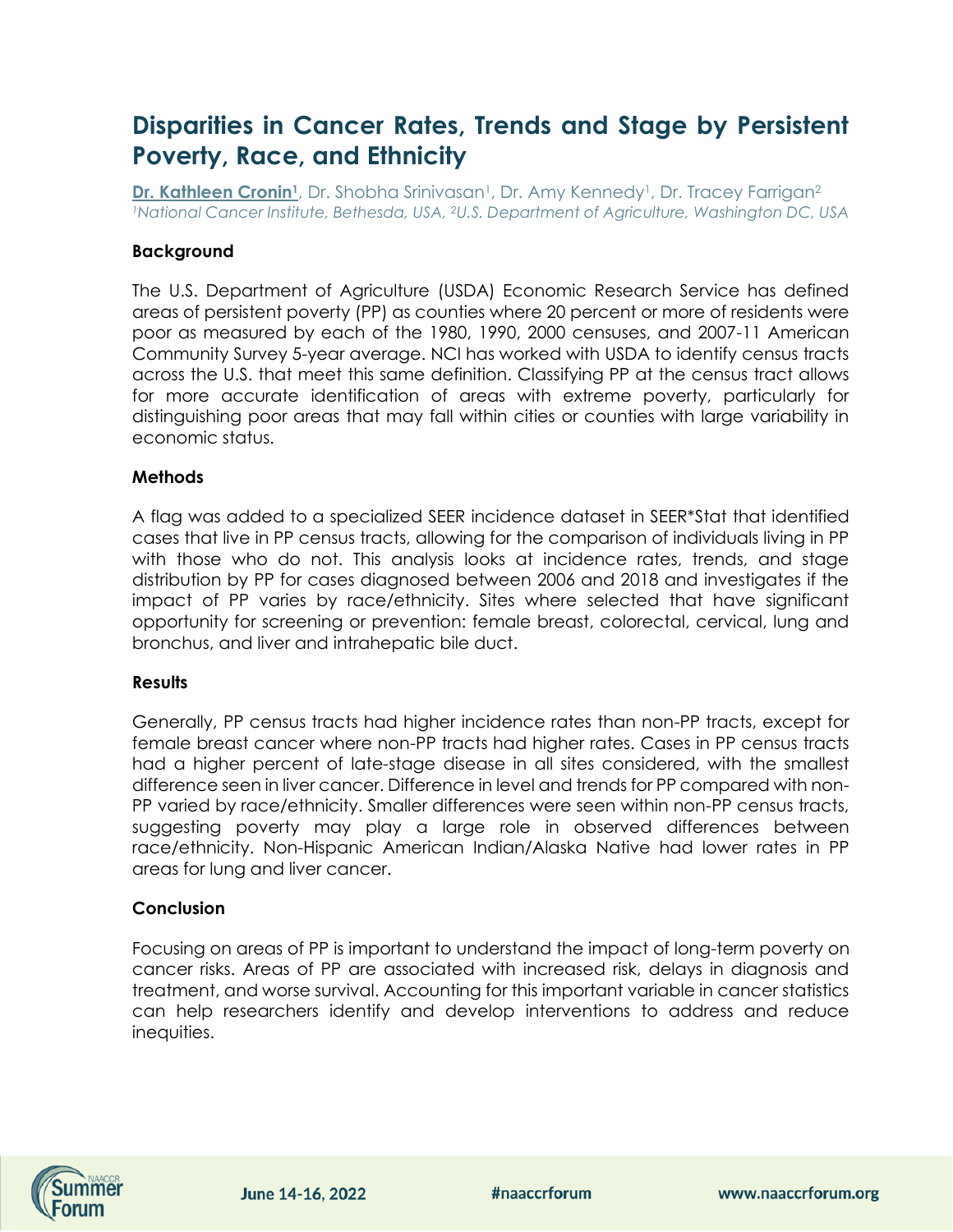### **Early- and Late-Stage Colorectal Cancer (CRC) Survival for Young People in California by Health Insurance Type, 1997- 2017**

#### **Miss Ani Movsisyan**

*<sup>1</sup>UC Davis, Davis, USA*

*Ani Movsisyan, MS, Cyllene R. Morris, DVM, PhD, Theresa Keegan, MS, PhD, Arti Parikh-Patel, PhD, MPH*

#### **Background**

Colorectal cancer (CRC) incidence rates have been increasing among young people in California. However, impacts of health insurance type on 5-year relative survival are unclear for young persons under the age of 50.

#### **Purpose**

To investigate the association of health insurance type with 5-year relative survival for younger patients diagnosed with early- and late-stage CRC in California.

#### **Methods/Approach**

We used SEER\*Stat software for patients 20-49 years old diagnosed from 1997 to 2017 identified in the California Cancer Registry. Health insurance type was divided into four groups (Private, Medicaid, Not Insured, and Other), with age grouped into 10-year intervals. Five-year relative survival percentages and 95% confidence intervals were compared to evaluate differences in survival by health insurance type.

#### **Results**

Among 8,498 patients with early-stage CRC, significantly higher survival was observed in 30-39 and 40-49 age groups with private insurance (97.1%, 95.7%) compared to those who were uninsured (89.1%, 90.9), had Medicaid (84.6%, 83.0%), or other insurance type (89.5%, 82.3%). Among 17,804 patients with late-stage CRC, survival was significantly higher among the 20-39 age groups with private insurance (57.3%, 60.0%) compared with the uninsured (36.3%, 42.4%) and Medicaid (32.1%, 42.6%) groups. Those with latestage CRC, diagnosed when 40-49 years old, and with private insurance had significantly higher survival (58.2%) than those uninsured, with Medicaid or other insurance (44.0%, 39.4%, 40.8%), respectively.

#### **Conclusion**

Among young people in California diagnosed with CRC, those with private insurance had significantly higher survival. To address observed disparities, patients need reliable health insurance that provides comprehensive care.

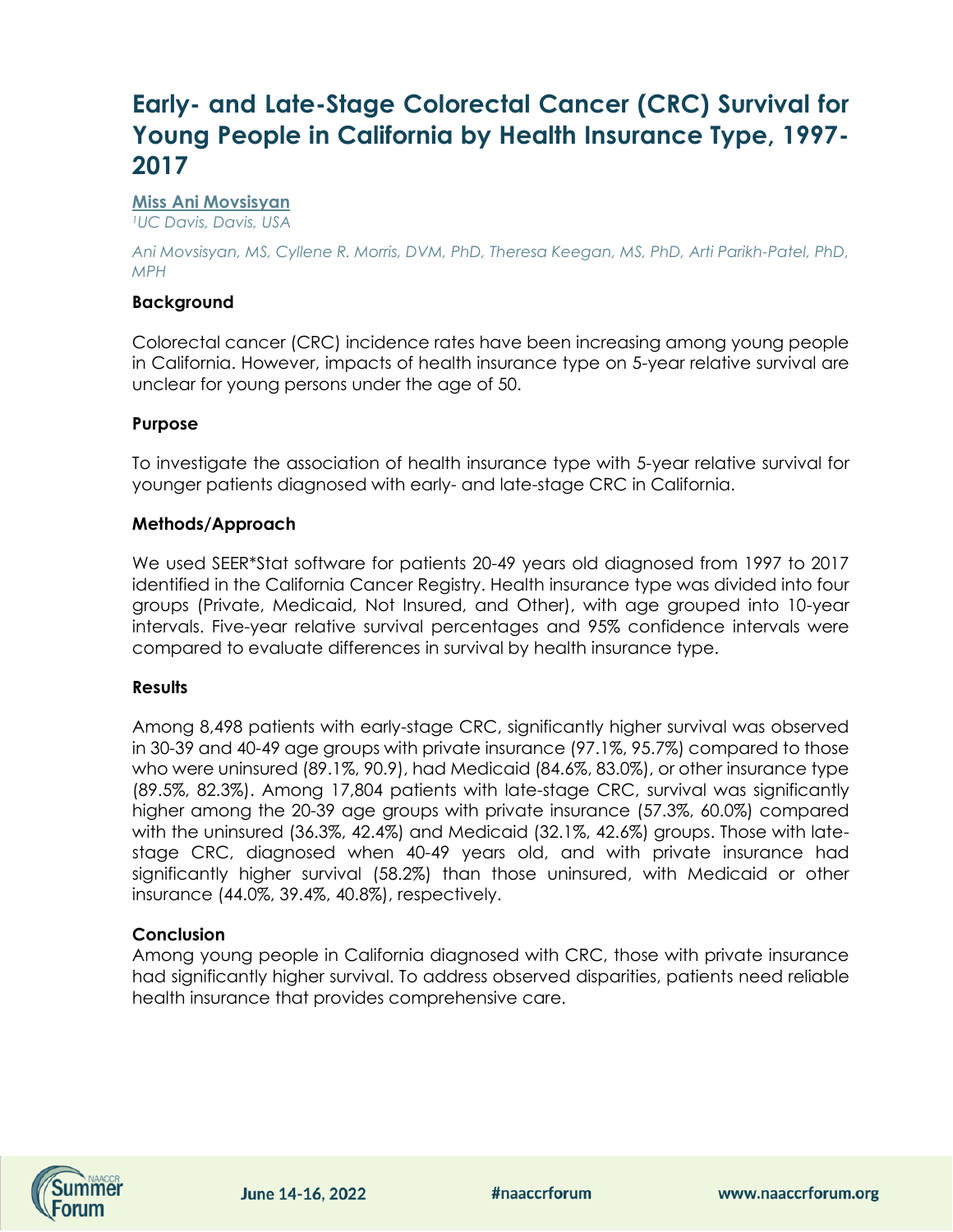### **Early-Onset Colorectal Cancer Survival and Mortality in the American Indian and Alaska Native Population**

Mr. Tyler Kratzer<sup>1</sup>, Ms. Rebecca Siegel<sup>1</sup>, Ms. Kimberly Miller<sup>1</sup>, Dr. Sarah Nash<sup>2</sup>, Dr. Elizabeth Arias<sup>3</sup>, Dr. Ahmedin Jemal<sup>1</sup> *<sup>1</sup>American Cancer Society, Atlanta, Georgia, USA, 2University of Iowa College of Public Health, Iowa City, Iowa, USA, 3National Center for Health Statistics, Hyattsville, Maryland, USA*

**Background:** Colorectal Cancer (CRC) incidence and mortality is declining overall but increasing in young adults, especially among American Indian and Alaska Native (AIAN) individuals, who already bear a disproportionate burden of disease. Information has not been reported on early-onset CRC outcomes in this population and how they compare to that in Whites.

**Purpose**: Comprehensively examine nationwide CRC mortality and PRCDA-restricted survival adjusted for racial misclassification in medical records in ages 20-54 years among AIAN individuals compared to Whites.

**Methods**: All-county mortality data (1998-2019) for non-Hispanic decedents were obtained from the National Center for Health Statistics (NCHS) and stratified by age. Racial misclassification adjustment ratios were provided by NCHS. Rates and rate ratios (RR) with 95% confidence intervals (CI) were calculated using SEER\*Stat (version 8.3.9). The 10-year average annual percent change (AAPC) in rates was calculated using Joinpoint regression. Five-year relative survival rates were based on cases among non-Hispanics, in PRCDA counties for AIAN individuals, in the SEER 18 registries during 2011- 2017 followed through 2018.

**Results**: In 2015-2019, CRC mortality in ages 20-49 years was higher among AIAN individuals than Whites (4.78 versus 3.09 deaths per 100,000 population, RR: 1.55; 95%CI,1.43-1.67) and was similarly elevated among those aged 50-54 (21.73 versus 14.16 deaths per 100,000 population, RR: 1.54; 95% CI,1.39-1.68). From 2010-2019, the pace of the annual increase in mortality among AIAN individuals was double that among Whites, 3.2% (95%CI,1.7%-4.8%) versus 1.8% (95%CI,1.4%-2.3%) in ages 20-49 and 2.6% (95%CI,1.0%-4.3%) versus 1.0% (95%CI,0.6%-1.4%) in ages 50-54. Five-year relative survival is lower among AIAN individuals aged 20-49 years overall (60% versus 69%) and for all stages of diagnosis (e.g. 72% versus 82% for regional stage disease). Survival disparities are much wider for rectal cancer than for colon cancer (e.g., 49% versus 82% for regional stage rectal cancer compared to 83% versus 82% for colon cancer).

**Conclusions/Implications**: Early-onset CRC mortality among AIAN individuals exceeds that among Whites and is increasing rapidly. The disproportionate burden is partly explained by wide survival deficits for every stage of disease, highlighting the need for national prioritization of improved access to high-quality cancer care for AIAN individuals.

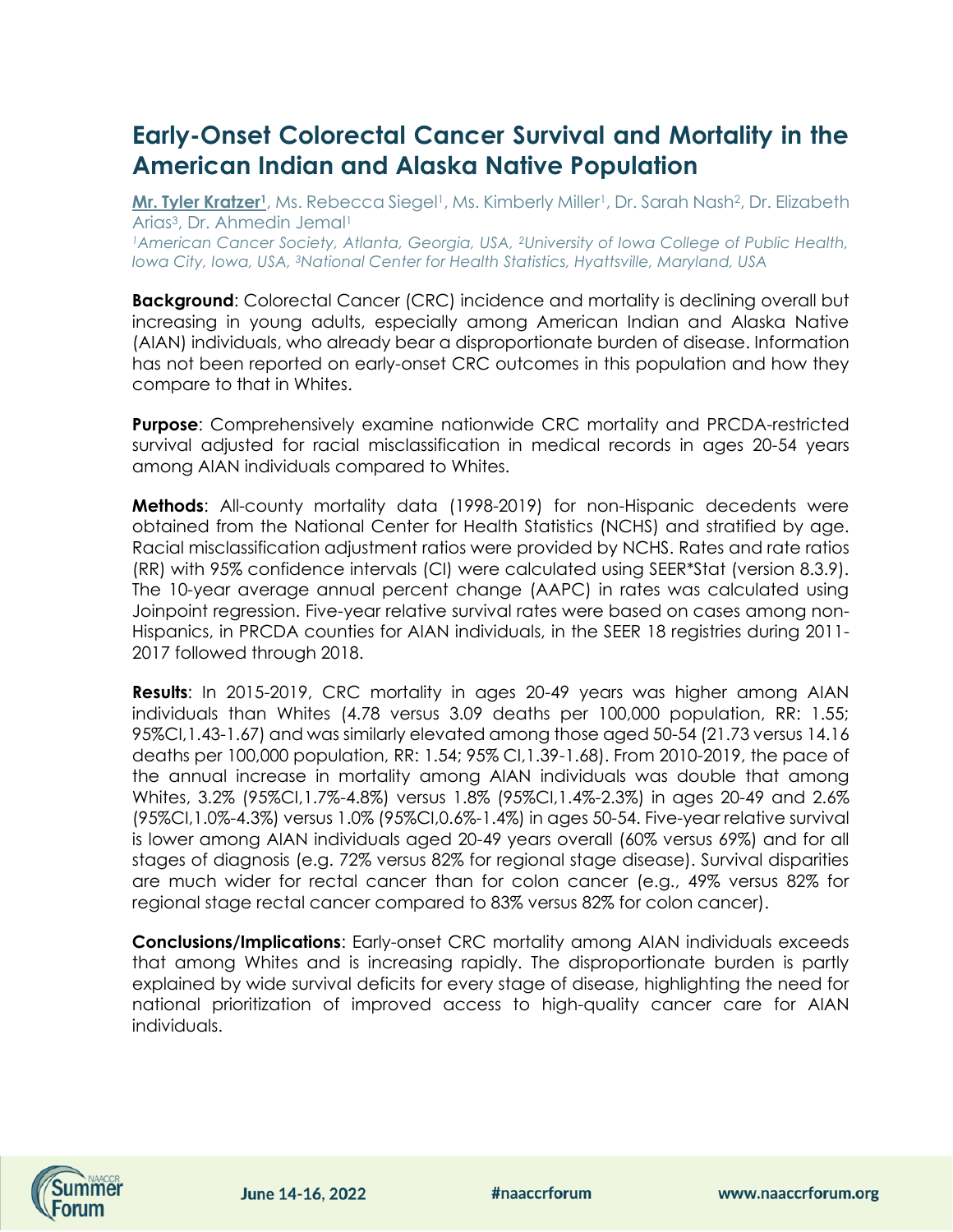### **Endometrial Cancer Survival Disparities amongst Populations of African Descent in Florida and the French Caribbean**

**Ms. Heidy Medina**<sup>1</sup>, Dr. Jacqueline Deloumeaux<sup>4</sup>, Dr. Clarisse Joachim<sup>3</sup>, Mr. Jonathan Macni<sup>3</sup>, Dr. Bernard Bhakkan<sup>4</sup>, Ms. Jessica Peruvien<sup>4</sup>, Dr. Matthew Schlumbrecht<sup>2</sup>, Dr. Paulo Pinheiro<sup>1,2</sup>

*<sup>1</sup>University of Miami Miller School of Medicine, Miami, USA, 2Sylvester Comprehensive Cancer Center, Miami, USA, 3Centre Hospitalier Universitaire de Martinique, Pôle de Cancérologie Hématologie Urologie, Fort-de-France, Martinique, 4Registre Général des Cancers de Guadeloupe, Centre Hospitalier Universitaire de Guadeloupe, Pointe-à-Pitre, Guadeloupe*

**Background:** Racial/ethnic disparities in endometrial cancer (EC) represent one of the greatest health inequalities in the US, following decades of structural racism and socioeconomic disadvantages. Women of African descent are disproportionately affected by nonendometrioid (e.g., serous and carcinosarcoma) versus endometrioid histologies. A comparison between populations of African descent from countries with a high development index is lacking.

**Purpose:** To examine the survival outcomes amongst African descent women with EC residing in the US (US-born and Caribbean-born Blacks) and comparable population in Guadeloupe and Martinique (part of the Republic of France).

**Methods:** We analyzed EC cases (n=5,147) from Florida (2005-2018), Martinique (2005- 2018), and Guadeloupe (2008-2018) Cancer Registries. Chi-square tests, Kaplan-Meier methods, and all-cause Cox proportional hazards models were used in the analysis.

**Results:** Nonendometrioid histologies were present in a higher proportion of ECs in the US (31% for US-Born and 33% Caribbean-born Blacks) than in the French Caribbean (25%) (*p<0.001*). For all EC cases combined, after adjusting for age, histology, stage at diagnosis, grade, receipt of surgery, and poverty level, women in the French Caribbean had a higher risk of death from all causes (HR 1.17, 1.02-1.34) in comparison to US-born Black women while Caribbean-born Black women in the US had lower all-cause mortality (HR 0.83, 0.74-0.92). For endometrioid histologies, there were no differences between US-born Blacks and the French Caribbean (HR 1.00, 0.82-1.22). However, French Caribbean women with nonendometrioid carcinomas had a 36% (HR 1.36, 1.11- 1.68) higher risk of death than US-born Black women. Caribbean-born Black women in the US did not differ from their US-born counterparts (HR 0.95, 0.81-1.12).

**Conclusion:** Survival between the US and the French Caribbean is similar for endometrioid but worse in the French Caribbean for the more fatal nonendometrioid histologies. Causes of this disparity, including interaction with the health system, compliance with treatment protocols for serous and carcinosarcoma ECs, and possible other local exposures linked to the severity of tumors in the French territories, deserve further research.

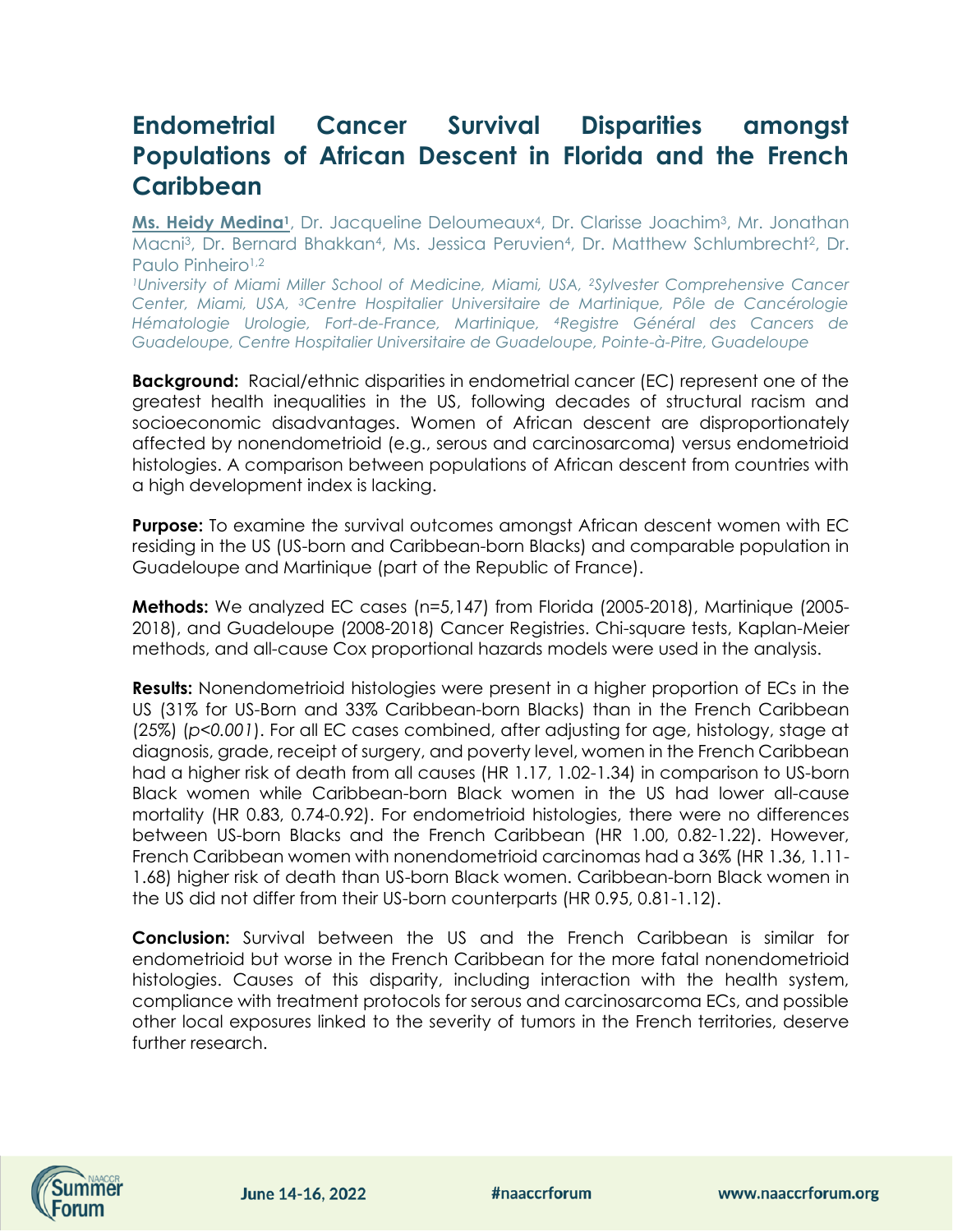### **Enhancing Cancer Surveillance Capabilities: Lessons Learned from Colorado's Statewide Collection of Emergent Biomarkers**

Ms. Kieu Vu<sup>1</sup>, Mr. John Arend<sup>1</sup>, Ms. Nichole Cadez<sup>1</sup>, Ms. Deborah Darnell<sup>1</sup>, Mrs. Valerie Somma<sup>1</sup>, Ms. Randi Rycroft<sup>2</sup>, Dr. Loria Pollack<sup>3</sup>, Ms. Paran Pordell<sup>3</sup> *<sup>1</sup>Colorado Central Cancer Registry, Colorado Department of Public Health and Environment, Denver, USA, 2Cancer Data Registry of Idaho, Idaho Hospital Association, Boise, USA, 3Division of Cancer Prevention and Control, Centers for Disease Control and Prevention, Atlanta, USA*

**Background:** Given new oncology discoveries, including opportunities for personalized medical treatment based on genomics and biomarkers, there is growing interest in collecting new and emerging prognostic factors to determine whether and how these data can impact clinical and individual decision making and inform public health along the cancer continuum. Historically, central cancer registries have not been nimble in their ability to add new data items for population-based data collection.

**Method**: The Colorado Central Cancer Registry (CCCR) embarked on a multi-phase effort to examine the availability of select biomarkers, established statewide requirements for their collection, and assessed the overall feasibility and barriers to the collection of select prognostic factors to the state cancer registry. Using medical records from cancers diagnosed in 2017, the CCCR reviewed hospital-documented biomarker data to determine data available for coding and analysis. The CCCR aligned facility coding with the College of American Pathologists (CAP), Site Specific Data Items (SSDI), American Joint Committee on Cancer (AJCC), and National Comprehensive Cancer Network (NCCN) guidelines to create a standardized code set for each biomarker. Colorado incorporated new biomarker coding standards into CCCR software and trained facility registrars on data collection procedures, code sets, quality control procedures and edits for incorporation into their electronic data collection systems. Additionally, CCCR surveyed registrars to evaluate their overall experience in the collection of new data items.

**Results:** Starting with diagnosis year 2018, CCCR required facilities to document select biomarkers in text fields. Hospitals modified software, implemented existing electronic pathology reporting protocols, and updated infrastructure so that the biomarker data for 2019 diagnoses could be directly coded. We will present on 2018 and 2019 data submitted to CCCR, comparing the text-field and coded biomarker data, along with information from hospital registrar questionnaires.

**Conclusion**: Rigorous steps to vet new data items are required to ensure that they are available in medical records, collected consistently and meaningful for research and public health action. CCCR will use biomarker submission results and the input from hospital registrars to assess the sustainability of biomarker data collection as a permanent part of Colorado's required cancer data fields.

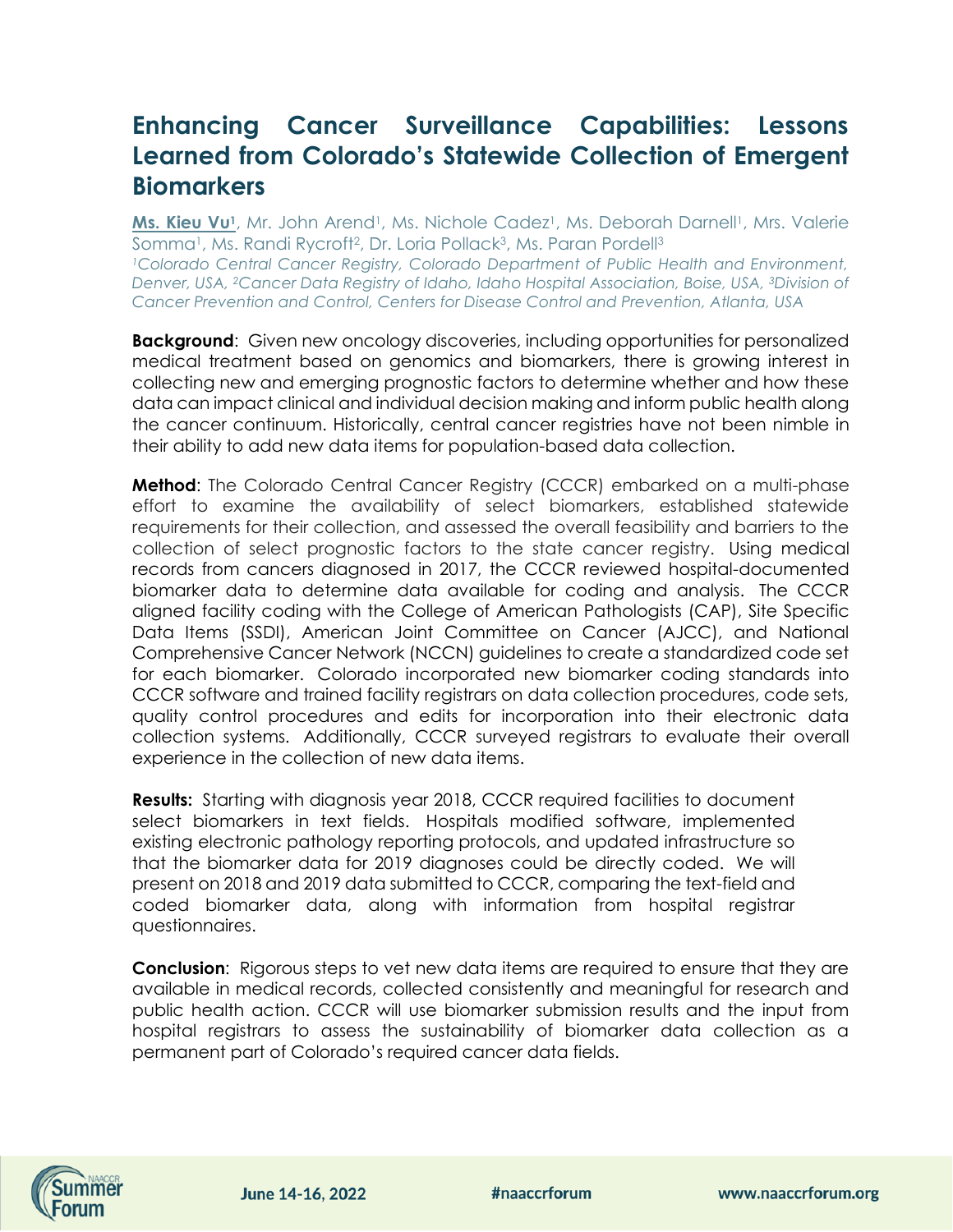### **Establishing Data Governance Requirements to Modernize Cancer Surveillance for Data Collection, Processing, and Analytics**

**Dr. Pradeep Podila<sup>1</sup>**, Mr. Joseph Rogers<sup>1</sup>, Mrs. Jen Wike<sup>2</sup> *<sup>1</sup>Centers for Disease Control and Prevention (CDC), Atlanta, USA, 2Katmai Government Services, Anchorage, USA*

**Background**: More than 1.7 million new cases of cancer are reported every year and that number is expected to grow. In July 2021, Centers for Disease Control and Prevention/National Program of Cancer Registries (CDC/NPCR) commenced a Data Modernization Initiative (DMI) with the goal of modernizing and improving electronic data exchange and timeliness of data reporting to Central Cancer Registries (CCRs). To ensure that data reporters have the ability to submit cancer data in real-time as a part of the DMI efforts, CDC/NPCR is developing and testing the cancer surveillance cloud-based computing platform (CS-CBCP). The goal of the platform is to assist CCRs with data acquisition, processing, storage, and reporting, while alleviating privacy and security concerns in light of increased cybersecurity threats. Data governance and security of the environment ("cloud") where the activities are performed on the data are of the utmost importance to CDC/NPCR as development of the CS-CBCP is underway.

**Purpose**: The CDC/NPCR established a Data Governance Workgroup (DG-WG) to craft the requirements for CS-CBCP. The DG-WG has the goal of producing a final report that outlines the key requirements of what is necessary to govern and maintain multi-state cancer surveillance data in the CS-CBCP.

**Approach**: The DG-WG met with CCRs on a monthly-basis over twelve months to incorporate their suggestions and address the concerns identified in a consensus-driven approach towards the development of requirements for the CS-CBCP.

**Results**: This presentation will discuss the DG-WG's governance structure along with an outline of activities crafted for the year-long engagement sessions with CCRs such as – (1) data access standards, (2) security standards (FISMA, NIST, and FedRAMP), (3) roles and responsibilities of the key actors in CS-CBCP (CDC, states/grantees, honest broker, and cloud service provider), (4) honest broker relationships, and (5) business service agreements to ensure the success of the CS-CBCP.

**Conclusion**: Policies related to data ownership, user access, security controls, data integrity and recovery, liability, and agreements are found to be pivotal for the CCRs towards the development of a cloud environment for the maintenance of a multi-state cancer surveillance data.

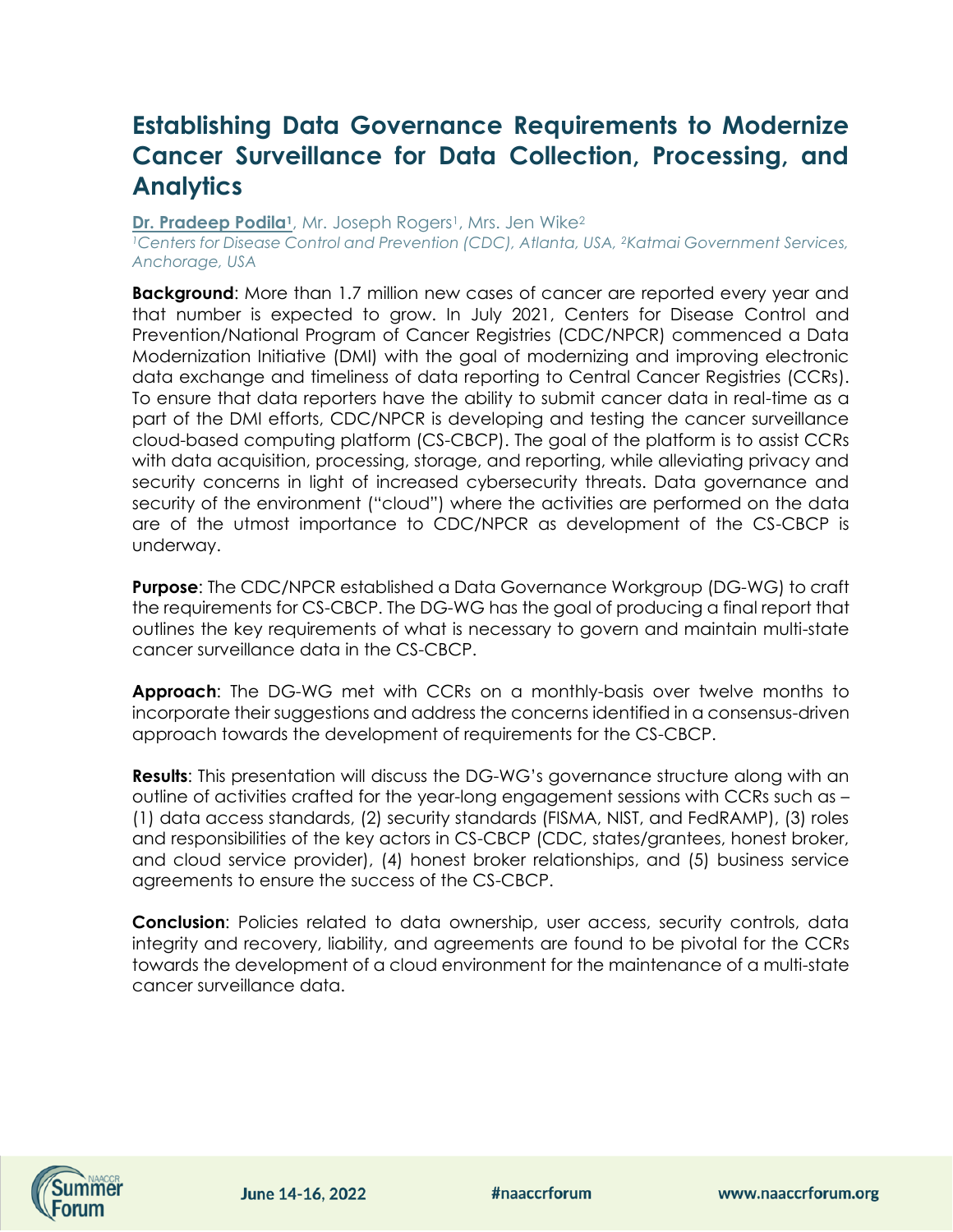#### **Estimating the Number of Men Living with Metastatic Prostate Cancer in the United States**

**Ms. Theresa Devasia<sup>1</sup>** , Dr. Angela Mariotto<sup>1</sup> , Dr. Ruth Etzioni<sup>2</sup> *<sup>1</sup>National Cancer Institute, Bethesda, USA, 2Fred Hutchinson Cancer Research Center, Seattle, USA*

**Background:** Metastatic prostate cancer (MPC) includes metastases detected at diagnosis (de novo) and those occurring later (recurrent). We use cancer registry data to estimate the number of men living with MPC in the US [1].

**Methods:** We apply a back-calculation method to estimate MPC incidence and prevalence from US prostate cancer (PC) mortality and MPC survival [2]. The method is based on an illness-death process and assumes that each observed PC death is preceded by a de novo or recurrent MPC diagnosis. We extracted PC mortality and de novo MPC relative survival from the Surveillance, Epidemiology, and End Results (SEER) registry using data from 18 registries between 2000 and 2017. We assumed equal survival for de novo and recurrent MPC.

**Results:** We estimate that on January 1, 2018, there were 120,368 men living with MPC in the US, with 45% diagnosed with de novo MPC and 55% diagnosed with early-stage disease who progressed to MPC. The proportions of prevalent cases diagnosed with de novo MPC were similar for White and Black men. Nearly 13% of prevalent cases have been living with MPC for more than 10 years. By 2030, 192,540 men are expected to be living with MPC in the US.

**Conclusions:** Recent increases in MPC prevalence may reflect improvements in treatment including novel anti-androgen. Our prevalence projections may be an underestimate as new imaging techniques with improved detection of metastases, such as PSMA-PET, may increase the numbers of men diagnosed with MPC in the future.

**Impact:** The anticipated increase in MPC prevalence and the large fraction of recurrent MPC among prevalent cases highlight the importance of surveillance and the need for improved management of high-risk localized disease and biochemical recurrence.

#### **References**

- 1. Mariotto A, Etzioni R, Hurlbert M, Penberthy L, Mayer M. Estimation of the number of women living with metastatic breast cancer in the United State. *Cancer Epidemiol Biomarkers Prev* 2017;26:809-15.
- 2. Verdecchia A, Capocaccia R, Egidi V, Goldini A. A method for the estimation of chronic disease morbidity and trends from mortality data. *Stat Med* 1989;8:201-16.

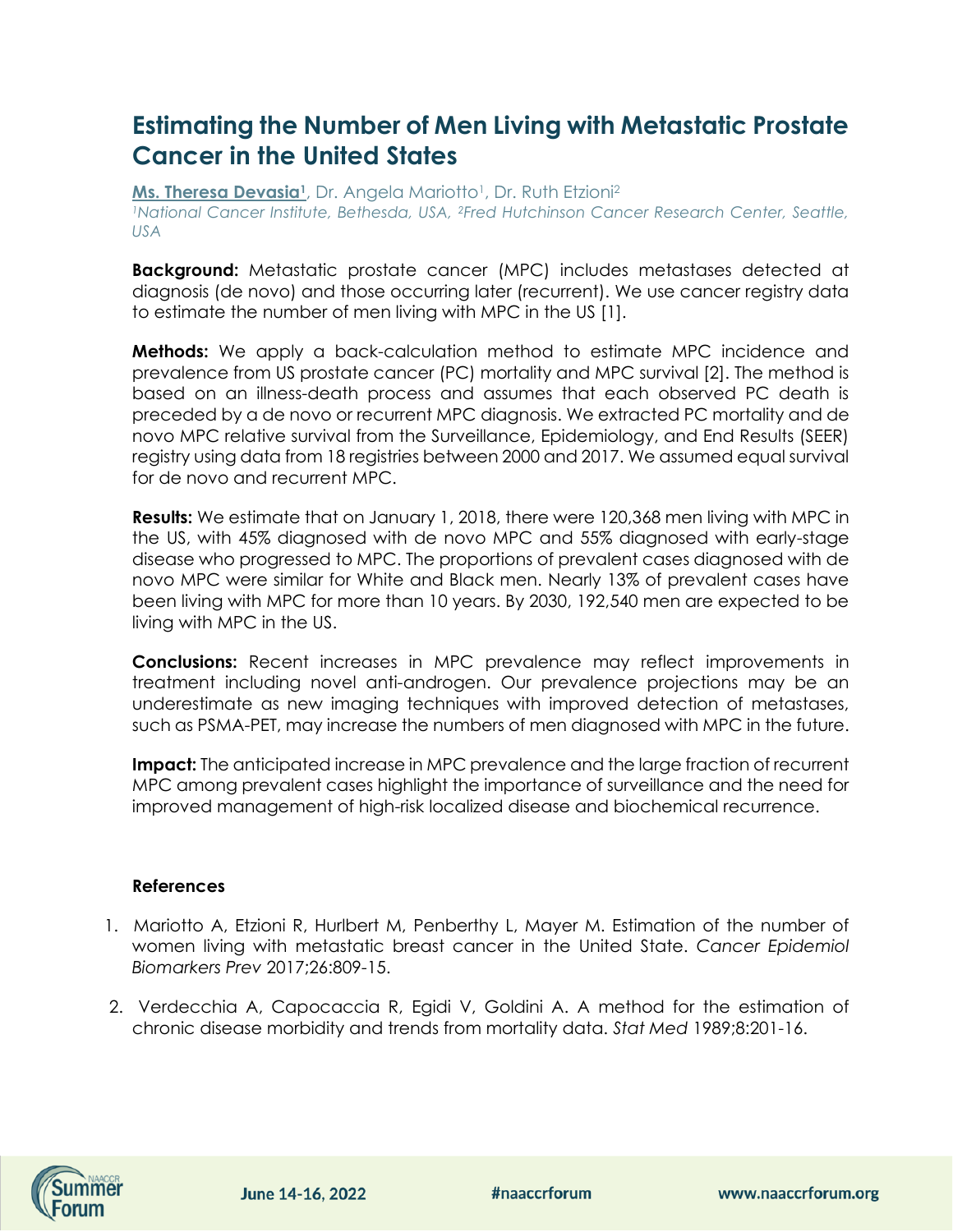### **Extending the National Interstate Data Exchange Agreement to Caribbean National Cancer Registries**

**Mrs. Sarah Crooks<sup>1</sup>,** Dr. Rachel Hanisch<sup>2</sup>, Ms. Betsy Kohler<sup>3</sup>, Ms. Katura Horton-Perinchief<sup>4</sup>, Dr. Susan Gershman<sup>5</sup>, Dr. Brenda Edwards<sup>2</sup>, Dr. Ann Chao<sup>2</sup>, Dr. Heather Armstrong<sup>1</sup> *<sup>1</sup>*Caribbean Public Health Agency (CARPHA), Port of Spain, Trinidad and Tobago, <sup>2</sup>National *Cancer Institute (NCI), Rockville, USA, 3North American Association of Central Cancer Registries (NAACCR), Springfield, USA, 4Bermuda National Tumour Registry, Hamilton, Bermuda, <sup>5</sup>Massachusetts Cancer Registry, Boston, USA*

The IARC Caribbean Cancer Registry Hub, based at the Caribbean Public Health Agency (CARPHA), supports efforts to improve the availability of high-quality data on cancer incidence in the Caribbean. In many Caribbean countries, the facilities required for timely diagnosis and treatment of cancer are limited and consequently, persons seek medical services abroad, including in the United States (US). Information on cases seen abroad is currently not shared with the cancer registry in the corresponding country of residence, and this represents a major challenge to the completeness of registry data in the Caribbean region.

The IARC Caribbean Cancer Registry Hub worked with NAACCR to facilitate a solution to this challenge via data exchange between the US and Caribbean cancer registries. A single National Interstate Data Exchange Agreement ("Agreement"), developed and managed by NAACCR, allows US Central State registries to exchange data on cases diagnosed or treated in other US States that have also signed the Agreement (1). NAACCR indicated that it would be appropriate and acceptable for national cancer registries in the Caribbean to sign this Agreement.

The Bermuda National Tumour Registry expressed an interest in obtaining data on Bermudian residents diagnosed and treated in Massachusetts. The Agreement used to facilitate this exchange was signed by the Bermuda National Tumour Registry in January 2020. In February 2021, the Massachusetts Cancer Registry shared data on 1,139 cases diagnosed between 1995 and 2020. An average of 266 cases were registered annually by the Bermuda registry between 2007 and 2016; this potentially represents many missing cases. One challenge was re-formatting this data into a version compatible with the Bermuda National Tumour Registry applications. Once this is completed, the records will be matched using CanReg5 (2) and Match\*Pro (3) and the results compared and provided. Records will then be updated, or new case records added to the Bermuda dataset.

We expect this data exchange to improve data completeness for the Bermuda National Tumour Registry significantly. Based on the Bermuda experience, this approach will be extended to the other Caribbean countries.

<sup>3.</sup><https://surveillance.cancer.gov/matchpro/>



<sup>1.</sup><https://www.naaccr.org/national-interstate-data-exchange-agreement>

<sup>2.</sup> IACR - [CanReg5](http://www.iacr.com.fr/index.php?option=com_content&view=article&id=9:canreg5&catid=68&Itemid=445)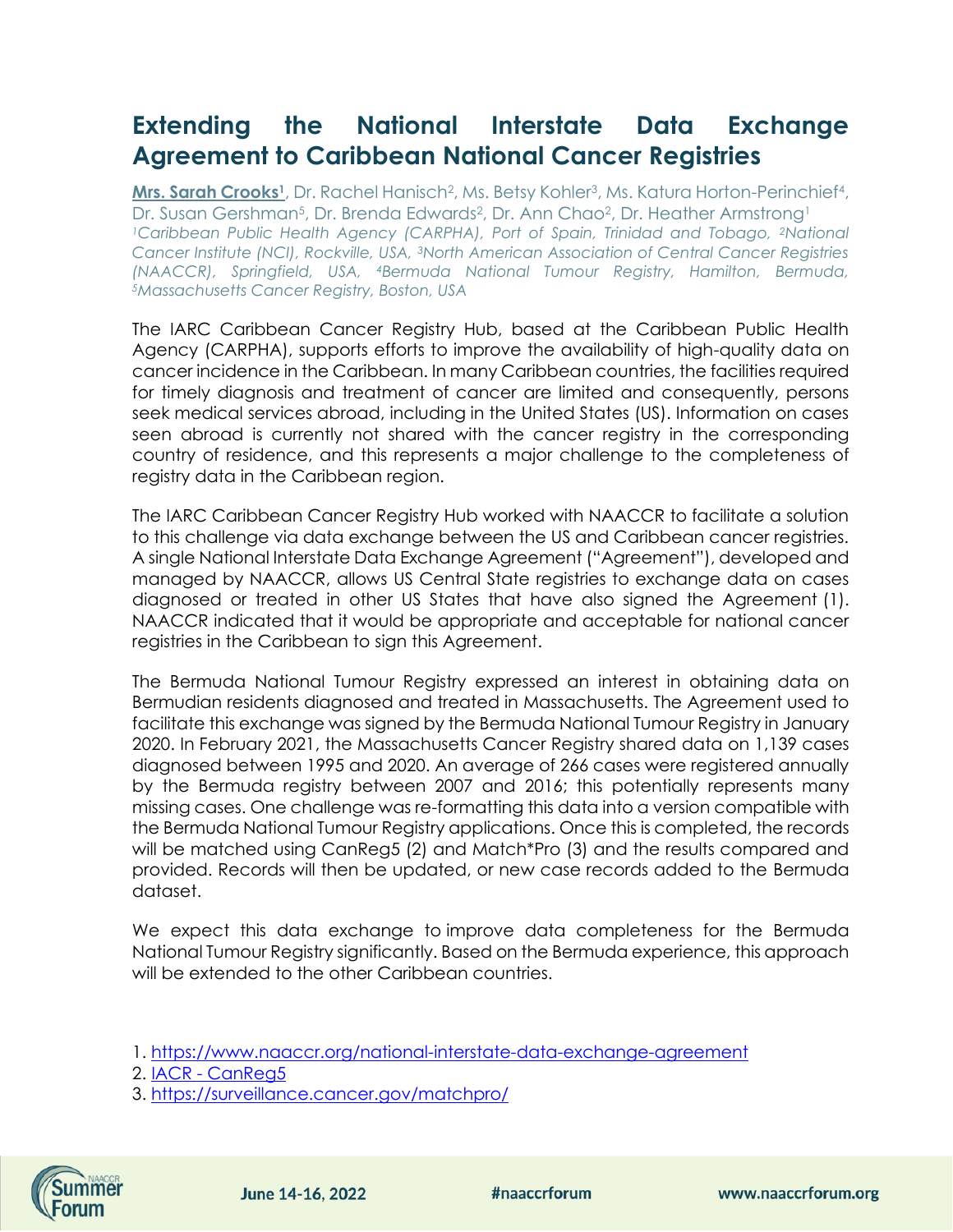### **From Case-Finding to Tumor Abstraction to Clinical Trials Matching - Advances in AI/NLP**

**Mr. George Cernile**<sup>1</sup> *<sup>1</sup>Insiprata Inc., Tampa, USA*

Free text medical reports contain a wealth of information, and the volume of these reports is increasing almost exponentially each year. The automated interpretation of these data promises to achieve all sorts of benefits in terms of accuracy, reduction in human labor, higher throughput and increased opportunities for analysis. Currently automated systems such as E-Path perform some level of data extraction but are limited to specific use-cases like the identification of reportable tumors. The ability to extract a much larger corpus of information would provide added automation to things like tumor abstraction, data collection for studies and even matching patients to clinical trials.

We present advances in medical report processing that significantly increases the number and variety of data elements which can be reliably extracted. Not all data elements are the same though, some can be interpreted directly from text such as tumor size, lymph node or margin involvement, whereas others need domain knowledge and require interpretation of several data points, for example, determining the SEER 2018 tumor primary site, morphology, topography, laterality and grade. For these "inferred" data values, an explanation of the reasons or rules for the determination as well as a confidence level is an important aspect for system useability.

We show real life impact where this technology reduces the effort for tumor abstraction, data gathering and quality monitoring and greatly reduces the time for clinical trials accrual. There is potential for even more impact if utilized on a larger scale as in automated data collection from the SEER network.

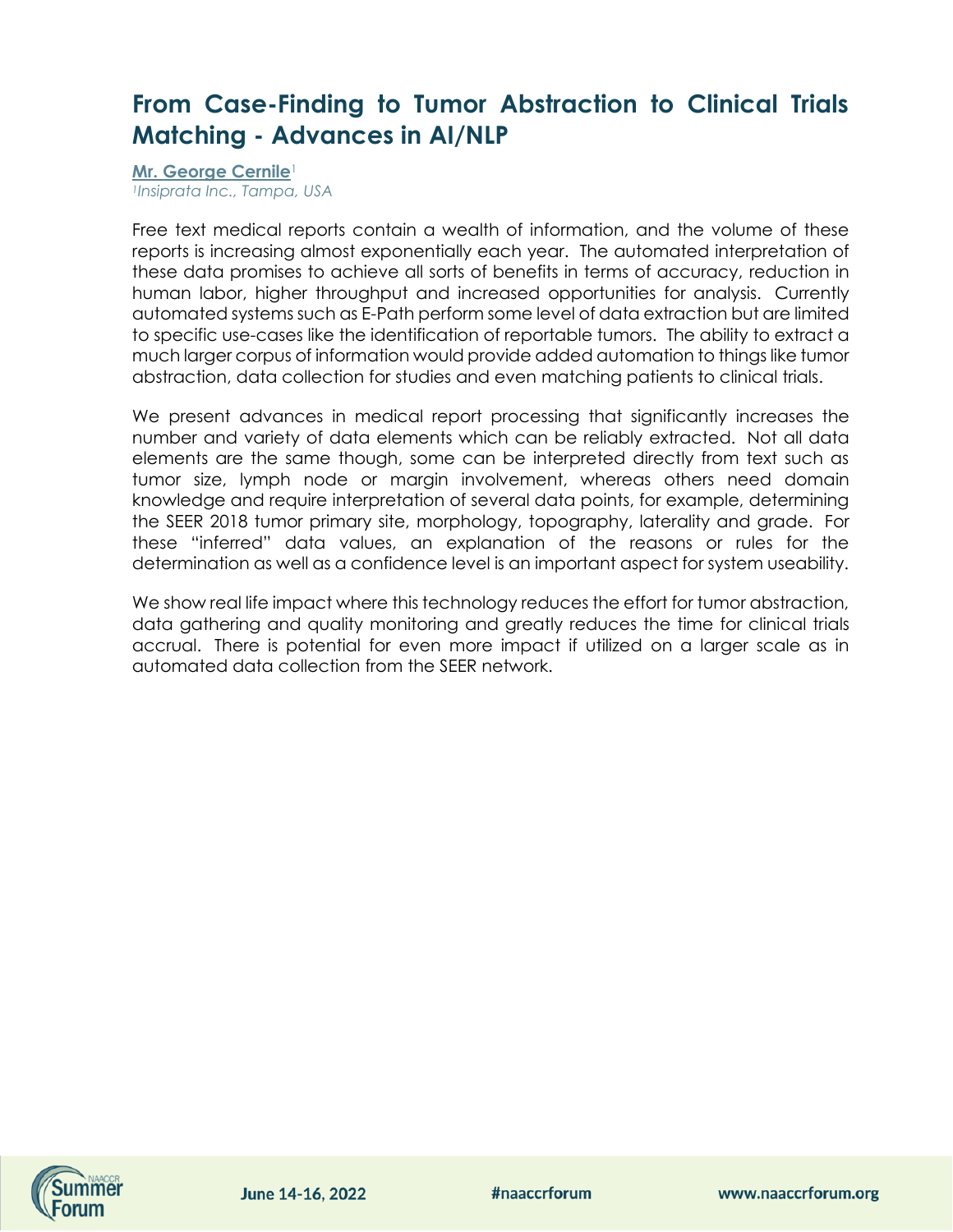# **Identifying Duplicate Cancer Cases across State Boundaries: Pseudonymization as a Method to Encrypt Identifiers**

Dr. Bruce Riddle<sup>1,2</sup>, Ms. M. Scottie Eliassen<sup>3</sup>, Ms. Maria Celaya<sup>1,2</sup>, Dr. Carolyn Bancroft<sup>4</sup>, Ms. Alison Johnson<sup>5</sup> , **Ms. Junhie Oh<sup>6</sup>** , Ms. Chiahui Chawla<sup>7</sup> , **Dr. Judy Rees1,2**

*<sup>1</sup>Department of Epidemiology, Geisel School of Medicine at Dartmouth, Lebanon, NH, USA, 2New Hampshire State Cancer Registry, Lebanon, NH, USA, 3Department of Community and Family Medicine and Department of Medical Education, Geisel School of Medicine at Dartmouth, Lebanon, NH, USA, 4Maine Cancer Registry, Maine Center for Disease Control, Augusta, ME, USA, <sup>5</sup>Formerly of Vermont Cancer Registry, Vermont Department of Health, Burlington, VT , USA, <sup>6</sup>Rhode Island Cancer Registry, Providence, RI, USA, 7New Hampshire Division of Public Health Services, Concord, NH, USA*

Identifying potential duplicate cancer cases across state boundaries has been a topic of interest for many years. Duplicate cases may distort our understanding of the burden of cancer in a state, region, or nationally, and waste cancer surveillance resources. We report a pilot quality improvement project to use a publicly available tool to encrypt a standard set of patient identifiers and then link cases across state boundaries to identify and reconcile possible duplicate cases among a group of neighboring states – Maine, New Hampshire, Rhode Island and Vermont. Encryption of identifiers allows states to identify duplicates without sharing protected health information for cases that may not belong to the other states. This approach can address complex issues around data release. Registries benefit by resolving duplicate reports including potential death clearance only (DCO) cases. We will describe the protocol, challenges, and preliminary results, and suggest future efforts. We will make the protocol and SAS code freely available.

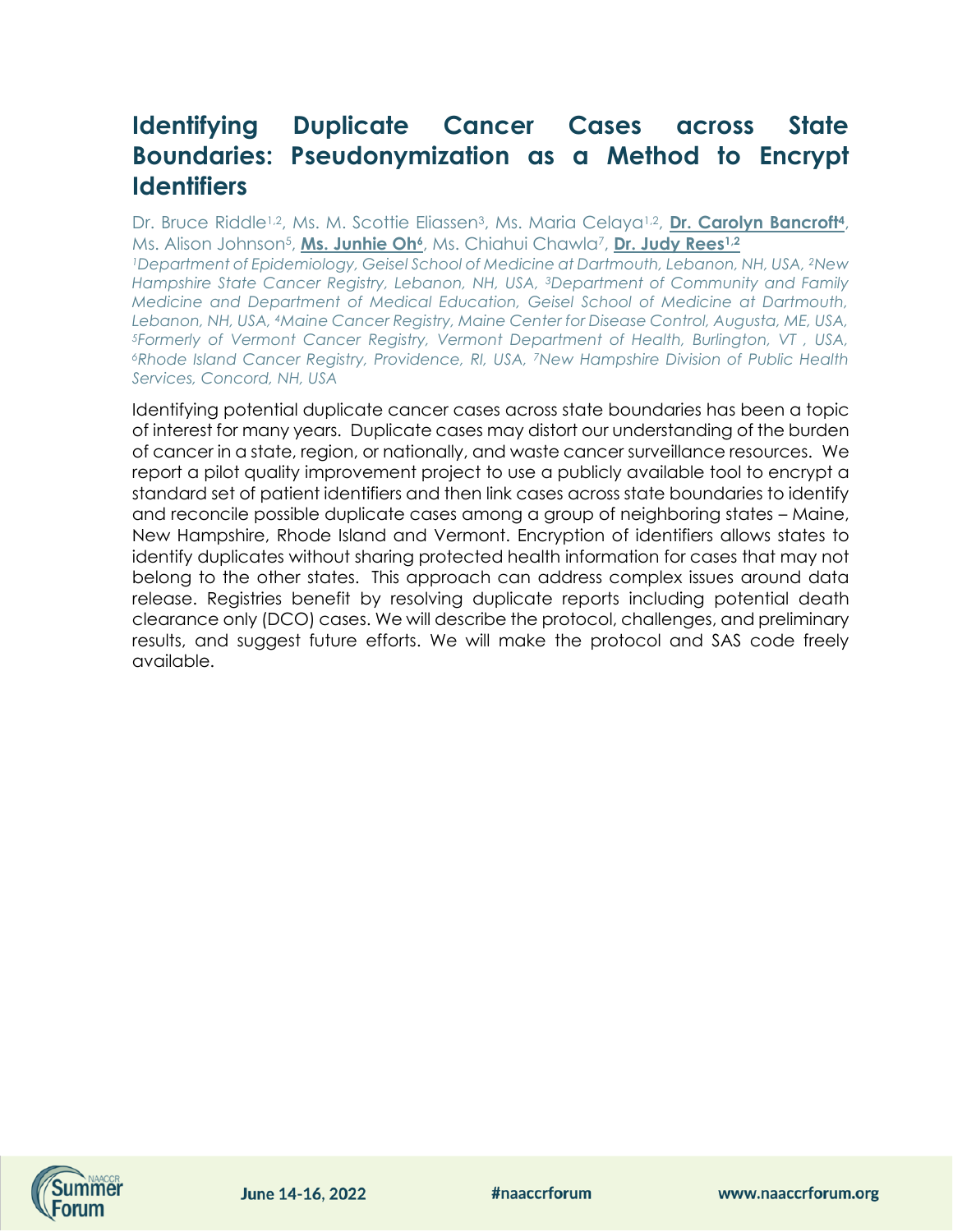### **Identifying Individual and Neighborhood Level Factors for Female Breast Cancer Treatment and Survival**

Dr. Liangyuan Hu<sup>1</sup>, Mr. Jiayi Ji<sup>1</sup>, Ms. Serena Zhan<sup>2</sup>, Dr. Mandi Yu<sup>3</sup>, Dr. Lihua Li<sup>2</sup>, <mark>Dr. Bian Liu<sup>2</sup></mark> *<sup>1</sup>Rutgers School of Public Health, Piscataway, USA, 2Icahn School of Medicine at Mount Sinai, New York, USA, 3National Cancer Institute, Bethesda, USA*

**Background:** Breast cancer is the most common cancer in women. Both individual-level and neighborhood-level factors affect its occurrence, treatment, and survival. We applied a classical statistical learning method, least absolute shrinkage and selection operator (LASSO), to identify important predictors of breast cancer treatment and survival.

**Method:** We analyzed records of 62,206 patients diagnosed between 2014 and 2017 in the Synthetic California Breast Cancer Registry data. Potential predictors for cancer treatment (surgery, radiation, chemotherapy, or any of the above three treatment) and survival (overall and breast-cancer-specific) included 8 individual-level factors and 8 census-tract level factors. We applied LASSO with cross validation (7:3 training/test ratio) to select important predictors, which were then used in a logistic and Cox regression model to respectively investigate their associations with the treatment and survival outcomes measured by odds ratios (OR) and hazard ratios (HR).

**Results:** All individual-level factors (age, race, Hispanic ethnicity, marital status, insurance type, cancer stage, grade, and laterality) were selected as important predictors for all six outcomes. Among census-tract-level factors, median household income and urbanicity were consistently selected, but not the others (education, poverty, unemployment, working class, median house value, and median rent). Higher odds of having any treatment were among patients who had localized (OR=4.89 95%CI 3.08-7.78) or regional stage (OR=4.00 95%CI 2.43-6.58) than those with distant stage, and patients resided in tracts with higher median household income (OR=1.16 95%CI 1.07- 1.25). Better overall survival was among patients who were younger (22-54 vs 55-64 years: OR=0.62 95%CI 0.55-0.69), Hispanic (HR=0.81 95%CI 0.73-0.89), married (HR=0.72 95%CI 0.66-0.79), insured (HR=0.83 95%CI 0.77-0.91), and with localized (HR=0.09 95%CI 0.08-0.10) or regional stage (HR=0.23 95%CI 0.21-0.25) and lower grade cancer (HR=0.76 95%CI 0.67-0.86), as well as lived in tracts with higher education level (HR=0.60 95%CI 0.39-0.94) and higher income level (HR=0.96 95%CI 0.94-0.98).

**Conclusion:** Our analyses demonstrate the utility of the LASSO in identifying key predictors for breast cancer treatment and survival. The patterns of the selected variables may suggest there exist inherent variables for understanding cancer treatment and outcome. However, further verifications are needed with inclusion of a wider set of potential candidate variables.

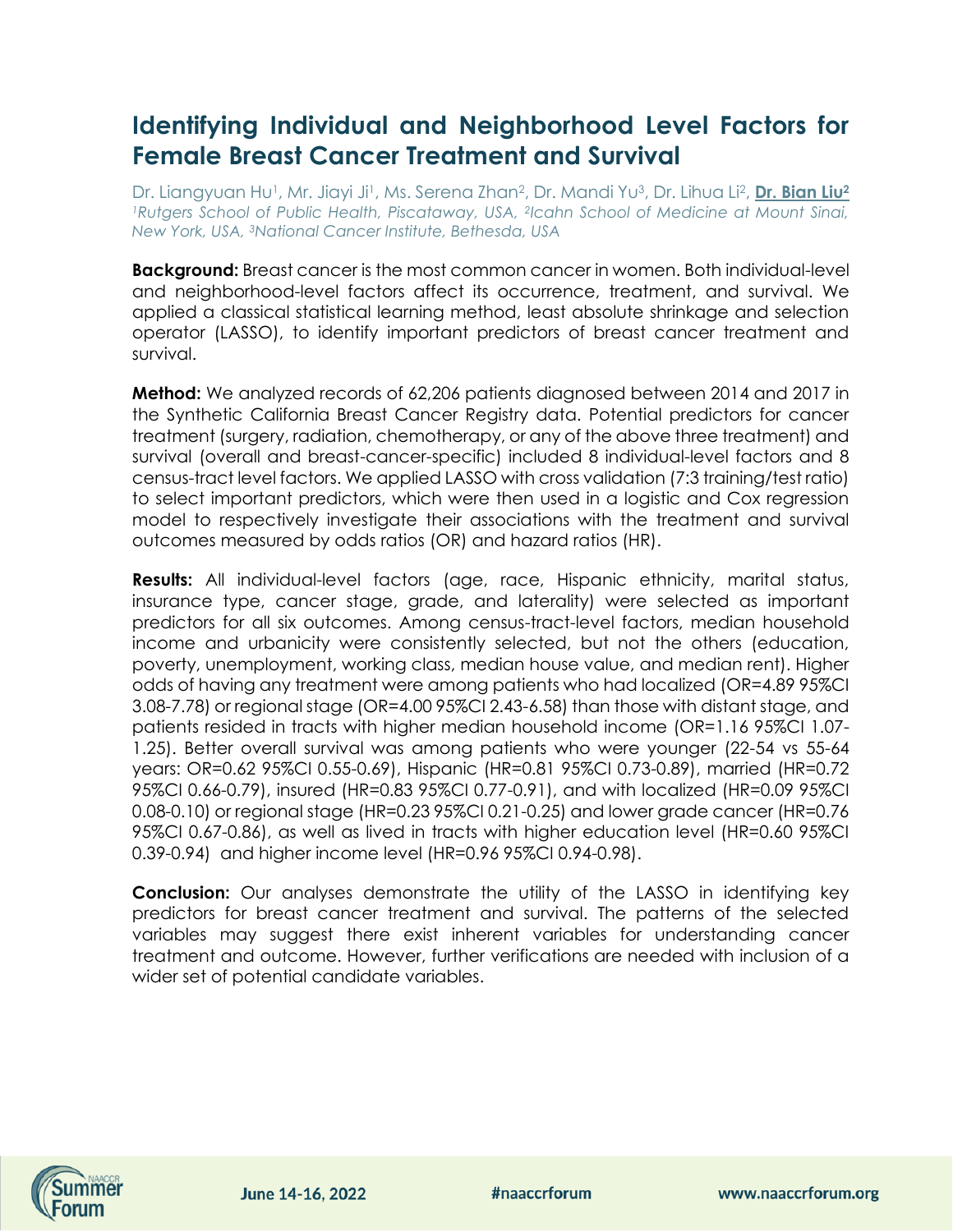# **Implementation of Version 9 AJCC Cancer Staging System**

**Mr. Martin Madera**<sup>1</sup>

*<sup>1</sup>American College of Surgeons, Chicago, USA*

In 2022, the AJCC will update and publish several disease sites in Version 9 Cancer Staging Protocols for clinicians and cancer registrars. The session will provide an overview of how the AJCC has moved from Editions to Versions, chapters to protocols, and provide a preview of the disease sites that will be published in the coming months. Learn about the AJCC's ongoing collaboration with cancer surveillance partners, software vendors, and the greater cancer community for the implementation of the staging changes. See the timelines for availability of new AJCC content and software implementation, as well as a preview of anticipated updates for 2023.

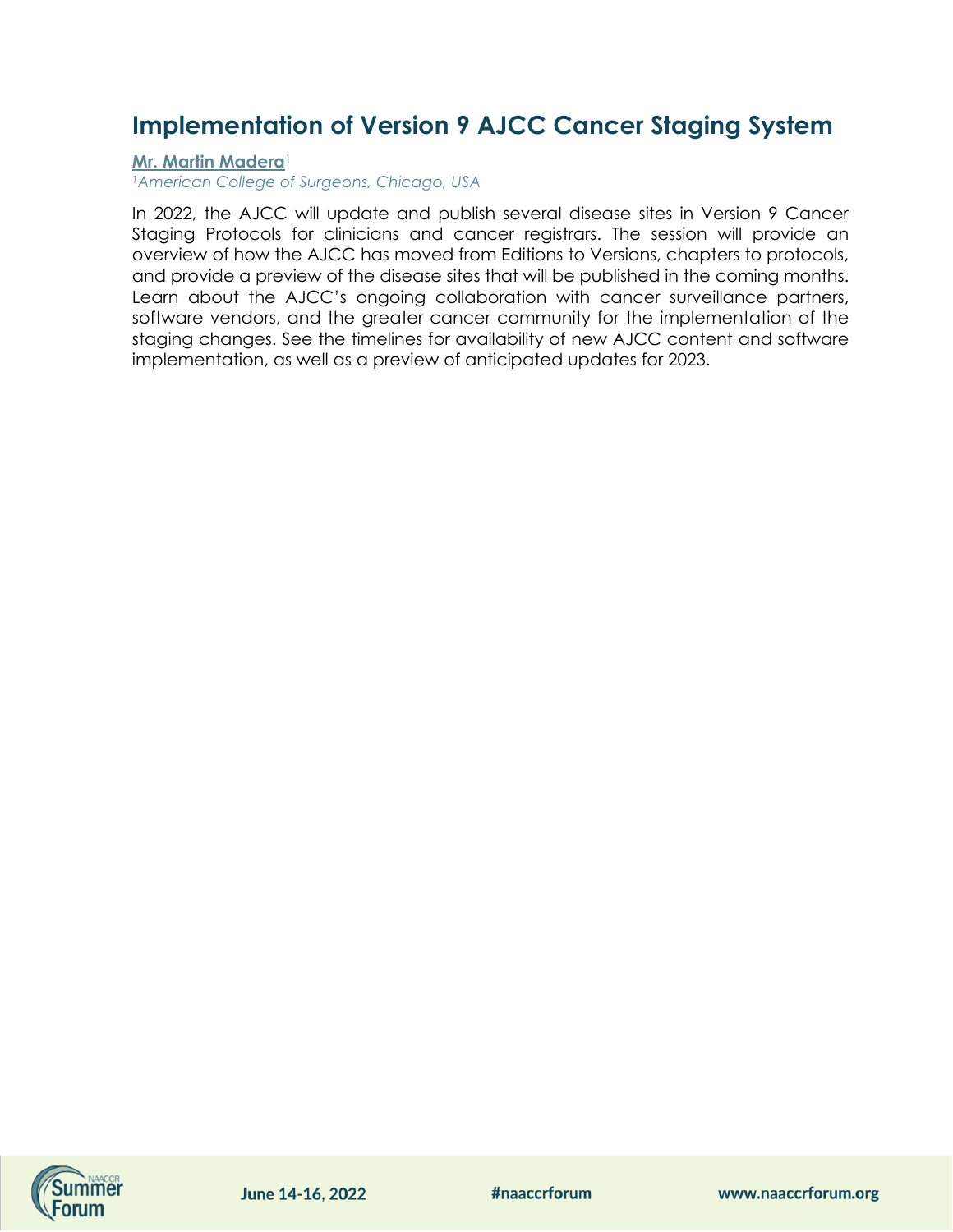# **Improving Cancer Registry Processes Workflow, Monitoring, and Accountability using Power BI**

**Mr. Kirk Boyd1,2** , **Dr. Vijay Medithi1,2** *<sup>1</sup>Myriddian, LLC, Columbia, MD, USA, 2Maryland Cancer Registry, Baltimore, MD, USA*

**Problem:** Cancer registries receive data from multiple sources in various forms. Tracking that data and accounting for all cases is a tedious task. Data processing involves several software tools and databases, so tracking a file across various stages of the overall process is challenging.

**Solution:** Myriddian, the vendor of the Maryland Cancer Registry, utilized Microsoft Power BI to generate interactive reports that collate data from the different sources, regardless of their formats, and compile them in a single layout.

**Results:** The layout delineates which stage of quality assurance processing the data is in. The data are presented as HIPAA compliant reports, making it possible to share such reports widely. The reports are also customizable so that they can be easily tailored to meet the end-user's needs. These include the Facilities Report, Web Plus Submission Status Report, Web Plus Export Status Report, and MU Submissions File Report.

The Facilities Report shows data abstracts based on diagnosis year, previous years' performance, facility type, pending status, and void status to help track the progress towards completion.

The Web Plus Submission Status Report tracks all files that were uploaded to Web Plus. This report shows the record counts as they are processed and transition from Web Plus, to Prep Plus, and finally to CRS Plus. Any data discrepancies from one stage to the next are highlighted in red for quick review.

The Web Plus Export Status Report is used to track data bundles that were exported from Web Plus and tracks the record counts for each database highlighting any differences. This report also lists any files that have missing cases in CRS Plus for review.

The Meaningful Use Files Report allows Myriddian to track all cases that were uploaded to the FTP server and Web Plus.

**Conclusion:** Introducing Power BI tracking has allowed Myriddian to:

- Track facility submissions dynamically
- Prioritize work assignments based on caseload
- Eliminate labor-intensive manual tracking
- Improve tracking and monitoring of progression of files processing
- Identify and review any missed cases and/or files; and,
- Improve accountability of all files submitted to the Central Registry.



www.naaccrforum.org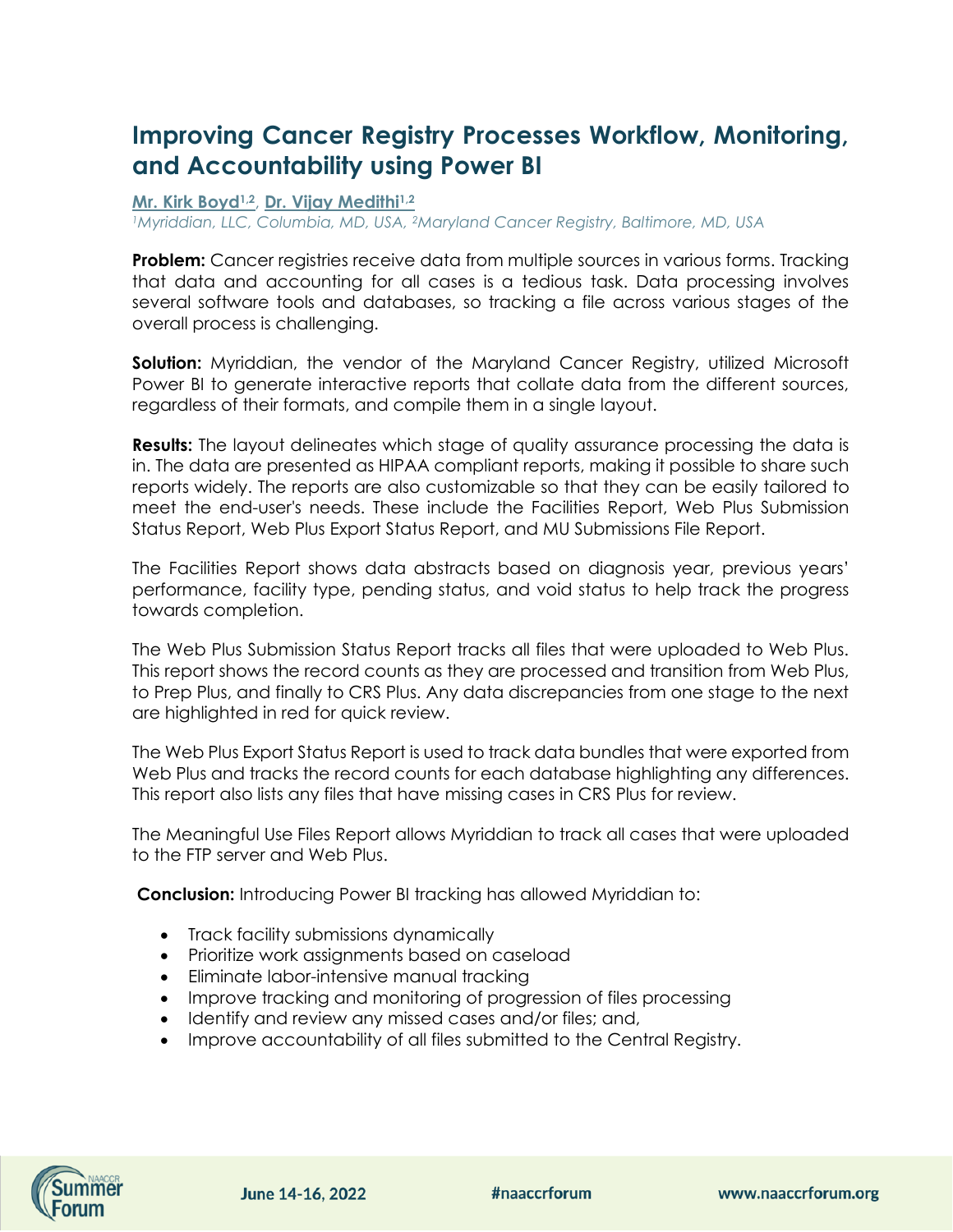# **Improving Documentation Accuracy of Patient Research Participation Choices**

**Ms. Katherine Lawson-Michod<sup>1</sup>, Ms. Marjorie Carter<sup>2</sup>, Ms. Carrie Bateman<sup>2</sup>, Ms. Valerie** Yoder, Ms. Rachel McCarty<sup>1</sup>, Dr. Jennifer Doherty<sup>1, 2</sup>

*<sup>1</sup>Huntsman Cancer Institute, Department of Population Health Sciences, University of Utah, Salt Lake City, USA, 2Utah Cancer Registry, University of Utah, Salt Lake City, USA*

#### **Background**:

Cancer registries are a robust source of data for population-based studies of cancer patients and survivors. Registry databases typically include a "do not contact" (DNC) flag and accompanying reason codes to identify individuals who should be excluded from interview-based research studies. Differences in DNC reason codes over time and across studies may inaccurately exclude patients from research.

#### **Purpose**:

We evaluated the agreement between current DNC codes and supporting documentation within SEER\*DMS for the Utah Cancer Registry database, to standardize DNC reason definitions and procedures to better represent research participation preferences.

#### **Methods**:

We identified 903 patients with DNC codes (current and historic) in SEER\*DMS, with cancers diagnosed from 1957-2021. We reviewed scanned images of correspondences with patients and patients' physicians, audit logs, comments in SEER\*DMS, and linked research databases, and identified three categories: 1. Evidence to support the DNC code; 2. Evidence to support a different DNC code; or 3. Insufficient evidence for any code. Findings informed updates to DNC coding and procedures for handling the placement of a DNC flag and assigning a reason code.

#### **Results**:

The distribution of the 903 DNC records into current DNC reason codes was: patient request no contact (55%), physician denied (19%), patient is not aware they have cancer (12%), patient is mentally disabled (3%), and other reason codes not reviewed for this project (11%). Evidence supporting the current DNC code, a different DNC code, or insufficient evidence for any code, existed for 72%, 6%, and 22% of the records. Most records with insufficient evidence for any DNC code occurred in the earliest diagnosis years. 65% of the records with code "physician denied" had been coded this way because of ambiguity on a historic form and lacked other evidence for a DNC code.

#### **Conclusion**:

Our review identified historic DNC reason codes with outdated terminology (e.g., "patient is mentally disabled") and codes that may not accurately reflect patient research preferences (i.e. physician denied). To address this, we identified a new set of reason codes and provided recommendations for revising procedures for DNC coding.

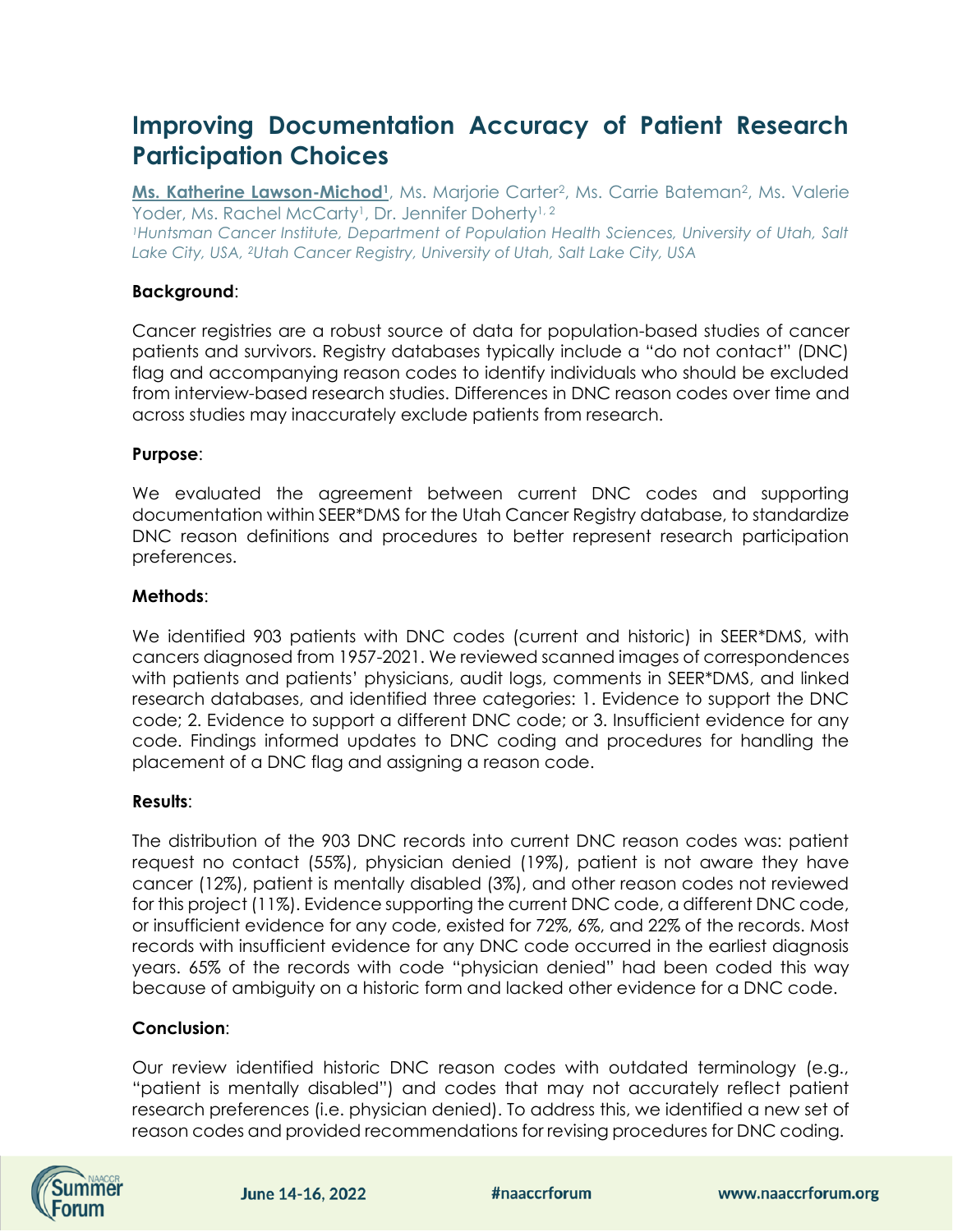### **Incidence of Rare Cancers in North America**

**Ms. Brenda Hofer<sup>1</sup>** , Dr. Hannah Weir<sup>2</sup> , Dr. Recinda Sherman<sup>3</sup> <sup>1</sup>**UC Davis Comprehensive Cancer Center/UC Davis Health, Sacramento, CA, USA, <sup>2</sup>Centers for** *Disease Control and Prevention, Atlanta, GA, USA, 3North American Association of Central Cancer Registries, Springfield, IL, USA*

**Background:** SEER has recently updated a list of rare cancers (RCs) to include clinically relevant, histologically defined cancers with an annual crude incidence rate smaller than 6 per 100,000. Collectively, these cancers account for a substantial proportion of all cancers and are increasingly a priority area for research, clinical, and public health practice. A Rare Cancer (RC) Recode variable was created in SEER\*Stat to identify these cancers for inclusion in CiNA. CiNA provides a unique opportunity to describe the demographic and geographic characteristics of RCs in both Canada and the United States.

**Methods:** CiNA data from 51 US and 10 Canadian cancer registries were used to assess the utility of the RC Recode. To evaluate the RC Recode, we identified RCs among adults aged 20+ years and diagnosed between 2014-2018. SEER\*Stat was used to calculate age-adjusted incidence rates and rate ratios standardized to the US Population Standard.

**Results:** Out of a total of 10,221,338 cancers reported in Canada and the US between 2014-2018, 3,018,298 (29.5%) were identified as RCs. Of the RCs where incidence rates significantly differed by at least 1.0 per 100,000: 4 were higher in the US and 3 were higher in Canada. Sites for these cancers included liver and IBT, thyroid, oropharyngeal, and myelodysplastic and myeloproliferative neoplasms.

**Conclusions:** Reasons for the different incidence in RCs between Canada and the US may relate to distribution of risk factors and registration practices. Further investigation of these cancers by age, geographic region, and race/ethnicity (US only) will be presented. We propose that these cancers be presented in CiNA monographs, and the RC Recode variable be included in CiNA datasets and related data products.

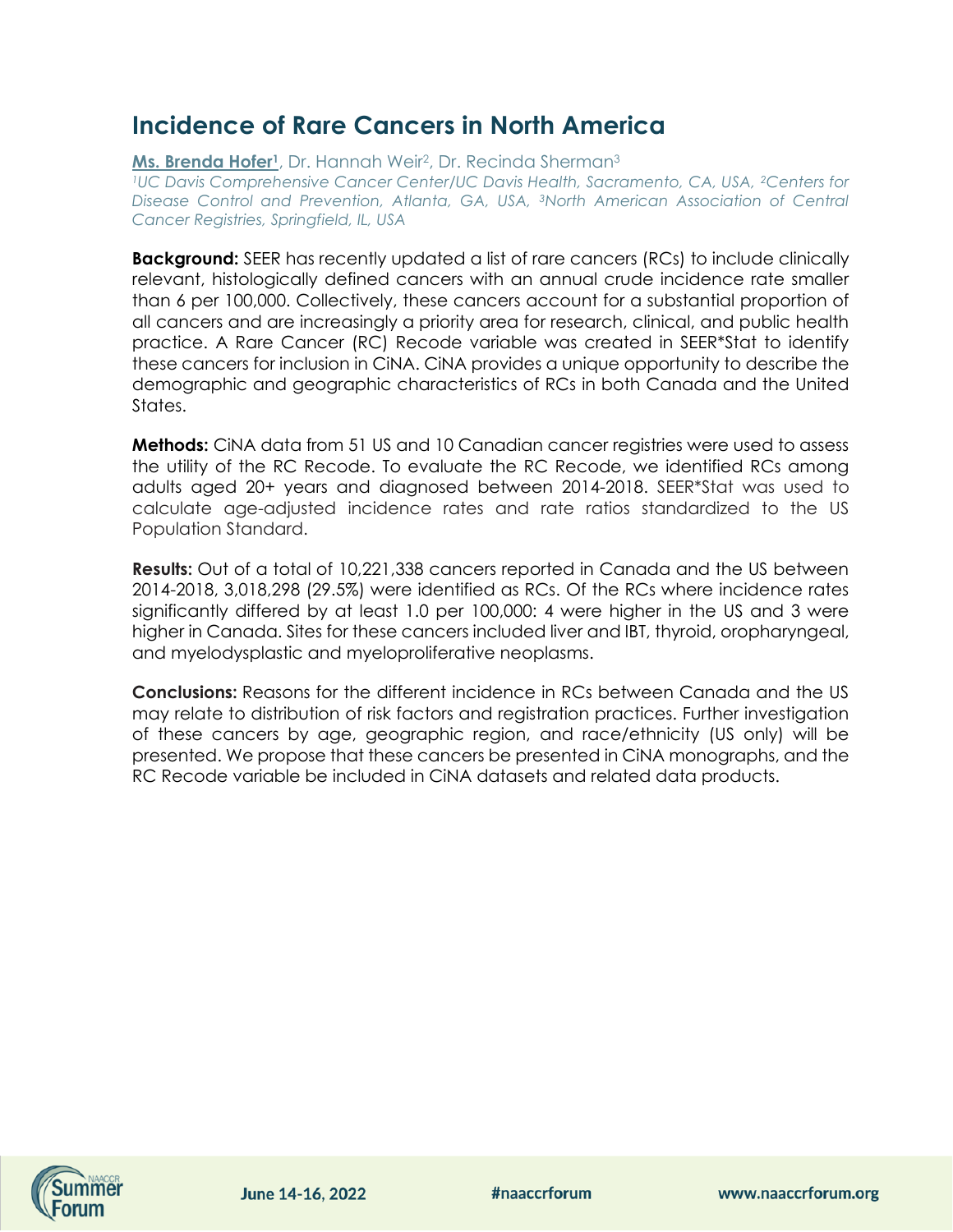# **Investigation of Hysterectomy-Corrected Cervical Cancer Mortality Trends by Age and US Geography (1990-2019)**

**Ms. Hannah Fuchs<sup>1, 2</sup>, Ms. Kimberly Miller<sup>1</sup>, Dr. Ahmedin Jemal<sup>1</sup>, Ms. Rebecca Siegel<sup>1</sup>** *<sup>1</sup>American Cancer Society, Kennesaw, USA, 2Emory University, Atlanta, USA*

**BACKGROUND:** Previous studies showed that cervical cancer mortality rates without adjustment for hysterectomy underestimate risk and may mask trends and disparities as hysterectomy prevalence varies by population and over time. Contemporary trends in US hysterectomy-corrected cervical cancer mortality by age and state have not been reported.

**METHODS**: Data on age-specific cervical cancer deaths (20-49, 50-64, ≥65 years) were obtained from the National Center for Health Statistics (1990-2019). Fourteen states were excluded from state-level analyses due to sparse data. Annual hysterectomy prevalence was estimated using the Centers for Disease Control and Prevention's Behavioral Risk Factor Surveillance System data (1990-2020), with odd-numbered years during 2001-2019 approximated based on two-year averages of adjacent years. Hysterectomy-adjusted mortality rates, expressed per 100,000 women, were calculated by dividing death counts (via SEER\*Stat software) by the estimated number of women without a hysterectomy for each stratum (population\*(1-hysterectomy prevalence)). Joinpoint regression was used to quantify changes in adjusted rates over time, including the 5-year average annual percent change (AAPC) from 2015-2019.

**RESULTS:** Adjusted cervical cancer 5-year mortality rates for all ages combined varied up to fourfold across states (7.0 vs 1.7 per 100,000 in Alabama and Vermont, respectively). Rates were generally highest in the South, where declines are lagging, and lowest in the Northeast, where the decline has been steepest. US-combined mortality rates declined across all age groups from 2015-2019. Declines were slower among the youngest women (AAPC: -0.5%, 95% CI: -0.8%, -0.2%) compared to the oldest (AAPC: -1.7%, 95% CI: -2.0%, -1.3%). Rates were stable or declining in the most recent 5 year period in all age groups and states except among women 20-49 years in Indiana, who experienced a 4.8% (95% CI: 0.9%, 8.9%) annual increase from 2009-2019.

**CONCLUSION**: Cervical cancer mortality declined for all ages of women in most states, with steeper declines in Northeastern states. However, progress has lagged in many states with the highest burden.

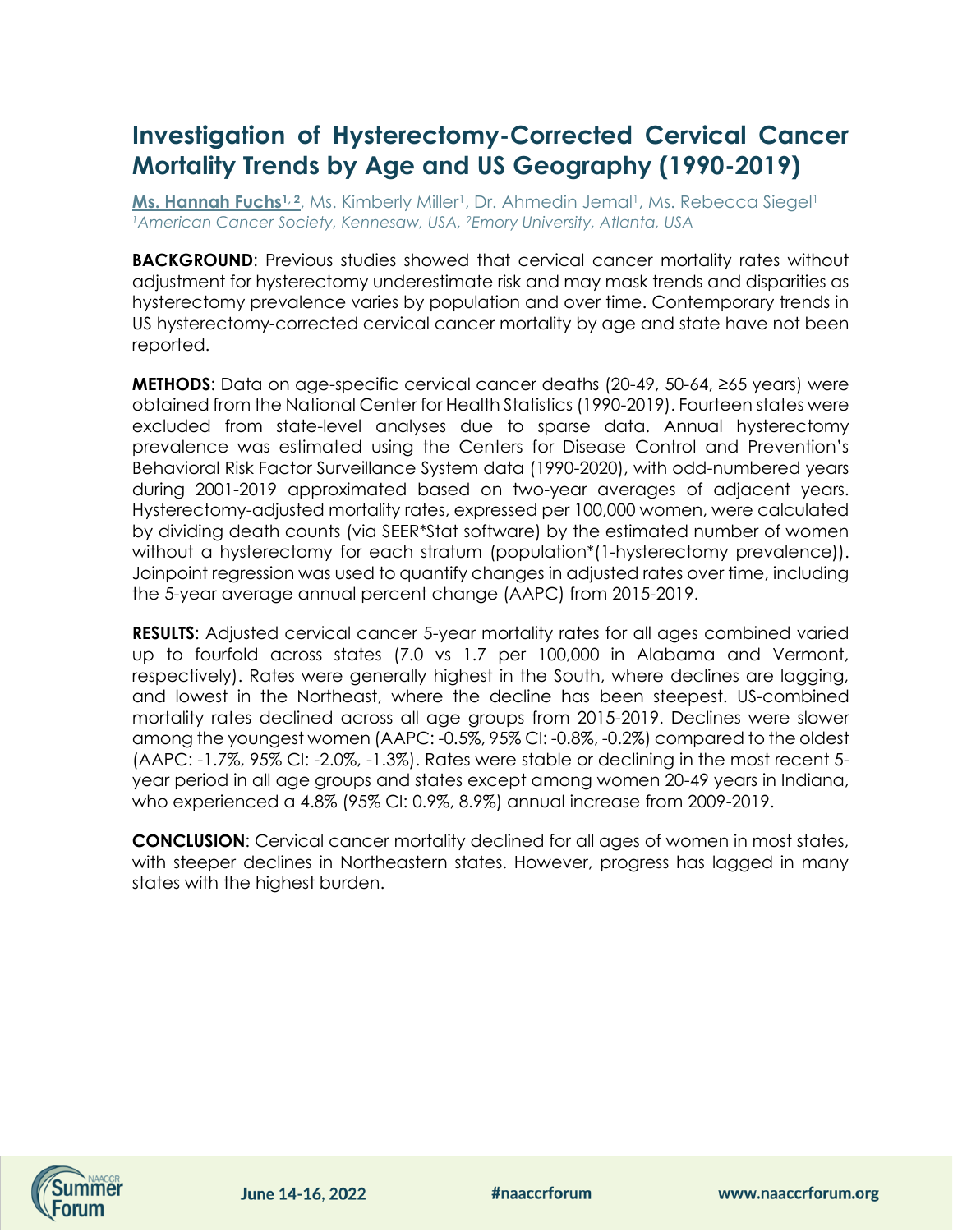# **Linking Cancer Registries with Imaging Repositories, Collaborative Annotation Capabilities and Machine-Learning Pipelines to Facilitate Investigative Research and Clinical Decision Support**

Mr. David Foran<sup>1</sup>, Dr. Eric Durbin<sup>2</sup>, Ms. Wenjin Chen<sup>1</sup>, Ms. Evita Sadimin<sup>1</sup>, Mr. Ashish Sharma<sup>3</sup>, <mark>Mr. Tahsin Kurc<sup>8</sup></mark>, Dr. Antoinette Stroup<sup>1</sup>, Dr. Gerald Harris<sup>1</sup>, Dr. Maria Schymura<sup>5</sup>, Mr. Rajarsi Gupta<sup>8</sup>, Mr. Erich Bremer<sup>8</sup>, Mr. Isaac Hands<sup>2</sup>, Mr. Gregory Riedlinger<sup>1</sup>, Mr. Kevin Ward3,4, Mr. Joel Saltz<sup>8</sup>

*<sup>1</sup>Rutgers Cancer Institute of New Jersey, New Brunswick, NJ, USA, 2Kentucky Cancer Registry, Markey Cancer Center, University of Kentucky, Lexington, KY, USA, 3Department of Biomedical Informatics, Emory University, Atlanta, GA, USA, 4Rollins School of Public Health, Emory University, Atlanta, GA, USA, 5New York State Cancer Registry, New York State Department of Health, Albany, NY, USA, 6University at Albany School of Public Health, Rensselaer, NY, USA, 7New Jersey State Cancer Registry, Rutgers Cancer Institute of New Jersey, Trenton, NJ, USA, 8Department of Biomedical Informatics, Stony Brook University, Stony Brook, NY, USA*

The large-scale and expansive nature of the biomedical research community demands a data informatics infrastructure that can support both existing and new, investigative research projects in a robust, user-friendly, and secure environment. In some subspecialties of medicine and investigative research, the capacity to generate data has completely outpaced the methods and technology used to aggregate, organize, access, and mine this information. The overarching objective of this paper is to outline the design, development and maintenance of a flexible Intelligent Retrieval and Interrogation System (IRIS) that exploits the combined use of computational imaging, genomics, and data-mining capabilities to facilitate clinical assessments and translational research in oncology. The system includes a multi-modal, repository that is integrated with a suite of computational and machine-learning tools that provide insight into the underlying tumor characteristics that would not be apparent by human inspection alone. This work is motivated by the growing emphasis on establishing Learning Healthcare Systems in which cyclical hypothesis generation and evidence evaluation become integral to improving the quality of patient care. To facilitate wider adoption and implementation of IRIS, we have integrated a Web-enabled software framework that enables pathologists to collaboratively annotate and Q/C digital pathology images in a standard, high-throughput fashion. This integration supports iterative prototyping and optimization of deep learning-based analysis algorithms to extract and classify imaging features. Our team is currently testing the collaborative annotation and mark-up capabilities and analysis functionality through a set of collaborative, man-machine performance studies. The studies are underway with a panel of board-certified pathologists at Stony Brook, Emory, U Kentucky and Rutgers. We believe that once the studies have been completed that IRIS could potentially be deployed to other institutions that wish to contribute to the growing "gold-standard" repository of enriched data sets to support other large-scale projects in oncology, pathology and education.

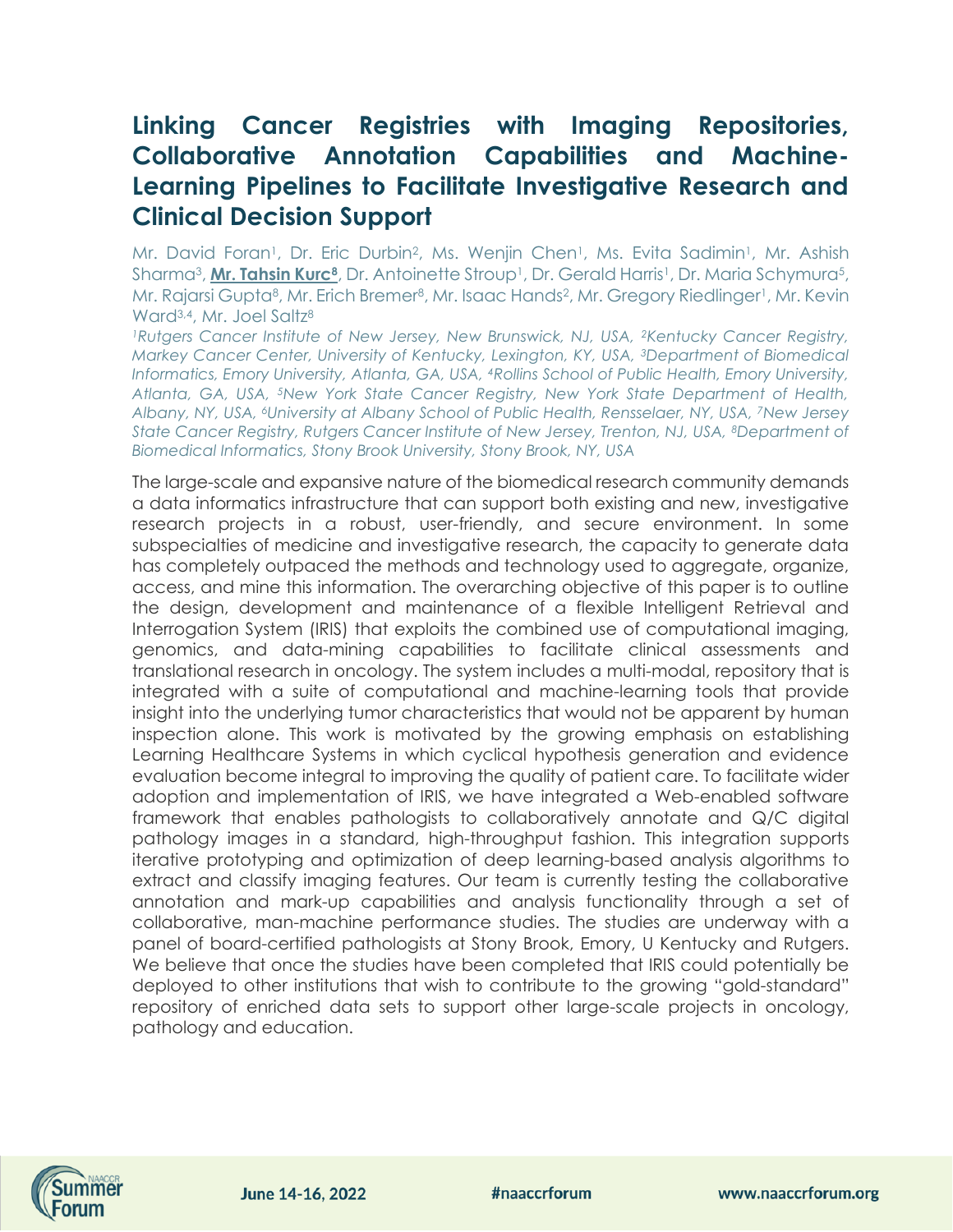# **Linking Residential Histories to Cancer Registry Data. Review of Spatial-Statistical Applications.**

**Dr. Daniel Wiese<sup>1,2</sup>,** Mr. Aniruddha Maiti<sup>5</sup>, Dr. Antoinette Stroup<sup>3,4</sup>, Dr. Gerald Harris<sup>3,4</sup>, Dr. Slobodan Vucetic<sup>5</sup>, Dr. Kevin Henry<sup>1,6</sup>

*<sup>1</sup>Temple University, Geography and Urban Studies, Philadelphia, USA, 2American Cancer Society, Philadelphia, USA, 3New Jersey State Cancer Registry, Trenton, USA, 4Rutgers Cancer Institute of New Jersey, New Brunswick, USA, 5Temple University, Computer and Information Sciences, Philadelphia, USA, 6Fox Chase Cancer Center, Philadelphia, USA*

**Background:** To advance cancer disparities research, it is important to design population-based studies that go beyond cross-sectional approaches and to incorporate residential histories to examine longitudinal place-based effects.

**Methods**: We describe two studies that use residential histories from LexisNexis linked to New Jersey State Cancer Registry (NJSCR) data to examine geographic disparities in cancer risk and survival. Geospatial statistics including Jacquez's Q-Statistic, Bernoullibased and Poisson-based scan statistics were used to assess the degree to which prediagnosis residential histories are associated with Cutaneous T-Cell Lymphoma (CTCL). Time-varying Cox proportional hazard regression models were used to estimate the importance of residential histories in colon cancer survival.

**Results**: In an investigation of CTCL risk in New Jersey, we accounted for residential histories up to 15 years prior to the diagnosis years 2006-2014 and identified temporal and geographic clustering of cases compared to controls based on past residences in the study area from 1992. We did not detect any CTCL clustering when using locations from diagnosis time only (Henry et al., 2021). This may be evidence of geographic clustering of CTCL cases in New Jersey based on past residences.

We also investigated whether residential histories and related changes in the neighborhood environment over time would impact the colon cancer mortality risk estimates (Wiese et al., 2020a; Wiese et al., 2020b). We compared the results based on neighborhood poverty at the time of diagnosis to time-varying poverty values based on residential histories during the follow-up period. Our findings suggest that residential changes during the follow-up period may be associated with a 30% higher risk of colon cancer death among cases in high-poverty areas. While the risk estimated from neighborhood poverty were generally similar across all models, there was some difference in the geographic patterns of mortality risk estimates because 11% of colon cancer patients moved from New Jersey to another state.

**Conclusion**: These studies demonstrate how various epidemiologic and geographic methods can be applied to cancer data with residential histories. Including residential histories may help reduce estimation biases when using a single location and increase precision in identifying target areas for public health interventions.

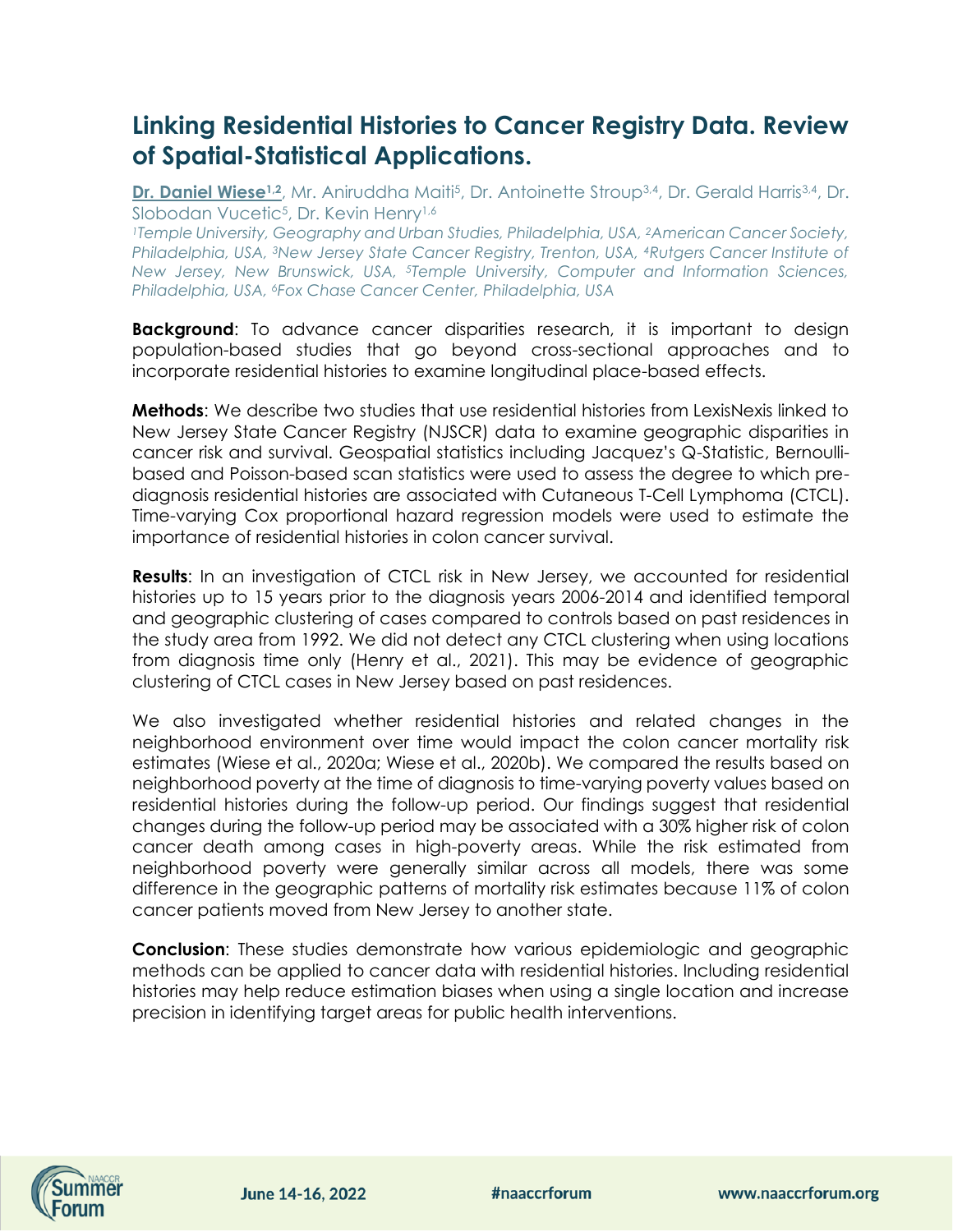# **Local Socioeconomic and Racial/Ethnic Residential Segregation and Receipt of 21-Gene Recurrence Score Assays Among Breast Cancer Patients in California, 2006- 2017**

Dr. Salma Shariff-Marco<sup>1, 2, 3</sup>, Dr. David Press<sup>4</sup>, Dr. Juan Yang<sup>1, 2</sup>, Dr. Mandi Yu<sup>5</sup>, Dr. Iona Cheng<sup>1, 2, 3</sup>, Dr. Allison Kurian<sup>6</sup>, Dr. Scarlett L Gomez<sup>1, 2, 3</sup>

*<sup>1</sup>Greater Bay Area Cancer Registry, UCSF, San Francisco, USA, 2Department of Epidemiology and Biostatistics, UCSF, San Francisco, USA, 3Helen Diller Family Comprehensive Cancer Center, UCSF, San Francisco, USA, 4Department of Public Health Sciences, University of Chicago, Chicago, USA, <sup>5</sup>Surveillance Research Program, Division of Cancer Control and Population Sciences, National Cancer Institute, Rockville, USA, 6Department of Medicine, Stanford University, Stanford, USA*

**Background:** 21-gene recurrence score (RS) assays refine estimates of breast cancer recurrence risk and benefit from chemotherapy, which can inform treatment decisions to improve outcomes. Racial/ethnic disparities in receipt of RS assays are documented, however, no studies have looked at the role of residential segregation, a fundamental cause of health inequities.

**Methods**: We appended measures of local (census-tract level) segregation to a population-based cohort of 156,823 women diagnosed with breast cancer in 2006-2017 from the California Cancer Registry. We used logistic regression to examine associations between the index of concentration of extremes (including measures of income, education, race/ethnicity and racialized income) and receipt of RS assay, adjusting for clustering by census tract, age at diagnosis, year of diagnosis, and marital status. For economic residential segregation models, we further adjusted for race/ethnicity and tested for heterogeneity by race/ethnicity. Model fitting and selection were based on synthetic census tracts developed by the National Cancer Institute (NCI), and final models were applied to the confidential, real census tracts to obtain the real data results. All results reported were cleared by the NCI.

**Results**: For economic segregation (education, income), compared to those residing in the most privileged neighborhoods (i.e., highest concentration of residents with higher income or higher education), those residing in less privileged neighborhoods had decreased odds of assay receipt (education OR=0.75, 95% confidence interval (CI):0.71-0.80; income OR=0.78, 95% CI:0.74-0.82). These patterns were observed across racial/ethnic groups. For racial/ethnic segregation, those residing in less privileged neighborhoods had decreased odds of assay receipt (Asian American OR=0.79, 95% CI:0.70-0.89; Black OR=0.83, 95% CI:0.63-1.10; Hispanic OR=0.70, 95% CI:0.62-0.78) compared to those residing in the most privileged neighborhoods (i.e., highest concentration of White residents). Similar patterns of associations were observed for racialized income segregation.

**Discussion**: Disparities in receipt of RS assays exist by socioeconomic and racial/ethnic segregation were observed, identifying neighborhoods where residents do not have equal access to breast cancer care. To ensure that women throughout their catchment areas are provided similar care, healthcare systems may implement community-based interventions, patient navigation and initiatives to address structural racism in healthcare.

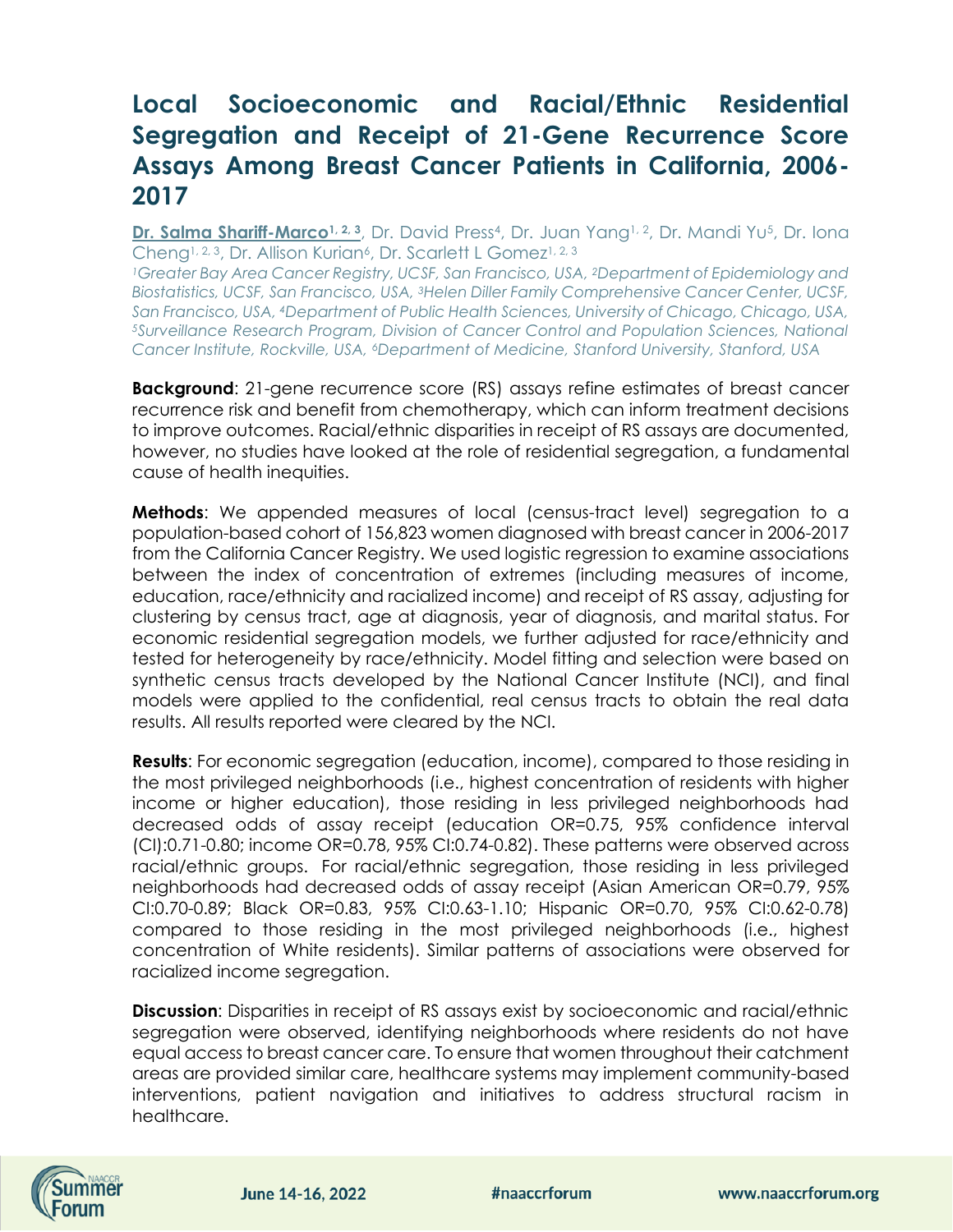# **Long-Term Cancer Survival Trends by Updated Summary Stage**

Dr. Gonçalo Forjaz<sup>1, 2</sup>, Ms. Lynn Ries<sup>2</sup>, Ms. Jennifer Ruhl<sup>2</sup>, Ms. Gretchen Flynn<sup>3</sup>, Dr. Angela Mariotto<sup>2</sup>

*<sup>1</sup>Westat, Inc., Rockville, USA, 2Division of Cancer Control and Population Sciences, National Cancer Institute, Rockville, USA, 3Information Management Services, Inc., Calverton, USA*

**Background:** Stage is the most important prognostic factor used to understand cancer survival trends. Summary stage (SS) broadly classifies cancer into in-situ, localized, regional, and distant depending on how far a cancer has spread from its point of origin. Staging systems are continuously updated to keep up with new scientific evidence, but this brings additional challenges to stage comparisons over time. We aim to use a consistent SS classification and present long-term survival trends for 23 cancer sites using the new joinpoint survival method (JPSurv).

**Methods:** We used a site-specific modified SS variable based on the SS 2000 definitions and applied it to as many diagnosis years as possible, 1975–2017. We then applied the JPSurv to relative survival data for cancer patients diagnosed with 23 cancer sites in SEER-18, 1975–2017 and followed through December 31, 2018. To interpret survival trends in terms of advances in detection and treatment and demonstrate the consistency of SS, we also report incidence trends using the joinpoint method.

**Results:** For 11, 3, 8, and 1 sites, the site-specific SS was consistent from 1975, 1983, 1988, and 1998 forward, respectively. Five-year relative survival improved for each cancer site and stage during these periods except for distant-stage thyroid cancer. The largest improvements were observed in localized-stage pancreas cancer, which increased by two percentage points annually between 2005-2017, followed by esophagus and liver cancers, each of which increased by one percentage point annually after 1975. Survival for distant-stage thyroid cancer decreased by 0.2 percentage points annually since 1975.

**Discussion:** This is the first time long-term survival trends using the JPSurv method are presented by SS for a large number of cancer sites. We report the largest increases in survival for three cancers that have traditionally had a poor prognosis and no organized screening programs and the survival increase likely reflects advances in managing and treating these cancers. The downward trend in survival for distant-stage thyroid cancer should be investigated. The development of SS variables for additional sites such as prostate, cervix uteri, and stomach is underway. Changing stage definitions prevented the analysis of some cancers back to 1975.

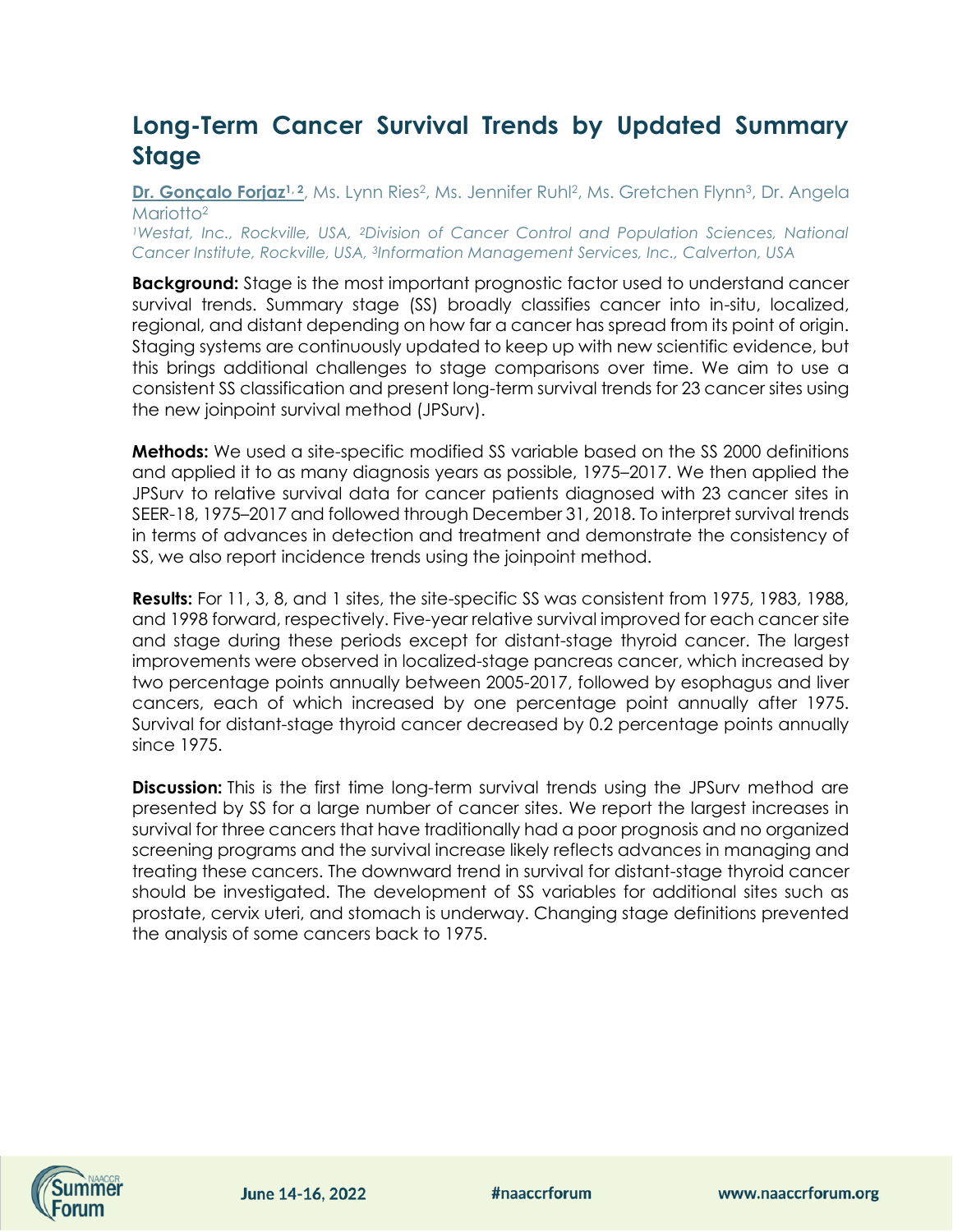# **Mapping and Displaying Sub-County Cancer Data – Phase Two**

**Ms. Taylor Ellington<sup>1,3</sup>, Mr. D.Aaron Vinson<sup>2</sup>, Ms. Jane Henley<sup>1</sup>, Ms. Angela Werner<sup>2</sup>** *<sup>1</sup>CDC Division of Cancer Prevention and Control, Atlanta, GA, USA, 2CDC Division of Environmental Health Science and Practice, Atlanta, GA, USA, 3Oak Ridge Institute for Science and Education, Oak Ridge, TN, USA*

**Background:** CDC's National Environmental Public Health Tracking Program (Tracking Program) is increasing its availability and accessibility of sub-county data and recently partnered with the CDC's Cancer Surveillance Branch to assess the feasibility of mapping cancer data at the sub-county level using the Tracking Program's standardized sub-county geographies.

**Purpose:** To display sub-county cancer data on the public-facing Tracking Program Data Explorer, test spatiotemporal aggregations for additional cancer types, pilot new geographies, discuss nationally consistent data and measures, make recommendations for display options on the Data Explorer, and develop use cases.

**Methods:** In mid-2021, National Program of Cancer Registries (NPCR) registries reviewed the sub-county cancer data display options recommended by Phase 1 pilot participants on a restricted-access Tracking Data Validation Portal. Phase 2 was initiated in late 2021, and twenty-one states are participating. To facilitate discussion, registries were divided into two regional teams. Cases were developed to help show the feasibility and utility of displaying finer resolution cancer data. The teams are testing selected cancers that were not tested in Phase 1, including bladder, kidney, leukemia, pancreatic, thyroid, and oral cavity and pharynx, and colorectal cancer by sex. To test the feasibility of displaying Phase 2 recommendations on a public-facing portal, we will display these maps on the Tracking Data Validation Portal.

**Results:** We found it feasible to display combined counties on a public-facing portal. Recommended spatiotemporal aggregations were created for each new cancer type examined to allow for display and dissemination. Examples of ways the data could be used for cancer prevention and control were developed. Sub-county data for cancer occurrence during 2001–2018 for 27 states will be released on the Data Explorer in February 2022.

**Discussion:** The project allowed states to test spatiotemporal aggregations and make recommendations for multiple sub-county cancer display options on the Tracking Network with the potential of data being displayed on a public-facing portal. Having high-quality cancer surveillance data at the local level and public-facing displays of data at the local level allows for routine monitoring of cancer incidence and can highlight local variation, improve surveillance, and allow for better understanding of exposures and health outcomes.

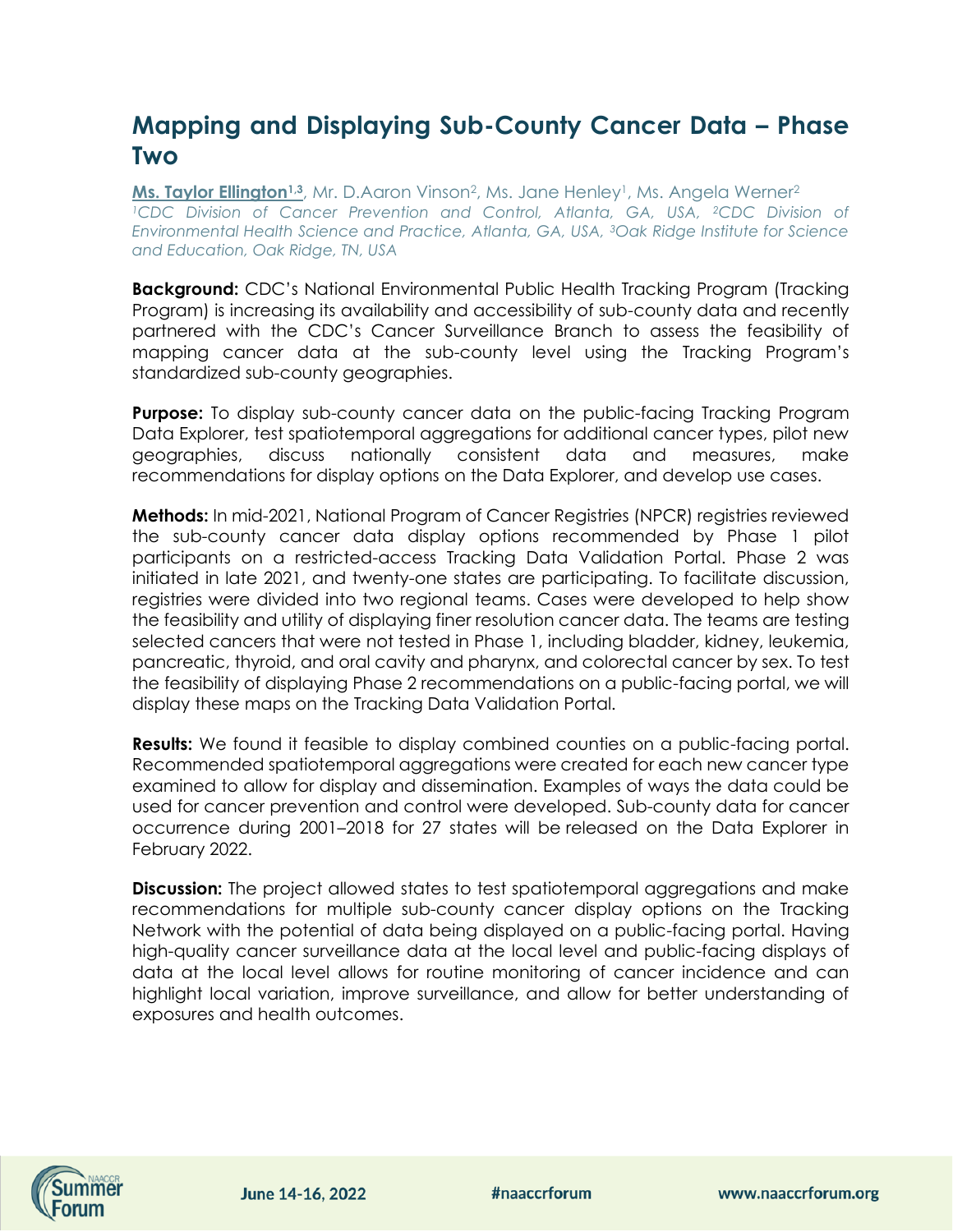# **Molecular Biomarker-Defined Brain Tumors: Epidemiology, Validity, and Completeness in the United States**

Dr. J. Bryan lorgulescu<sup>1,2</sup>, Ms. Chuxuan Sun<sup>3</sup>, Mr. Corey Neff<sup>4,5</sup>, Mr. Gino Cioffi<sup>4,6</sup>, Ms. Catherine Gutierrez<sup>1,2</sup>, Ms. Carol Kruchko<sup>4</sup>, Ms. Jennifer Ruhl<sup>7</sup>, Dr. Kristin Waite<sup>4,6</sup>, Dr. Serban Negoita<sup>7</sup>, Mr. Jim Hofferkamp<sup>8</sup>, Dr. Tarik Tihan<sup>9</sup>, Dr. Roger McLendon<sup>10,11,12</sup>, Dr. Daniel Brat<sup>13</sup> , **Dr. Quinn Ostrom4,5,11,12**, Dr. Jill Barnholtz-Sloan4,6,14

*<sup>1</sup>Department of Pathology, Brigham and Women's Hospital, Harvard Medical School, Boston, MA, USA, 2Department of Medical Oncology, Dana-Farber Cancer Institute, Boston, MA, USA, <sup>3</sup>Department of Biostatistics, Duke University School of Medicine, Durham, NC, USA, 4Central Brain Tumor Registry of the United States, Hinsdale, IL, USA, 5Department of Neurosurgery, Duke University School of Medicine, Durham, NC, USA, 6Trans Divisional Research Program, Division of Cancer Epidemiology and Genetics, National Cancer Institute, Bethesda, MD, USA, <sup>7</sup>Surveillance, Epidemiology, and End Results Program, National Cancer Institute, Bethesda, MD, USA, 8North American Association of Central Cancer Registries, Springfield, IL, USA, 9Division of Neuropathology, Department of Pathology, University of California San Francisco, San Francisco, USA, 10Department of Pathology, Duke University School of Medicine, Durham, NC, USA, 11The Preston Robert Tisch Brain Tumor Center, Duke University School of Medicine, Durham, NC, USA, <sup>12</sup>Duke Cancer Institute, Duke University Medical Center, Durham, NC, USA, 13Department of Pathology, Northwestern University Feinberg School of Medicine, Chicago, IL, USA, <sup>14</sup>Center for Biomedical Informatics & Information Technology, National Cancer Institute, Bethesda, MD, USA*

**Background**: Selected molecular biomarkers were incorporated into U.S. cancer registry reporting for patients with brain tumors beginning in 2018. We investigated the completeness and validity of these variables, which were collected through the brain molecular markers (BMM) site-specific data item (SSDI, NAACCR item #3816) , and described the epidemiology of molecularly-defined brain tumor types.

**Methods**: Brain tumor patients with histopathologically-confirmed diagnosis in 2018 were identified within the Central Brain Tumor Registry of the United States and NCI's Surveillance, Epidemiology, and End Results Incidence databases. The BMM SSDI was assessed for coding completeness and validity. 1p/19q status, MGMT promoter methylation, and WHO grade SSDIs, and new ICD-O-3 codes were additionally evaluated. These data were used to profile the characteristics and age-adjusted incidence rates (AAIR) per 100,000 population of molecularly-defined brain tumors with 95% confidence intervals (95%CI).

**Results**: BMM completeness across the applicable tumor types was 75-92% and demonstrated favorable coding validity. IDH-wildtype glioblastomas' AAIR was 1.74 (95%CI: 1.69-1.78), as compared to 0.14 for WHO grade 2 (95%CI: 0.12-0.15), 0.15 for grade 3 (95%CI: 0.14-0.16), and 0.07 for grade 4 (95%CI: 0.06-0.08) IDH-mutant astrocytomas. Irrespective of WHO grade, IDH mutation prevalence was highest in adolescent & young adult patients and IDH-mutant astrocytomas were more frequently MGMT promoter methylated. Among pediatric-type tumors, the AAIR was 0.06 for H3 K27M-mutant diffuse midline gliomas (95%CI: 0.05-0.07), 0.03 for SHH-activated/TP53 wildtype medulloblastomas (95%CI: 0.02-0.03), and <0.01 for both C19MC-altered ETMRs and RELA-fusion ependymomas.

**Conclusions**: Our findings illustrate the success and value of developing dedicated, integrated diagnosis SSDIs for providing critical molecular information about brain tumors related to accurate diagnosis.

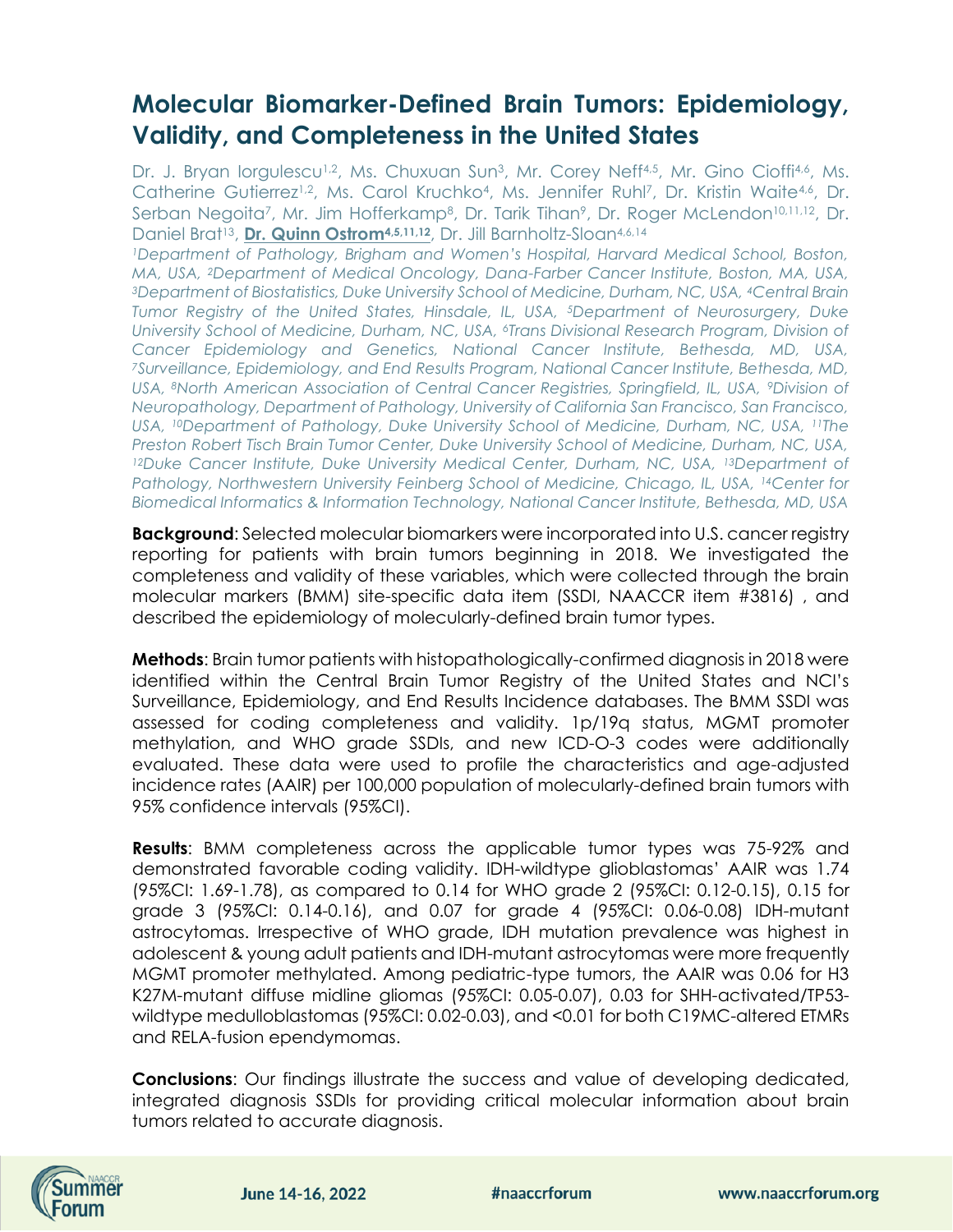# **Multilevel Mediation Analysis on Time-to-Event Outcomes: Exploring Racial/Ethnic Disparities in Breast Cancer Survival in California**

Dr. Qingzhao Yu<sup>1</sup>, Ms. Mandi Yu<sup>2</sup>, Dr. Joe Zou<sup>3</sup>, Dr. Xiaocheng Wu<sup>1</sup>, Dr. Scarlett Gomez<sup>4</sup>, Dr. Bin Li<sup>5</sup>

*<sup>1</sup>Louisiana State University Health-New Orleans, New Orleans, USA, 2National Cancer Institute, Rockville, USA, 3Information Management Services, Rockville, USA, 4USCF, San Francisco, USA, <sup>5</sup>Louisiana State University, Baton Rouge, USA*

**Background:** Third-variable effect refers to the effect from a third-variable that explains an observed relationship between an exposure and an outcome. Depending on whether there is a causal relationship from the exposure to the third variable, the thirdvariable is called a mediator or a confounder. The multilevel mediation analysis is used to differentiate third-variable effects from data of hierarchical structures.

**Data Collection and Analysis:** We developed a multilevel mediation analysis method to deal with time-to-event outcomes and implemented the method in the mlma R package. With the method, third-variable effects from different levels of data can be estimated. The method uses multilevel additive models that allow for transformations of variables to take into account potential nonlinear relationships among variables in the mediation analysis. We apply the proposed method to explore the racial/ethnic disparities in survival among patients diagnosed with breast cancer in California between 2006 and 2017, using both individual risk factors and census tract level environmental factors. The individual risk factors are collected by cancer registries and the census tract level factors are collected by the Public Health Alliance of Southern California in partnership with the Virginia Commonwealth University's Center on Society and Health. The National Cancer Institute work group linked variables at the census tract level with each patient and performed the analysis for this study.

**Results:** We found that the racial disparity in survival were mostly explained at the census tract level and partially explained at the individual level. The associations among variables were depicted.

**Conclusion:** The multilevel mediation analysis method can be used to differentiate mediation/confounding effects for factors originated from different levels. The method is implemented in the R package mlma.

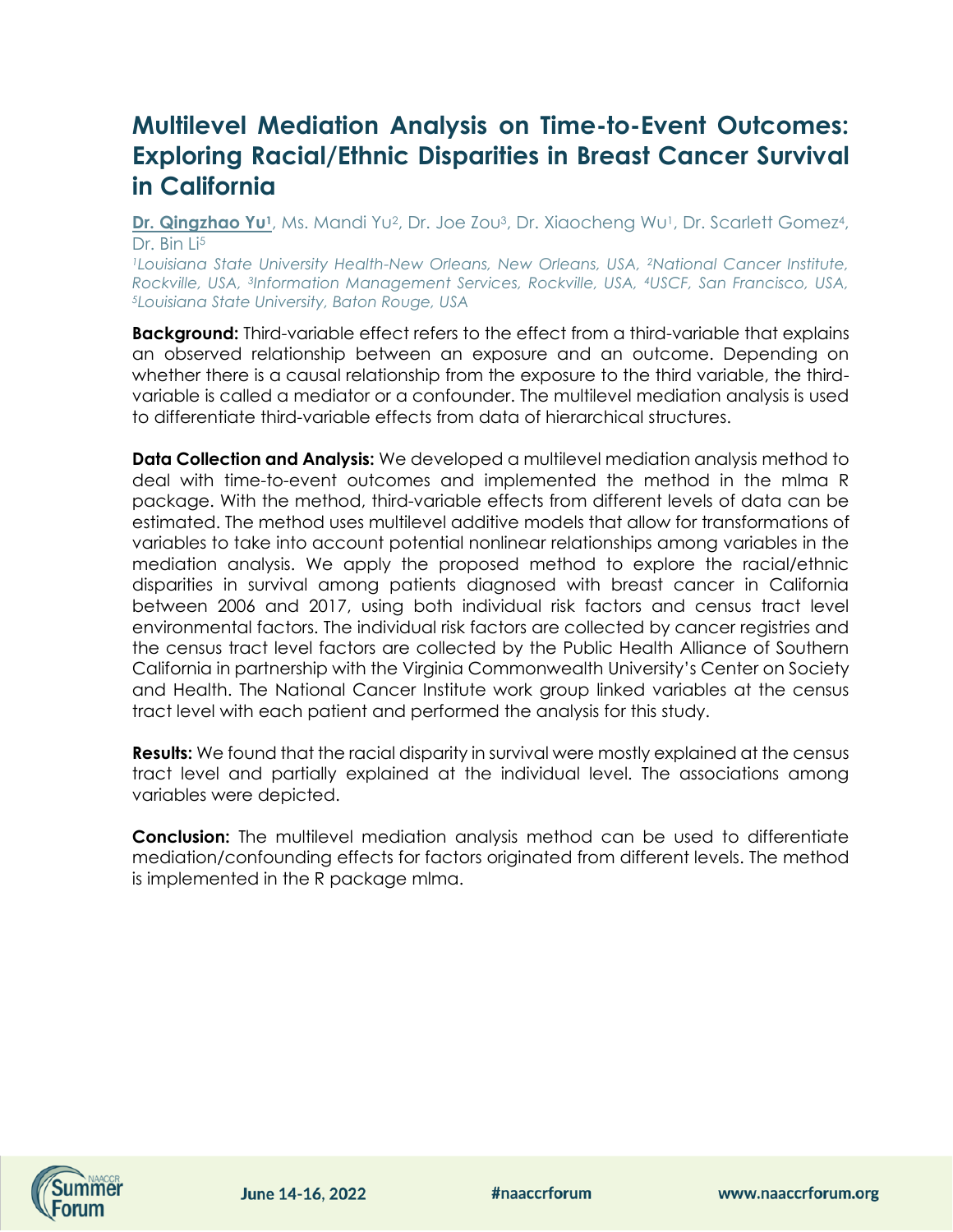#### **New Jersey State Cancer Registry's Data Quality Dictionary**

Dr. Gerald Harris<sup>1</sup>, Mr. Matthew Wilson<sup>1</sup>, Ms. Susan German<sup>1</sup>, Ms. Pamela Agovino<sup>2</sup>, Dr. Lisa Paddock<sup>1,3</sup>, Dr. Antoinette Stroup<sup>1,3</sup> *<sup>1</sup>Rutgers Cancer Institute of New Jersey, New Brunswick, NJ, USA, 2New Jersey Department of Health, Trenton, NJ, USA, 3Rutgers School of Public Health, Piscataway, NJ, USA*

**Background:** The New Jersey State Cancer Registry (NJSCR) provides cancer data to a variety of cancer research studies. By characterizing the quality of the Registry data, the researchers better understand the limitations of the data and the strength of their study's conclusions. Additionally, the Registry benefits by identifying data that could be targeted for quality improvement.

**Purpose:** The purpose of this work is to assess and improve the overall quality of the Registry data and to better characterize the quality of our data to researchers. We focus on describing the completeness of the data.

**Methodology:** The variables most commonly used in NJSCR linkage studies and those most commonly requested by researchers were identified. This list included patientspecific variables and tumor-specific variables. Patient data included identifiers (not released to researchers) and demographics fields. Tumor data included diagnosis information, staging, and first course treatment fields. Cancer site-specific fields were evaluated for some common cancers including breast, prostate, lung, and melanoma of the skin.

For each variable we determined the appropriate denominator (e.g., total number of patients or tumors), the numbers of "known/not missing", "missing", and "unknown" responses. Then the percentage of records falling into each category (unknown, missing, known/not missing) was calculated using SQL, SAS, and Excel. The final tables reside in an Excel workbook that can be easily updated.

**Results:** For several variables identifying the appropriate counts is a complex task. The response and denominator counts require identifying the years a particular field was used and the valid codes, including tracking changes in codes over time.

We found that for the most commonly used identifiers, demographic data, and basic diagnosis fields had the highest percent complete. Address including geocoded information also had high completeness. The staging and site-specific variables had somewhat lower completeness. The first course treatment fields tended to be the least complete of those evaluated. We discuss the implications for the Registry and for data users.

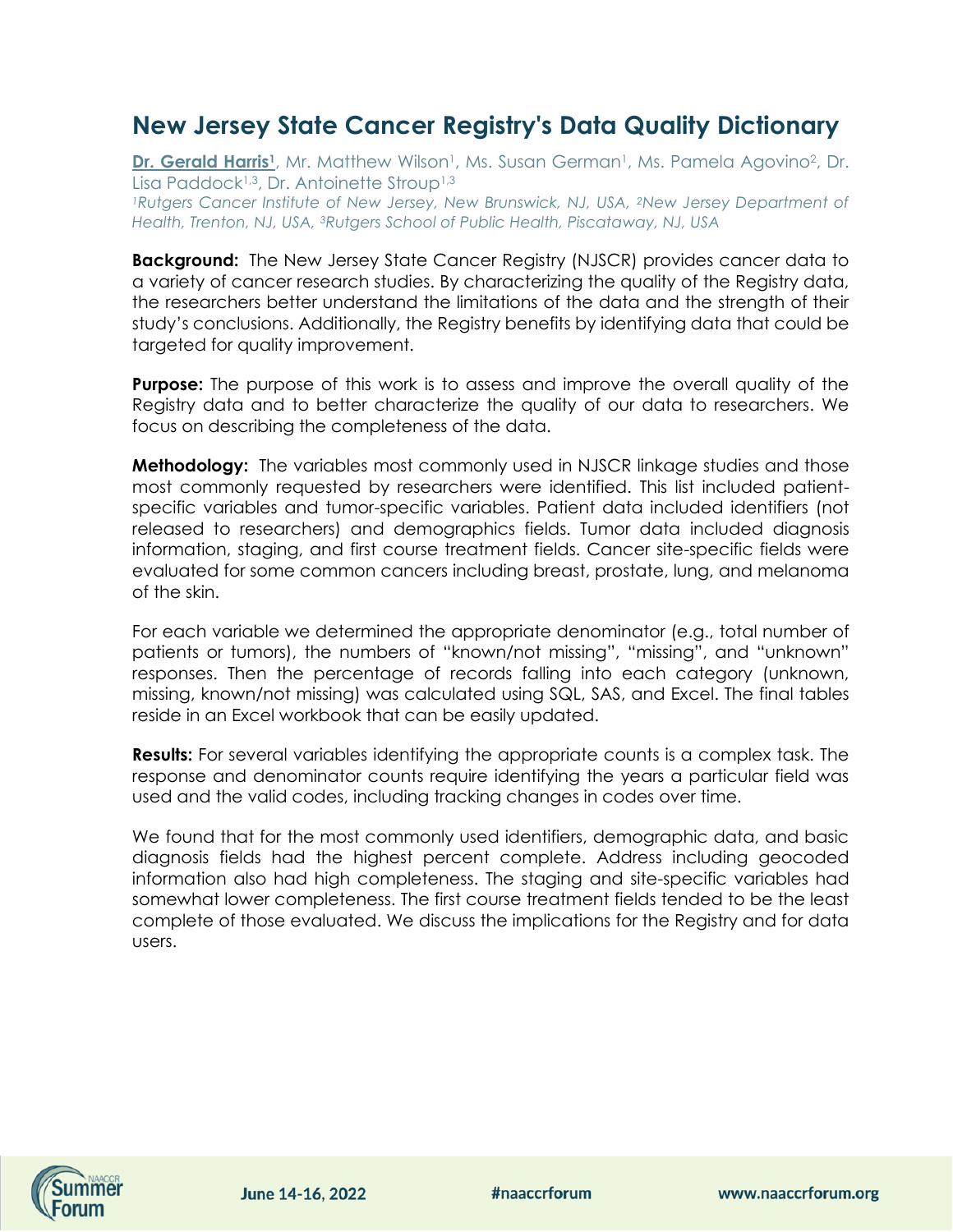# **OCISS Registry Reports -- A Data Quality Tool**

**Ms. Kaitlin R. Kruger, MS<sup>1</sup>** , Ms. Lynn Giljahn<sup>1</sup> *<sup>1</sup>Ohio Cancer Incidence Surveillance System, Ohio Department of Health, Columbus, Ohio, USA*

A desktop application was developed for the Ohio Cancer Incidence Surveillance System (OCISS) to assist cancer registry staff with data quality efforts. Although OCISS edits all incoming data, runs edits during record consolidation, and runs Call for Data and inter-record edits, there are some additional data quality checks that need to be conducted at the central registry for which there are no edits.

OCISS worked with its Office of Information Services to develop an application to generate data quality reports that can be produced by all staff and which do not require understanding of SQL, SAS, or other analytic software. The reports include Age – three reports: age at diagnosis greater than 100 years, age at diagnosis less than 1 year, and current age greater than 100 years; Male Breast Cancer, potential Duplicates (people and tumors), potential Name Gender mismatches, Unknown County, Unknown Race, Unknown Primary Site, Unknown Stage, and Duplicate Social Security Numbers. Each of these reports produces a line-level listing of cases. There is also a Completeness report that generates information on total number of abstracts submitted by reporting facilities that provides monthly and yearly totals for a single year or several years.

The reports generate quickly and produce results that are visible on screen and which can be outputted as an Excel spreadsheet. Each of the reports can be run either for one or for multiple years based on dates of diagnosis. Most reports have been configured to only look at cases diagnosed in Ohio, but others can be run on all cases.

The reports consider the values in several Ohio-specific data quality fields that demonstrate if a data quality issue has been previously checked and verified. These include verification of Age, Deduplication, Male Breast Cancer, and Name Gender. This prevents data quality checks being done repeatedly on the same cases, thus improving registry efficiency.

OCISS will demonstrate functionality of OCISS Registry Reports as part of this presentation.

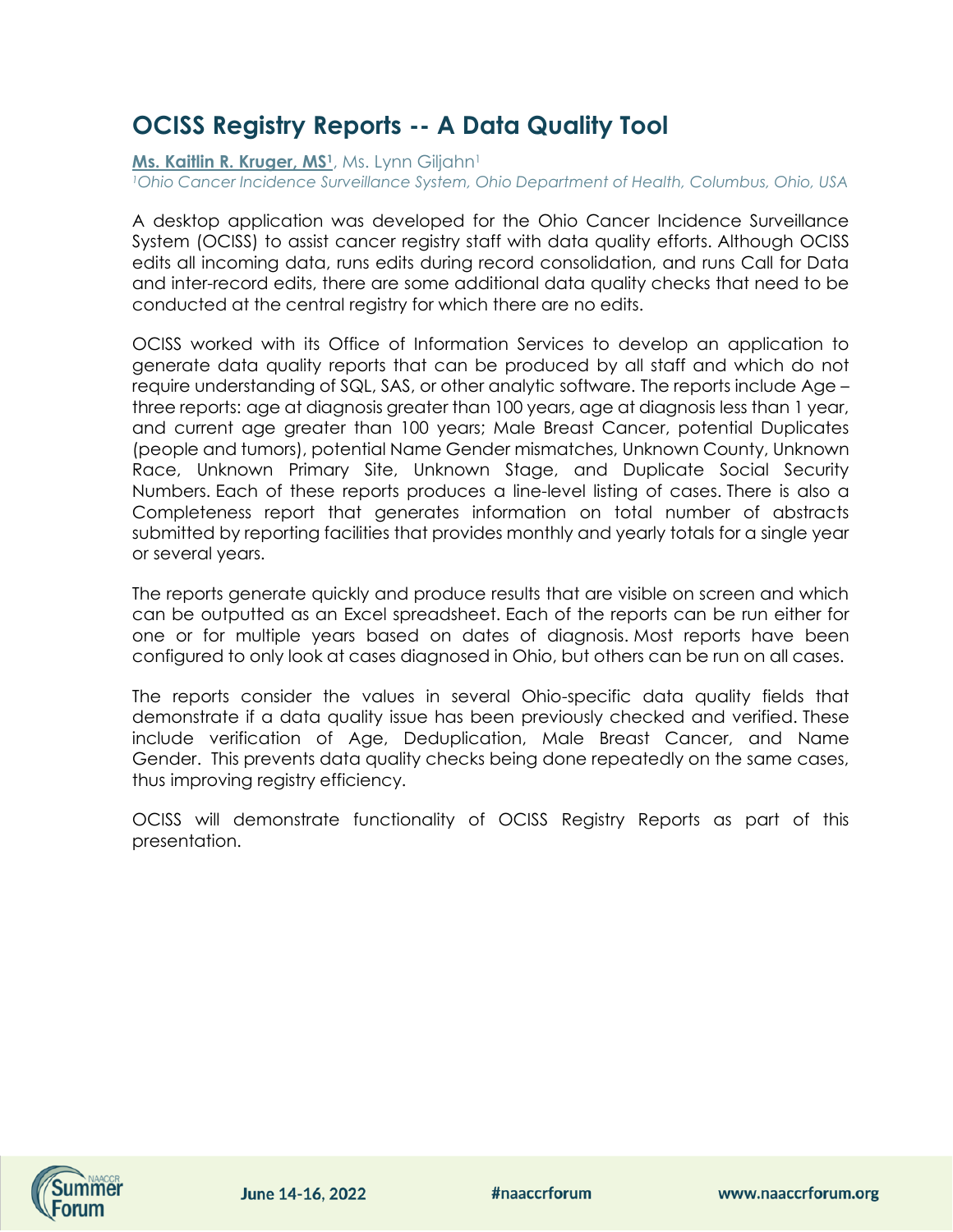# **Pandemic-Related Issues at the New Jersey State Cancer Registry: Then, Now, and What's Next?**

**Mr. Muhammad Ahmed<sup>1, 2</sup>, Dr. Lisa Paddock<sup>1, 2</sup>, Dr. Antoinette Stroup<sup>1, 2</sup>, Katelyn Roman<sup>1, 2</sup>** *<sup>1</sup>New Jersey State Cancer Registry, Trenton, USA, 2Rutgers Cancer Institute of New Jersey, New Brunswick, USA*

**Background**: The cancer community faced many hurdles throughout the COVID-19 pandemic. New Jersey was hit hard during different phases of the pandemic when the virus was spreading rapidly with increased mortality among cancer patients. Cancer reporting by the medical facilities was also affected during this period. In this report, we analyzed (1) the mortality among cancer patients, (2) cancer reporting trends in New Jersey.

**Method**: To investigate mortality among cancer patients, we analyzed all deaths certificates received at the New Jersey State Cancer Registry (NJSCR) in 2020-21 in comparison with the preceding three years, 2017-19. To investigate the reporting trends, we studied the NAACCR Abstracts (NAs) and HL7 epath reports received at the NJSCR during this period.

**Results**: In 2020, we observed a 29% increase in deaths among cancer patients. Our analysis also showed evident racial disparities. The deaths among Whites, Blacks, and Asians were increased by 23%, 47%, and 70% respectively. Hispanics were also disproportionately affected with an 86% increase in deaths compared to non-Hispanics with a 24% increase. The increase in mortality among male cancer patients was higher than females (33% vs 25%). In 2021, the number of deaths per month among cancer patients continued to be high with an overall 12% more deaths reported so far.

In 2020, the NAACCR Abstracts (NAs) and HL7s were 23% and 10% lower than the prepandemic averages respectively. In 2021, the total number of HL7s received at the time of this writing had almost recovered to the pre-pandemic levels. The NAs for 2021 are still being received therefore it is too early to analyze them.

**Conclusion:** The increased vulnerability of immunocompromised patients to the COVID-19 infection has been extensively reported in scientific literature. Our analysis reaffirms this susceptibility in cancer patients and further measures its magnitude. Moreover, this report identifies the disproportionately affected subpopulations among cancer patients. Finally, we report a significantly lower cancer reporting during the pandemic compared to the pre-pandemic average. Unfortunately, these issues are the tip of the iceberg as we continue to learn the hardships of the pandemic in the cancer community.

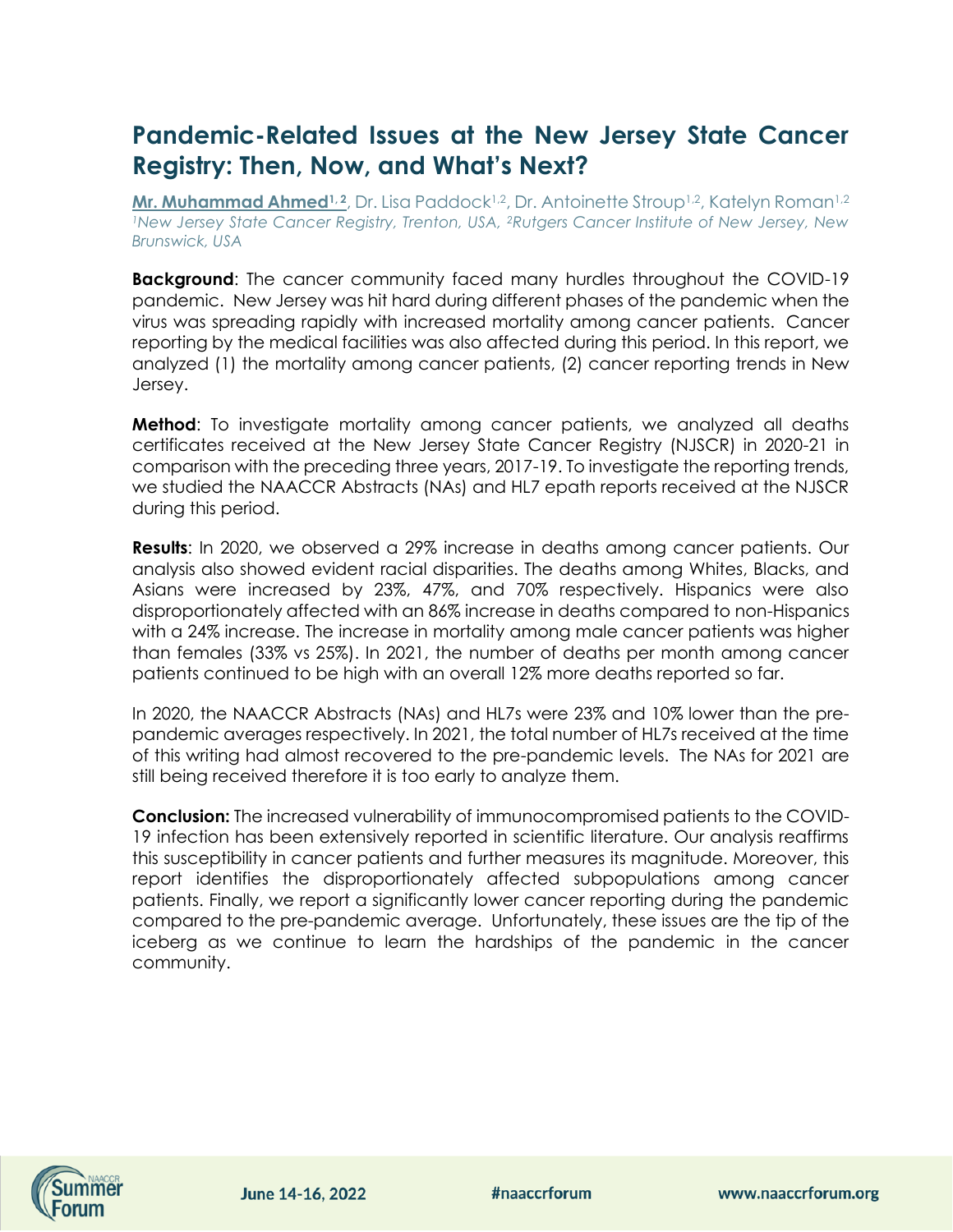# **Pilot Test Update on a Secure Cloud-Based Environment for Remote Data Analysis of Cancer Registry Data**

**Dr. Eric Miller<sup>1</sup>**, Dr. Tanja Davidson<sup>1</sup>, Dr. Serban Negoita<sup>1</sup>, Ms. Annelie Landgren<sup>1</sup>, Dr. Lynne Penberthy<sup>1</sup>, Dr. Freddie Pruitt<sup>1</sup>, Dr. Sylvia Gayle<sup>1</sup>, Ms. Pamela Sanchez<sup>1</sup>, Dr. Paul Pinsky<sup>1</sup>

*<sup>1</sup>National Cancer Institute, Bethesda, USA*

Current access to cancer registry data and registry-linked data allows the transfer of the data to researchers' local machines for analysis. This access method limits owner control and oversight over the data. For cancer registries linking with and including more sensitive data, this is especially problematic. In addition, for large national studies linking with multiple registries with the intent of disseminating data to the research community, the current method may also conflict with data sharing restrictions in registry data use agreements.

The National Cancer Institute (NCI) has initiated a pilot study to move cancer registry data to NCI's cloud environment for researchers to conduct secure remote analyses without the ability to download data locally. The Virtual Cancer Data Access System (VCDAS) utilizes a number of security controls to ensure that the data are securely stored and only authenticated users are authorized to access the approved data. VCDAS uses SAS Viya, which is cloud-ready analytic software that also accommodates R and Python programming, as well point-and-click capabilities for non-programmers. In addition, VCDAS allows multiple approved researchers from anywhere in the world to collaborate within the same cloud-based project, while NCI maintains control over the data.

This presentation will describe the design of the system, including NCI's cloud-based Cancer Research Data Commons (CRDC) infrastructure, the data protections in place, pilot test user experiences, and plans to expand the system to foster adoption by other studies with cancer registry-linked data.

Data sharing is essential for progress in cancer research. The benefit of a remote access system such as this is the ability to maintain control of the data and ensure that usage is consistent with data use agreements. VCDAS is intended to satisfy the requirement to make data more accessible for important cancer research while protecting the data entrusted to NCI.

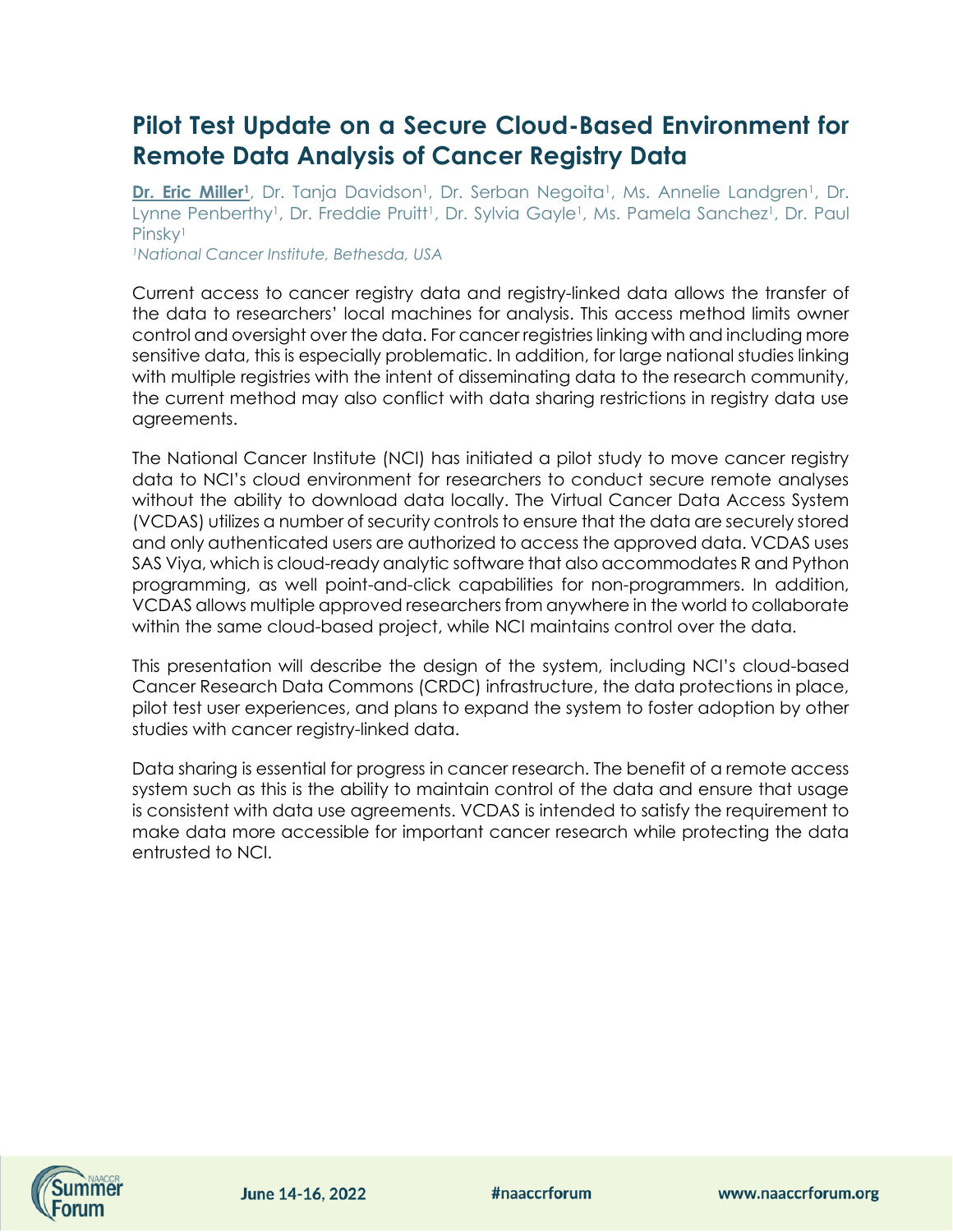# **Prevalence of Comorbidity and Impact on Survival Among Persons with Cancer - An Analysis Using the Population-Based Linked SEER-Medicare Data**

**Dr. Annie Noone<sup>1</sup>**, Dr. Lindsey Enewold<sup>1</sup>, Dr. Angela Mariotto<sup>1</sup> *<sup>1</sup>National Cancer Institute, Bethesda, USA*

**Objective:** Comorbidity is an important measure to control for in cancer research. The existence and severity of comorbidities prior to a cancer diagnosis strongly influence treatment choice but also the probability of dying from noncancer causes as well as cancer causes. Currently, cancer registries do not collect information on comorbidity. However, claims have been used extensively to provide a measure of pre-diagnosis comorbidity. The first aim was to create a database with standardized comorbidity measurements and then to report on the prevalence of comorbidities prior to cancer diagnosis and impact on survival under competing risks.

**Methods:** We used data from patients diagnosed with breast, prostate, lung, or colorectal cancer between 2000 and 2017 from the SEER-Medicare 18 registries. Comorbid conditions were identified in the year prior to diagnosis. Comorbidity groups (none, mild, moderate, severe) were defined using a comorbidity score and clinical considerations. We present estimates of the prevalence of each comorbid condition and comorbidity severity groups and the probabilities of death from cancer, death from other causes and survival accounting for competing causes of death by comorbidity groups.

**Results**: The most common comorbid conditions at cancer diagnosis overall were diabetes (25%), COPD (22%), congestive heart failure (12%) and peripheral vascular disease (13%). The severity score varied by cancer site with a majority of lung cancer patients having a high score whereas the majority of female breast and prostate patients had a low score. Survival probabilities varied by stage, cancer site, comorbidity and age. Comorbidity and age had a large effect on the probability of dying from other causes. Comorbidity slightly increases the probability of dying from cancer for prostate and breast cancer patients. Patients with advanced cancer stage had the highest probabilities of cancer death.

**Conclusion**: Diabetes and COPD were the most common conditions among individuals with these cancers. We show the impact of comorbidity, stage, and age on non-cancer causes of death. We also demonstrate the utility of this database that will be available to researchers. The benefit of this database is standardized coding of comorbid conditions and ease of analysis.

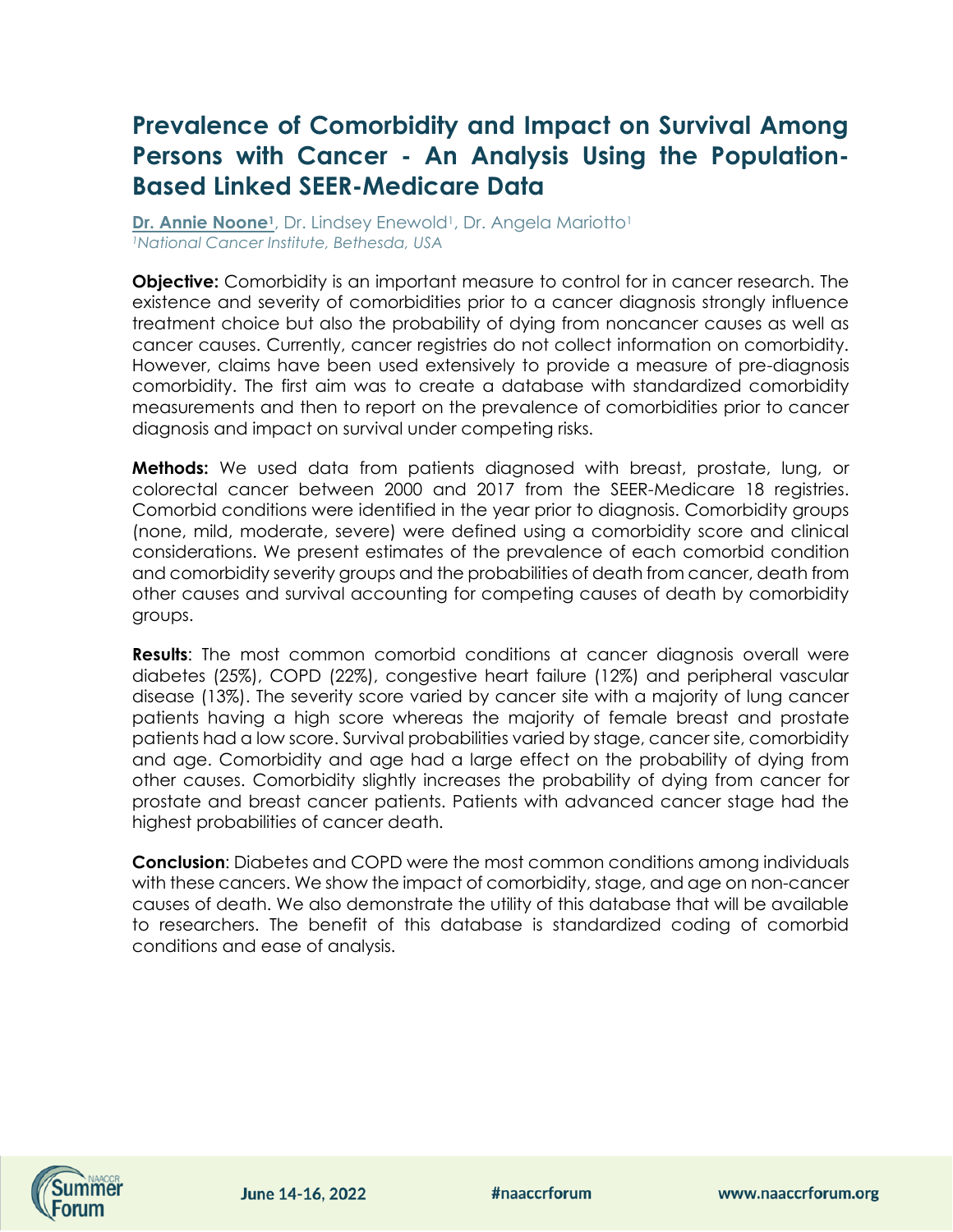# **Prevalence of Primary Brain and CNS Tumors in the United States, 2018**

**Mr. Corey Neff<sup>1,2</sup>,** Mr. Gino Cioffi<sup>1,3</sup>, Ms. Carol Kruchko<sup>1</sup>, Dr. Kristin Waite<sup>1,3</sup>, Dr. Jill S. Barnholtz-Sloan<sup>1,3,4</sup>, Dr. Quinn T. Ostrom<sup>1,2,5,6</sup>

*<sup>1</sup>Central Brain Tumor Registry of the United States, Hinsdale, USA, 2Department of Neurosurgery, Duke University School of Medicine, Durham, USA, 3Trans-divisional Research Program, Division of Cancer Epidemiology and Genetics, NCI, Bethesda, USA, 4Center for Biomedical Informatics and Information Technology, Bethesda, USA, 5The Preston Robert Tisch Brain Tumor Center, Duke University School of Medicine, Durham, USA, 6Duke Cancer Institute, Duke University Medical Center, Durham, USA*

#### **Background**

Complete prevalence is used to determine disease burden on a particular population. Previous prevalence estimates with Central Brain Tumor Registry of the United States (CBTRUS), was limited to malignant tumors, due to restrictions in survival data available for non-malignant brain and other CNS tumors. This analysis benefits from newer, more complete survival and incidence data including 14 years of data on non-malignant brain and CNS tumors, and continues to investigate the full burden of primary brain and CNS tumors on the U.S.

#### **Methods**

Primary brain and CNS tumor incidence, stratified by histology, malignancy, and behavior, were obtained for the years 2004-2018 from CBTRUS. These data and SEER 9 incidence estimates from 1975-2018 were used to estimate complete incidence during this period. Survival data for these same strata were obtained from CDC's National Programs of Cancer Registries (NPCR) Survival Analytical Database from 2001-2017, as well as from SEER 9 1975-2018. Complete prevalence was estimated for December 31, 2018 and all rates are age-adjusted per 100,000 population with 95% confidence intervals.

#### **Results**

During the study period 1974-2018, the total estimated case count of primary malignant and non-malignant brain and CNS tumors was 236,931 and 1,050,249. Among the youngest age group (0-19 yrs.), the most prevalent tumor types were pilocytic astrocytoma (14,206 cases), non-malignant tumors of the seller region (12,546 cases), and malignant other gliomas (7,926 cases). Among the oldest group (75+ yrs.), the most prevalent tumor types were non-malignant meningiomas (197,648 cases), tumors of the cranial and spinal nerves (52,552 cases), and tumors of the seller region (31,037 cases).

#### **Conclusions**

Prevalence estimates for primary brain and CNS tumors are critical for measuring the burden of disease while informing future clinical research, policy, and practice. Increasing completeness in cancer registration through improved collection of nonmalignant brain and CNS tumors, improves the precisions of these estimates as well as our understanding of brain cancer epidemiology.

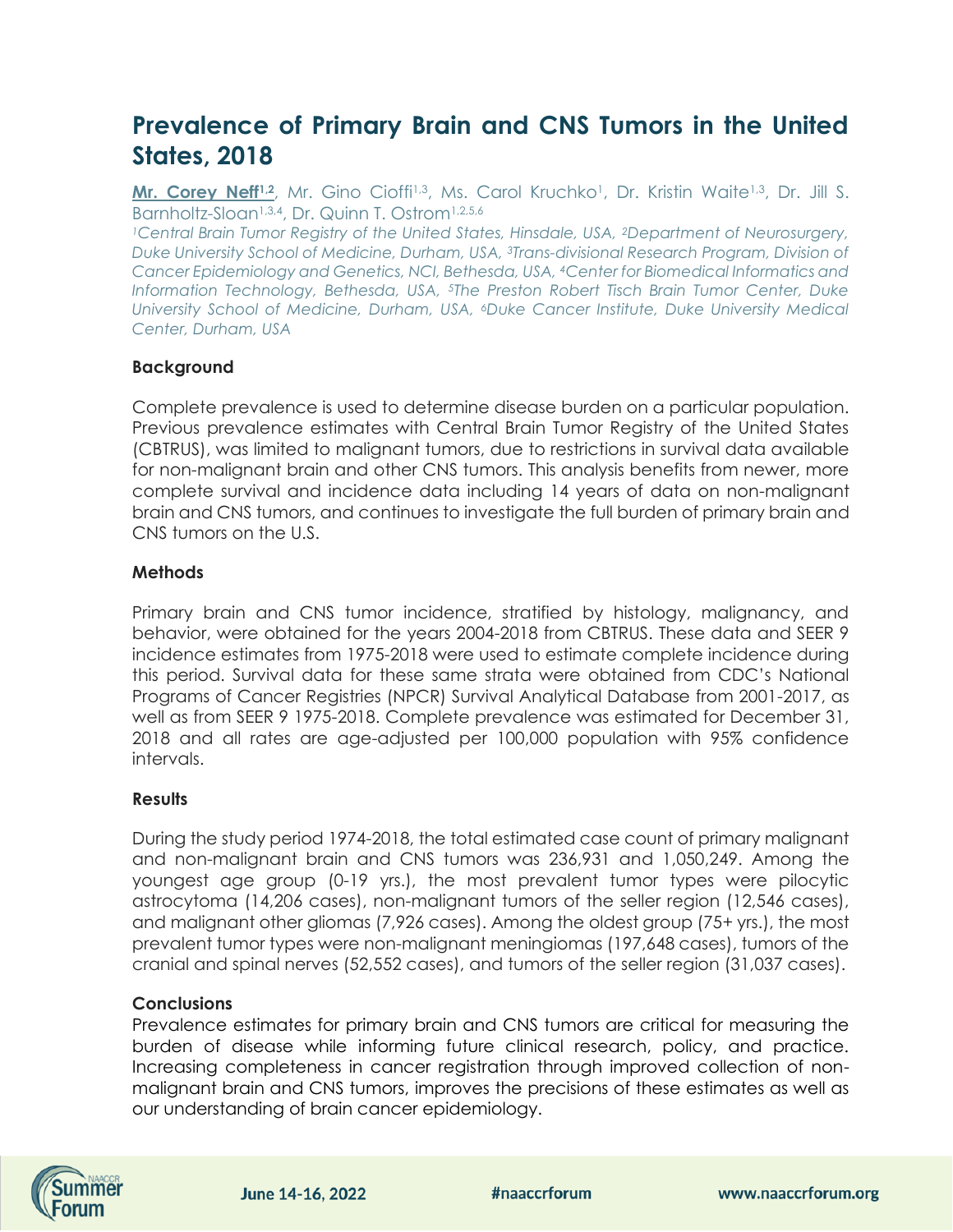# **Racial Disparity in COVID-19 Related Hospital Admission among Breast Cancer Patients**

Dr. Xiao-Cheng Wu<sup>1</sup>, Ms. Yong Yi<sup>1</sup>, Mrs. Lauren Maniscalco<sup>1</sup>, Dr. Meichin Hsieh<sup>1</sup>, Miss Pratibha Shrestha<sup>1</sup>, Dr. Vivien Chen<sup>1</sup>, Dr. DeAnne Gruber<sup>2</sup>, Dr. Lee Mendoza<sup>2</sup>, Ms. Theresa Sokol<sup>2</sup>, Ms. Eileen Mederos<sup>3</sup>, Dr. Augusto Ochoa<sup>3</sup>

*<sup>1</sup>Louisiana Tumor Registry, School of Public Health, LSU Health Sciences Center, New Orleans, USA, 2Louisiana Department of Health, Office of Public Health, New Orleans, USA, 3Stanley S. Scott Cancer Center, School of Medicine, LSU Health Sciences Center, New Orleans, USA*

**Background**. Breast cancer is the most commonly diagnosed cancer among women in the United States, except for skin cancers. Research on the impact of COVID-19 on breast cancer survivors is scarce. Studies have indicated that black women have a higher risk of COVID-19 infection and severer symptoms than white women. Because black women have a higher prevalence of chronic diseases and the severity of COVID-19 is related to chronic diseases, the black-white difference in the severity of COVID-19 may be partially attributable to racial disparities in the chronic disease prevalence. The study aims to assess the impact of chronic diseases on the black-white difference in female breast cancer patients' COVID-related hospitalization.

**Methods.** We linked Louisiana Tumor Registry (LTR) data with the statewide COVID-19 data and hospital in-patient discharge data (HIDD) to identify COVID-19 patients who were diagnosed with female breast cancer (in situ and invasive) in 2015-2019 and had a COVID-related hospitalization in 2020. To capture complete chronic disease data among the COVID-19 breast cancer patients, we used the chronic disease data from the 2012-2020 HIDD files to supplement comorbidity data from LTR. Bivariate and multivariable logistic regressions were used. Multicollinearity of covariates in the multivariable model was examined.

**Results.** Of 1,288 COVID-19 breast cancer patients, 35% were black, 65% were white, and 0.8% were of another race. The percentage of COVID-related hospitalization was significantly higher among black women than white women (23.7% vs.10.7%). Old age, higher poverty, and chronic diseases were associated with elevated odds of hospitalization (p<0.05). After adjusting for age, poverty, diabetes, heart disease, peripheral vascular and cerebrovascular diseases, pulmonary disease, and other chronic diseases, the odds of hospitalization were still more than two-hold for black women than white women (OR=2.56; 95% CI: 1.74-2.77). The multicollinearity in the multivariable model was not statistically significant.

**Conclusion.** Black race, older age, higher poverty, and chronic illnesses predict an increased likelihood of COVID-related hospitalization among COVID-19 breast cancer patients. However, black patients have significantly higher odds of hospitalization even after controlling these factors. More research is warranted to determine the underlying factors of the observed racial disparities in hospitalization.

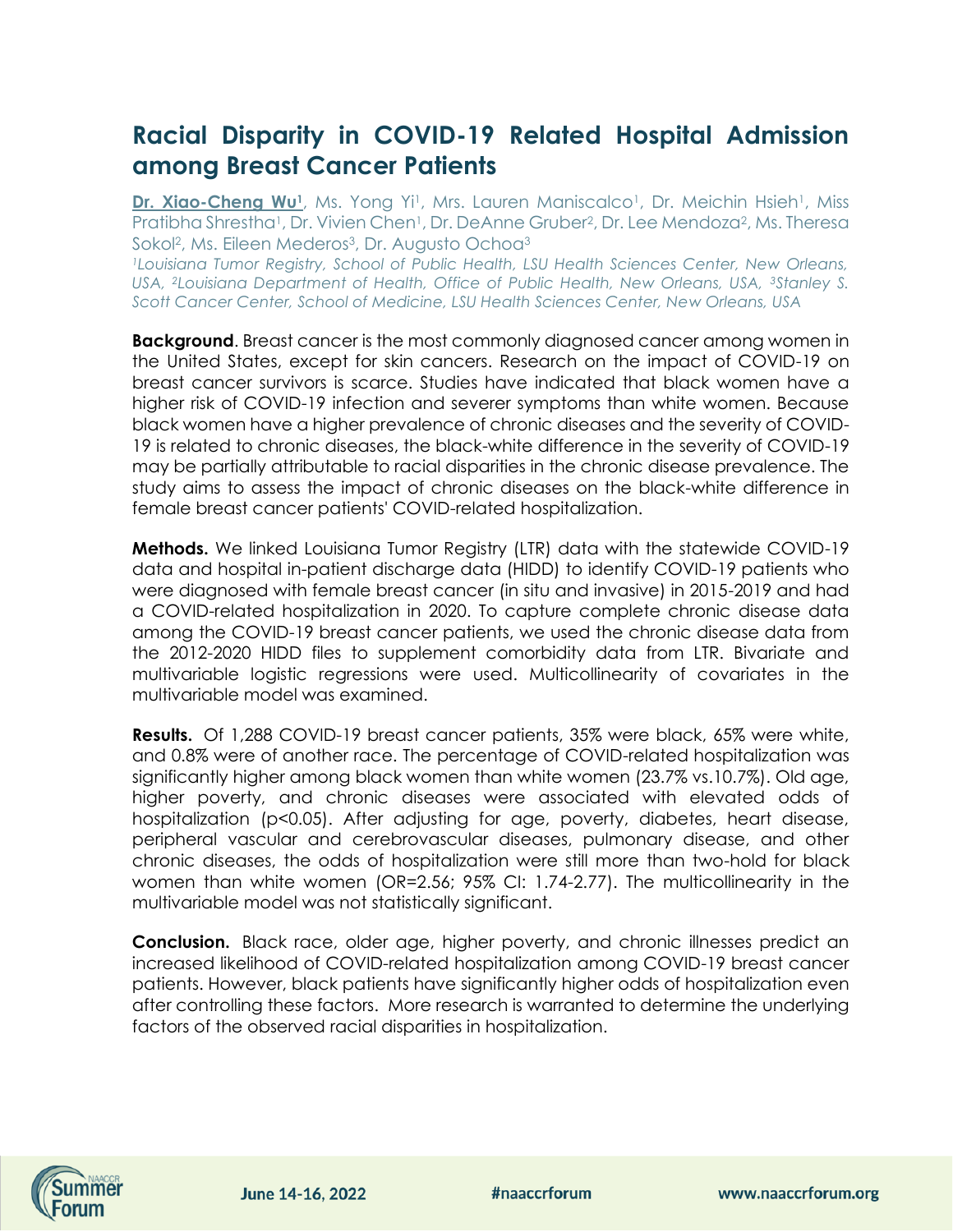# **Rhode Island Women's Breast Cancer Screening Prior to and After Cancer Diagnosis: Use of All-Payer Claims Database Linked with Central Cancer Registry**

**Dr. Ami Vyas<sup>1</sup>**, Ms. Shweta Kamat<sup>1</sup>, Ms. Junhie Oh<sup>2</sup> *<sup>1</sup>University of Rhode Island, Kingston, USA, 2Rhode Island Department of Health Cancer Registry, Providence, USA*

**Background:** Rhode Island Cancer Registry (RICR) breast cancer (BC) records were linked to All-Payer Claims Database (RI-APCD), to study women's regular mammography screenings prior to and after BC diagnosis, and identify predictors of regular screenings.

**Method:** RI women diagnosed with BC (including in-situ) during 2014-2018 (n=4,453), were linked with mammography claims from 2012-2019 RI-APCD, using full name, date of birth, and social security number. Four study cohorts were created: (1) women who ever received mammography by Women's Cancer Screening Program (WCSP), the state-facilitated program for un/der-insured women and were diagnosed with BC ('high risk' group: n=149)), (2) women diagnosed with BC outside of WCSP (BC-control group: n=4,304), (3) women with a history of screening at WCSP but no BC diagnosis (n=7,174), and (4) general RI women with no BC diagnosis (n=21,555). Logistic regressions were conducted to identify the predictors of screening adherence, including cancer diagnosis, risk, age, comorbidities, use of preventative exams, and insurance type.

**Results:** Screening rates prior to BC diagnosis were not different between the high-risk group and the BC-control group (55% vs. 55%). Associated with cancer outcome, women in the BC-control group who were adherent to mammography screening prior to their BC diagnosis had higher odds of being diagnosed at an early-stage tumor (OR=1.439, p<0.001). The BC-control group also showed higher screening rates following BC diagnosis, compared to the high-risk group (67% vs. 64%). Women with Medicaid insurance were significantly less likely to be compliant with mammography screening (OR=0.142, p=0.0025).

Among women without breast cancer, a lower proportion of women with a history of screening at WCSP were adherent to mammography screening till the follow-up year 2020, compared to general RI women (38% vs. 65%).

**Discussion:** RI-APCD data linkages with RICR provide excellent opportunities to examine adherence to mammography screening among vulnerable RI women and compare their outcomes to the general women population in the state and identify opportunities for improving their BC screening adherence. A measurement gap in the central cancer registries can be effectively reduced by utilizing a statewide claims database.

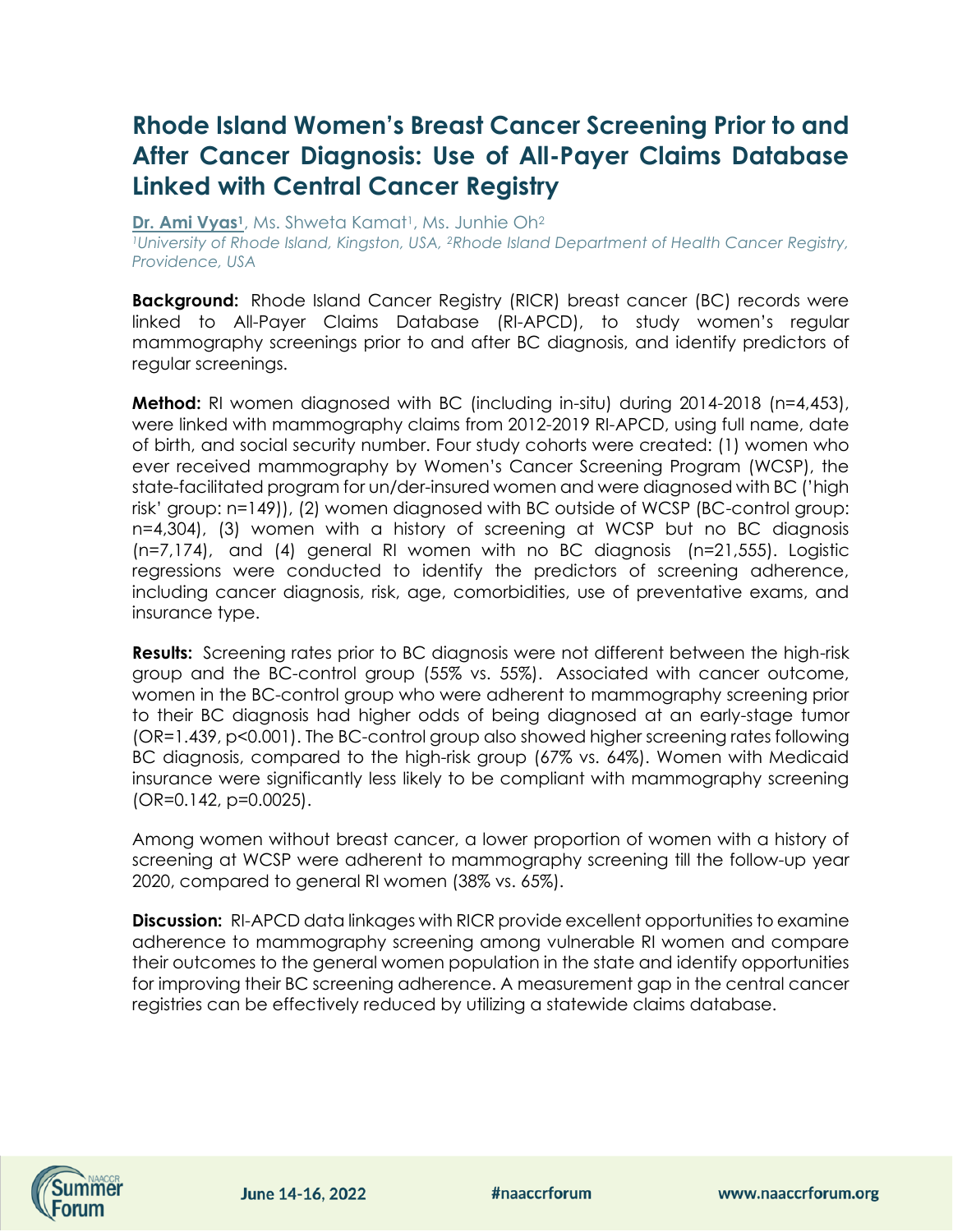# **Sex Differences in Melanoma are Consistent with Small but Cumulative Lifetime Differences in Sun Exposure Behavior**

Dr. Katherine Wojcik<sup>1, 2</sup>, Ms. Laura Thompson<sup>1</sup>, Ms. Paris Bromber<sup>1</sup>, Ms. Kimberly Miller<sup>1,3</sup>, Prof. Myles Cockburn<sup>1,2,3,4</sup>

*<sup>1</sup>Department of Population and Public Health Sciences, Keck School of Medicine, University of Southern California, Los Angeles, USA, 2Los Angeles Cancer Surveillance Program, Los Angeles, USA, 3Department of Dermatology, Keck School of Medicine, University of Southern California, Los Angeles, USA, 4USC Norris Comprehensive Cancer Center, Los Angeles, USA*

Rates of melanoma differ by sex. Females have higher melanoma rates at younger ages, while males have higher rates at older ages. Biological (hormonal) and behavioral (ultraviolet exposure) factors are thought to explain these differences, but populationlevel characteristics for sex differences are not well-described.

We conducted a population-based study of all cutaneous melanoma cases diagnosed in California in 2015-2019. Age- and sex-specific incidence rates were examined by ethnicity (Hispanic and non-Hispanic white (NHW)) and tumor characteristics (thickness, ulceration, nodal involvement, anatomic site); rate ratios (RR; 95%CI) were for comparisons by sex.

Females had higher melanoma rates before age 50, after which males had exponentially higher rates, but trends varied by ethnicity and anatomic site. Specifically, Hispanic females had higher rates until age 65, after which males had higher rates. Hispanic female vs male RR ranged from 3.23 (1.58-6.58) at ages 20-24 to 1.25 (1.05-1.49) at ages 60-64; female rates were attenuated with age, diminishing to 0.97 (0.81-1.17) at ages 70-74. For anatomic site, females had higher risk of lower-limb melanoma vs males across ethnicity and at all ages. For NHW females vs males, the lower-limb RR ranged from 2.79 (1.59-4.89) at ages 20-24 to 1.55 (1.34-1.78) at ages 75-79. Among Hispanic females vs males, the lower-limb RR ranged from 10.41 (1.33-81.31) at ages 20-24 to 1.64 (1.01-2.69) at ages 75-79.

After age 50, females had lower melanoma rates than males. This is consistent with small but cumulative lifetime differences in female skin protective behaviors that may "flatten the curve" for later melanoma risk. Notably, Hispanic females had higher melanoma rates than males until later in life (ages 65+). All females had higher rates of lower-limb melanomas than males across age and ethnicity. Higher melanoma rates for young females vs males remain problematic, also requiring further study. Passive factors (i.e. hair length, non-SPF cosmetics) or active factors (i.e. sunscreen use) should be examined for their potential impact on lifetime melanoma risk. Physician-based skin examinations remain critical for early melanoma detection. After age 50, clinical suspicion of melanoma for lower-limb lesions should be heightened for females, inclusive of patients of Hispanic ethnicity.

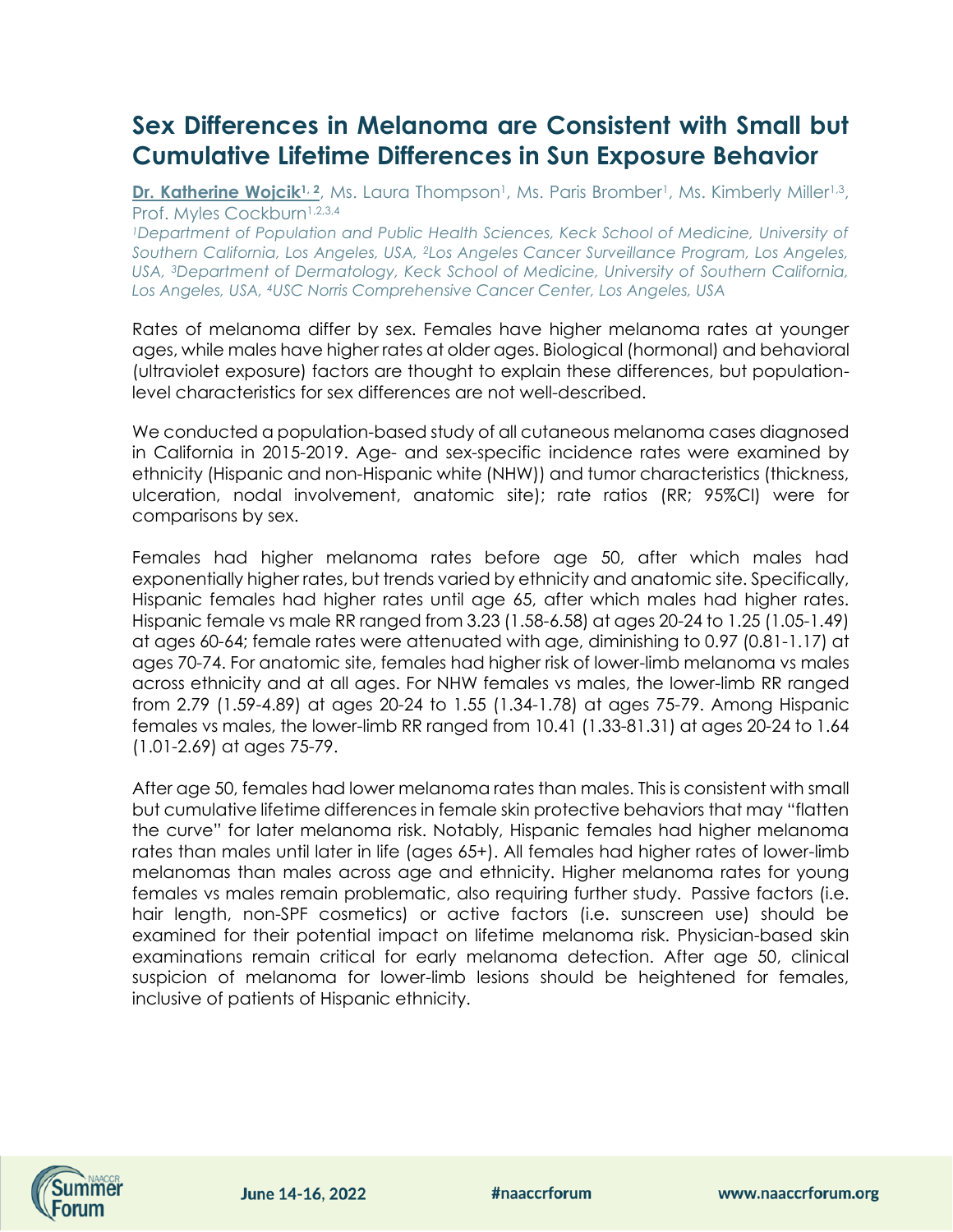# **Simple Concepts to Help Reporting Facilities Stay on Track**

Mrs. Maithili Patnaik<sup>1</sup>, Ms. Harrine Katz<sup>1</sup>, Mr. Essam Hanani<sup>1,2</sup>, Mr. Carlos Martin<sup>1,2</sup>, <mark>Ms.</mark> Heather Stabinsky<sup>1,2</sup>, Dr. Antoinette Stroup<sup>1,2</sup> *<sup>1</sup>New Jersey State Cancer Registry, Cancer Epidemiology Services, NJDOH, Trenton, USA, <sup>2</sup>Rutgers Cancer Institute of New Jersey, New Brunswick, USA*

A challenge for all state/central cancer registries is maintaining a regular flow of data from their cancer reporters. In New Jersey, every health care facility, physician, dentist, other health care provider, and clinical laboratory shall submit all case reports within six months of the date of first contact with the patient for the reportable condition as defined by the NAACCR Data Standards for Cancer Registries.

Using SEER\*DMS, the New Jersey State Cancer Registry (NJSCR) created a monthly completion update procedure to use that distributes completeness rates to hospital and CoC accredited reporting facilities. This report is a brief, yet informative overview of the facility's current reporting status as calculated by using a 5-year weighed average for submissions. Reporting facilities are encouraged to review the report and contact NJSCR if they believe there is a discrepancy in the data received. NJSCR facility representatives follow a procedure to assist in correcting the discrepant issue.

NJSCR started this communication process as a regular assignment for facility representatives in July 2020. Reviewing the data for reporting years 2020 and 2021, year 2020 showed a 53% overall completeness rate in January 2021 and year 2021 showed a 57% completeness rate in January 2022.

NJSCR encourages communication between the central registry and its reporting facilities. By providing this information, we continue to support the idea that central registries and hospital registries are partners working to achieve the goal of creating a world with less cancer. Hospital registrars have responded positively to these monthly completeness updates, remarking for example, that the reports are useful to help gauge how on track they are with timely reporting and to compare the cases received to cases transmitted. Other registrars use the report to communicate progress with hospital management.

Additional options currently under consideration for this procedure include adding other important benchmark variables such as race/ethnicity percentages. However, we find keeping information summarized and concise is best when communicating with reporters.

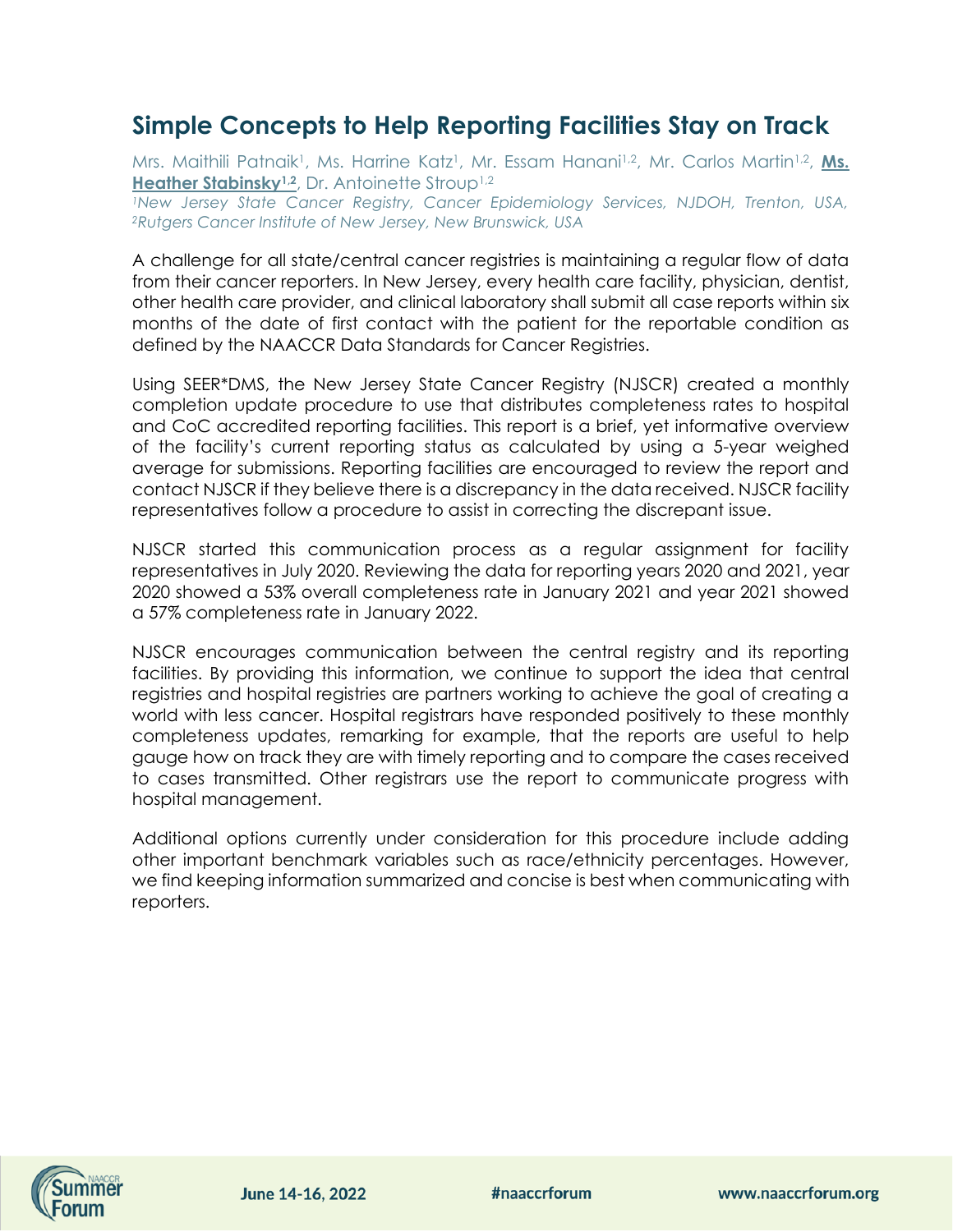# **Social Determinants of Late-Stage Hepatocellular Carcinoma Hotspots**

Dr. Kali Zhou<sup>1</sup>, Ms. Laura Thompson<sup>1</sup>, Prof. Myles Cockburn<sup>1</sup> *<sup>1</sup>University of Southern California, Los Angeles, USA*

**Introduction**: Late stage hepatocellular carcinoma (HCC) hotspots, or areas with highest density of late stage cases, in Los Angeles County (LAC) are highly concentrated in communities of low socioeconomic status. Therefore, we hypothesize social determinants of health (SDOH) play a significant role in the late detection of HCC in LAC. Our objective was to examine the association between area-level SDOH measures and residence in a late stage hotspot.

**Methods**: We identified adults (18+) with incident HCC (C22.0, 8170-8175) in the LAC Cancer Surveillance Program registry between 2008-2017 with available residential address at diagnosis. Patients were linked at the census-tract level to measures across multiple SDOH domains from the 2014-2018 American Community Survey. Commute time from residence to diagnosing facility, closest primary and specialty care clinics, and ultrasound centers were calculated using Google API as measures of healthcare access. Association of SDOH measures with residence in a late-stage hotspot (boundaries defined in previous work using kernel density estimation) were examined with univariate logistic regression.

**Results**: Of 7509 incident cases, 26.7% resided in a late stage HCC hotspot, with a 10% difference in late stage rates by hotspot status (59.1% vs 49.1%). Hotspot residence was associated with lower education, more working class employment, and more poverty (p<0.001). We found a 1.7-fold increased odds of hotspot residence for every \$10,000 decrease in median income. Hotspots were associated with more foreign-born and features of ethnic enclaves such as poor English proficiency and higher linguistic isolation (p<0.001). Hotspots were also associated with fewer owner-occupied units, lower access to transportation (e.g., no household car, commuting by public transport), and lower access to technology (e.g., no household internet, no computing device) (p<0.001). In contrast, hotspots were associated with shorter commute time to HCC diagnosing facility and clinics (p<0.001), indicating increased proximity of services and potentially better spatial access to healthcare.

**Conclusion**: Negative indicators across SDOH domains of education, economic stability, social/community context, and neighborhood/built environment contribute to late stage HCC hotspots. Prospective individual-level study of the impact of these measures on late HCC detection in LAC is warranted.

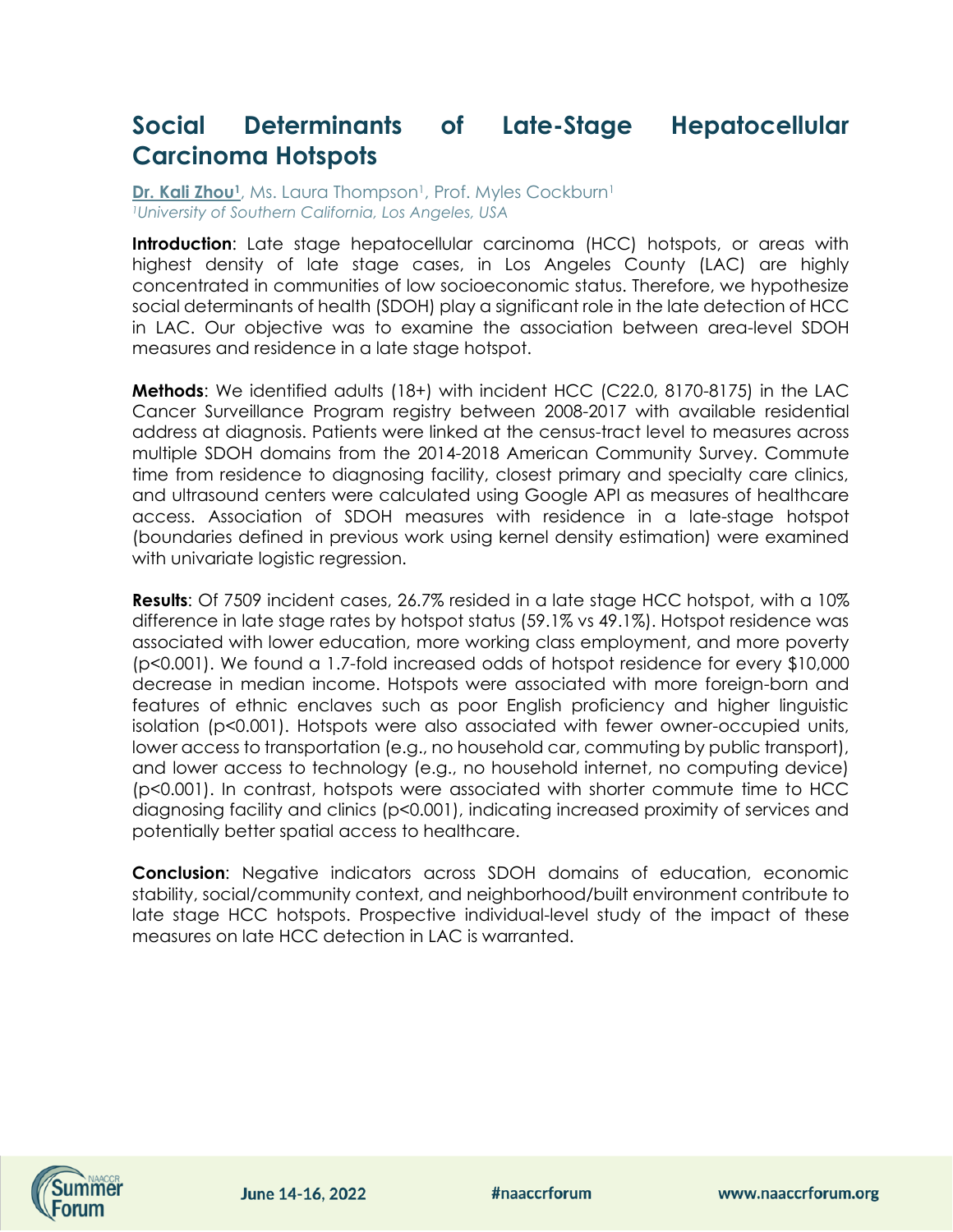# **Standardizing Electronic Surveillance Interoperability with Cancer Content Implementation Guides**

**Mrs. Sandy Jones<sup>1</sup>, Ms. Maria Michaels<sup>1</sup>, Mr. Nagesh Bashyam<sup>2</sup>, Mr. Alex Goel<sup>3</sup>, Ms.** Rebecca Angeles<sup>4</sup>, Ms. Wendy Blumenthal<sup>1</sup>, Ms. Wendy Scharber<sup>5</sup>, Ms. Ruby Nash<sup>6</sup>, Ms. David deRoode<sup>6</sup>, Mr. James Mays<sup>7,8</sup>, Mr. Richard Moldwin<sup>3</sup>, Mr. David Jones<sup>1</sup>, Ms. Gakeria Kirton<sup>9</sup>, Ms. Kasey Diebold<sup>1</sup>, **Ms. Caitlin Kennedy<sup>1</sup>**, Mr. Joseph Rogers<sup>1</sup> *<sup>1</sup>CDC, Atlanta, USA, 2Drajer L.L.C, Boyds , USA, 3College of American Pathologists, Northfield, USA, <sup>4</sup>Corradora Health, Inc, Rockville, USA, 5Katmai Government Services L.L.C., Anchorage, USA, <sup>6</sup>Lantana Consulting Group, East Thetford, USA, 7National Cancer Institute, Bethesda, USA, <sup>8</sup>Massachusetts General Hospital, Boston, USA, 9Oak Ridge Institute for Science and Education, Oak Ridge, USA*

Cancer reporting from hospital, laboratory, and ambulatory providers for public health surveillance is mandated. Data and technology standards are critical to scalable electronic exchange between data providers and public health partners. The CDC's Cancer Surveillance Branch has worked with partners to develop two content implementation guides (IGs) that specify how the existing electronic reference architecture can be leveraged to collect and exchange cancer surveillance data using these protocols.

Two cancer content IGs were developed to facilitate automated transfer of cancer surveillance data: the Central Cancer Registry Reporting Content IG for ambulatory healthcare provider EHR systems and the Cancer Pathology Data Sharing IG for laboratory reporting. Both IGs use existing reference architecture (RA) provided by the Making EHR Data More Available for Research and Public Health (MedMorph). MedMorph is a project to advance public health and patient outcomes research by using emerging health data and exchange standards such as Health Level 7 (HL7) Fast Healthcare Interoperability Resources (FHIR) to develop and implement an interoperable solution that will enable access to clinical data. The MedMorph architecture establishes standard IT infrastructure for data exchange for many use cases, while both cancer content IGs use that existing infrastructure in the context of cancer surveillance data. These two IGs are also compatible with data already being captured in the CAP, electronic Cancer Protocols in IHE Structured Data Capture format.

Leveraging existing MedMorph RA and other FHIR infrastructure streamlines development and use of data collection, terminology, and exchange standards for many healthcare use cases including cancer. This leads to automated, timely, resource efficient exchange of cancer case, laboratory, and treatment information across systems for research needs and public health action. These content IGs facilitate efficient standards for ambulatory and laboratory healthcare providers reporting to central registries. Consequently, this reduces reporting burden and informatics systems may become more interoperable and simpler to implement.

The project develops standards for electronic data collection and exchange for cancer, a mandatory reportable disease. Interoperable systems lead to more complete and robust data, facilitating faster identification of trends, better data for clinical and public health action, and health equity in cancer prevention.

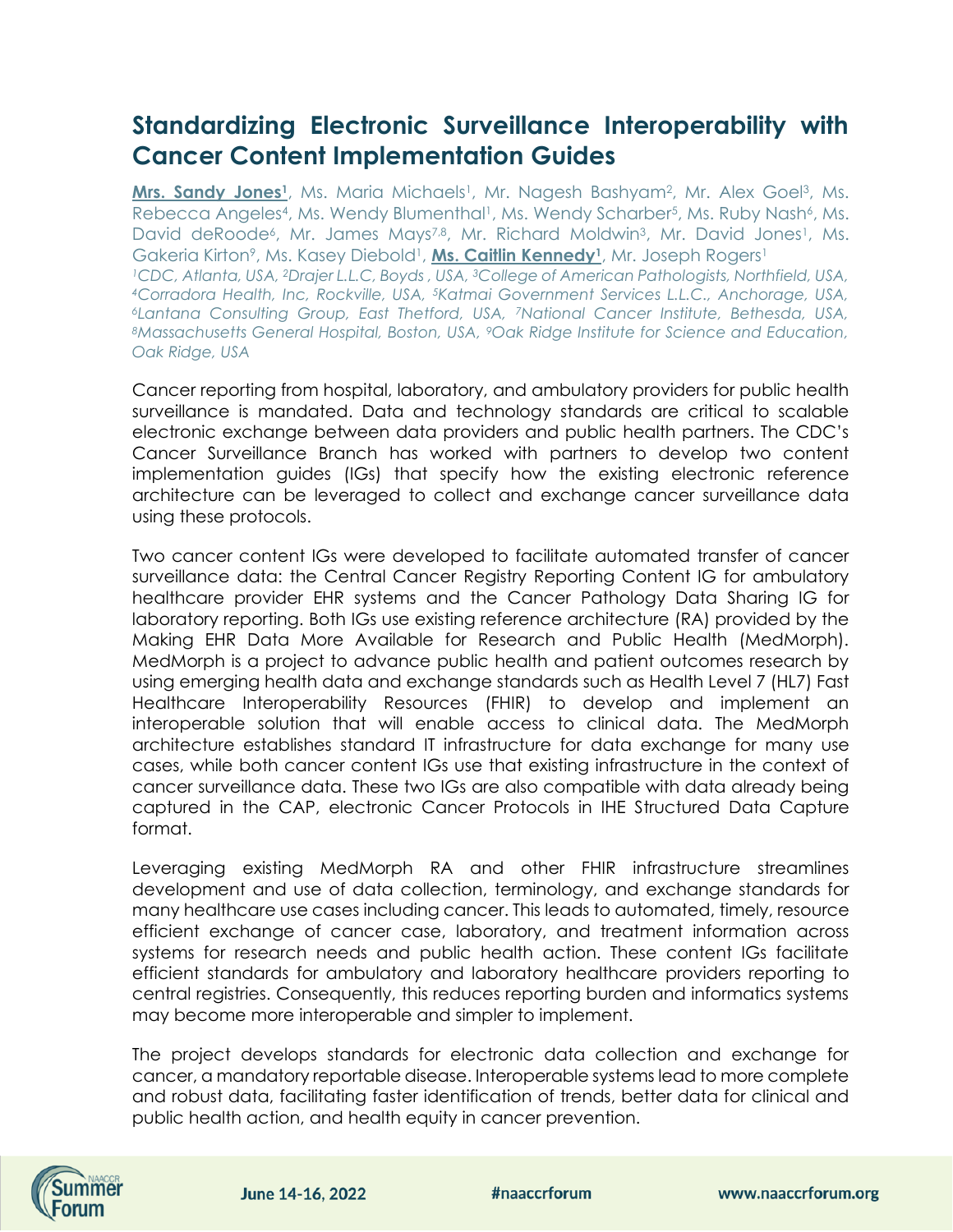# **Striking Racial/Ethnic Disparities in Nasopharyngeal Cancer Incidence**

**<u>Dr. Alice Lee<sup>1</sup></u>**, Ms. Angela Sou<sup>1</sup>, Ms. Maitri Patel<sup>1</sup>, Dr. Lihua Liu<sup>2</sup> *<sup>1</sup>California State University, Fullerton, Fullerton, USA, 2University of Southern California Keck School of Medicine, Los Angeles, USA*

**Background**: Despite nasopharyngeal cancer being relatively uncommon in the United States, its incidence in Asian Americans has been shown to be seven times higher than non-Hispanic Whites. However, given the diversity of the Asian American population, this may be an overgeneralization, which could overlook important ethnic-specific disparities. Few studies have disaggregated nasopharyngeal cancer incidence data by Asian ethnic subgroup, and none have considered tumor histology.

**Methods**: We used data from 13 population-based cancer registries in the Surveillance, Epidemiology, and End Results Program from 2000 to 2014. Age-adjusted incidence rates of nasopharyngeal cancer were calculated for each major racial group as well as each Asian American ethnic subgroup and compared to non-Hispanic Whites using incidence rate ratios (IRRs) and 95% confidence intervals (CIs). Sex and tumor histology (i.e. keratinizing squamous cell, differentiated nonkeratinizing, undifferentiated nonkeratinizing) were considered in the analyses.

**Results**: A total of 7,772 nasopharyngeal cancer cases was included. Incidence among Blacks and, more notably, Asian Americans was significantly higher than non-Hispanic Whites. However, when the results were disaggregated by Asian ethnic subgroup, Laotians were over 14 times and Chinese were approximately 10 times as likely to be diagnosed with nasopharyngeal cancer relative to non-Hispanic Whites (IRR=14.64, 95% CI 11.22-18.77 and IRR=9.86, 95% CI 9.22-10.53, respectively). These differences became more striking for specific histologies; relative to non-Hispanic Whites, incidence of differentiated nonkeratinizing and undifferentiated nonkeratinizing tumors was over 26 times higher in Laotians (IRR=30.98, 95% CI 17.38-51.06 and IRR=26.68, 95% CI 13.00-46.72, respectively).

**Conclusions**: The higher incidence of nasopharyngeal cancer among Asian Americans observed in previous studies is largely driven by the Laotian and Chinese subgroups, particularly when it comes to the differentiated nonkeratinizing and undifferentiated nonkeratinizing histologies. Future research should focus on these ethnic populations to help identify the environmental, behavioral, and genetic factors that may play important roles in nasopharyngeal cancer etiology.

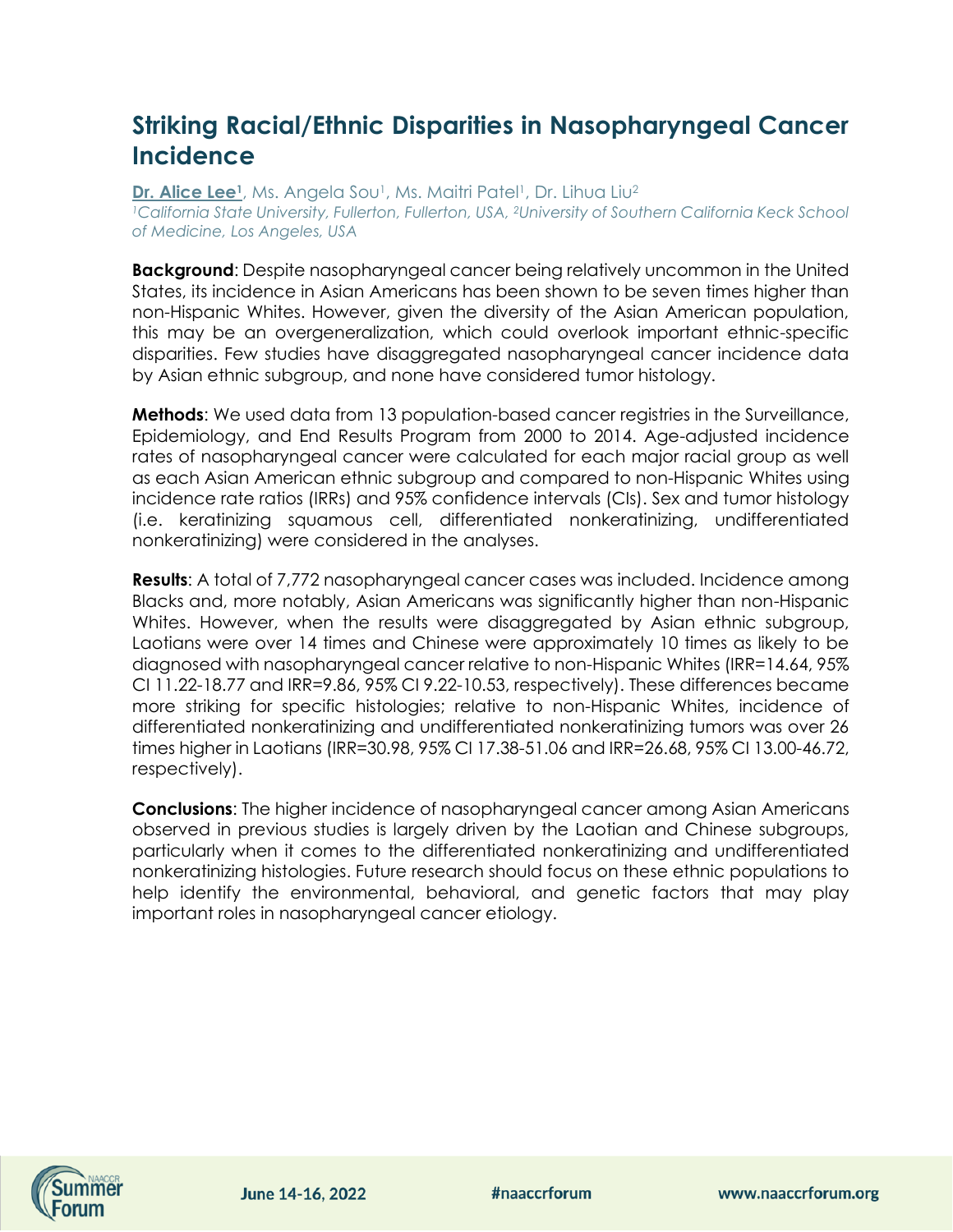# **Structural Equation Modeling of Healthcare Access Dimensions with Ovarian Cancer Treatment: Analysis of the Ovarian Cancer Epidemiology, Healthcare Access and Disparities (ORCHiD) Study**

**Dr. Quan Chen<sup>1</sup>, Dr. Tomi F. Akinyemiju<sup>2</sup>, Dr. Lauren E. Wilson<sup>2</sup>, Dr. Rebecca A. Previs<sup>2</sup>, Ms.** Ashwini Joshi<sup>2</sup>, Dr. Margaret Liang<sup>3</sup>, Dr. Maria Pisu<sup>3</sup>, Mr. Kevin Ward<sup>4</sup>, Dr. Maria J. Schymura<sup>5</sup>, Dr. Andrew Berchuck<sup>2</sup>, Dr. Bin Huang<sup>1</sup>

*<sup>1</sup>University of Kentucky, Lexington, USA, 2Duke University, Durham, USA, 3University of Alabama at Birmingham, Birmingham, USA, 4Georgia Cancer Registry, Atlanta, USA, 5New York State Cancer Registry, Albany, USA*

**Background:** Racial disparities have been documented in various measures of healthcare access (HCA). Here, we conducted structural equation modeling (SEM) to define healthcare affordability—the ability to afford care, availability-- the type, quality, and quantity of healthcare resources, and accessibility-- the geographic location of healthcare resources and evaluated the direct and indirect associations with ovarian cancer treatment quality measures.

**Methods:** Black and Non-black patients with primary ovarian cancer of any histologic type ages 65 years or older diagnosed between 2008-2015 were selected from the SEER-Medicare linked dataset. Factor analysis for the three HCA dimensions measurable in SEER-Medicare was used to define HCA latent variables, with factor loadings higher than 0.4 summarized into HCA scores for each dimension. Reliability tests were performed using composite reliability ( $\Omega$ ; 0.7 or greater) and average variance extracted (AVE; 0.5 or greater). Structural Equation Models were performed using Mplus 8 to evaluate total, direct, and indirect associations of race and HCA dimensions with ovarian cancer treatment quality measures.

**Results:** A total of 8,987 patients with ovarian cancer were included in the analysis; about 7% were Black. Final SEM was conducted with 20 variables and three HCA latent values. The Affordability (Ω: 0.876; AVE=0.689), Availability (Ω: 0.848; AVE=0.636), and Accessibility (Ω: 0.798; AVE=0.634) latent variables showed high composite reliability. Black patients were less likely to visit a gynecologic oncologist (45% vs. 54%, p-value <0.0001) and less likely to receive any ovarian cancer-related surgery in the 12 months following diagnosis (50% vs. 62%, p-value <0.0001). Black patients had lower Affordability and Availability on average, both of which were associated with a lower likelihood of seeing a gynecologic oncologist, which in turn was associated with a lower likelihood of receiving surgery.

**Conclusions:** Racial differences in ovarian cancer treatment in SEER-Medicare appear to be driven by healthcare affordability and availability. Strategies to mitigate disparities in each of these dimensions will be key to ensuring equity in quality cancer treatment.

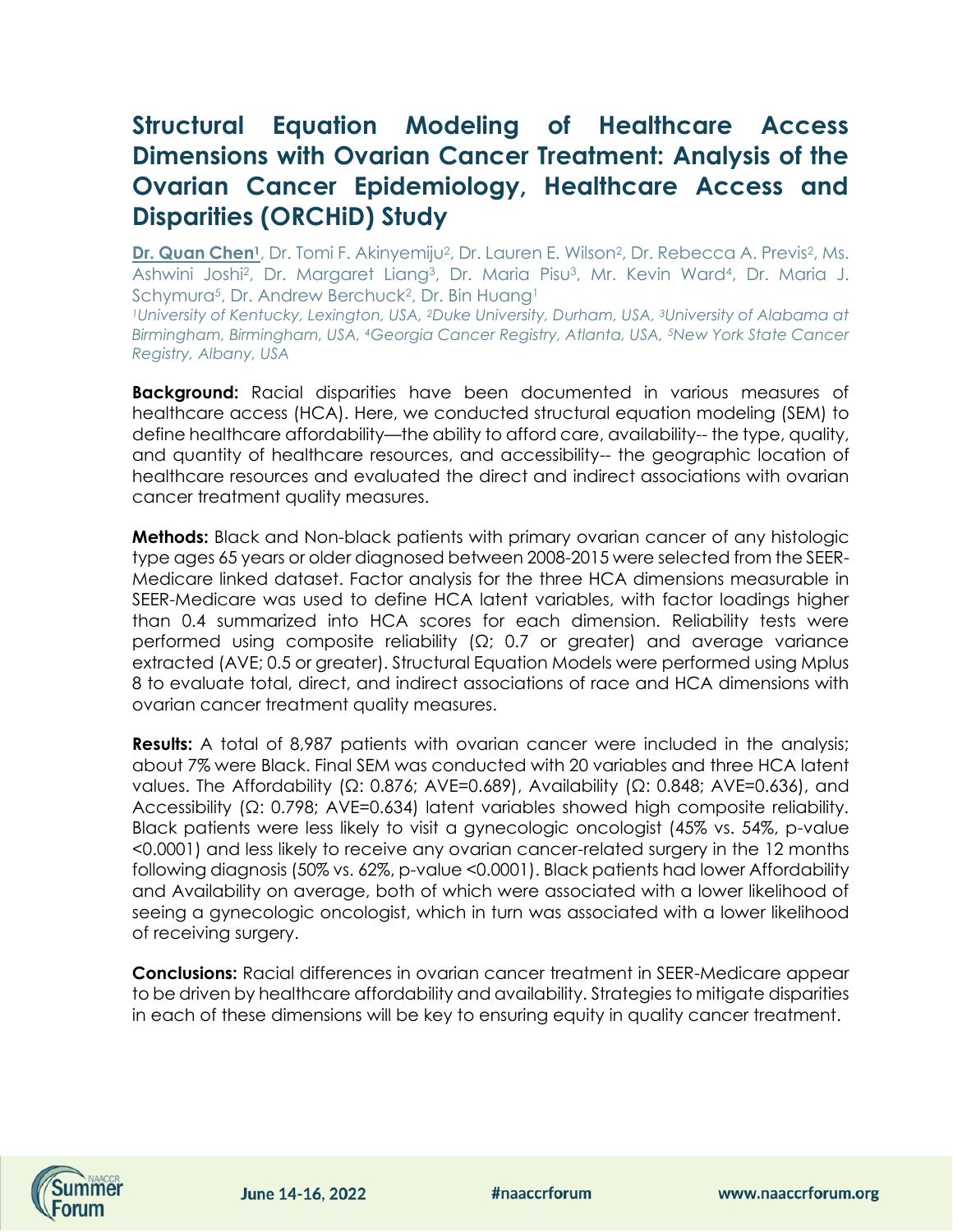# **Suicide Risk Among Patients with Cancer in the United States, 2000-2016**

**Dr. Xuesong Han**, Ms. Xin Hu, Dr. Jiemin Ma, Ms. jingxuan Zhao, Dr. Leticia Noguiera, Dr. Xu Ji, Dr. Ahmedin Jemal, Dr. K. Robin Yabroff *<sup>1</sup>American Cancer Society, Atlanta, USA, 2Emory University, Atlanta, USA, 3Merck & Co., Inc, Kenilworth, USA, 4Children's Healthcare of Atlanta, Atlanta, USA*

**Background:** Individuals diagnosed with cancer have an elevated suicide risk, although risk factors are not well understood. This study used a recent national dataset to examine a wide range of patients' geographic, racial/ethnic, socioeconomic and clinical factors that may be associated with suicide risk.

**Methods:** We identified patients diagnosed with cancer from 43 population-based state cancer registries in 2000-2016 with follow-up through Dec 31, 2016. Standardized Mortality Ratios (SMR) and 95% confidence intervals (95CI) were calculated by attained age, sex, and race/ethnicity to compare suicide risks in the cohort vs. the general US population. Hazard Ratios (HR) and 95CI from multivariable Cox proportional hazard models were derived to identify cancer-specific risk factors of suicide among the cohort, controlling for competing risks from other causes of death.

**Results:** Among 16,771,397 patients, 7,972,782 (47.5%) died during the study period, and 20,792 deaths (0.3%) were from suicide. The overall SMR (95CI) for suicide was 1.26(1.24- 1.28), decreasing from 1.67(1.47-1.88) in 2000 to 1.16(1.11-1.21) in 2016. Patients aged 65-69 years (SMR=1.44, 95CI=1.39-1.50), Hispanic (SMR=1.48, 95CI=1.38-1.58), uninsured (SMR=1.66, 95CI=1.53-1.80) or with insurance other than Private or Medicare for ≥65 years had the highest suicide risks compared to the general population. Moreover, the highest suicide risk occurred within two years of diagnosis, during which the suicide risk was higher in patients diagnosed with more fatal cancers, such as cancers of oral cavity & pharynx, esophagus, stomach, brain, lung, and pancreas (HRs ranged 1.23-2.10 vs. colorectal cancer, all *P*≤0.001), than less fatal cancers. After two years, patients diagnosed with cancers subject to long-term quality of life impairments, such as cancers of oral cavity & pharynx, female breast, bladder, and leukemia (HRs ranged 1.17-1.54 vs. colorectal cancer, all *P*≤0.001), had higher suicide risks.

**Conclusion:** Suicide risk among patients diagnosed with cancer decreased during the past two decades but remained elevated compared to the general population. Different geographic, racial/ethnic, socioeconomic, and clinical factors, some of which are modifiable, contribute to the increased suicide risk. In addition to comprehensive symptom management, tailored social and psych-oncological interventions are warranted for suicide prevention in this vulnerable population.

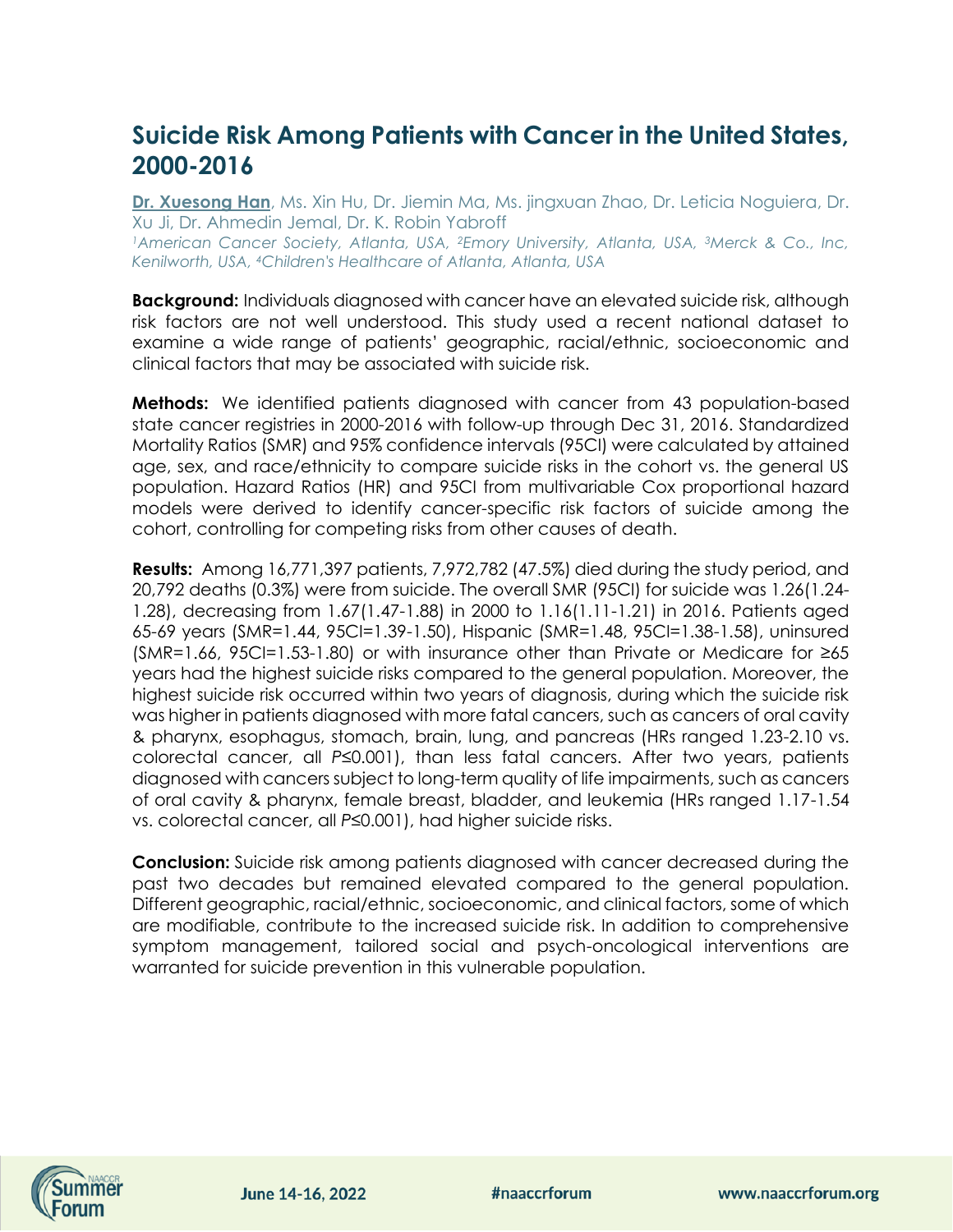# **Supervised Machine Learning Algorithm Using Claims-Linked Population-Based Registry Data to Predict Recurrence or Second Breast Cancer Event**

Mr. Lucas Liu<sup>1</sup>, Dr. Teresa A'mar<sup>2</sup>, Dr. Quan Chen<sup>1</sup>, Mr. Eric Durbin<sup>1</sup>, Dr. Qi Qiao<sup>1</sup>, Dr. Val Adams<sup>1</sup>, Dr. Jessica Chubak<sup>3</sup>, Dr. Ruth Etzioni<sup>2</sup>, Dr. Jin Chen<sup>1</sup>, <mark>Dr. Bin Huang<sup>1</sup></mark> *<sup>1</sup>University of Kentucky, Lexington, USA, 2Fred Hutchinson Cancer Research Center, Seattle, USA, <sup>3</sup>Kaiser Permanente Washington Health Research Institute, Seattle, USA*

**Background:** Cancer recurrence is important in assessing treatment effectiveness and quality of life but it is not well captured in US population-based cancer registries. We developed a supervised machine learning (SML) algorithm to extract information from linked registry and medical claims data on the occurrence and timing of second breast cancer events (SBCE) (i.e., recurrences and new primaries). The algorithm was developed using a relatively small dataset from a single health network.

**Objective**: To evaluate and improve the developed algorithm in a large populationbased claims-linked cancer registry dataset.

**Methods**: Stage I-III female breast cancer patients diagnosed in Kentucky 2004-2015 and linked with Medicaid and Medicare claims data were obtained from the Kentucky Cancer Registry. The analytic dataset included 18,239 first primary breast cancer cases. A gradient-boosting algorithm (XGBoost) method and key features including demographics, clinic factors and engineered features based on diagnosis, procedure and medication claims grouping were used for the month-level prediction of pre- versus post- second event. The data were split into training (80%) and test sets (20%) at the patient level. We had to modify the developed algorithm to match the characteristics of the large data set of the Kentucky population. The overall modified prediction process included three phases: 1) Determine criteria for classifying cases as obvious negative, obvious positive, and non-obvious for SBCE status by using all training data. 2) Train SML model using non-obvious samples. 3) Make predictions using the SML model for all test cases.

**Results**: The SML model achieved a month-specific AUC score of 0.89, accuracy of 0.94, sensitivity of 0.61 and specificity 0.95 on test data. At the patient level, the sensitivity ranges from 0.71 -0.89 and specificity 0.54-0.87 when the prediction probability thresholds varying from 0.1 to 0.5. The median absolute difference between the predicted month and the observed month of SBCE at the 0.5 threshold level is one month.

**Conclusion**: The modified algorithm showed favorable predictive performance in a population-based large dataset. This work demonstrates that an automated machine learning approach can be a useful tool for identifying SBCEs with linked cancer registry and claims data.

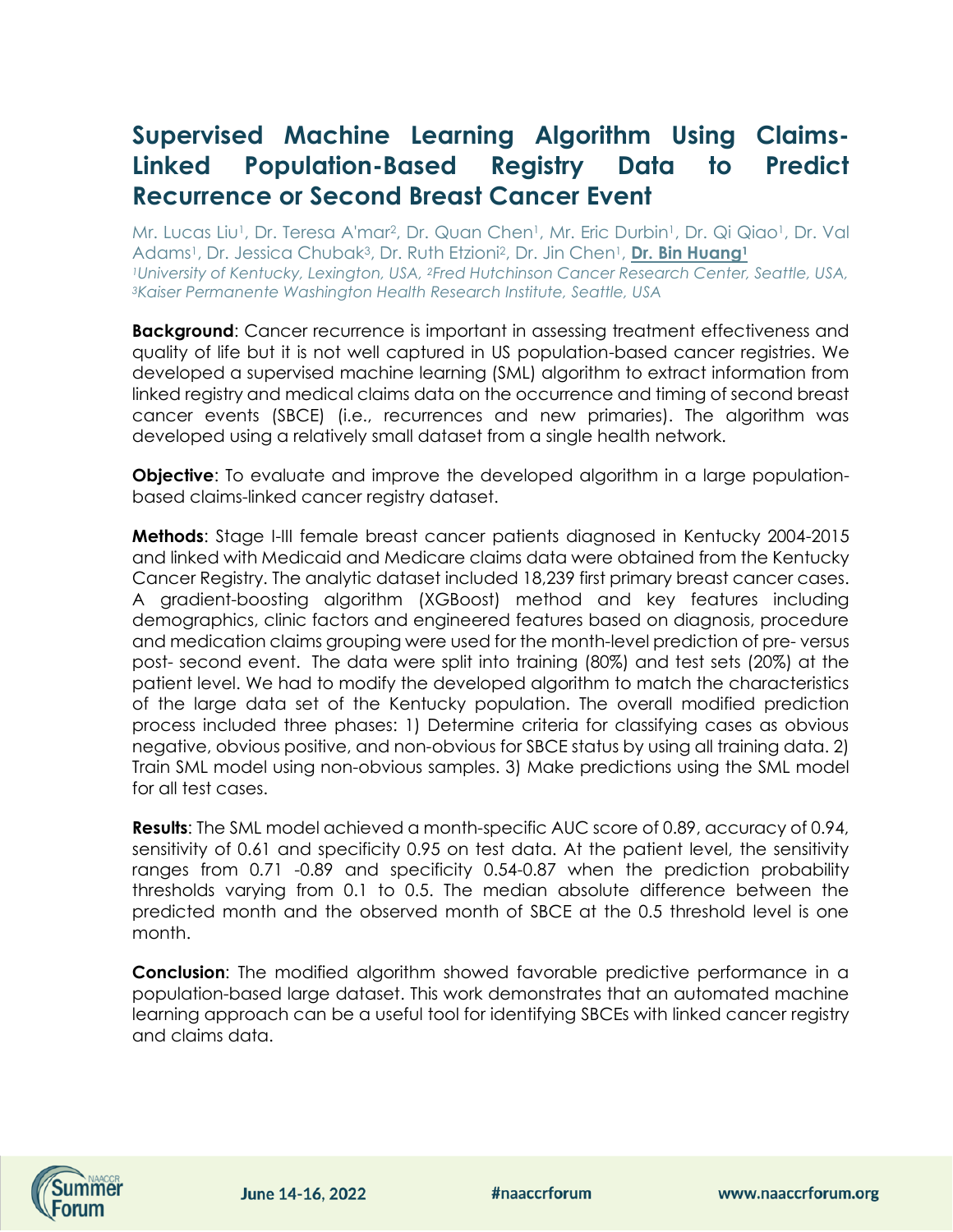### **The Impact of Improved Treatments on Survival of US Leukemia Patients: 1990 - 2018**

**Dr. Nadia Howlader<sup>1</sup>**, Dr. Kathy Cronin<sup>1</sup>, Dr. Angela Mariotto<sup>1</sup>, Dr. Manami Bhattacharya<sup>1</sup>, Dr. Elad Sharon<sup>1</sup> *<sup>1</sup>National Cancer Institute, Rockville, USA*

**Background:** Survival for leukemia subtypes vary greatly due to availability of novel treatments, which are available for some but not all subtypes. Molecularly targeted therapies such as TKIs have been shown to be effective for treating Ph+ leukemias.

**Objectives:** To evaluate population level mortality trends by CML, ALL, and CLL subtypes to assess how varying levels of targeted treatments penetrations may impact the mortality trends at the population level.

**Methods:** We used data from 13 US SEER cancer registries (1992-2017) among US adults. We identified cases of CML, ALL, and CLL using histology codes. Incidence rates were calculated after accounting for reporting delays. To calculate mortality rates, cause of death was ascertained from death certificates during 1992-2018. Finally, we present estimates of 5-year relative survival according to subtype and diagnosis year.

**Results:** For CML patients, mortality rates began to decline in 1998 at an average rate of 12% annually. Imatinib was approved by the FDA for treating CML and ALL indications in 2001, leading to a clear benefit on CML patients. CML incidence was stable during 1992-1995, decreased from 1995-2002 at 2.4% annually, and then increased gradually beginning in 2002 at 1.5% per year. Five-year CML survival increased dramatically over time, especially on average of 2.3 percentage points per year from 1996-2011. ALL incidence increased gradually 1992-2017. In contrast, mortality decreased slowly during 1992-2012 and then no longer was found to be declining during the study period. Fiveyear survival increased on average 1 percentage point for each subsequent year of diagnosis. CLL incidence fluctuated during 1992–2017. In contrast, mortality decreased during 1992-2011 and then declined at a faster rate by 3.6% per year starting from 2011.

**Conclusions:** Our study demonstrates a fluctuation in rates of incidence and survival in all leukemia subtypes with a significant reduction in CML mortality in the U.S. general population, which was primarily due to the introduction to the TKIs starting in 2001. Survival benefit from the TKIs and other novel therapies for treating various leukemia subtypes has been demonstrated in clinical trials. Our study highlights the impact of these therapies at the population level.

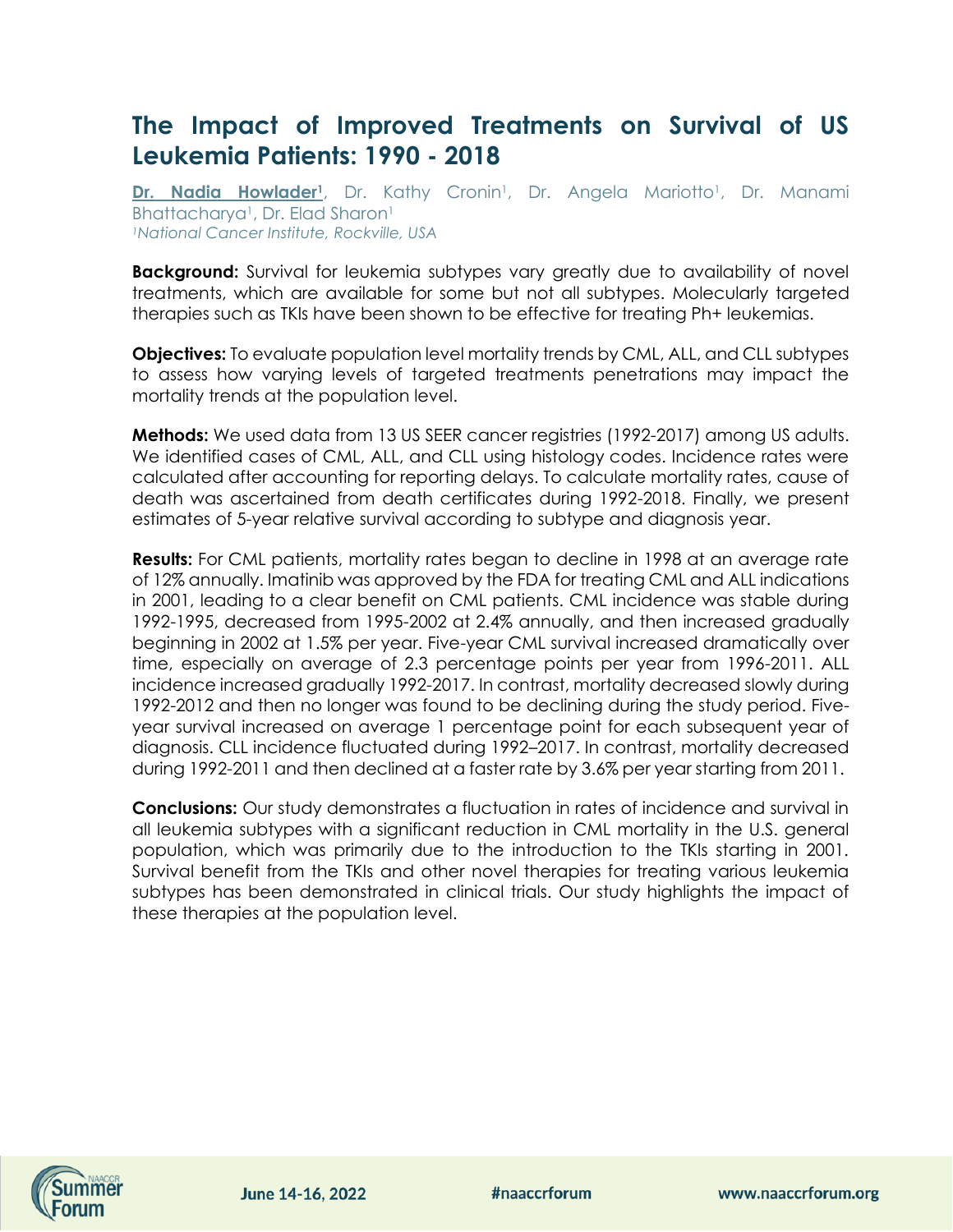# **The Impact of Medicaid Expansion on Female Breast Cancer Incidence: A Difference-in-Difference Analysis of the Synthetic California Cancer Registry Data**

**Dr. Lihua Li**<sup>1</sup>, Ms. Serena Zhan<sup>1</sup>, Dr. Liangyuan Hu<sup>2</sup>, Mr. Jiayi Ji<sup>2</sup>, Dr. Mandi Yu<sup>3</sup>, Dr. Bian Liu<sup>1</sup> *<sup>1</sup>Icahn School of Medicine at Mount Sinai, New York, USA, 2Rutgers School of Public Health, Piscataway, USA, 3National Cancer Institute, Bethesda, USA*

**Background:** Medicaid expansion under the Affordable Care Act (ACA) has been shown to expand insurance coverage and access to preventive care for individuals. However, its impact on breast cancer screening and diagnosis across neighborhoods is uncertain. We assessed the impact of the expansion of Medicaid in California (Medi-Cal) in 2014 on breast cancer incidence across neighborhoods with different socioeconomic status during 2010-2017.

**Method:** A total of 88,075 breast cancer cases in women aged 20 to 64 years were identified over the period between 2010-2017, using the Synthetic California Breast Cancer Registry data. Out of them, 43,414 were diagnosed during the pre-expansion period (2010-2013) and 44,661 during the post-expansion period (2014-2017). We used social vulnerability index (SVI) measured at 8,007 census tracts as the exposure variable. The SVI was categorized into tertiles, indicating the relative socioeconomic status (high, medium, and low) of patients' residence environment. We employed a difference-indifference (DID) approach to estimate the impact of Medi-Cal expansion in 2014 on age-adjusted breast cancer incidence, using a log linear regression model including the pre-post expansion period, SVI and their interaction. Separate models were run for the overall SVI index and the four SVI domains, including socioeconomic Status, household composition and disability, minority status and language, housing type and transportation.

**Results:** The age-adjusted incidence was 95, 124, and 148 in the pre-expansion period and 97, 124, and 149 in the post-expansion periods per 100,000 women (20-64 years old) per year for tracts of high, medium, and low overall SVI, respectively. The estimate of the interaction term (post-ACA incidence rate/pre-ACA incidence rate) was 0.99 (p =0.58) for the medium SVI, and 1.01 (p=0.44) for the high SVI, compared to low SVI. Similar results were yielded from sensitivity analyses for the four SVI domains.

**Conclusion:** We did not find differential impact of 2014 Medi-Cal expansion on breast cancer incidence across neighborhoods with varied socioeconomic status in California. Future studies may investigate the impact of Medi-Cal expansion across neighborhoods measured by other indices.

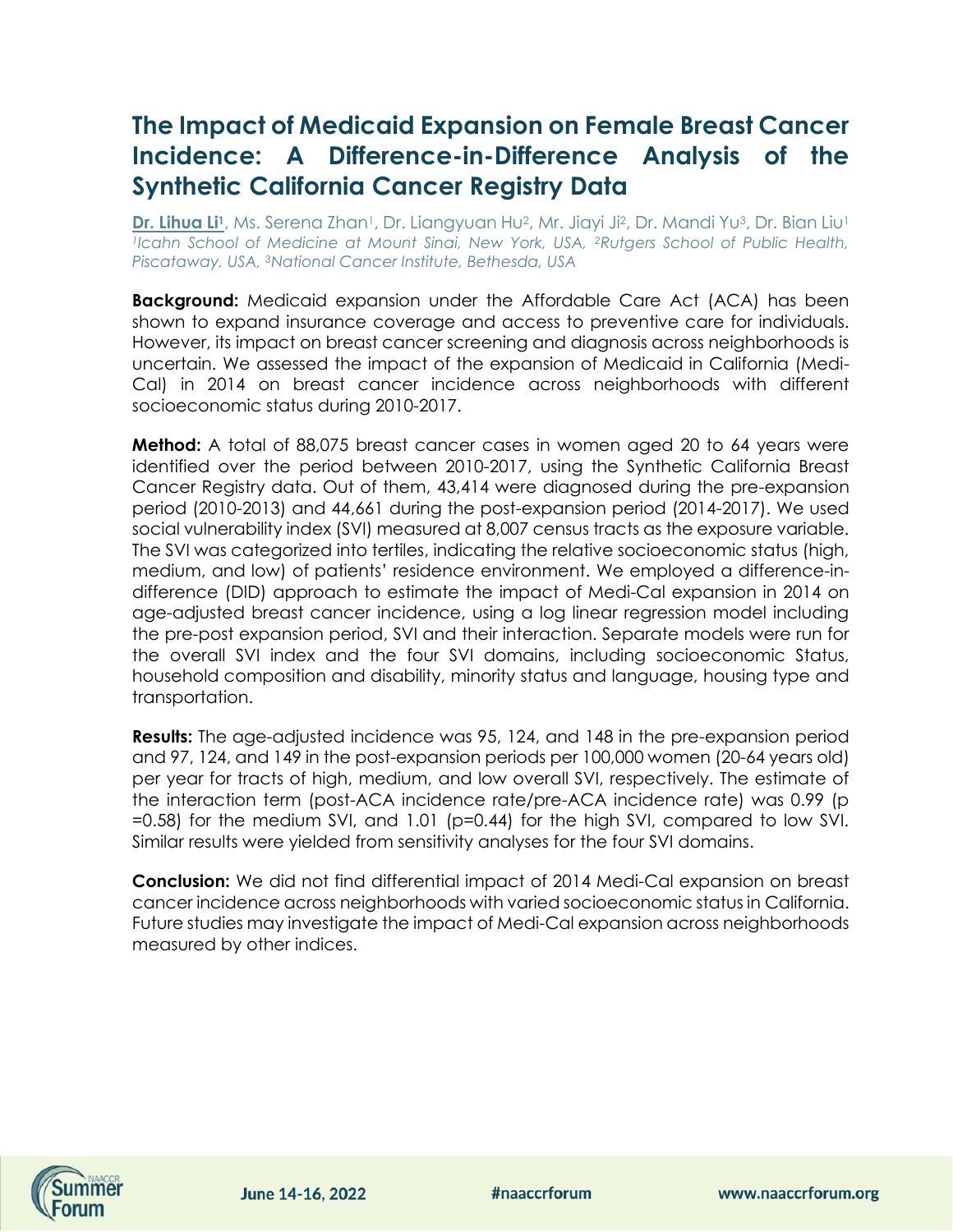# **The Role of Rurality in Cervical Cancer Survival in California**

**Ms. Ekaterina Chirikova**1, Ms. Alison J Canchola<sup>1, 2</sup>, Dr. Scarlett L Gomez<sup>1, 2, 3</sup> *<sup>1</sup>Department of Epidemiology and Biostatistics, University of California, San Francisco, San Francisco, USA, 2Greater Bay Area Cancer Registry, San Francisco, USA, 3Helen Diller Family Comprehensive Cancer Center, University of California, San Francisco, San Francisco, USA*

**Background**: Previous studies have reported higher incidence and mortality of cervical cancer among individuals living in rural versus urban areas. This disparity can have implications for public health interventions. However, the effect of rurality may be measure- and population-dependent and it is important to examine it in geographically and racially and ethnically diverse populations, such as in California. Since this has not been done yet, we aimed to examine the association between rurality and cancer survival in Californian women diagnosed with cervical cancer.

**Methods**: Using the data from the California Cancer Registry (CCR), we identified 29,530 women with invasive cervical cancer diagnosed in 2000-2019. We used Rural-Urban Commuting Area Codes (RUCA) classification to identify rural and urban areas. We plotted Kaplan-Meier curves and estimated hazard rate ratios (HR) from Cox proportional hazards models to examine differences in overall and cervical cancer specific survival by rurality. We also examined these differences stratified by race and ethnicity, neighborhood socioeconomic status (nSES), and insurance status.

**Results**: Five-year overall survival was 66% (95% CI 65-67%). In a Cox model with underlying stratification by age and year of diagnosis, those living in rural areas had 9% higher overall mortality rate than those living in urban areas (HR = 1.09, 95% CI 1.01-1.18). However, in a fully adjusted model these differences were completely explained by nSES, insurance type, race/ethnicity, marital status, and stage at diagnosis (HR = 0.97, CI 0.89-1.06). In stratified analyses, factors like private insurance, higher nSES, and Non-Hispanic White race played a protective role for rural versus urban residents while others were not associated with overall mortality. We did not find any difference in cervical cancer specific mortality rates by rurality in either minimally or fully adjusted models, or in stratified analyses.

**Conclusions**: We plan to further investigate geographic disparities in cervical cancer survival in California given that rural regions in California differ in terms of population and environmental characteristics.

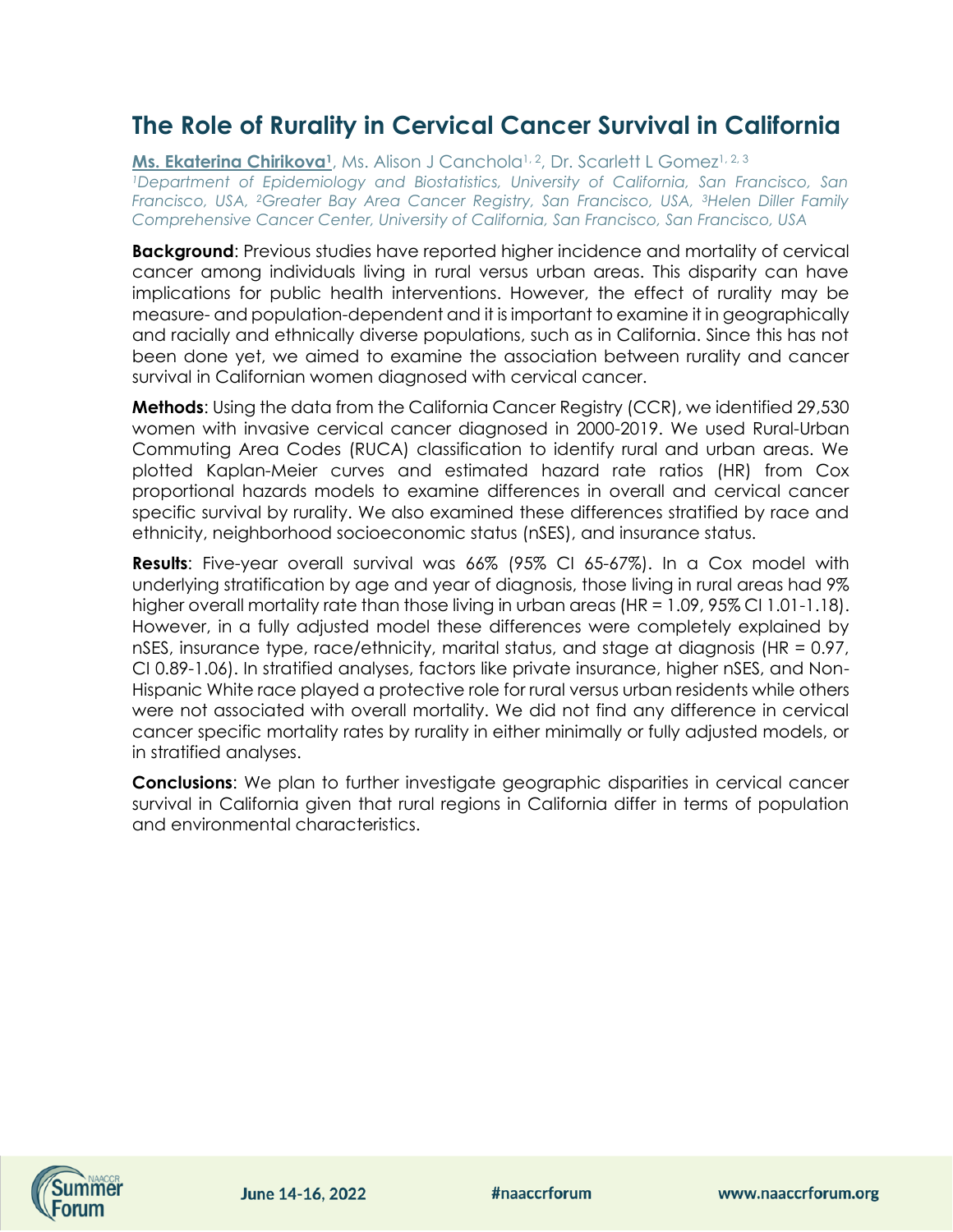# **Using Health Information Technology Standards to Facilitate Cervical Cancer Screening and Management**

**Dr. David Winters**<sup>2</sup>, Ms. Maria Michaels<sup>1</sup>, Dr. Jacqueline Miller<sup>1</sup>, Dr. Thomas Richards<sup>1</sup>, Dr. Mona Saraiya<sup>1</sup>, Ms. Julie Townsend<sup>1</sup>, Miss Rose Almonte<sup>2</sup>, Ms. Geeta Bhat<sup>2</sup>, Ms. Jean Colbert<sup>2</sup>, Ms. Ginny Meadows<sup>2</sup>, Mr. Mick O'Hanlon<sup>2</sup>, Ms. Sharon Sebastian<sup>2</sup> *<sup>1</sup>Centers for Disease Control and Prevention, Atlanta, USA, 2MITRE, McLean, USA*

Computable guidelines that support cervical cancer screening and management (CCSM) guidance fulfill a critical need in healthcare. By using health information technology (IT) interoperability standards, implementation of CCSM guidance may be more consistent among healthcare organizations that support these standards. Leveraging patient information in the electronic health record (EHR) can improve clinician adherence to CCSM guidance. Modular and shareable clinical decision support (CDS) via computable guidelines can help maintainability as new evidence is incorporated.

CCSM computable guidelines have been developed using health IT standards, including Fast Healthcare Interoperability Resources (FHIR) and the FHIR Clinical Guidelines implementation guide. These computable guidelines are being leveraged to build CDS that facilitates shared decision-making by providing a summary of pertinent information from the patient EHR as well as recommendations based upon the latest CCSM guidance, including the 2019 ASCCP risk-based management guideline. The CCSM computable guidelines have been released as open-source software; accuracy can be verified via an included test suite.

Publishing the CCSM computable guidelines as open-source software allowed external reviewers and prospective users to more easily provide feedback and propose improvements. Such feedback is critical while preparations are made for a clinical pilot and development of companion electronic clinical quality measures. The CCSM CDS will be continually improved and updated alongside the underlying guidelines.

Interoperable and standards-based CDS provide a potential means to facilitate adoption of updated CCSM guidelines. By leveraging patient data in the EHR, the CDS complements existing capabilities such as the ASCCP mobile application.

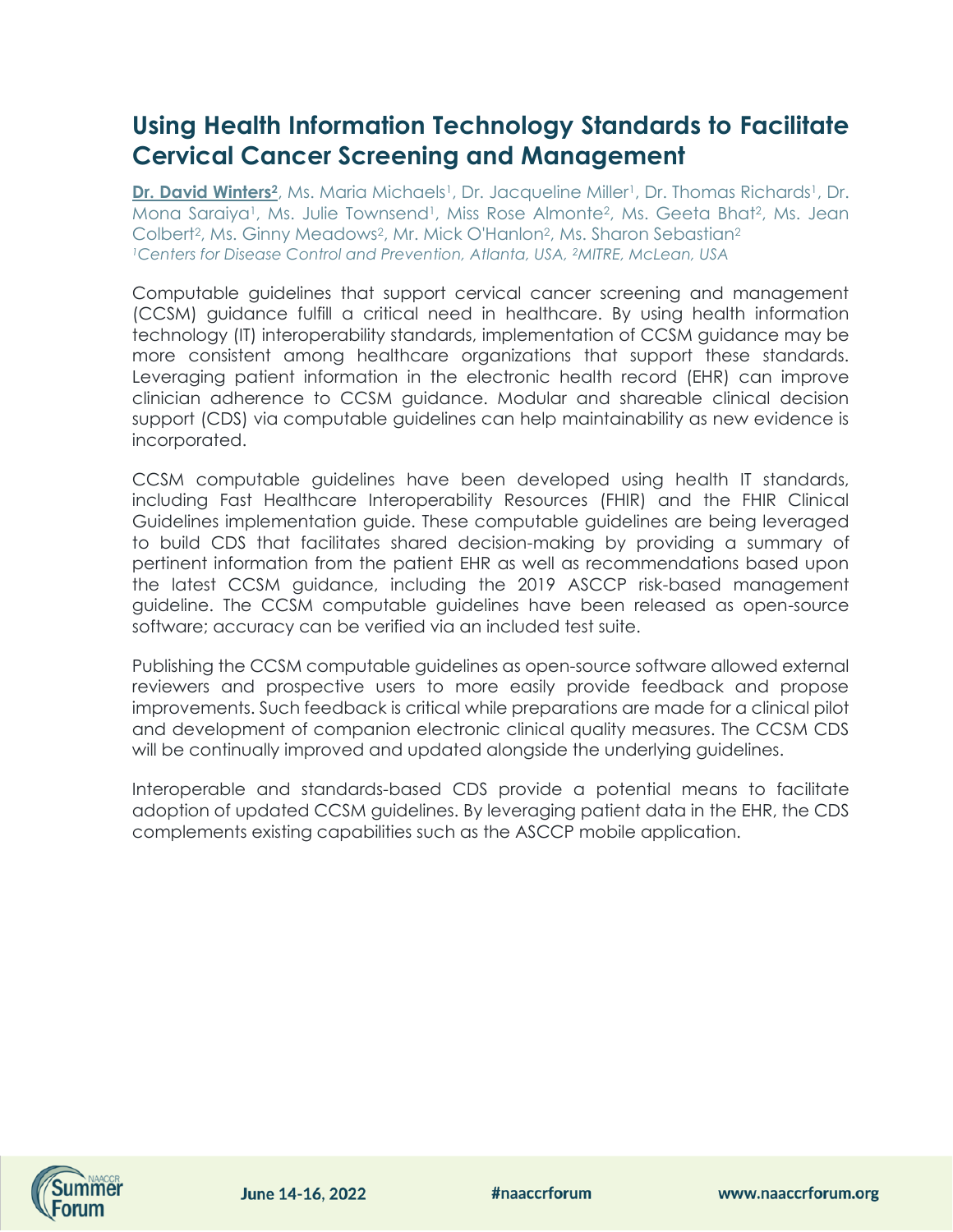# **Validation Study of Synthetic California Breast Cancer Registry Data Based on Real-world Analyses**

**Ms. Mandi Yu1**, Mr. Zhaohui (Joe) Zou<sup>2</sup>, Dr. Margaret Gates Kuliszewski<sup>3,4</sup>, Dr. Bian Liu<sup>5</sup>, Dr. Salma Shariff-Marco<sup>6,7,8</sup>, Dr. Qingzhao Yu<sup>9</sup>, Dr. Zhenzhen Zhang<sup>10</sup>

*<sup>1</sup>National Cancer Institute, Rockville, USA, 2Information Management Service, Silver Spring, USA, <sup>3</sup>Bureau of Cancer Epidemiology, New York State Department of Health, Albany, USA, <sup>4</sup>Department of Epidemiology and Biostatistics, University at Albany School of Public Healthnai (ISMMS), Renssealer, USA, 5Icahn School of Medicine at Mount Sinai (ISMMS), New York, USA, <sup>6</sup>Greater Bay Area Cancer Registry, University of California-San Francisco, San Francisco, USA, <sup>7</sup>Department of Epidemiology & Biostatistics, University of California-San Francisco, San Francisco, USA, 8Helen Diller Family Comprehensive Cancer Center, University of California-San Francisco, San Francisco, USA, 9Louisiana State University Health, New Orleans , USA, <sup>10</sup>Department of Epidemiology and Biostatistics, University at Albany School of Public Health, Renssealer, NY, Portland, USA*

**Background:** The Synthetic California Breast Cancer Registry Data (SynCan) is a pilot data product of the National Cancer Institute (NCI)'s Surveillance, Epidemiology, and End Results (SEER) Program. SynCan contains all demographic and clinical information on malignant female breast cancers that are released in SEER's research database plus specialized oncotype-dx fields, and five synthetic census tracts generated using classification and regression tree models. Analytic results based on synthetic census tracts are similar to the real census tract results for straightforward descriptive analyses.

**Methods**: To further test the usefulness of SynCan in supporting real-world studies, NCI awarded five professional service contracts to selected research proposals submitted in responding to a solicitation notice on a validation study of SynCan. Selected proposals represent a wide range of epidemiological and statistical methodological studies. Each awarded research team was provided with the access to SynCan, developed analytic models using SynCan with linked census tract ecologic attributes of interest, and submitted synthetic data results and programming codes of final models to NCI. NCI ran the analyses using the real census tract data behind the firewall. Disclosure cleared real data results were returned to each research group for use in conference presentations and journal publications. NCI evaluated the statistical closeness of synthetic data- and real-data results.

**Results**: Four of five research proposals used novel census tract attributes that are not in the SEER standard attributes file. Analytic types range from descriptive analysis, logistic regression, survival regression, to cancer incidence rate analysis. The validation process and disclosure clearance process of real data results are manageable. Synthetic data results agree with the real data results in most cases with a few exceptions where synthetic data results tend to show smaller effect.

**Discussion**: Synthetic census tracts have the potential of enhancing the granularity of cancer clusters, making possible geospatial disparities by census tracts, and expanding cancer disparities by any census tract attributes of interest. Synthetic data is especially useful for model development. Future development of synthetic data that consider more complex real-world analyses may improve the utility of synthetic data.

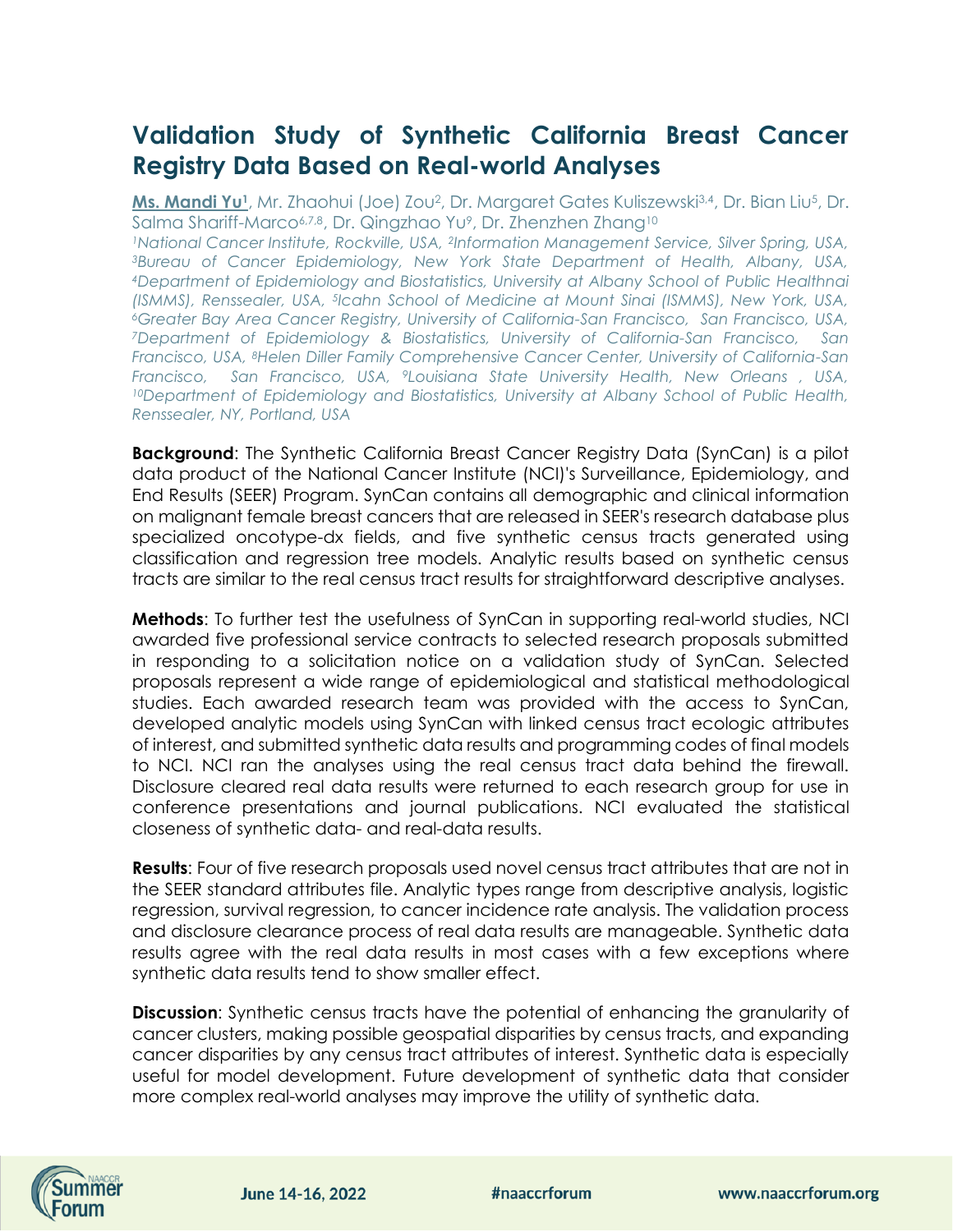# **VPR-CLS: Entering the Adolescent Years**

**Ms. Castine Clerkin<sup>1</sup>**, Ms. Annelie Landgren<sup>2</sup>, Dr. Lynne Penberthy<sup>2</sup>, Ms. Betsy Kohler<sup>1</sup>, Mr. Don Green<sup>3</sup>, Dr. Dennis Deapen<sup>4</sup>

*<sup>1</sup>North American Association of Central Cancer Registries, Springfield, USA, 2National Cancer Institute, Bethesda, USA, 3Information Management Services, Inc, Rockville, USA, 4Keck School of Medicine, University of Southern California, Los Angeles, USA*

The Virtual Pooled Registry Cancer Linkage System (VPR-CLS) is an NCI-sponsored online service that efficiently connects researchers with U.S. cancer registries to facilitate minimal risk linkages with established studies to identify incident cancers among study participants. The VPR-CLS uses a two-phase application process. Phase I supports a secure, standardized linkage and provision of de-identified aggregate match counts, while Phase II streamlines the ensuing application process, including necessary agreements, to allow release of individual-level data on the matched cases.

Over the past few years, the VPR-CLS system development and growth phase has resulted in the following:

- 1. Forty-six participating registries representing 96% of the U.S. Population, plus Puerto Rico;
- 2. A single linkage software and standard linkage logic resulting in an average sensitivity of 96.5%;
- 3. Seven Phase I pilot test studies with cohort sizes ranging from 27K to 1.56M identifying high quality match counts ranging from 1,399 to 189,858 per study;
- 4. Three Phase I pilot tests allowing studies to link with more registries and increase cancer case ascertainment;
- 5. A Templated IRB/Registry Application and Templated DUA by 36 and 25 states respectively; and
- 6. A robust system to facilitate and track Phase II requests for data across registries.

The VPR-CLS was officially launched into its adolescent years in February 2022. Twelve Federally-funded studies, from a list of interested researchers, have been selected to initiate the Phase I linkage process while additional Phase II functionality is finalized. Remaining Phase II enhancements include: 1.) incorporation of a newly established, dedicated Central IRB; 2.) an online system for completing, routing, and signing the VPR Templated DUA; 3.) functionality to support recurring linkages; and 4.) templates for annual progress reports and data destruction notification. Efforts are also underway to identify a permanent compensation plan for participating VPR registries. Progress on these initiatives will be shared at the NAACCR Summer Forum.

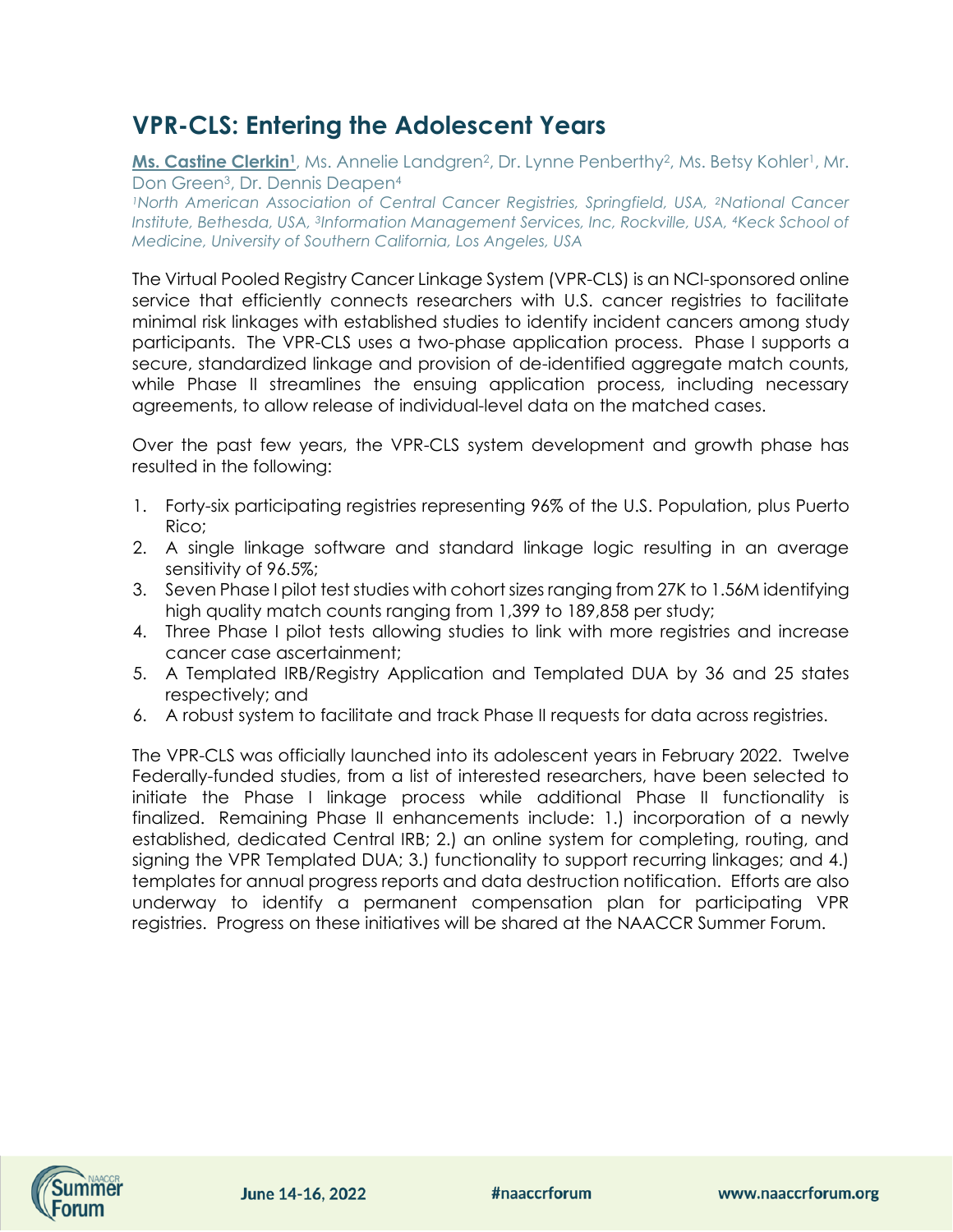# **Widening Black-White Disparities in Non-Endometrioid Uterine Corpus Cancer Mortality Rates**

Ms. Kimberly Miller<sup>1</sup>, Dr. Ahmedin Jemal<sup>1</sup>, Ms. Rebecca Siegel<sup>1</sup> *<sup>1</sup>American Cancer Society, Inc., Atlanta, USA*

**BACKGROUND**: Non-endometrioid uterine corpus cancer subtypes have a poorer prognosis than endometrioid subtypes, and incidence is rising for all major racial/ethnic groups in the US. The extent to which histologic patterns have influenced Black-White mortality disparities in uterine corpus cancer has not been reported.

**PURPOSE:** Describe recent uterine corpus cancer mortality trends by race and histology.

**METHODS**: Incidence-based mortality data were obtained for non-Hispanic women diagnosed with microscopically-confirmed uterine corpus cancer from 1992 to 2018 with survival time ≤10 years in the 13 oldest Surveillance, Epidemiology, and End Results Program registries. Annual mortality rates for 2002-2018 were calculated per 100,000 women, ageadjusted to the 2000 US standard population and stratified by race (White, Black) and major histologic subtype. Three-year average annual rate ratios (RRs) with 95% confidence intervals (95% CIs) were used to compare disparities over the study period.

**RESULTS**: From 2002-2004 to 2016-2018, mortality rates were stable in White and Black women for endometrioid subtypes and sarcomas but increased for non-endometrioid subtypes in both groups. The increase was steeper in Black women, among whom rates nearly doubled from 2.5 to 4.6 per 100,000 (RR: 1:81, 95% CI: 1.48-2.23), compared White women (from 1.2 to 1.6 per 100,000 [RR: 1.36; 95% CI: 1.21-1.52]). As a result of these trends, the Black-White disparity widened for non-endometrioid subtypes, with the rate ratio increasing from 2.14 (95% CI: 1.75-2.59) to 2.85 (95% CI: 2.50-3.23), and the rate difference for these subtypes accounting for 73% of the overall Black-White mortality disparity in uterine corpus cancer during 2016-2018, up from 60% during 2002-2004. Black women also had higher contemporary mortality rates than White women for endometrioid subtypes (RR: 1.19, 95%CI: 1:00-1.41, p=0.049) and sarcomas (RR: 2.69; 95%CI: 1.99-3.58).

**CONCLUSION**: Non-endometrioid cancers account for an increasing share of the Black-White mortality disparity for uterine corpus cancer. Black women also have higher endometrioid mortality despite lower incidence, a disparity likely underestimated without hysterectomy correction. Further research is needed to understand the etiology of nonendometrioid cancers, particularly as it relates to racial differences, as well as the extent to which disparities are explained by treatment differences.

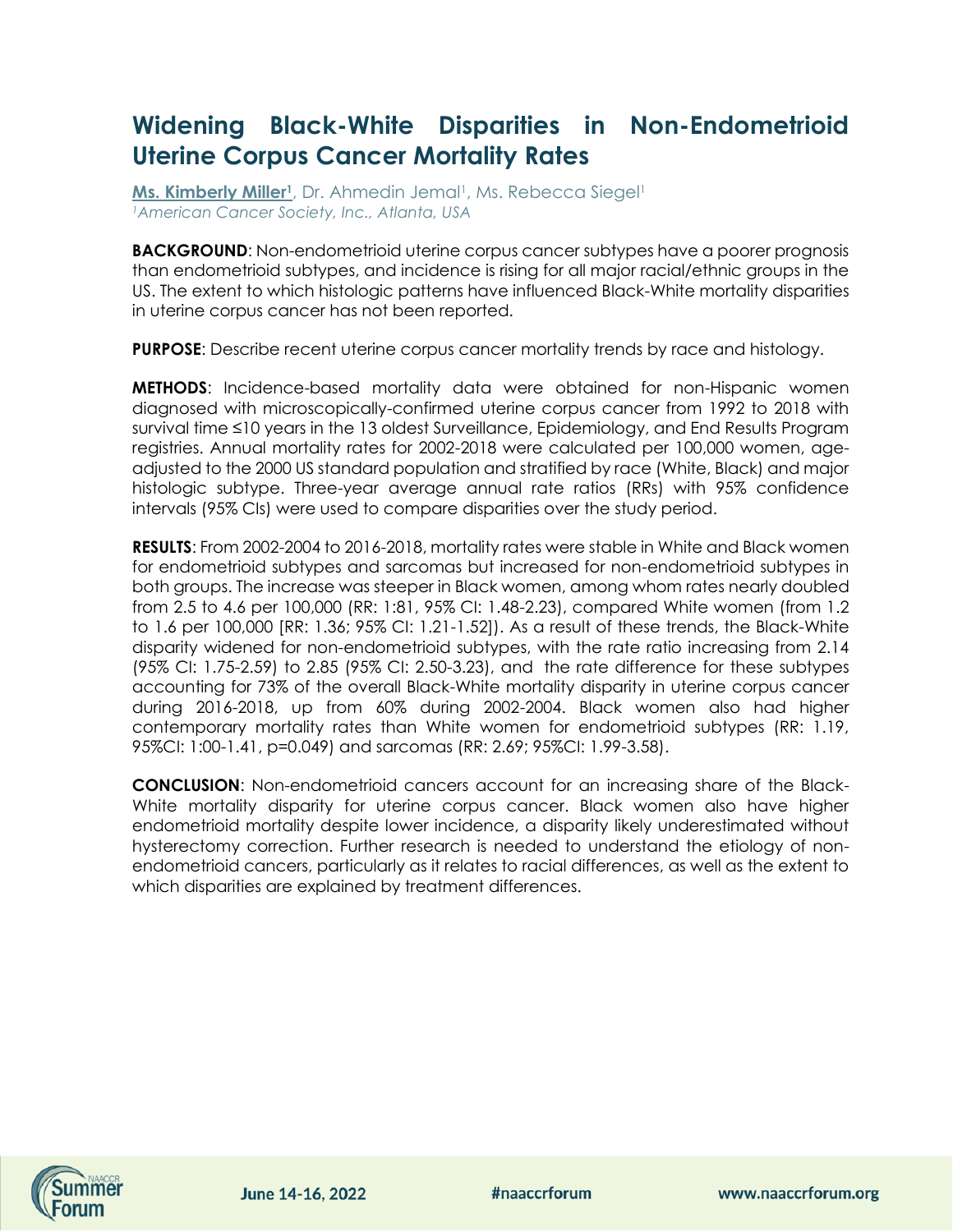# **POSTER PRESENTATIONS**

# **A Population-Based Survey of Cancer Survivors to Evaluate State Cancer Plan Health Indicators: Results of a Collaboration Between Utah Cancer Registry and Utah Comprehensive Cancer Control Program**

Dr. Morgan Millar<sup>1,2,3</sup>, Ms. Kimberly A. Herget<sup>1</sup>, Ms. Sandra L. Edwards<sup>1</sup>, Ms. Blessing Ofori-Atta<sup>2</sup>, Ms. Marjorie Carter<sup>1</sup>, Mr. Brad Belnap<sup>4</sup>, Dr. Anne C. Kirchhoff<sup>3,5</sup>, Dr. Carol Sweeney<sup>1,2,3</sup>

*<sup>1</sup>Utah Cancer Registry, Salt Lake City, USA, 2University of Utah Division of Epidemiology, Salt Lake City, USA, 3Huntsman Cancer Institute, Salt Lake City, USA, 4Utah Cancer Control Program, Salt Lake City, USA, 5University of Utah Department of Pediatrics, Salt Lake City, USA*

**Background:** Cancer survivorship is a priority area of focus for many comprehensive cancer control programs and allied stakeholders. The 2016-2020 Utah Comprehensive Cancer Prevention and Control Plan (State Cancer Plan) identified several priority health indicators for cancer survivors including health status, smoking, physical activity, and survivorship care. The Utah Cancer Registry collaborated with the Utah Comprehensive Cancer Control Program to conduct a population-based survey of cancer survivors to assess status and trends for these indicators and identify subgroups for focused intervention.

**Methods:** We developed a survey to measure health indicators identified in the State Cancer Plan. Utah cancer survivors diagnosed between 2012-2019 with any reportable diagnosis were eligible for the study. A representative sample was selected from cancer registry records to be surveyed during each year 2018-2021. We calculated weighted percentages and 95% confidence intervals for each health indicator for the full sample and by demographic subgroups and survey year. Analyses were age-adjusted to the adult survivor population.

**Results:** Based on n=1,793 survivors responding to the survey, most (93.5%) reported their pain was under control, 85.7% were in good or better health, but 46.5% experienced limitations due to physical, mental, or emotional problems. Only 1.7% (95% CI 0.4%-3.0%) of survivors aged 75 or older were current smokers, compared to 5.8% (95% CI 3.8%- 7.9%) of 65–74-year-olds and 7.9% (95% CI 4.8%-11.0%) of survivors aged 55-74. Survivors 75 or older were also more likely to report no regular physical activity (30.4%, 95% CI 25.6%-35.3%) than all younger age groups including 65-74-year-olds (20.5%, 95% CI 17.0%-24.0%). The proportion of survivors who received a survivorship care plan increased significantly from 34.6% in 2018 to 40.1% in 2021 (*p*=0.025). However, survivors under age 55 were significantly less likely to have received a care plan (29.5%, 95% CI 22.6-36.4%) than older survivors.

**Conclusions:** The survivor survey was an innovative collaboration between a central cancer registry and state cancer control program. The registry provided a complete sample frame for evaluating survivors' health indicators. Results indicate that the cancer control program's efforts to increase the use of survivorship care plans was successful.

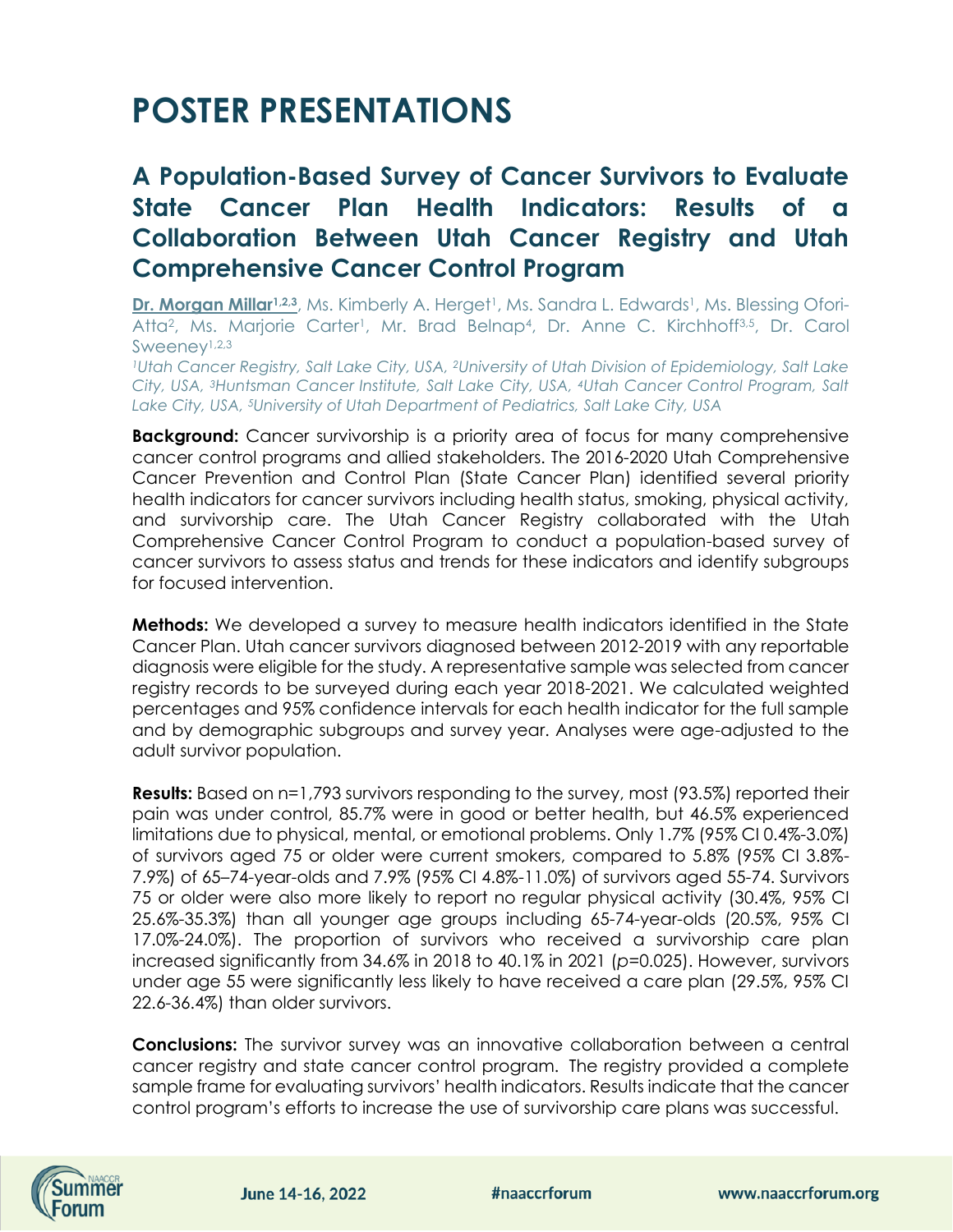#### **Assessing Sociodemographic and Regional Disparities in Receipt of Oncotype DX Genomic Prostate Score Testing**

Dr. Nita Mukand<sup>1</sup>, Dr. Daphne Lichtensztajn<sup>2</sup>, Dr. Valentina Petkov<sup>3</sup>, Dr. Tamer Aboushwareb<sup>4</sup>, Dr. James Brooks<sup>5</sup>, Dr. John Leppert<sup>5</sup>, Dr. Benjamin Chung<sup>5</sup>, Dr. Scarlett L Gomez<sup>1, 2, 6</sup>, Dr. Iona Cheng<sup>1, 2, 6</sup>

*<sup>1</sup>Department of Epidemiology and Biostatistics, University of California San Francisco, San Francisco, CA, USA, 2Greater Bay Area Cancer Registry, University of California San Francisco, San Francisco, CA, USA, 3Surveillance Research Program, Division of Cancer Control and Population Sciences, National Cancer Institute, Rockville, MD, USA, 4Exact Sciences Corporation, Madison, WI, USA, 5Department of Urology, Stanford Medicine, Palo Alto, CA, USA, 6Helen Diller Family Comprehensive Cancer Center, University of California San Francisco, San Francisco, CA, USA*

**Background and Objective:** The Oncotype DX Genomic Prostate Score® (ODX-GPS<sup>TM</sup>) is a gene expression assay that predicts disease aggressiveness in men with clinically lowor intermediate-risk prostate cancer. The results are used to guide treatment decisions, including whether to pursue active surveillance versus definitive treatment. The objective of this study was to describe sociodemographic and regional differences in the receipt of ODX-GPS testing and identify factors associated with its use among a national population-based sample of men with low/intermediate risk prostate cancer.

**Methods:** Men diagnosed with localized prostate cancer with a Gleason score of 3+3 or 3+4, PSA ≤ 20 ng/mL, and stage T1c to T2c disease between 2013 and 2017 were identified by 21 Surveillance Epidemiology and End Results registries and linked with ODX-GPS data. Covariates included age, race, ethnicity, neighborhood socioeconomic status, (nSES, census tract pseudo-ID), health insurance, marital status, NCCN risk group, census region, and year of diagnosis. Multivariable logistic regression accounting for clustering by census tract was used to identify factors associated with receipt of ODX-GPS testing.

**Results** Among 111,434 men with low/intermediate risk prostate cancer, 5.5% received ODX-GPS testing. Of those who received testing, 78.3% were White, 9.6% were Black, 6.65% were Hispanic, 3.6% were Asian American, and 0.1% were Pacific Islander. Black men with prostate cancer had the lowest odds of receiving testing (OR 0.70; 95% CI 0.63-0.76) compared to White men. Compared to those residing in the lowest nSES quintile, those in the highest nSES quintile were 1.64 times as likely (95% CI 1.38-2.94) to have received ODX-GPS testing. Uninsured men with prostate cancer had nearly half the odds (OR 0.57; 95% CI 0.37-0.88) of receiving ODX-GPS compared to insured individuals. The odds of ODX-GPS testing were significantly higher among men with disease residing in the Northeast, West, and Midwest compared to the South.

**Conclusions** We identified disparities in receipt of ODX-GPS testing among men with low/intermediate prostate cancer by race, ethnicity, nSES, insurance status, and census region. Concerted efforts should be made to ensure that this tool is equitably available to eligible men with prostate cancer.

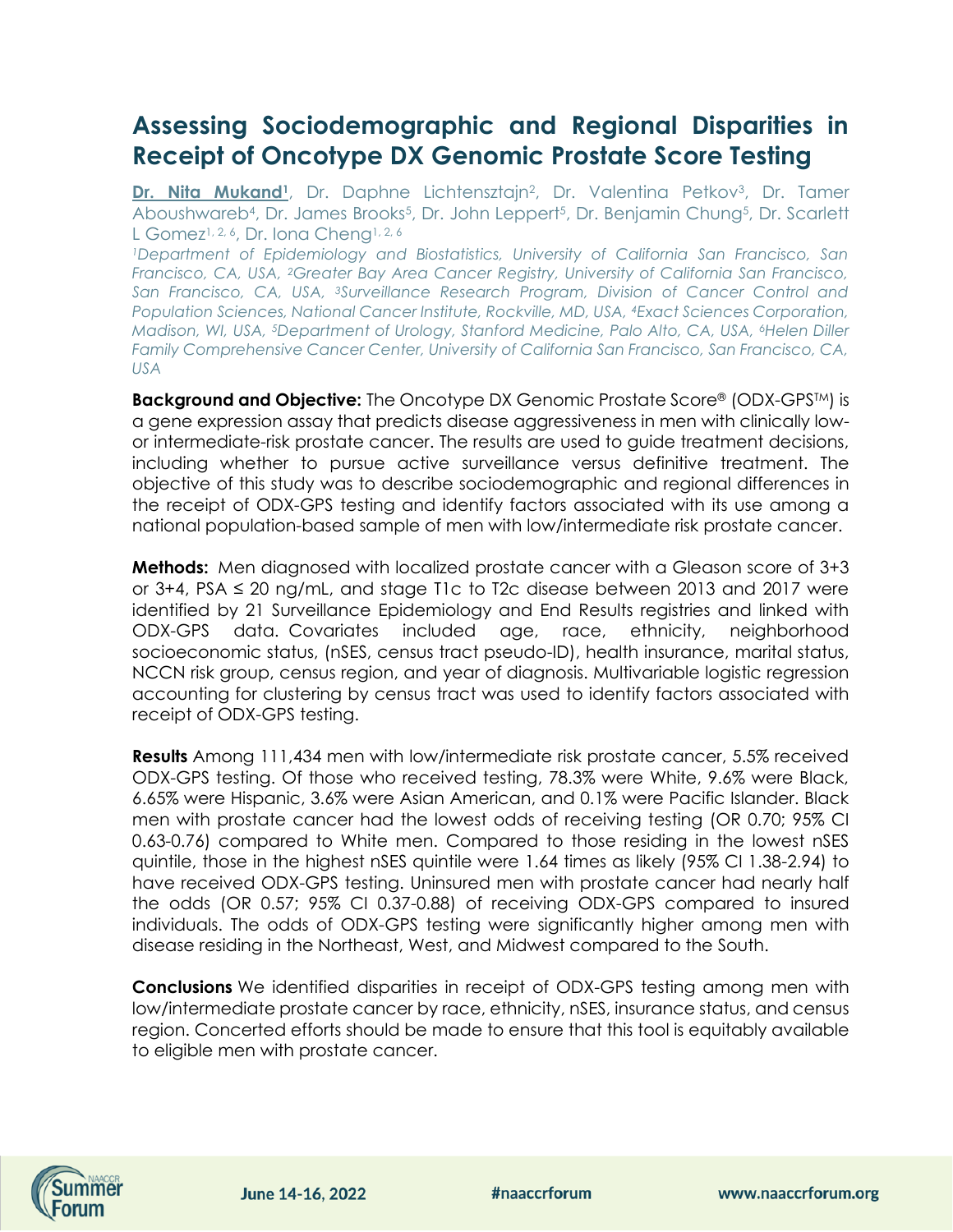### **Breast Cancer Surgical Outcomes by Treatment Settings: Inpatient vs. Ambulatory Surgery Centers**

Prof. Lihua Liu<sup>1,2</sup>, Mrs. Juan Juan Zhang<sup>1</sup>, Prof. Kathy Wojcik<sup>1</sup>, Dr. Irene Kang<sup>2</sup> *<sup>1</sup>Los Angeles Cancer Surveillance Program, University of Southern California, Los Angeles, USA, <sup>2</sup>Norris Comprehensive Cancer Center, Keck School of Medicine, University of Southern California, Los Angeles, USA*

**Background:** As the most common cancer among women, breast cancer is generally treated with surgery. Over the past four decades, ambulatory surgery centers (ASCs) have grown in number and popularity in response to demand for high-quality, costeffective alternatives to inpatient hospital care for surgical services. Increasing volumes of breast cancer surgeries now happen in ASCs with well-established safety and quality standards, cost savings, as well as patient satisfaction. Yet, there has been a lack of population-based assessments of survival differences among breast cancer patients following surgical treatment in ASCs as compared to inpatient settings.

**Methods:** Using California Cancer Registry (CCR) data linked with the California Office of Statewide Health Planning and Development (OSHPD) records, we identified 191,543 adult women (18 years old and over) diagnosed with first primary breast cancer during 2005-2019 with known disease stage in the CCR data, who also had first breast cancer related surgery records within the period of 2 months before and 12 months after the cancer diagnosis during 2005-2020 in the OSHPD data. We calculated the 5 year survival by cancer stage (localized, regional, or distant), surgery type (lumpectomy or mastectomy), and surgery setting (inpatient or ASC). We also used the Cox proportional hazards model to calculate the hazard ratios (HR) of death probabilities by surgery setting, stratified by surgery type, while controlling for confounders (age, race, socioeconomic status, stage).

**Results:** The stage distributions of the 191,543 patients were 67% localized, 31% regional, and 2% distant. The proportion of lumpectomy among localized patients was 76%, regional 50%, and distant 36%. The proportion of surgery done in ASCs, as compared to inpatients, was 96% among the localized-lumpectomy patients, 89% regionallumpectomy, 80% distant-lumpectomy. Use of ASCs is substantially lower among mastectomy patients across stage. The 5-year survival is consistently higher for ACSs than inpatients regardless of stage and surgery type. According to the multivariable HR, survival for ASC group is 28% better than the inpatient group (p<0.0001)

**Conclusion:** The better survival outcomes associated with use of ASCs are reassuring and have a lot of implications for cancer care and health policies.

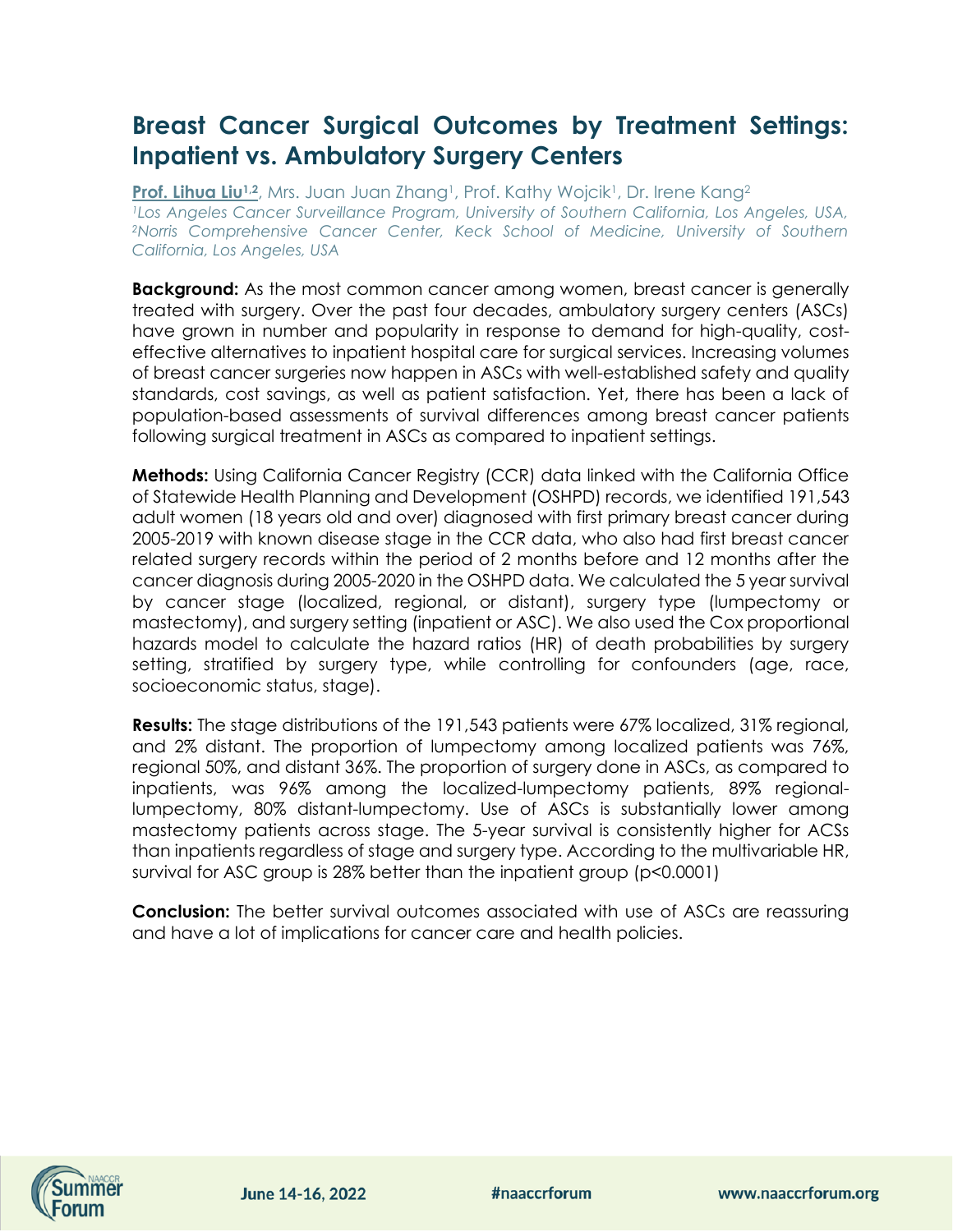# **Challenges in Setting-up Special Registries and its functionality in India**

**Dr. Rajshree Gaidhani**<sup>2</sup>, Dr. Ganesh Balasubramaniam<sup>2</sup>, Mrs. Mitali Sapkal<sup>2</sup>, Dr. Rajesh Dikshit<sup>2</sup>, Dr. Pankaj Chaturvedi<sup>2</sup>, Dr. Rajendra Badwe<sup>1</sup> *<sup>1</sup>Tata Memorial Centre, Mumbai, India, 2Centre for Cancer Epidemiology, Navi Mumbai, India*

**Introduction**: Cancer registries are an essential component of the national effort to initiate cancer control activities by setting up Hospital based cancer registry (HBCR) and Population based cancer registry (PBCR).

**Objective**: To elucidate and overcome the data accrual hurdles in the Nuclear Power Plant (NPP) locations, special registry areas and obtain incidence and mortality rates in a.

**Material and methods**: Four PBCRs were set up in NPP areas in India, under Tata Memorial Centre (TMC), Mumbai, since 2012. They are located in Palghar (Maharashtra), Kaiga (Karnataka), Kakrapar (Gujarat), Rawatbhatta (Rajasthan).

**Data collection:** (i) Visits to hospitals, pathology laboratories, vital statistics department, Primary health care centres (rural), Anganwadi health workers etc. after due notification and permissions (ii) By telephonic calls.

**Tools** : (i) A pre-designed core proforma after pilot-testing, that included demographic, diagnosis, as site and histology, clinical, as extent of disease, Staging, and treatment details and follow-up was used (ii) Tablet-PC was utilized to capture data and record in real-time, besides a hard copy of the proforma, helping in quick transmission of data to the Central Registry database in TMC, which is useful to check for duplicates, incomplete cases etc. online.

**Operations:** The functionality included planned `source visits' and data sent by email to the registry. Human resource allocation for data accrual was done diligently. It was a challenge to collect data from a NPP location population due to non-compliance from sources, patients etc. Operational cost was different for each registry. The Cost per case in low-volume registries ranged from Rs. 11,000/- in Palghar to Rs. 14,350/- in Kaiga; To date in the last 8 years, the six registries have accrued more than 10,000 cancer cases and coverage improved over the years due to counselling and better awareness. Details of functionality, hardships faced and solutions to overcome these, and cancer rates will be presented.

**Conclusion:** Some cost differences by volume is explained by the large fixed costs required for administering and performing registration activities due to difficult geographical terrains and automation will improve data collection potentially and reduce overall costs.

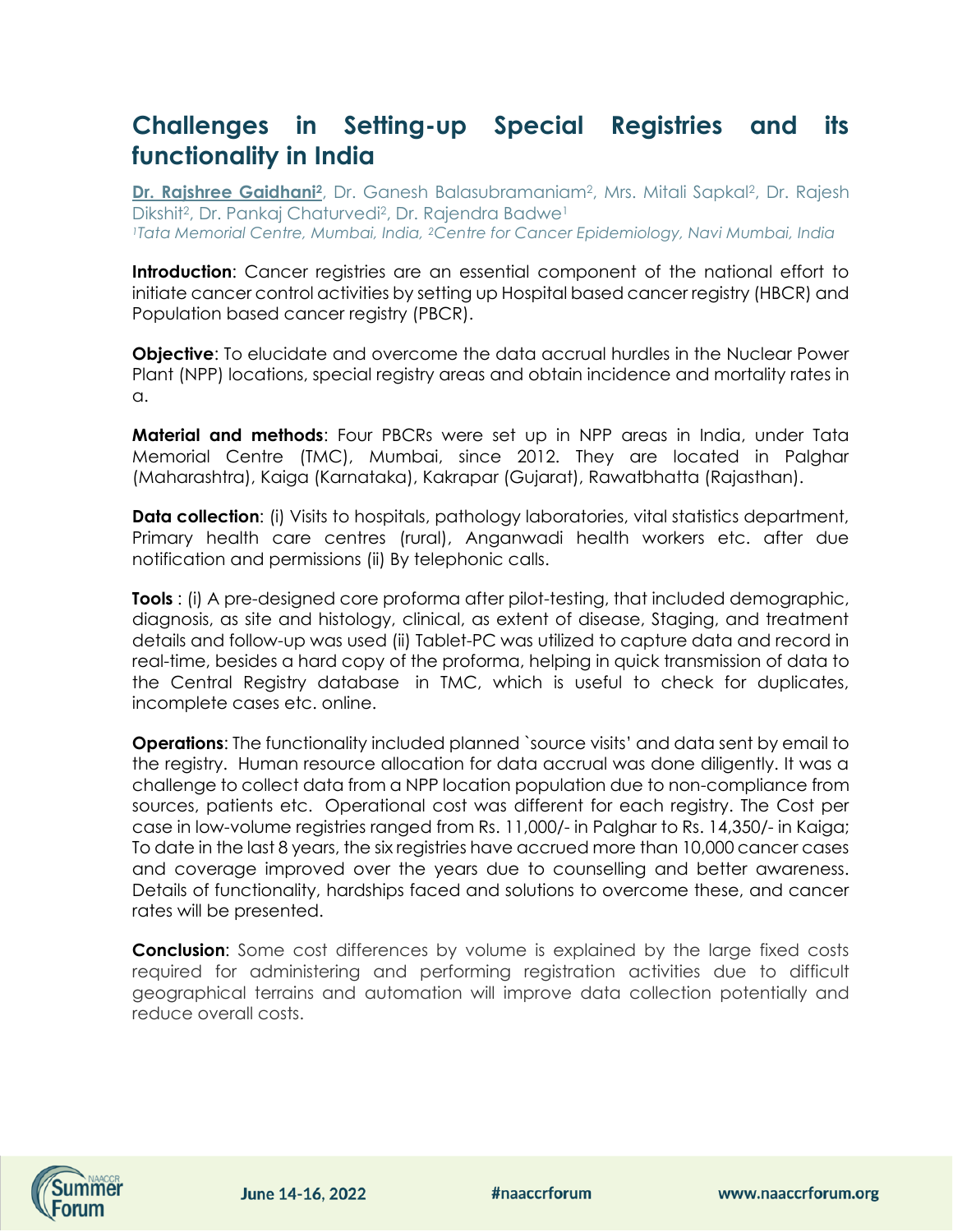# **Completeness of Cancer Treatment Data from an Academic Medical Center's Tumor Registry**

Dr. Bradley McDowell<sup>1</sup>, Dr. Suzanne Bentler<sup>1</sup>, Mr. Jason Brubaker<sup>1</sup>, Ms. Amanda Kahl<sup>1</sup>, Dr. Sarah Nash<sup>1</sup>, Dr. Michele West<sup>1</sup>, Dr. Mary Charlton<sup>1</sup> *<sup>1</sup>University of Iowa, Iowa City, USA*

Cancer care is often distributed among multiple facilities which makes it difficult to develop a comprehensive description of treatment patterns. Researchers at academic medical centers who examine cancer care with records at their own institutions may reach incorrect conclusions if those records do not include information from other facilities. The purpose of this study was to examine the completeness of treatment information found in the records of patients seen at a Midwestern academic medical center.

Patient-level, NAACCR-formatted records from the medical center's institutional tumor registry were compared to consolidated records from the state's central registry. NAACCR summary treatment variables (e.g., #1290, "RX Summ Surg Prim Site") reflect all treatments known to the reporting facility, including those done at other hospitals. Central registries also use the summary variables to create consolidated abstracts from all facilities. Using these variables, we examined treatment/no treatment concordance between the medical center abstracts and the consolidated state central registry abstracts. This was done for surgery of the primary site, chemotherapy, radiation therapy, immunotherapy, and hormone therapy.

The cohort included 1,071 Iowa residents diagnosed with breast, colorectal, lung, pancreas, or prostate cancer in 2017 or 2018 with an abstract from the academic medical center. Only patients with a single primary tumor were included. Patients were also required to have at least one other abstract from a hospital other than the academic medical center submitted to the state central registry.

Concordance between the hospital registry and the state's central registry was generally high across tumor sites and treatment modalities. Agreement ranged from 89- 100% for radiation therapy to 97-100% for surgery of the primary site.

For overall summary treatment variables, there was high concordance between the academic medical center and the central registry, suggesting that analyses of either data source would generally yield similar results. Specific factors that affected concordance will be discussed.

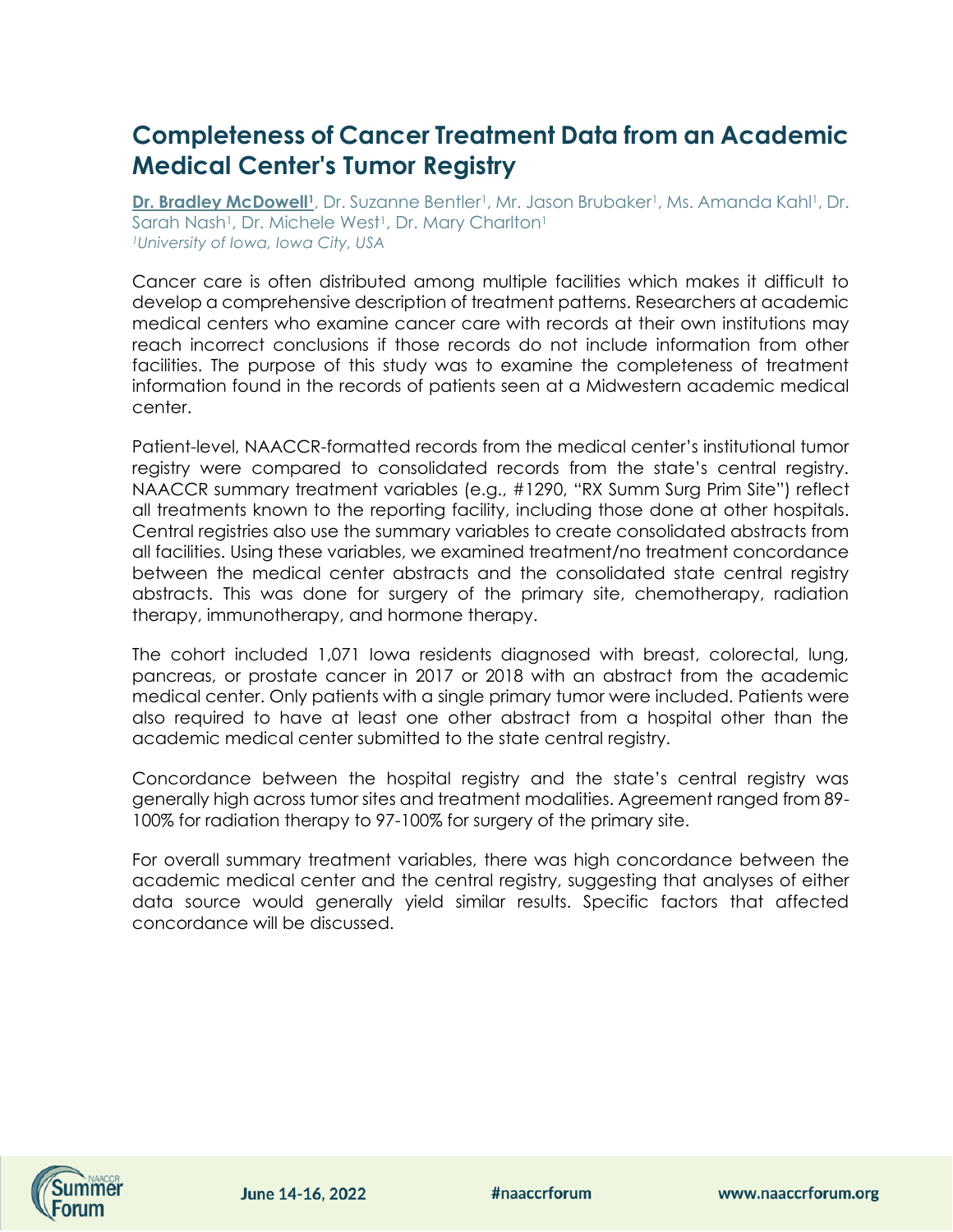### **Deterministic Linkage's Effectiveness in Improving Brazilian Population-Based Cancer Registry Information**

**Ms. Talita Pereira<sup>1,2</sup>, Mr. Valmir José Aranha<sup>3</sup>, Mrs. Bernadette Cunha Waldvogel<sup>3</sup>, Dr.** Allini Mafra da Costa<sup>1,2</sup>, Dr. José Humberto Tavares Guerreiro Fregnani<sup>1,4</sup> *<sup>1</sup>Graduate Program of the Education and Research Institute, Barretos Cancer Hospital, Pio XII Foundation, Barretos, São Paulo, Brazil, 2Based-Population Cancer Registry of Barretos Region, Barretos, São Paulo, Brazil, 3State System of Data Analysis Foundation, São Paulo, Brazil, 4A.C. Camargo Cancer Center, São Paulo, Brazil*

**Introduction:** Population-Based Cancer Registries (PBCR) collect, analyze, and disseminate cancer incidence, mortality, and survival rates in a given geographic region. For these rates to be accurate, good quality information is required. However, PBCRs face many difficulties that diminish the quality of their information. Alternatively, linking techniques between different databases have been increasingly used to improve data quality in various information systems. This study aimed to evaluate the improvement in data quality after deterministic linkage. Methods: Deterministic linkage was performed between São Paulo state mortality database and PBCR-Barretos through technical cooperation. To evaluate the improvement of information, a comparison was made between the databases before and after the linkage, using the following analyses: difference in the absolute number of deaths; mean follow-up time of individuals, applying the Wilcoxon test; survival analysis by Kaplan Meier and the Log Rank test to compare the difference between the survival curves. Results: As a result, 571 deaths were added to the database after linkage. Patient follow-up time showed a significant increase after linkage in all tumor sites except testis. Survival analyses showed decreasing rates at all tumor sites, when applied the log rank test, it showed significant differences for colorectal, female breast, and all cancer sites (excluding nonmelanoma skin cancer). Conclusion: Thus, the linkage technique proved to be effective in completing and improving the PBCR data, increasing the number of deaths, decreasing survival rates, and increasing patient follow-up time.

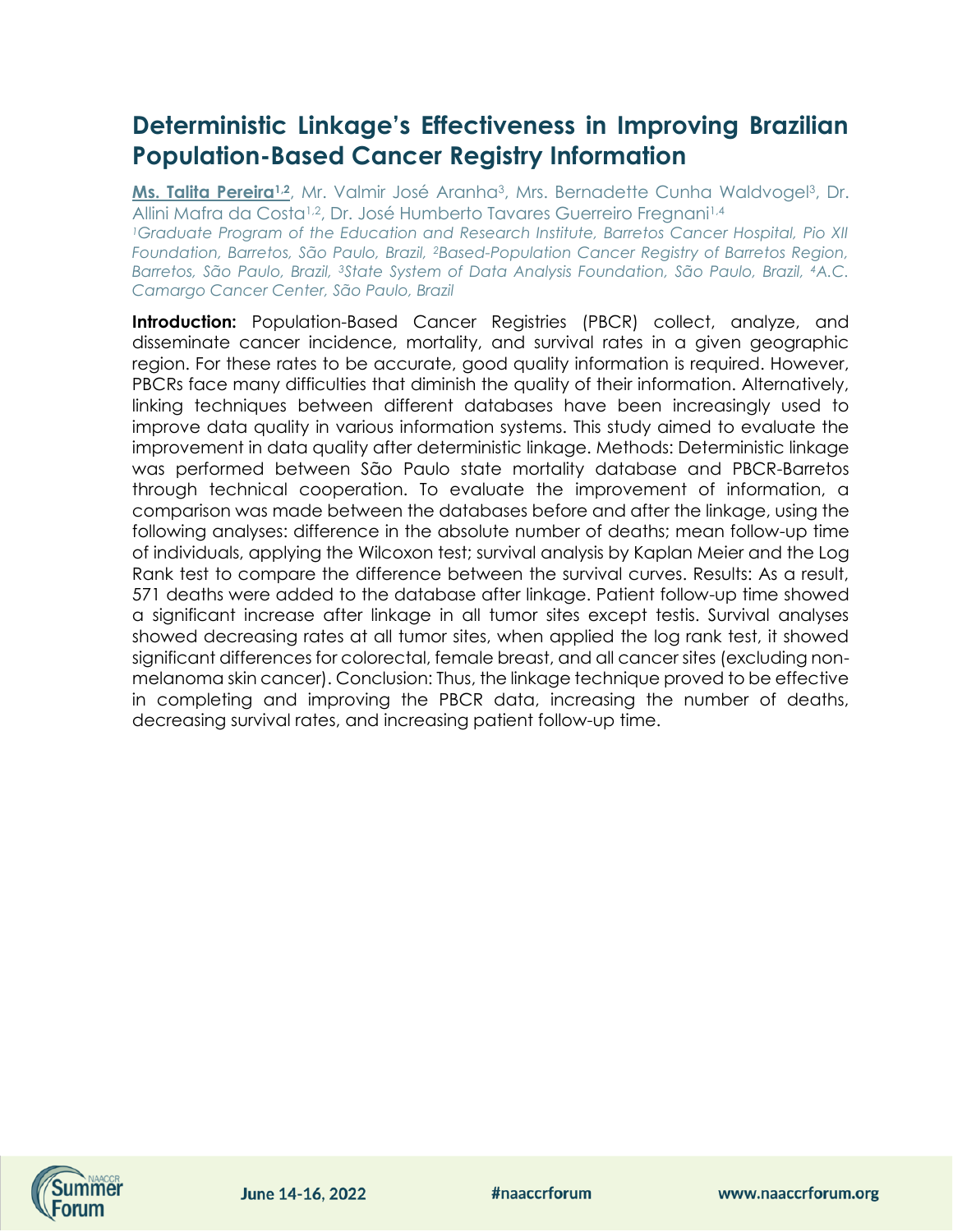# **Development of publicly available dashboard for websites and social media channels of Central Cancer Registries (CCRs) with live feeds for cancer and #COVID19 posts**

**Mr. Nishant Jain1,2** , **Ms. Vishwa Bhayani1,2**, Dr. Iris Zachary1,2

*<sup>1</sup>Missouri Cancer Registry and Research Center, Columbia, USA, 2Health Management and Informatics, University of Missouri, Columbia, USA*

**Motivation:** Cancer/Tumor registries are an important tool in the fight against Cancer and help collect accurate and complete cancer data that can be used for cancer surveillance, control and epidemiological research. Websites and social media channels play an important role in the modernization of information dissemination and outreach approaches for cancer care. But there are hardly any studies about the web presence and social media impact of Central Cancer Registries (CCR) or communication about cancer registries and their importance to the public.

**Approach:** In this study, we used the NAACCR list of CCRs and performed a systematic search to evaluate the web and social media presence of CCRs using Google, Facebook, Twitter & other social media platforms. We created a listing of website and social media accounts used by CCRs all over North America. Further, we identified the nature of the website/social media channel: whether standalone or part of department of health and social services (DHSS) or department of public health (DPH) website. Finally, we developed a dashboard that displays not only the websites and social media channels but also Twitter live streams of each state in relation to cancer and #COVID19.

**Results and Conclusions** Our results suggest that very few (< 20%) CCRs have a website of their own while the majority (>80%) of CCRs have webpages hosted on the websites of the state health entity such as DHSS or DPH. Further, only three CCRs (~6%) had their own Facebook page and only one CCR had a Twitter account. CCRs have an opportunity of using social media channels to convey the importance of cancer data which currently remains under-unexplored & underutilized. We have built a dashboard that displays the websites, social media channels and Twitter live streams (quick links) of cancer and #COVID19 conversations associated with all 50 states in real time. In future work, we will develop a web tool that allows CCRs to edit and keep their information updated (with collaboration of NAACCR and CCRs). We will also perform social network analysis using cancer nomenclature/keywords/hashtags for each state.

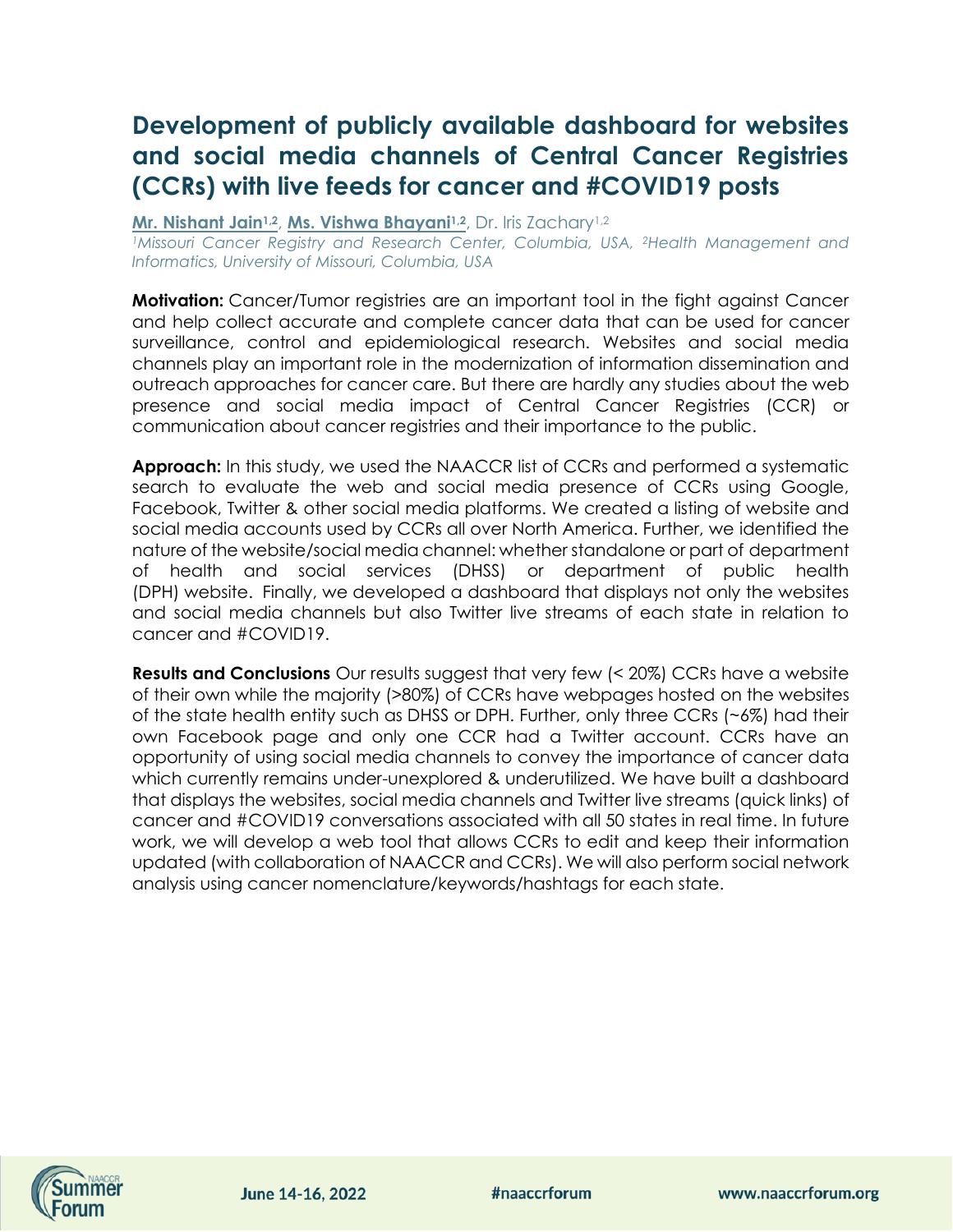#### **Differences in breast and colorectal cancer incidence by nativity in Asian Americans and Hispanics**

**Mrs. Eunjung Lee**1, Mrs. Kai-Ya Tsai Erb1, Mrs. Juan Zhang1, Dr. Amie Eunah Hwang1, Prof. Dennis Deapen<sup>1</sup>, Prof. Lihua Liu<sup>1</sup> *<sup>1</sup>Los Angeles Cancer Surveillance Program, Los Angeles, USA*

**Background:** Incidence of breast and colorectal cancer present substantial difference by racial ethnic subgroups and nativity. Accurate estimation of these group-specific incidence rates will provide important information in planning efficient cancer prevention and control efforts. Earlier reports from Japanese migrants to Hawaii have shown that breast cancer incidence rates continued to increase from native Japanese to 1st generation and then to 2<sup>nd</sup> generation migrants, but colorectal cancer (CRC) incidence rates were nearly identical between 1st and 2nd generation migrants, supporting a greater role of risk factors during early life for breast cancer. Nativityspecific incidence rates based on the 1988-2004 California Cancer Registry have shown that breast cancer incidence rates in US-born Chinese and Filipino Americans and Hispanics were higher than the foreign-born counterparts, but this difference was not seen for Japanese Americans. For CRC, incidence rates among US-born individuals were higher (Chinese men, Filipino men and women), similar (Chinese women), or lower (Japanese men and women) than foreign-born individuals. Further, annual percent changes of breast cancer and CRC incidence rates were different depending on nativity. However, updated analysis of nativity-specific incidence for these immigrant populations have not been conducted due ot the lack of nativity-specific population estimates.

**Purpose:** We aim to utilize the American Community Survey data to estimate incidence rates of breast and CRC by racial/ethnic subgroups and nativity (US-born vs. foreignborn) among Asian Americans and Hispanics in California.

**Methods:** We will use the California Cancer Registry data (2011-2015) and compute the average annual age-adjusted incidence rates of breast cancer and CRC (overall and by tumor-receptor status or subsites and sex (for CRC)) by racial/ethnic subgroup and nativity.

**Results:** We will present the methods utilized to estimate nativity-specific population estimates of Asian American subgroups and Hispanics in California using the American Community Survey data and present graphs and summary tables reporting on the incidence rates and tumor characteristics.

**Conclusion:** We will discuss the updated incidence rates and tumor characteristics distribution of breast and CRC in the US by racial/ethnic subgroup, nativity, tumor subsite, and sex (for CRC).

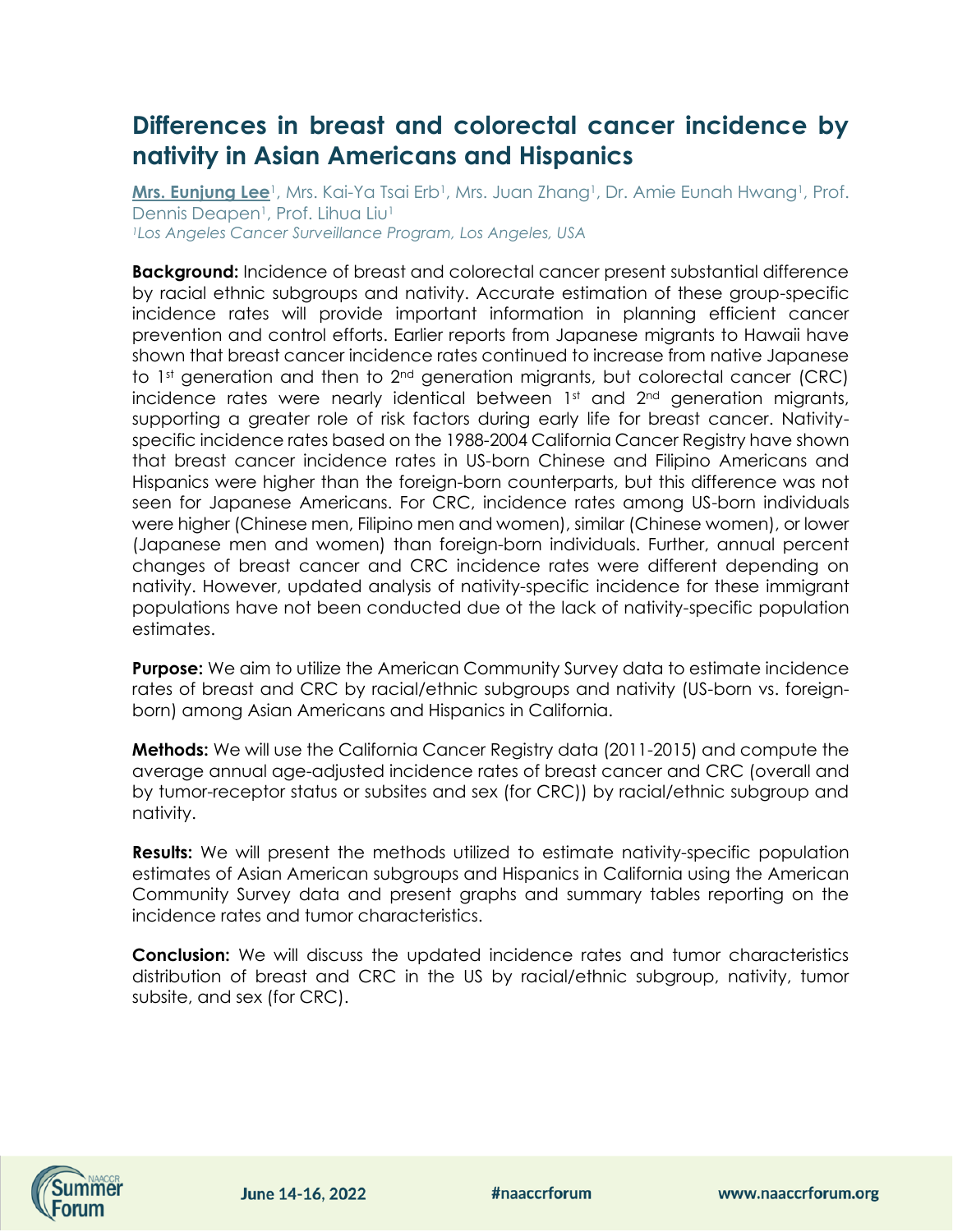# **Disparities in Lung Cancer Screening Accessibility and Utilization in South Carolina**

**Dr. Lu Zhang**<sup>1</sup>, Mr. Blake Launius<sup>1</sup>, Dr. Rui Gong<sup>2</sup>, Mr. Jaron King<sup>3</sup>, Dr. Xiaoqian Sun<sup>1</sup>, Dr. Daniel Kilpatrick<sup>3</sup>, Mr. Michael Dickey<sup>3</sup>, Ms. Erin Tully<sup>1</sup>, Dr. Kathleen Cartmell<sup>1</sup>, Dr. Rachel Mayo<sup>1</sup>, Dr. Deb Hurley<sup>3</sup>, Mrs. Stephanie Chiodini<sup>3</sup>, Dr. Ronald Gimbel<sup>1</sup> *<sup>1</sup>Clemson University, Clemson, USA, 2Mercer University, Macon, USA, 3South Carolina Department of Health & Environmental Control, Columbia, USA*

#### **Purpose**:

1) To investigate the differences in lung cancer screening (LCS) accessibility by county level rurality and other socioeconomic status (SES) factors in South Carolina (SC);

2) To examine the individual and county level predictors of LCS utilization.

**Methods**: A list of LCS sites were identified from the American College of Radiology. We defined access to LCS as <30 minutes driving time from the centroid of the census block group to the nearest LCS site. At a county level, the access of each block group was weighted by the proportion of population aged 55-80 years in the county. County level rurality was determined by Rural-Urban Continuum Codes. County level income, education, and the prevalence of minority population were obtained from Census 2010. Data from 2017 SC Adult Tobacco Survey (ATS) was used to examine the individual level (age, sex, race, education, marital status, insurance, income, smoking status, chronic obstructive pulmonary disease (COPD)) and county level predictors (rurality, LCS accessibility) of LCS utilization. Chi-square test, Students' t-test, Pearson correlation, and multilevel logistic regression were used in the analyses.

**Results**: SC has 46 (26 urban and 20 rural) counties. As of August 2021, 72 populationbased LCS sites have been established, including 63 sites located in 18 urban counties and 9 sites in 9 rural counties. The driving time to the nearest LCS site ranged from <5 to 60 minutes, with an average of 13.7 minutes. Overall, 74.9% of the residents aged 55-80 had access to LCS. About 85.4% of urban residents vs. 61.3% of rural residents had access to LCS (P=0.004). Counties with worse SES had significantly lower access to LCS (P<0.05). A total of 1,441 current or former smokers aged 55-80 were identified from ATS data, of whom 19.8% used LCS. Being female, black, and having COPD were significantly associated with increased LCS utilization. County level rurality and LCS accessibility were not significant predictors.

**Conclusions**: In SC, residents in the rural counties and counties with lower SES had less access to LCS. After adjusting for individual level covariates, county level covariates were not significant in predicting LCS utilization.

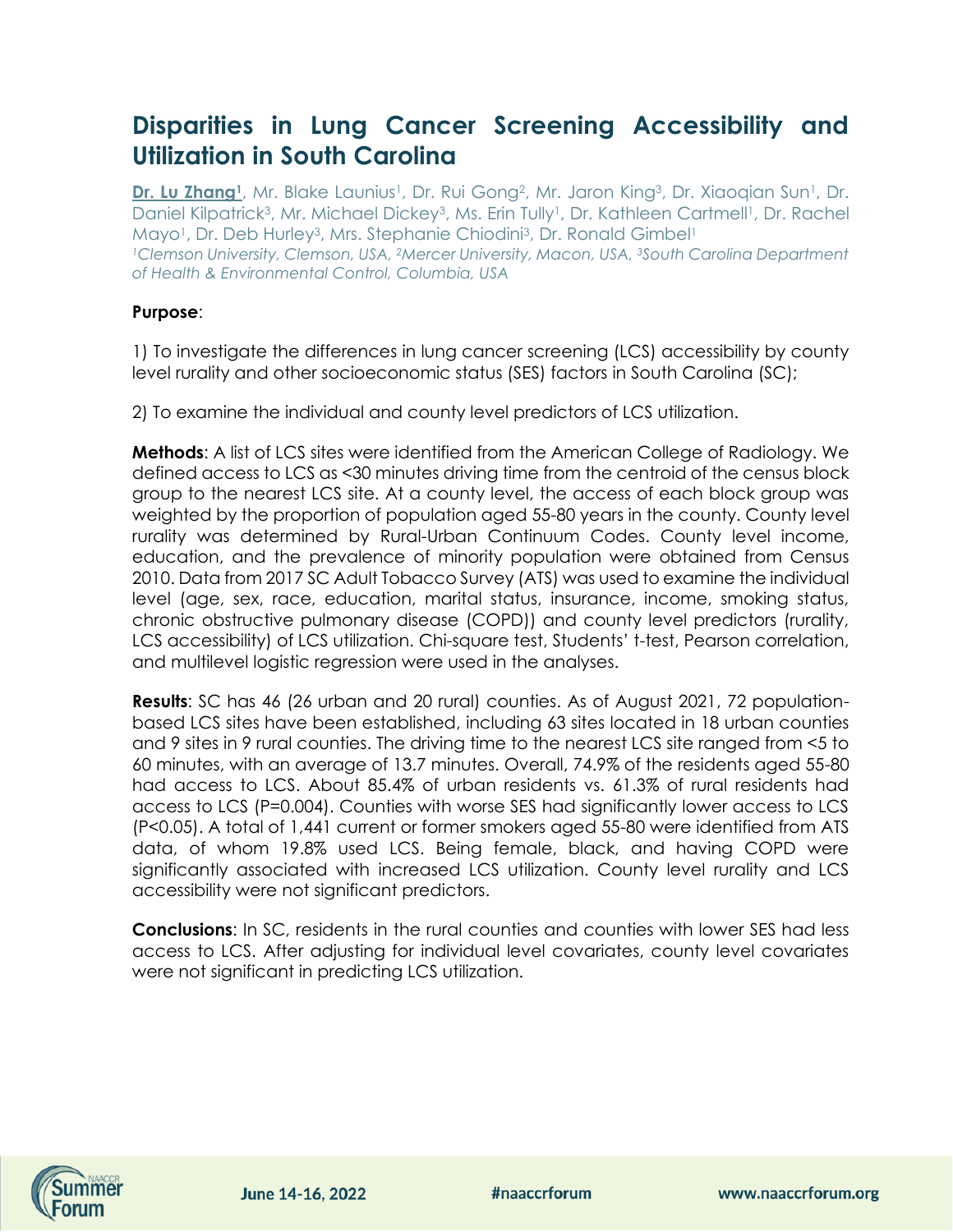#### **Effect of Covid-19 on Special Cancer Registry Operations setup in India.**

**Dr. Rajshree Gaidhani**<sup>2</sup>, Dr. Ganesh Balasubramaniam<sup>2</sup>, Mrs. Mitali Sapkal<sup>2</sup>, Dr. Rajesh Dikshit<sup>2</sup>, Dr. Pankaj Chaturvedi<sup>2</sup>, Dr. Rajendra Badwe<sup>1</sup> *<sup>1</sup>Tata Memorial Centre, Mumbai, India, 2Centre for Cancer Epidemiology, Navi Mumbai, India*

**Introduction:** During the COVID-19 pandemic, there were many difficulties and functionality issues in Cancer Surveillance and Operations. globally. The Population based cancer registry (PBCR) setup by Tata Memorial Centre (TMC) in four Nuclear Power plant (NPP) locations in India, Tarapur in Maharashtra, Kaiga in Karnataka, Kakrapar in Gujarat and Rawatbhata in Rajasthan, faced similar hardships. There were delays in diagnosis, referrals, patient care management. PBCR provided valuable inputs into health system disruptions to estimate the direct/indirect impact of pandemic on cancer outcomes. As with many institutions during the pandemic, the operations of PBCR have been affected.

**Objectives:** In our study we sought to assess the impact of the first wave of Covid-19 of the pandemic on NPP registry operations and outcomes.

**Material and Methods**: Four NPP registries data accrual was assessed. Comparison of active registration by traditional methods and by innovative methods (electronic) during pandemic was undertaken. In NPP registries, TAB-PC is used investigators for realtime data capture and is made available online.

**Results**: During the pandemic of 11 weeks between March-June 2020, the registry operations had disruptions, due to non-contact of hospitals, doctors, path labs access etc. However, due to the co-operation of the some of the sources of information by good rapport, data were made available electronically by email and telephonically. During the pandemic, there was a reduction of data accrual by 21.5% overall, but differed in each of the 4 NPP registries ranging from 12.5% in Tarapur to 30.3% in Rawatbhata. 1,785 cases were collected during pandemic period and was compared to 2,270 cases collected in the previous year.

**Conclusion**: The pandemic has steered the innovation and explore the technology for cancer data accrual. The pandemic has also felt the need of linkage of other PBCRS, hospitals, Municipal Corporations data sharing with PBCRS. There were financial constraints, and the registry staff received less salary (excluding the transportation cost, daily allowance etc.) Details of hardships in data accrual will be presented, both qualitative and quantitative. An active collaboration between different registries with innovative methods will be useful for better outcomes, even in times of pandemic.

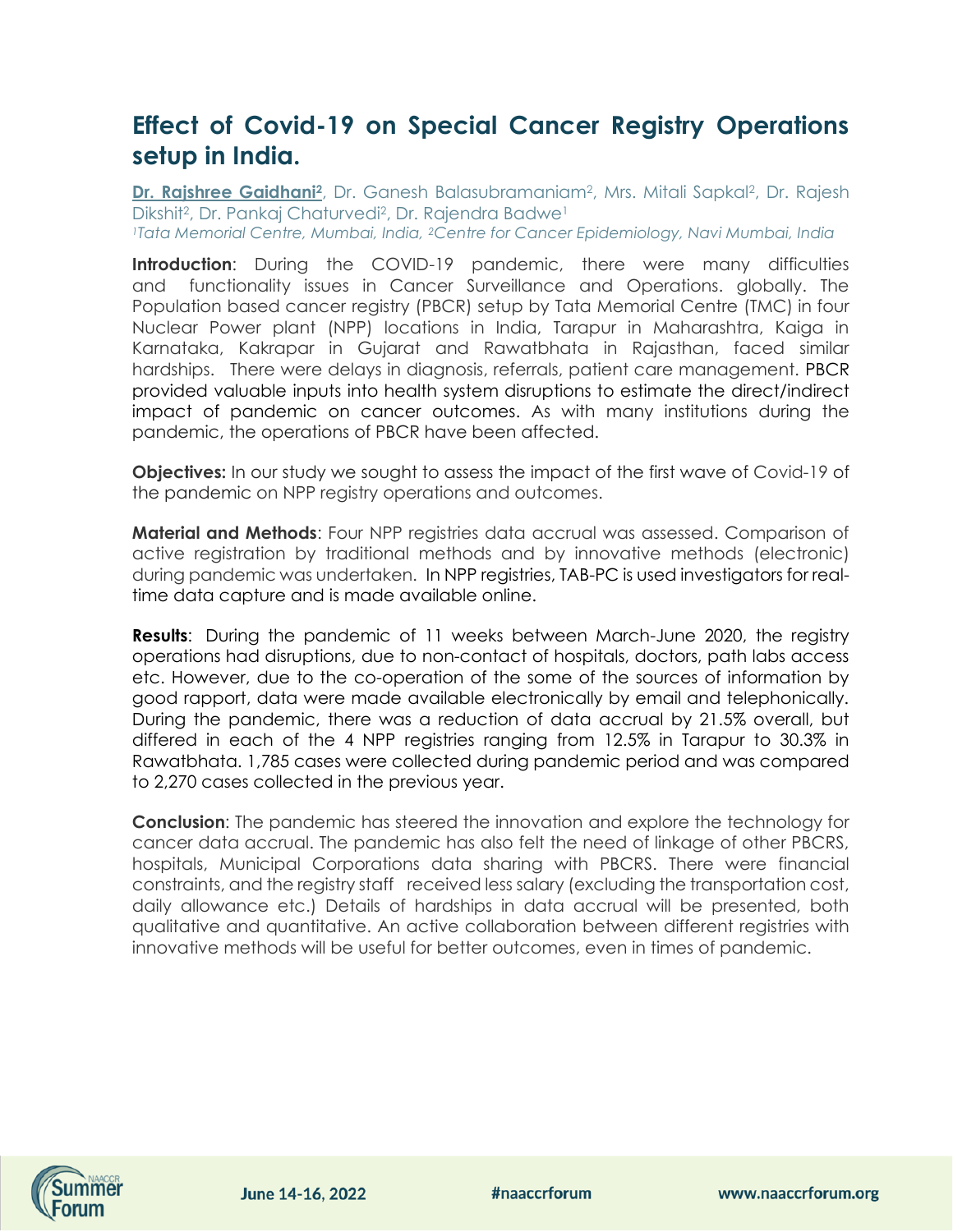# **Facilitators for Cancer-Related Follow-up Care among Adolescent and Young Adult Survivors of Childhood Cancer: A Cancer-Registry Based Study**

Ms. Julia Stal<sup>1</sup>, Prof. Kathy Wojcik<sup>1, 2</sup>, Dr. Kimberly A. Miller<sup>1, 3</sup>, Dr. David Freyer<sup>1, 4, 5, 6</sup>, Prof. Ann Hamilton<sup>1, 2</sup>, Dr. Joel Milam<sup>7</sup>

*1Department of Population and Public Health Sciences, Keck School of Medicine, University of Southern California, Los Angeles, USA, 2Los Angeles Cancer Surveillance Program, Los Angeles, USA, 3Department of Dermatology, Keck School of Medicine, University of Southern California, Los Angeles, Los Angeles, USA, 4Cancer and Blood Disease Institute, Children's Hospital Los Angeles, Los Angeles, USA, 5Department of Pediatrics, Keck School of Medicine, University of Southern California, Los Angeles, USA, 6University of Southern California (USC) Norris Comprehensive Cancer Center, Los Angeles, USA, 7Department of Epidemiology and Biostatistics, School of Medicine, Chao Family Comprehensive Cancer Center, University of California, Irvine, Irvine, USA*

**Background:** Follow-up care is recommended for childhood cancer survivors (CCS) to mitigate late and long-term treatment effects; however, engagement remains suboptimal. The purpose of this study was to identify facilitators for cancer-related follow-up (CRFU) care among adolescent and young adult CCS.

**Methods:** Eligible patients (age <20 at diagnosis with any cancer type [stage 2+, except brain which included stage 1+], 5+ years from diagnosis, age 18-39 at study launch in 2015) were identified through the Los Angeles Cancer Surveillance Program. Registry demographic/clinical factors and survey data (CRFU, facilitators) were included. Participants reported their last CRFU visit (*past year, 1-2 years ago, 2+ years, never*) and if any facilitators (12 options, one open text) helped them complete this visit. Pearson's chi-squared tests evaluated differences in sex and race/ethnicity for a given facilitator.

**Results:** On average, participants (n=1,027; 51% female; 51% Hispanic; mean of 26 years) endorsed 5 facilitators (Mean [SD]=4.9 [+/- 2.7]). Most frequent facilitators and observed differences were: "*I had health insurance coverage for this visit*" (70% overall; 34% male vs. 73% female, X2=4.57, *p*<.05; no race/ethnicity differences), "*I like knowing that my health has improved (or stayed the same*)" (56% overall; 50% male, vs. 62% female; X2=15.44, p<.01; no race/ethnicity differences), and "*I trust this doctor/nurse*" (55% overall; 62% non-Hispanic; 50% Hispanic;  $X^2=12.65$ ,  $p<01$ ; no sex differences). The least endorsed facilitators were: "*It did not cost much*" (21%), "*My friends encouraged me to go*" (12%), and "*My spouse/partner encouraged me to go*" (11%).

**Discussion:** Health insurance was the most frequent facilitator across groups, followed by knowing improvements to health, with higher endorsement among females (vs. males) for both. Greater healthcare engagement and more preventive healthcare visits at this age range among females may account for this difference. Additionally, differences in endorsement of trust in one's doctor/nurse occurred by race/ethnicity, with Hispanic patients endorsing trust least frequently. Future studies are needed to identify factors to mitigate financial hurdles, increase trust for Hispanic patients, and better engage male CCS in their healthcare.

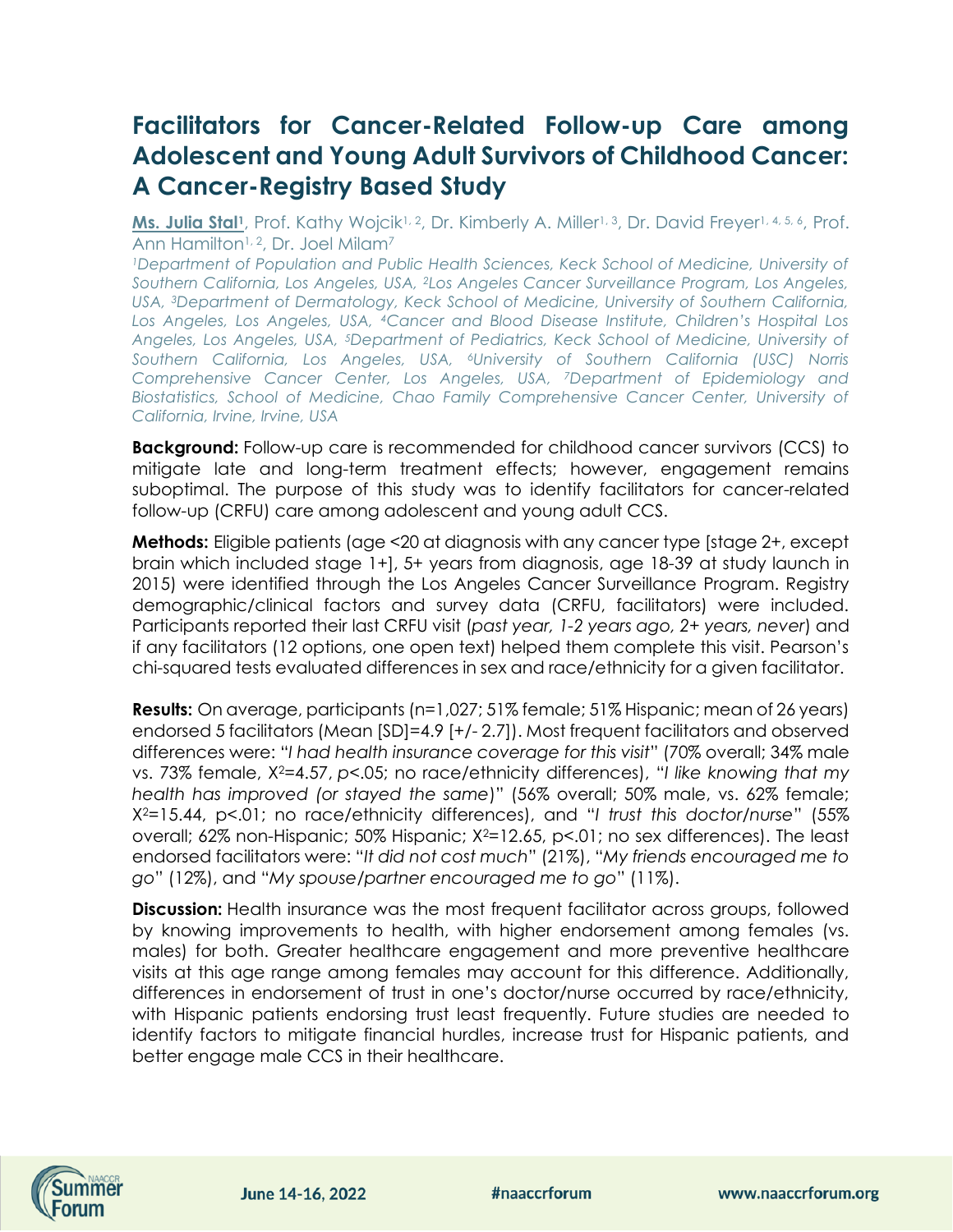#### **Factors Associated with Increased COVID-19 Deaths Among COVID-19 Prostate Cancer Patients Varied by Race**

**Miss Pratibha Shrestha<sup>1</sup>, Dr. Mei-Chin Hsieh<sup>1</sup>, Ms. Yong Yi<sup>1</sup>, Dr. Xiao-Cheng Wu<sup>1</sup>** *<sup>1</sup> Louisiana Tumor Registry, School of Public Health, LSU Health Sciences Center , New Orleans, USA*

**Background:** Prostate cancer is the second leading cause of cancer death in American men. Prostate cancer patients with COVID-19 infection have a worsened outcome. Research is warranted to identify the vulnerable groups among COVID prostate cancer patients to optimize health resources. This study aims to assess the factors associated with the increased risk of dying from COVID-19 among prostate cancer patients.

**Methods:** We linked Louisiana Tumor Registry data on patients aged ≥ 50 years diagnosed with invasive prostate cancer in 2015-19 with the 2020 Louisiana statewide COVID-19 data and hospital in-patient discharge data (HIDD) to identify COVID-19 infection and COVID related hospitalization in 2020. We validated COVID-related deaths that occurred during from April 2020 to January 2021 with the Louisiana vital records. The association of age, smoking, Charlson comorbidities, poverty, body mass index, stage, and Covid-19 related hospitalization with the risk of COVID-specific death was examined using the cause-specific hazard model. Because the race variable did not meet proportional hazard (PH) assumptions, the analysis was stratified by race. Multicollinearity of covariates in the multivariable model was examined.

**Results:** Of 1,060 COVID-19 prostate cancer patients, 38% were Blacks, and 62% were Whites. Deaths related to COVID-19 were 7.3%, and 2.0% died in other causes. The proportion of former smokers was 31.3%, and COVID-related hospitalization was 21.6%. Among Whites, we found that older age, former smokers, unknown poverty, late-stage prostate cancer, and COVID hospitalization significantly increased the likelihood of dying from COVID. While among Blacks, only older age and COVID hospitalization were associated with an elevated risk of dying from COVID significantly. The multicollinearity in the multivariable model was not statistically significant.

**Conclusion:** Risk factors associated with increased COVID deaths varied by race. Old age and COVID-related hospitalization significantly elevated the risk of dying from COVID for both white and black COVID-19 prostate cancer patients. Further research is warranted to understand the underlying mechanism.

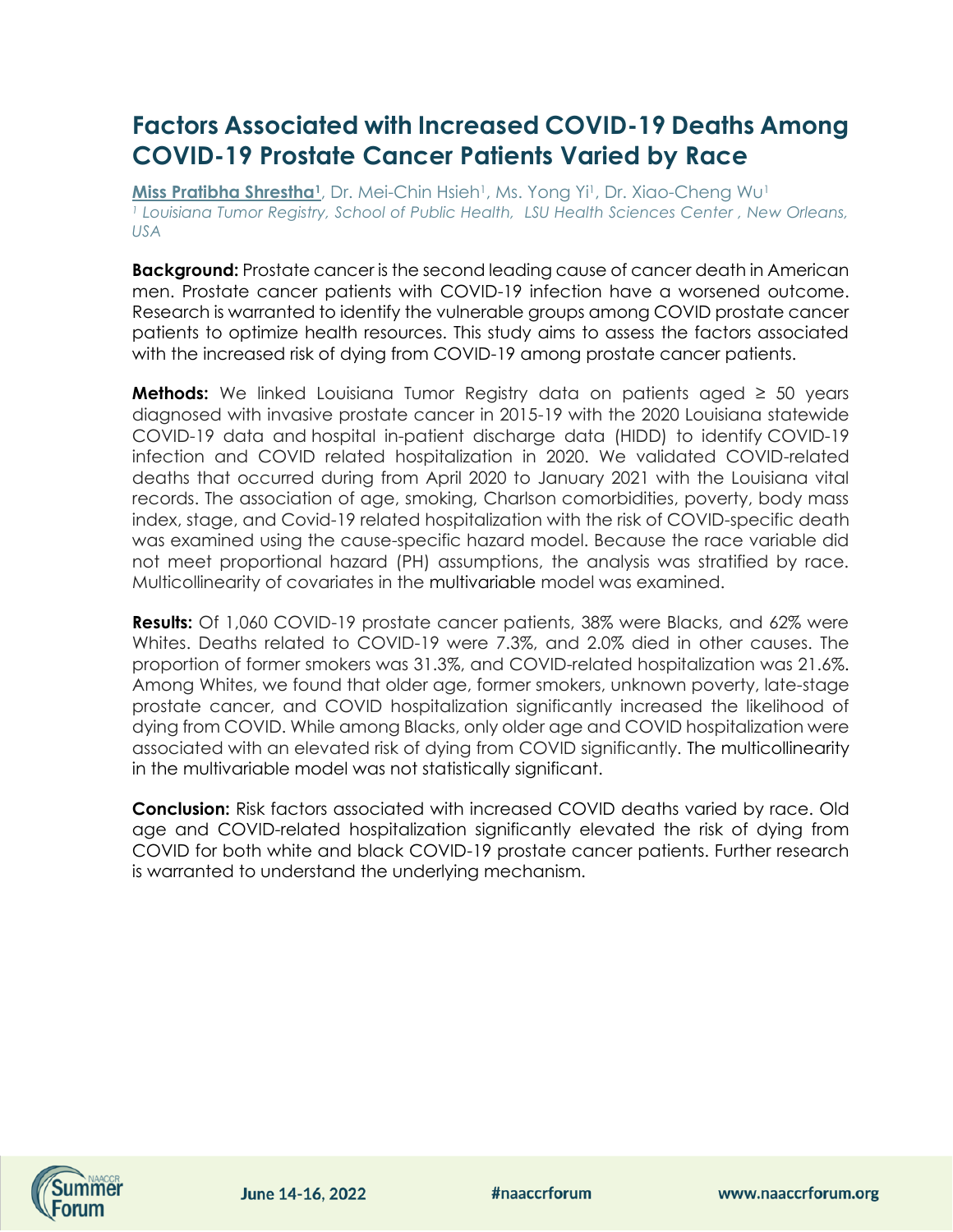# **Feasibility of Cancer Staging in a Caribbean Cancer Registry: Experience from a small island developing state**

Mrs. Shelly-Ann Forde<sup>1</sup>, Ms. Jacqueline Campbell<sup>1</sup>, Mr. Kirt Gill<sup>1</sup>, Ms. Tamisha Hunte<sup>1</sup>, Prof. Patsy Prussia<sup>1</sup>, Dr. E. Arthur Phillips<sup>1, 2</sup>, Dr. Natasha Sobers<sup>1</sup> *<sup>1</sup>University of the West Indies, Cave Hill, Barbados, 2Ministry of Health and Wellness, Bridgetown, Barbados*

**Background:** The collection of staging data remains a challenge for population-based cancer registries in low resourced settings. Various staging mechanisms have been developed to improve staging comparability and feasibility. We assess feasibility of staging by comparing these mechanisms for colorectal cancer cases registered by the Barbados National Registry (BNR) in 2013 and 2018.

**Methodology:** Data from the population-based BNR were collected retrospectively using paper-based reports from public and private pathology labs, hospitals, clinics and national death certificates. All suspected cases were entered into CanReg5. In 2013, physician notes, histology, cytology imaging tests, and surgical findings were used to stage cases. Staging for 2018 cases was based on information in histology reports due to pandemic restrictions. In 2018, all cases were staged according to TNM, Essential TNM and Summary Stage while in 2013, cases were staged using Summary Stage only, however TNM stage by pathologists was also considered Comparisons were made between 2013 and 2018 (notes reviewed for 69% and 8% of cases respectively).

**Results**: There were 155 and 151 cases of colorectal cancer abstracted in 2013 and 2018 respectively. In 2013, 20% were staged by TNM and eighty-three percent (83%) by Summary Stage. In 2018, 61% were stageable equally by Summary Stage and TNM, and 63% by Essential TNM. Summary staging in 2013 showed: 23% Localised, 37% Regional, 23% Distant, 17% Unknown. Summary staging in 2018 showed: 8% Localised, 41% Regional, 12% distant, 39% unknown. Comparing staging systems in 2018: Stage I: 5% by TNM and 6% by Essential TNM; Stage II: 13% by TNM and Essential TNM; Stage III: 32% by both systems; Stage IV: 11% TNM and 12% Essential TNM, and Unknown: 39% TNM and 37% Essential TNM. Most of the cases were diagnosed by histology of primary: 82% in 2013 and 89% in 2018, with DCOs representing 4% and 7% of colorectal cases in 2013 and 2018 respectively.

**Discussion:** Irrespective of staging system, a high percentage of colorectal cases were designated 'unknown' based on available information in 2018. Using histology reports alone led to limited staging. Pandemic restrictions highlighted barriers to managing PBCRs in paper-based health systems.

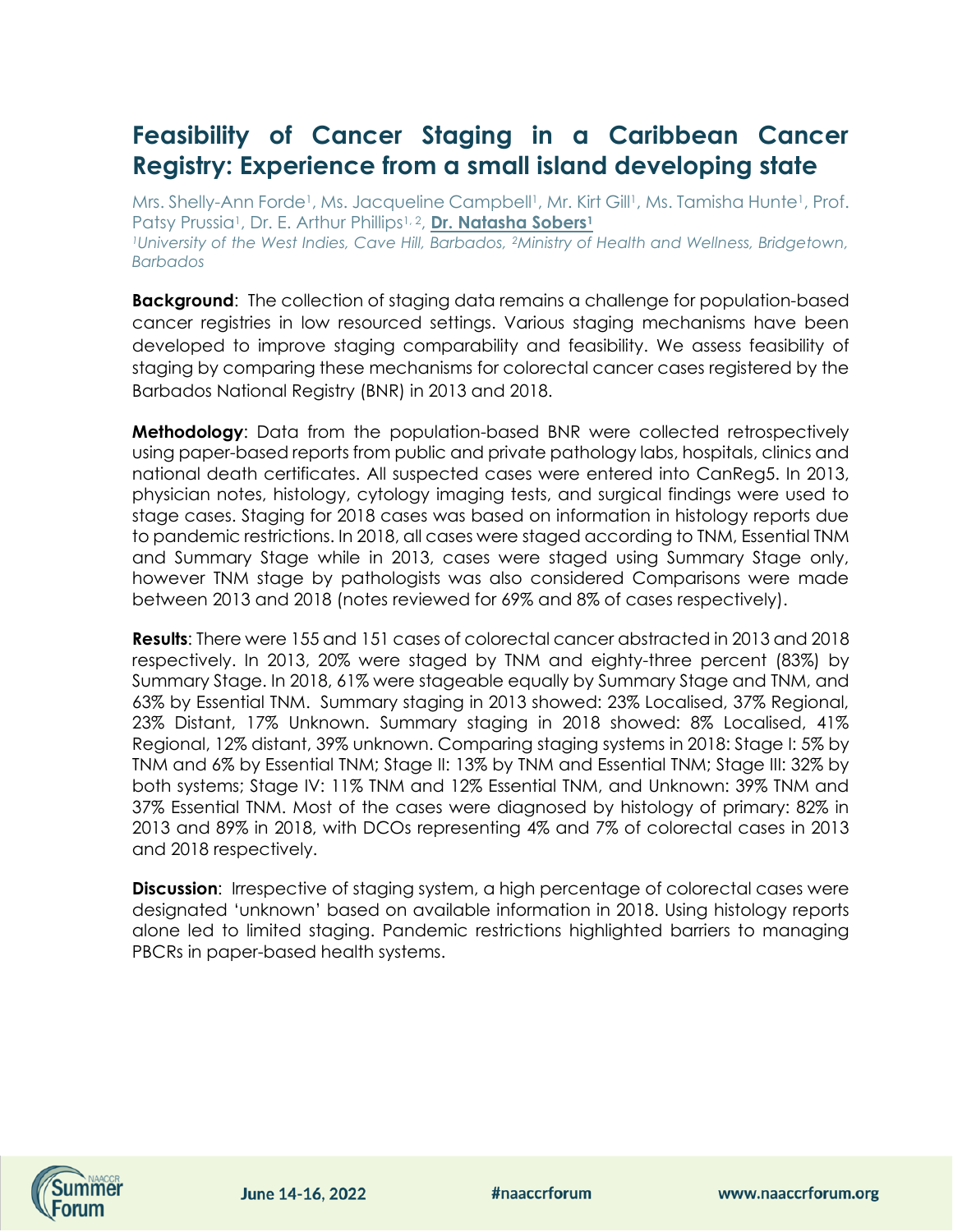### **Female Breast Cancer in New Jersey: Geographic Disparities in Incidence, Screening, and Risk Factors**

Ms. Susan German<sup>1</sup>, Ms. Pamela Agovino<sup>2</sup>, Mr. Muhammad Ahmed<sup>1</sup>, Dr. Gerald Harris<sup>1</sup>, Ms. Jie Li<sup>2</sup>, Dr. Karen Pawlish<sup>2</sup>, Dr. Lisa Paddock<sup>1,3</sup>, Dr. Antoinette Stroup<sup>1,3</sup> *1Rutgers Cancer Institute of New Jersey, New Brunswick, USA, <sup>2</sup>2 New Jersey Department of Health, Trenton, USA, 3Rutgers School of Public Health, Piscataway, USA*

**Background:** Breast cancer continues to be the most commonly diagnosed cancer and the second leading cause of cancer death in New Jersey women with a projected estimate of 8,410 new cases and 1,210 deaths annually.<sup>1</sup> Geographic variation in health-related behaviors (alcohol consumption, physical activity, obesity-related), screening, and socioeconomic status (SES) are often associated with a region's cancer incidence and proportion of early detection as measured by stage at diagnosis.

**Purpose:** Considering the focus among the research community on the importance of and evaluation of population-based breast cancer screening to improve survival outcomes, the authors characterize and geographically display county-level breast cancer burden, alcohol consumption, physical activity, and obesity prevalence, mammography prevalence, and SES among New Jersey's female screening age (40- 74) population.

**Methodology:** New Jersey State Cancer Registry (NJSCR) data were used to capture breast cancer cases diagnosed among New Jersey women aged 40-74 for the years 2014-2018 (2009-2018 for incidence trend). Mammography, alcohol consumption, physical activity, and obesity prevalence data were obtained from the New Jersey Behavioral Risk Factor Survey (NJBRFS). Cancer rates, counts, and annual percent changes (APCs) were generated using SEER\*Stat. The Standardized Proportion Ratio (SPR) was calculated to describe late-stage breast cancer diagnoses. Statistically significant differences between county and state measures were determined and are indicated on the maps. Maps were created using Tableau.

**Results:** Statistically significant variations of breast cancer incidence, late stage SPR, mammography, physical activity, alcohol consumption, and obesity by county are evident, and will be instrumental in identifying higher risk populations and the targeting of breast cancer screening and educational resources.

1. American Cancer Society. Cancer Statistics Center. [http://cancerstatisticscenter.cancer.org.](http://cancerstatisticscenter.cancer.org/) Accessed March 7, 2022.

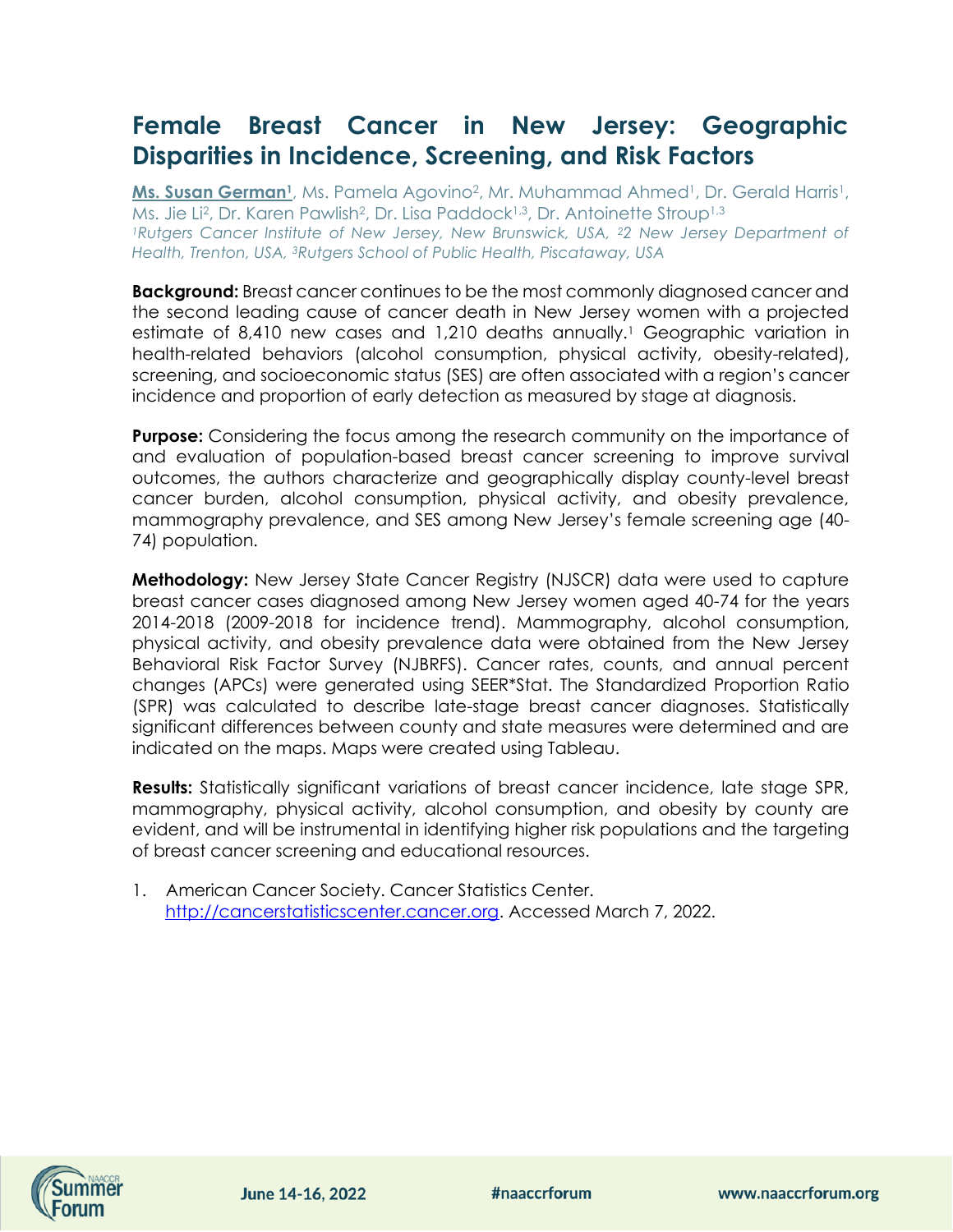# **Fundamentals of Abstracting Using the Canvas Platform**

**Mrs. Lucinda Ham<sup>1</sup>** , **Mrs. Babette Langeneckert<sup>1</sup>** *<sup>1</sup>Missouri Cancer Registry and Research Center, Columbia, USA*

**Motivation**: Virtual learning has become normal since the arrival of Covid. The team at Missouri Cancer Registry was motivated to create an on-line Fundamentals of Abstracting course to reach a broader audience. The on-line version of the course opened the field of Cancer Registry to those who may not have had an opportunity to attend otherwise due to travel or budget constraints.

**Approach/Abstract:** Missouri Cancer Registry (MCR) created an on-line Fundamentals of Abstracting course to be available at least twice per year. The class is geared toward new abstractors who are not familiar with the abstracting process. For those that area not familiar with abstracting and/or the required fields, this is a great place to start learning. Students will view fifteen pre-recorded **Voice Thread** presentations of the Missouri Cancer Registry Abstract Code Manual at their own pace. The **Voice Thread** presentation, created by MCR's Education Coordinator, guides users to the MCR website and links used within the website to access standards and coding guidelines such as STORE, SEER and NAACCR. Other members of the MCR QA team assisted with recording the Voice Threads. After completing the **Voice Thread** presentations, students can work through five practice cases using the Missouri Cancer Registry Abstract Code Manual. The fee for the course is \$50 which covers the cost of the MCR Abstract Code Manual and postage. The course is available on the University of Missouri Canvas platform. Students are given two months to complete the on-line course.

**Results/Conclusion:** MCR had a great response to the first offering of the on-line course with thirteen students enrolling. Eleven students completed the course within the 2 month timeframe. Two students did not complete the course for reasons unknown. In comparison, attendance for in-person training usually consisted of 4-6 students. We have been able to reach a much broader audience with the on-line course including out of state and international students.

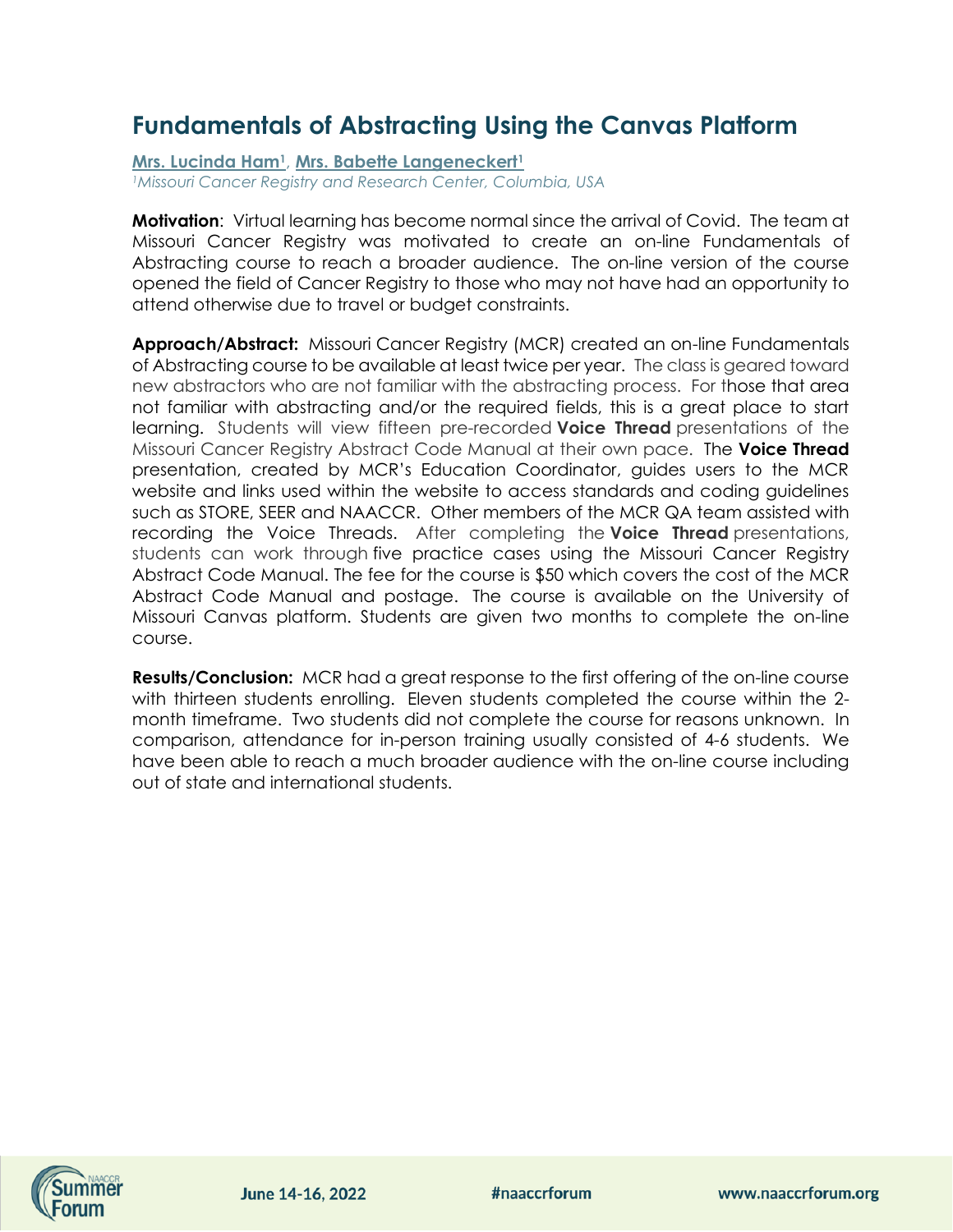# **How does Hospital Discharge Data linkage affect Case Ascertainment for major Cancer sites in Alberta?**

#### **Dr. Vidhi Dave**<sup>1</sup>

*<sup>1</sup>Alberta Health Services, Calgary, Canada*

This poster gives a background of major cancer sites (Brain, Lung, Hematopoietic, Kidney, Colon, Other digestive and Male genital) in Alberta. It outlines the various data sources currently utilized and their impact on case ascertainment for specific cancer sites in the Alberta Cancer registry (ACR). There have been some speculations around the under reporting of some cancers. To validate this hypothesis, hospital discharge data (using the Discharge Abstract Database) was reviewed for possible missed cases by the ACR. This poster discusses the historical background, impediments and procedure to carry out this review in Alberta and its implications. It also discusses the importance of these kinds of reviews based on the results from 2018-2020 hospital discharge reviews. It elaborates on the possible barriers for registration by analyzing the characteristics of the cases that are added from the hospital discharge data review to the registry data. Thus, it lays a foundation for the rationale of incorporating such reviews to include the cases that might be falling through the cracks and thus allocate proper resources at the registries to be able to carry out these functions.

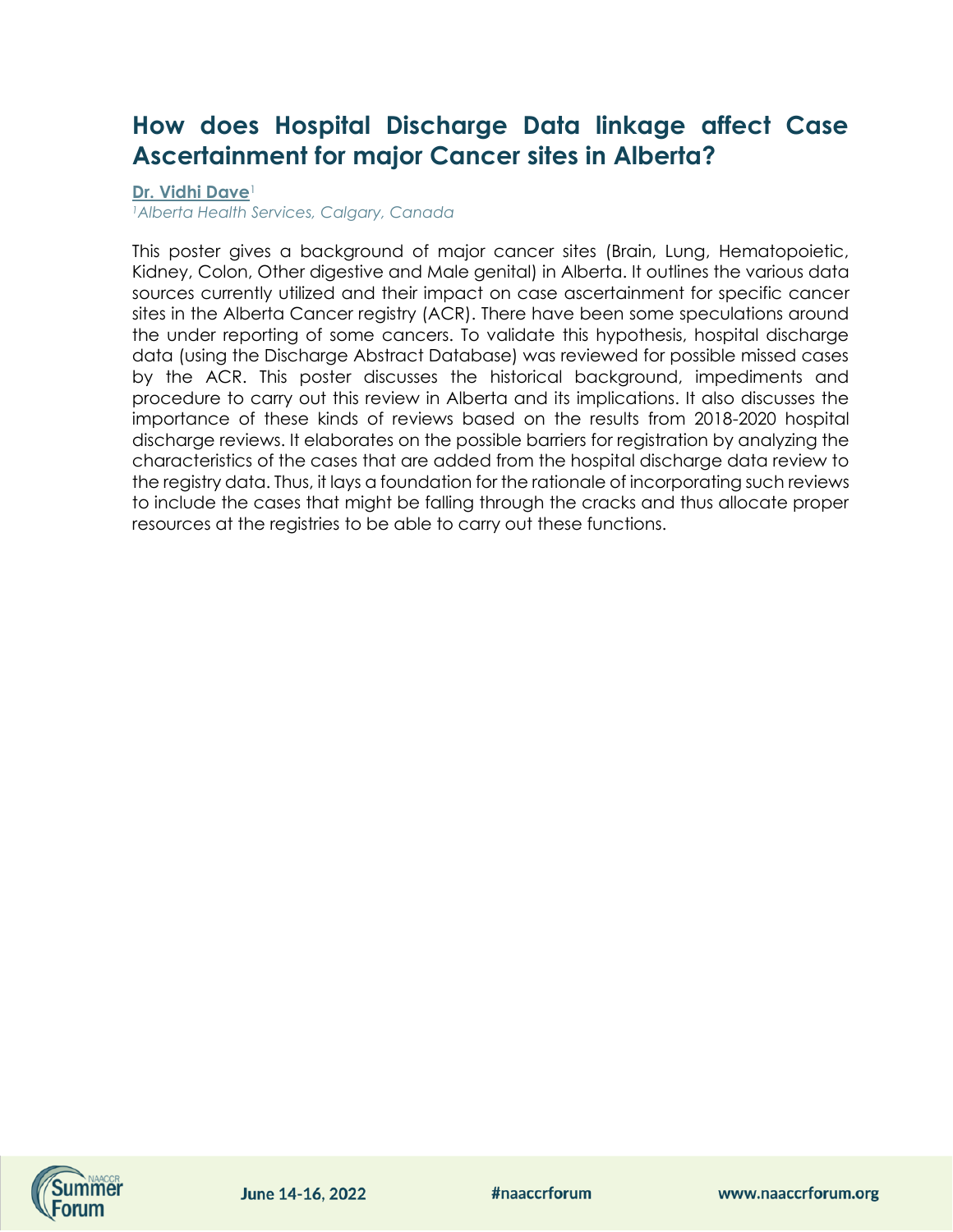# **Hysterectomy adjustment factors applied to the United States Cancer Statistics (USCS) data, 2009-2018.**

#### **Ms. Jessica King<sup>1</sup>**

*<sup>1</sup>Centers for Disease Control and Prevention, Atlanta, USA*

**Background** Hysterectomy is one of the most performed surgeries in the U.S. and changes the cancer risk profile for some gynecological cancers (cervical, uterine) of women who undergo the procedure. Adjusting the at-risk population data file could yield better estimates of the burden of these cancers.

**Methods** I used SAS-callable SUDAAN on Behavioral Risk Factor Surveillance System (BRFSS) data (2010, 2012, 2014, 2016, 2018) to calculate hysterectomy prevalence by 5 year age group and race/ethnicity over time. I applied the age by race/ethnicity specific factors to the female US populations of corresponding age and race/ethnicity to generate a new population file adjusted to remove the estimated number of women who reported hysterectomy. I used this population combined with the 2009-2018 NPCR and SEER incidence data to build a female-only SEER\*Stat database using SEER\*Prep and compared the rates of cervical and uterine cancers in the adjusted population data to the rates of these cancers generated from the unadjusted data.

**Results** The incidence rates (per 100,000 persons) for women in the hysterectomyadjusted dataset are higher in all age groups and race/ethnicities when compared to the unadjusted data. Unadjusted cervical cancer incidence rates are highest in Hispanic women, and hysterectomy-adjusted rates are highest in Black women. Unadjusted uterine cancer incidence rates are highest in White women, and hysterectomy-adjusted rates are highest in Black women. Women aged 75-79 years had the largest difference in hysterectomy-adjusted cervical cancer rates compared to the unadjusted rates and women aged 70-74 had the largest difference for uterine cancer.

**Conclusions** Hysterectomy reduces or eliminates risk of certain gynecological cancers. The population at-risk of developing these cancers varies by age and race/ethnicity due to differing hysterectomy prevalence by these demographic factors over time. Adjusting the female population data file to account for self-reported hysterectomy prevalence by age and race/ethnicity can provide a better estimate of the true burden of these cancers in a population over time. BRFSS is self-reported data and does not include details on the type of hysterectomy procedure performed (partial, radial), so caution should be used in interpreting the results.

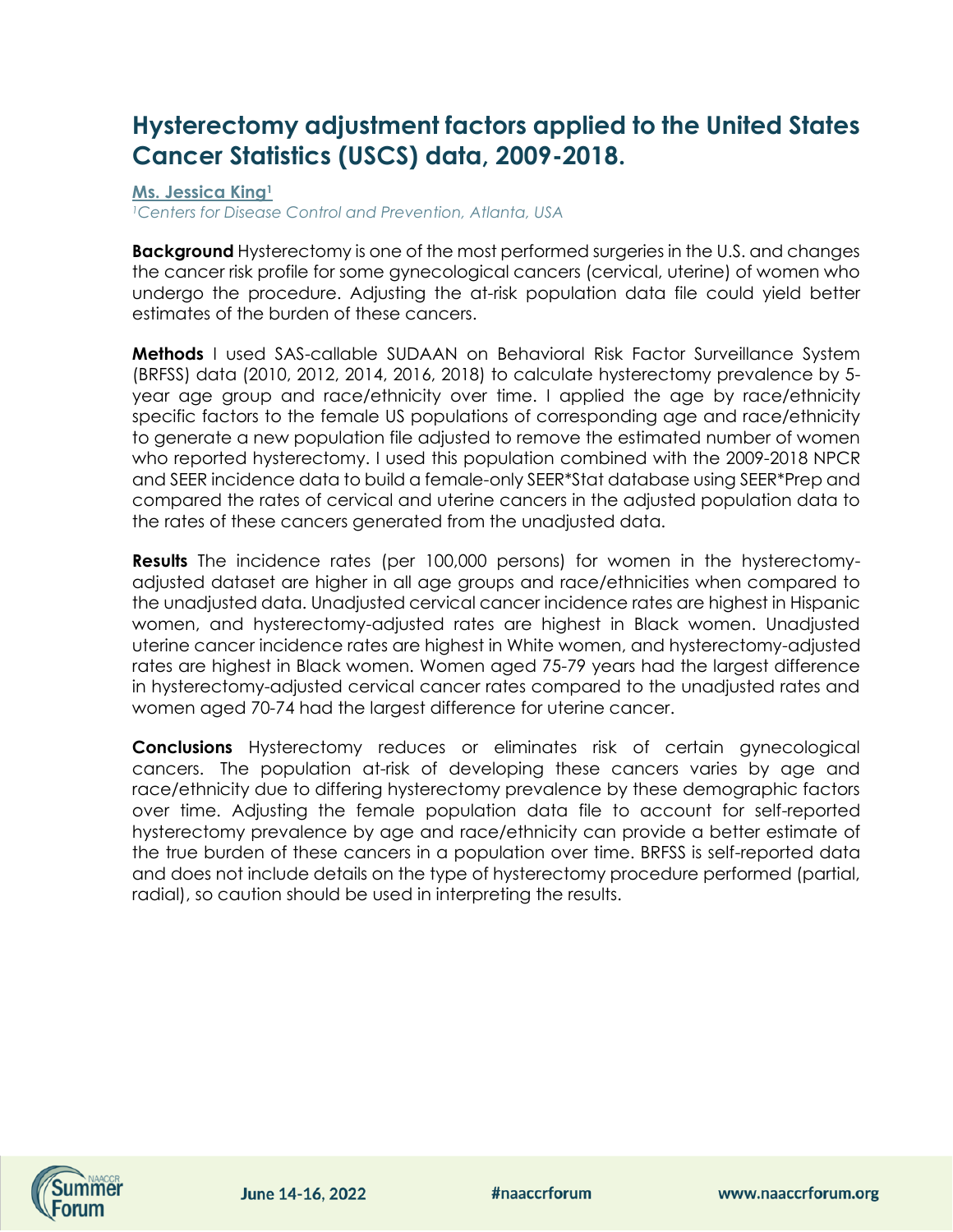# **Identifying Factors Associated with Loss to Follow-up among Patients Reported to the New York State Cancer Registry (NYSCR)**

**Dr. Baozhen Qiao<sup>1</sup>**, Dr. Maria Schymura<sup>1,2</sup>, Dr. Xiuling Zhang<sup>1</sup>, Ms. April Austin<sup>1</sup>, Ms. Colleen Sherman<sup>1</sup> *<sup>1</sup>New York State Cancer Registry, Albany, USA, 2University at Albany School of Public Health, Rensselaer, USA*

**Background:** State cancer registries in the U.S are resources for estimating populationbased cancer survival. However, the completeness of patient follow-up might affect the accuracy of survival estimates. Like many registries, the NYSCR conducts patient follow-up largely through linkages with other data sources. Even after expending great effort on linkages, a small proportion of patients remain lost to follow-up (LTFU). We intend to identify factors that are associated with the likelihood of LTFU in the NYSCR.

**Methods:** First primary cancers (sequence number = 00 or 01, excluding DCO and autopsy cases) diagnosed during 2000-2018 among NYS residents were selected for study. All patients were followed through December 31, 2018. Based on patients' vital status and last contact date, follow-up status was categorized into two groups: patients LTFU and patients not LTFU. Patients LTFU were examined by demographic and tumor characteristics. Multivariate logistic regression analyses were performed to evaluate the associations between demographic/tumor characteristics and likelihood of LTFU. For patients LTFU, the timing of LTFU (within 1 year, 1-5, 5-10, or >10 years) was further described. LTFU rates within 5 years after cancer diagnosis were also examined.

**Results:** Among 1,797,228 patients, 74,722 were lost to follow-up, representing 4.2% of all patients and 7.6% of alive patients. About 61% of LTFU occurred within 1 year after cancer diagnosis. Logistic regression analyses indicated that patients who were female, black or Asian/Pacific Islander, Hispanic, foreign born, insured by Medicaid or uninsured, aged <20 years, or living in NYC or metropolitan counties were more likely to be LTFU compared to their counterparts. Cases reported by laboratories and physician offices also had a higher likelihood of LTFU. Similar patterns and effects were identified when evaluating 5-year LTFU.

**Conclusion:** Identifying factors associated with patient LTFU is important for cancer registries to improve follow-up data. We found that LTFU is not random, rather certain patient groups have higher LTFU rates than others. For registries that conduct followup through linkages, it is critical to collect high quality and complete demographic data, especially for females, children, the foreign born, and minority race/ethnicity groups.

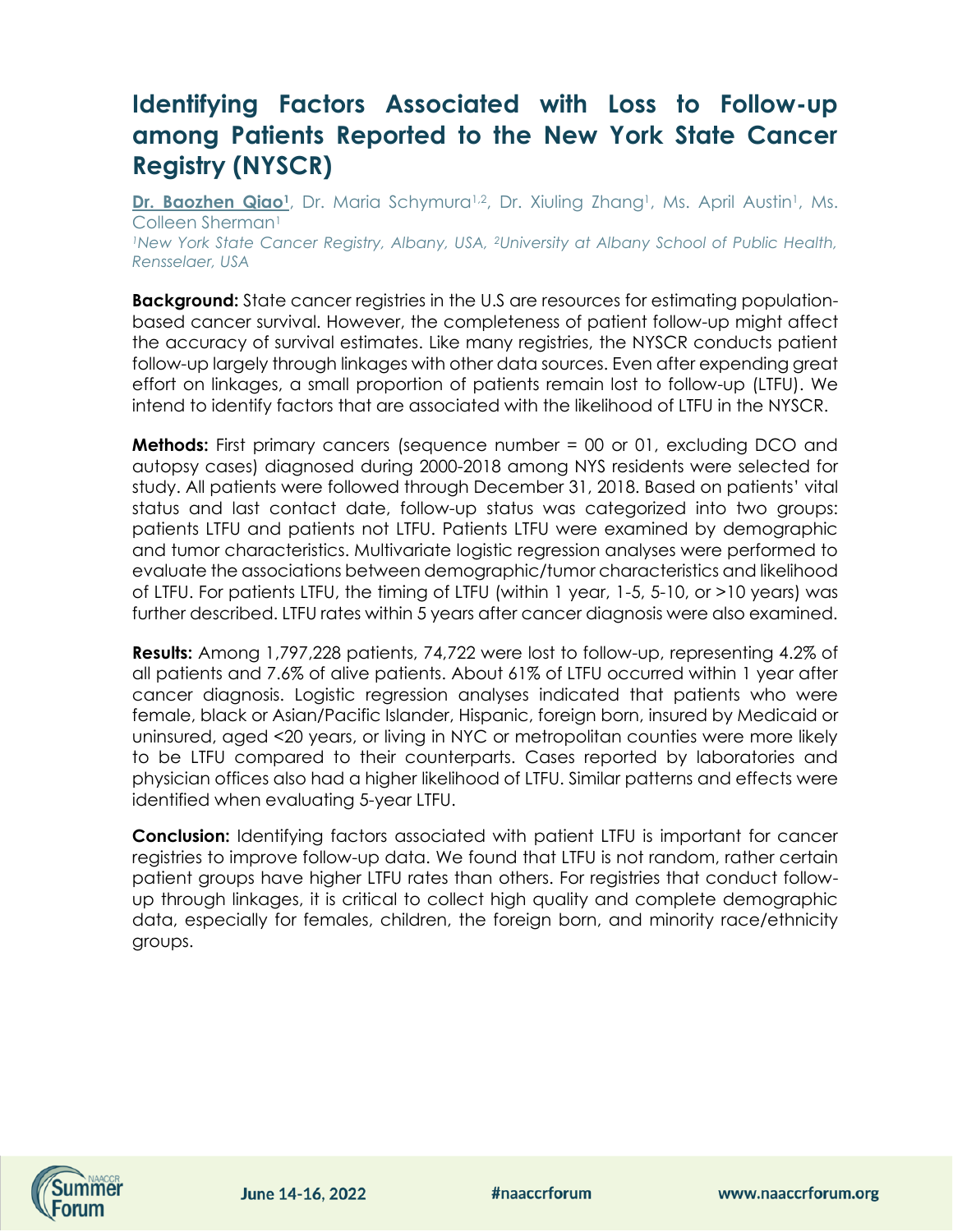# **Improving Central Registry Data Processing and Quality Assurance Through Innovation**

#### **Mr. Greg Hammond1,2** , **Dr. Vijay Medithi1,2**

*<sup>1</sup>Myriddian, LLC , Columbia, MD, USA, 2Maryland Cancer Registry, Baltimore, MD, USA*

**Problem:** Quality Assurance is a challenge for central registries processing cases from multiple facilities. Changes in software, policy, and procedures increase the difficulty. These data anomalies and duplications originate from several sources.

Duplicate abstracts are submitted from hospitals routinely. These manifest as abstract bundles where few cases are duplicates, and the remaining are unique. CRS Plus automatic consolidation rules may override validated values with new conflicting abstract values. Manual consolidation requires CTRs to choose the appropriate value. Certain identifiers such as race, ethnicity, gender, etc., should not change in most circumstances. Any changes must be identified efficiently for the QA team for review and corrective action. Consolidated records may contain values that are inconsistent with write-backs from vital statistics and other data sets. These discrepancies must be identified and reviewed. A quality control process must be established to actively identify and correct or prevent data changes.

**Solution:** Myriddian has developed the Myriddian Quality Assessment Tool (MQAT), a Web-based application that provides several tools and workflow processes to address the problem. Through a proprietary hashing process, NAACCR V180 and V21 XML bundles received by Web Plus are analyzed by MQAT. This enables the CTR to export unique abstracts that are not present in the Registry Database. By selective processing, a large percentage of duplicates can be prevented before they enter the processing workflow. At times changes occur to race, DOB, SSN, and such key demographic fields during the normal process. MQAT identifies anomalous changes by examining the CRS Plus change log and comparing those changes to rules that highlight cases for manual review. When unexpected changes to fields such as Lat/Long and DxCounty occur, MQAT can identify and automatically correct via supporting scheduled tasks and reference tables in SQL Server.

**Results:** Data Quality is a keystone of the Cancer Registry. MQAT has allowed Myriddian to become more efficient in managing the complex process of abstract processing, abstract consolidation, and data validation.

- Improved workflow
- Elimination of duplicates
- Identify cases for QA review
- Identify CTR trends for education
- Reduced workload and aggravation
- Cost savings

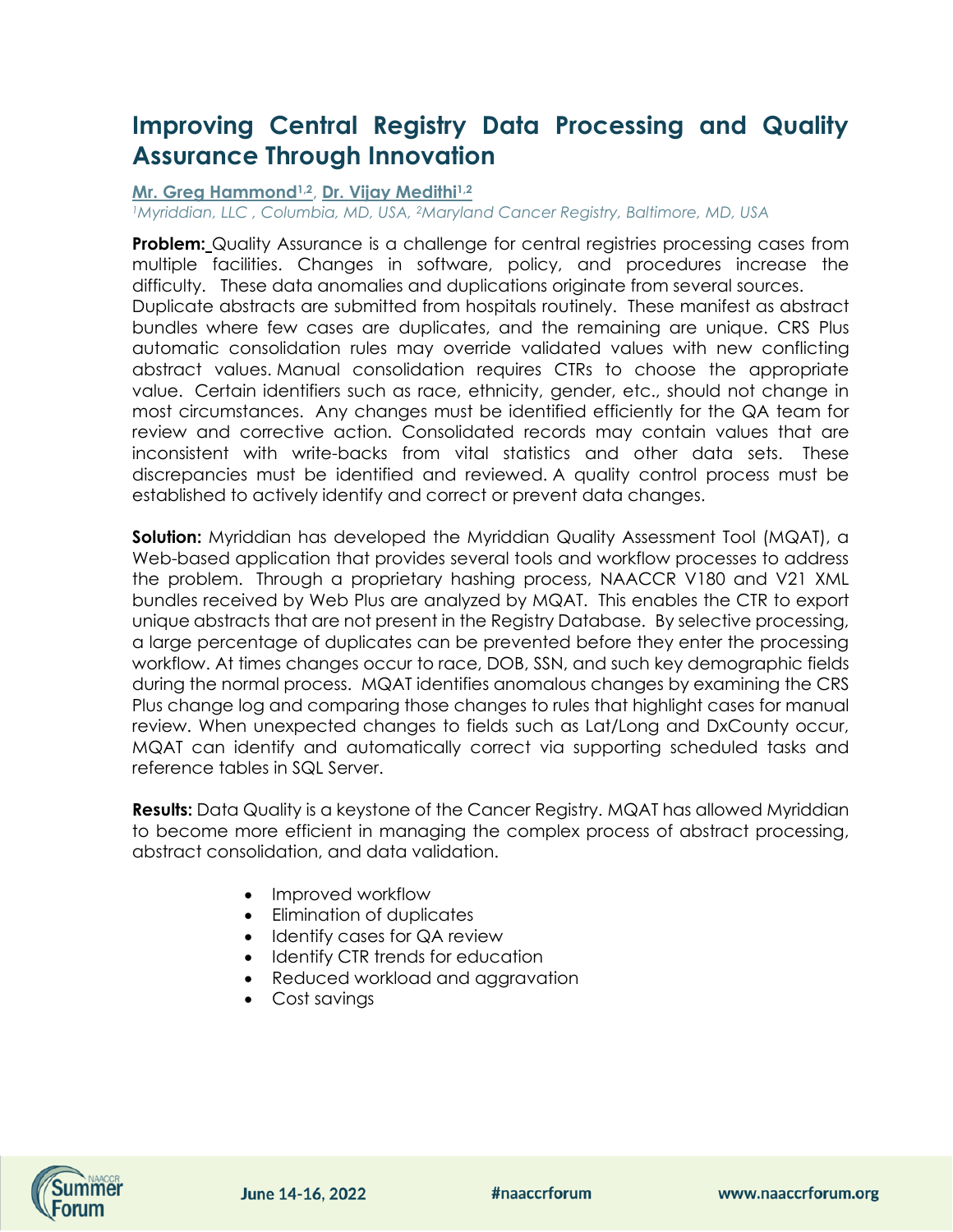# **Initial Method of Detection: The Breast Cancer Registry Missing Link**

**Dr. Peter Eby<sup>1</sup>**, Dr. Linda Chen<sup>1</sup>, Ms. Catherine Fidgeon<sup>1</sup>, Ms. Gunita Kashyap<sup>2</sup> *<sup>1</sup>Virginia Mason Franciscan Health, Seattle, USA, 2Stanford Health Care, Palo Alto, USA*

**Purpose**: United States cancer registries don't collect the patient-specific initial method of detection (MOD), such as screening mammography, for women with breast cancer. Initial MOD is the missing link between screening and outcomes. Absence of MOD prevents complete understanding of risks and benefits of screening, allows persistently conflicting recommendations, and misses opportunities to save lives. The purpose of this research is to determine whether patient-specific initial MOD can be accurately assigned prospectively and abstracted into cancer registries.

**Material and Methods**: This single institution research was approved by our IRB. MOD was defined as the single earliest event or test triggering the work-up and diagnosis of breast cancer. 7 MOD codes were created for image-based screening modalities, 3 for patient or provider detected signs or symptoms, and 1 for rare clinical presentations. Radiologists prospectively added a single MOD to the breast imaging report immediately after recommending tissue sampling of a suspicious (BI-RADS 4 or 5) finding for any patient without an active diagnosis of breast cancer. Registrars searched radiology reports for MOD when abstracting data for new breast cancer cases and transferred it to the corresponding user-defined MOD field in the registry. Radiology reports and images for patients diagnosed with breast cancer from January 2021 through December 2021 were reviewed to determine if MOD was assigned in the report and correct. Registry records were reviewed for completion of the MOD field from July 2021 through December 2021.

**Results**: From January through December 2021, radiologists assigned MOD in 91% (247/271) of eligible cases and MOD was correct in 93% (230/247) of cases for which it was assigned. From July through December 2021 abstractors discovered and transferred MOD to the registry in 90% (87/97) of eligible cases. 71% (12/17) of incorrect MOD assignments deviated from the existing guidance.

**Conclusion**: The prospective addition of a single initial MOD to radiology reports by breast imaging experts is feasible. Abstractors can consistently discover and transfer the MOD from radiology reports to cancer registries. Further investigation should include multiple institutions with reinforcement of protocol to improve accuracy, and electronic prompts to improve completion.

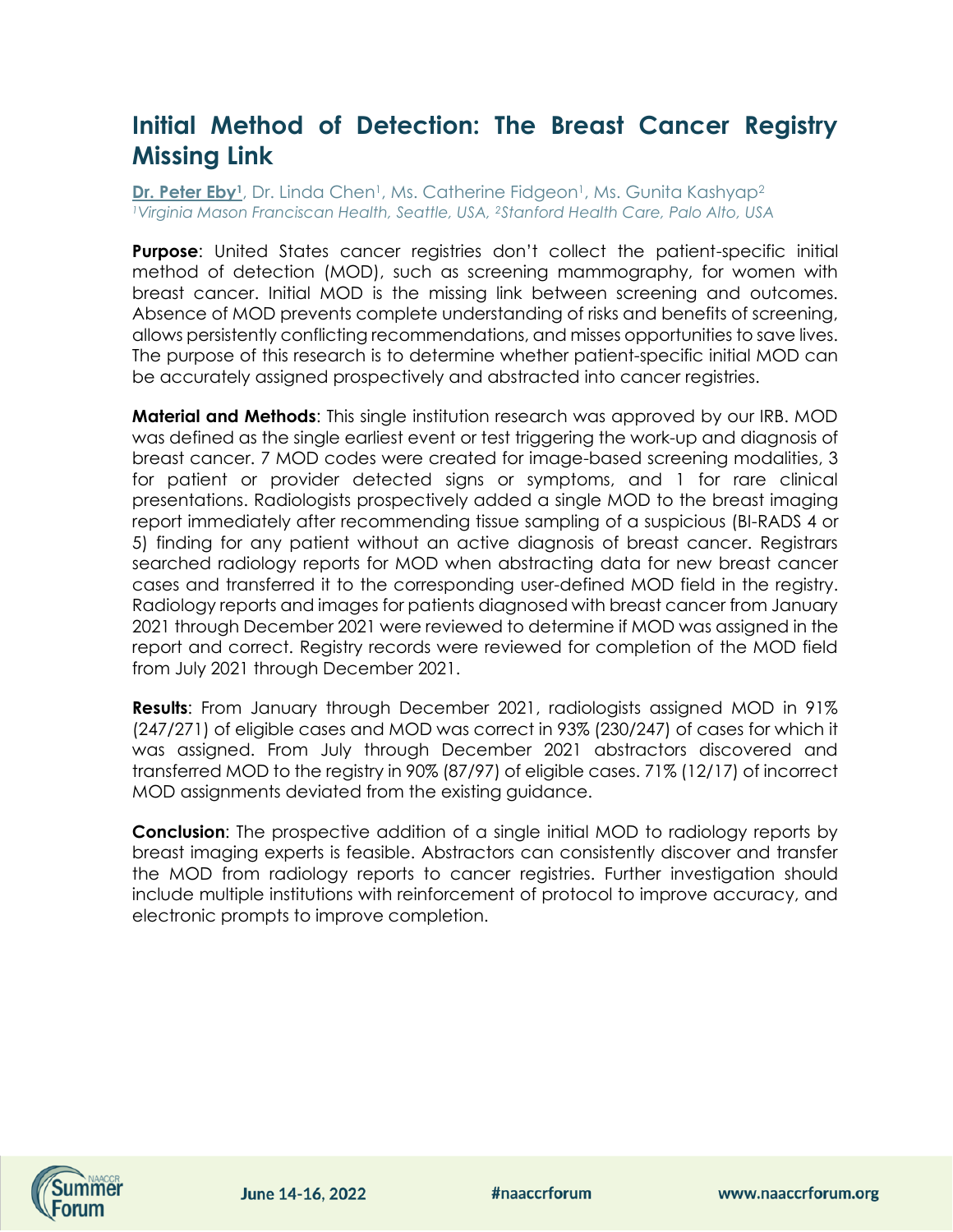#### **Lung Cancer Survival among Male Florida Career and Volunteer Firefighters**

Dr. Tulay Koru-Sengul<sup>1,2</sup>, Dr. Paulo S. Pinheiro<sup>1,2</sup>, Dr. Wei Zhao<sup>2</sup>, Dr. Monique Hernandez<sup>4</sup>, Mr. Feng Miao<sup>2</sup>, Ms. Laura A. McClure<sup>1</sup>, Dr. Alberto J. Caban-Martinez<sup>1,2</sup>, Dr. Erin N. Kobetz1,2,3 , **Dr. David J. Lee1,2,4**

*<sup>1</sup>University of Miami Miller School of Medicine, Department of Public Health Sciences, Miami, FL, USA, 2University of Miami Miller School of Medicine, Sylvester Comprehensive Cancer Center, Miami, FL, USA, 3University of Miami Miller School of Medicine, Department of Medicine, Miami, FL, USA, 4University of Miami Miller School of Medicine, Florida Cancer Data System at Sylvester Comprehensive Cancer Center, Miami, FL, USA*

**Background**: Lung cancer (LC) is a leading cause of cancer incidence and death in the US. Although firefighters smoke at rates lower than many worker groups, they are exposed to many known carcinogens and other chemical compounds via inhalation during and following firefighting activities. Despite these increased risks epidemiologic investigations on LC-survivorship for both career- and volunteer-firefighters are lacking.

**Methods**: Population-based retrospective observational cancer cohort of patients with primary LC-diagnosis in Florida were used to evaluate the survival among male Florida career- and volunteer-firefighters compared to non-firefighters over a 33-yearperiod (1981-2014). This study analyzed Florida Firefighter data that consist of linking data from 1) the Florida Cancer Data System incidence cancer records (1981–2014), 2) firefighter certification records from the Florida State Fire Marshal's Office (1972– 2012), 3) LexisNexis, a national dataset of news, business, and legal publications, and 4) Florida vital statistics records. The time from LC-diagnosis to LC-specific death in years were analyzed with multivariable Cox regression models with sociodemographics, clinical, treatment specific variables with occupation (careerfirefighter, volunteer-firefighter, non-firefighter) as the models' main effect. Adjusted hazard ratios (aHR) and 95% confidence intervals (95%CI) were calculated.

**Results**: Out of 210,541 male LC diagnosis, there were 449 career-firefighters and 157 volunteer-firefighters. LC-death was higher among volunteer-firefighters (75.2%) then career-firefighters (73.1%) but lower than non-firefighters (80%). In a multivariable model, compared to non-firefighters, career-firefighters had 13% (aHR=0.87;95%CI:0.84-0.97;p-value=0.012) and volunteer-firefighters had 24% (0.76;0.63-0.91; p=0.003) significantly lower risk of LC-death. Among firefighters only, career-firefighters had 15% (1.15;0.93-1.42;p=0.196) higher risk of LC-death than volunteer-firefighters but results were not statistically significant.

**Conclusions**: LC-survivorship is significantly better among firefighters compared to nonfirefighters. Career-firefighters had higher risk of LC-death than volunteer-firefighters, but the difference was not statistically significant. Occupational and environmental exposures may vary widely among firefighters depending on type of work activities, time spent at fires, fire types and use of respiratory equipment and other protective gears. Additional epidemiological studies are needed to determine and link these occupational and environmental exposure data to cancer cohort studies.

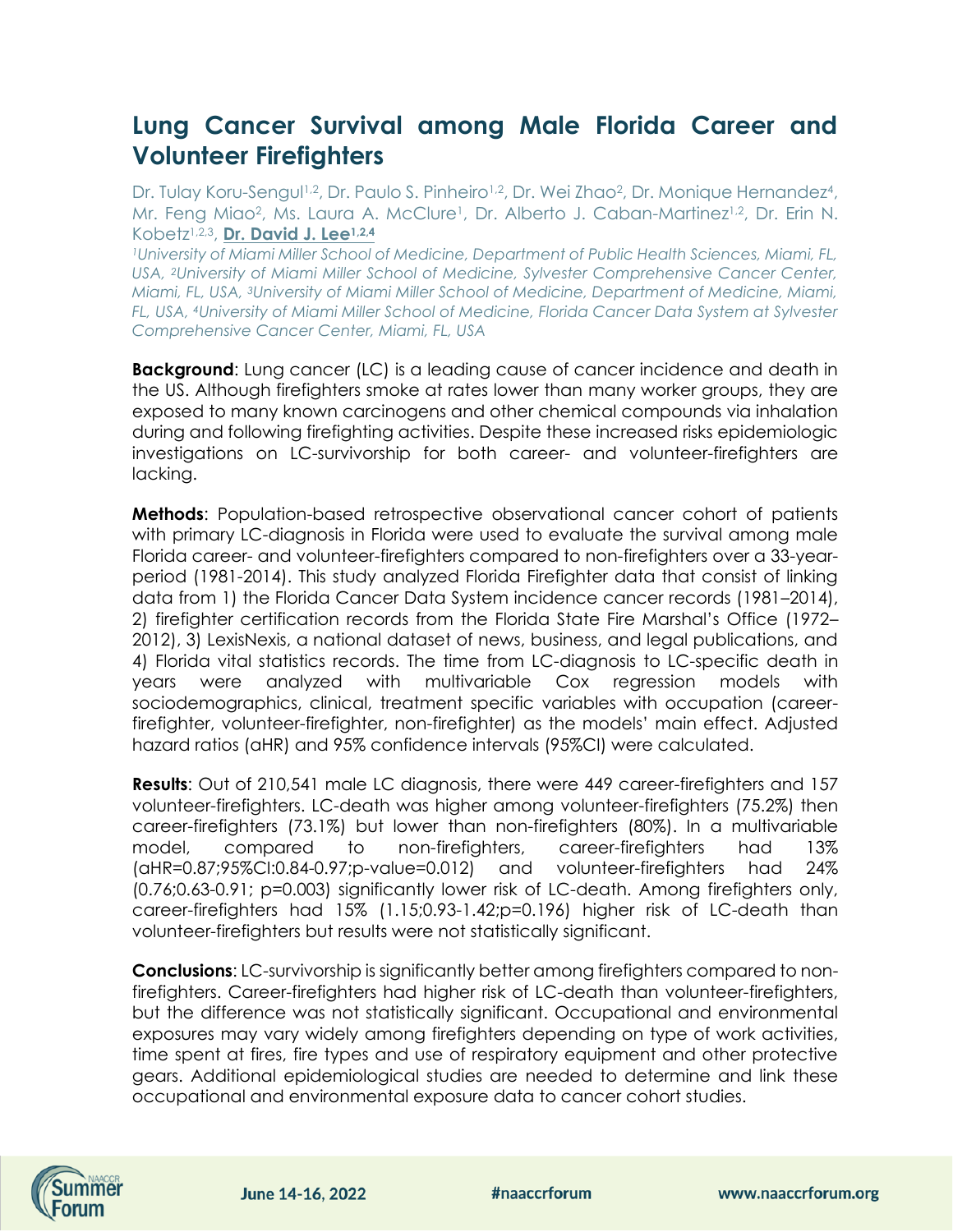# **Mapping Cancer Incidence among Hereditary Cancer Types in Michigan**

#### Ms. Jessica Fritzler<sup>1</sup> , **Mrs. Georgia Spivak<sup>1</sup>** *<sup>1</sup>Michigan Department of Health and Human Services, Lansing, USA*

Harmful mutations in the *BRCA1* and *BRCA2* genes substantially increase the risk of developing hereditary breast, ovarian, pancreatic, or prostate cancers, which is an inherited condition known as a Hereditary Breast and Ovarian Cancer (HBOC). Among women younger than 45, breast cancer incidence is higher among Black women than white women. Variations in *MLH1*, *MSH2*, *MSH6*, *PMS2*, or *EPCAM* genes increase the risk of developing another hereditary condition called Lynch syndrome (LS). LS increases the risk of colorectal, endometrial, ovarian and other cancers. Colorectal cancer disproportionately affects the Black community, where the rates are the highest of any racial/ethnic group in the United States. Black Americans are about 20% more likely to get colorectal cancer and about 40% more likely to die from it than most other groups.

To decrease the burden of hereditary cancers on Michigan's population, early identification of HBOC or LS among those who may have a predisposition of hereditary cancer is important. The cancers analyzed in this project have been identified as those most likely to have an underlying genetic predisposition due to HBOC and (LS) (e.g., breast, ovarian, colorectal, endometrial, prostate and pancreatic). Data obtained from the Michigan Cancer Surveillance Program (MCSP) was used to identify areas of high need for genetic counseling based on incidence rates of select hereditary cancers. It was determined that several differences existed among incidence rates between Black and white cancer patients in Michigan. Of note, white women had a higher incidence of breast and endometrial cancer compared to Black women; Black persons had a higher incidence of colorectal cancer compared to white persons; Black men had a higher incidence of both prostate cancer and high Gleason Score prostate cancer compared to white men.

Identifying areas that are high in need for cancer genetic services but are low in usage of these services by different racial groups helps drive program decisions for possible interventions. Genetic counseling with a board certified and/or eligible genetics provider, followed by genetic testing as appropriate, are the recommended first steps for anyone with a personal history or strong family history of these cancers.

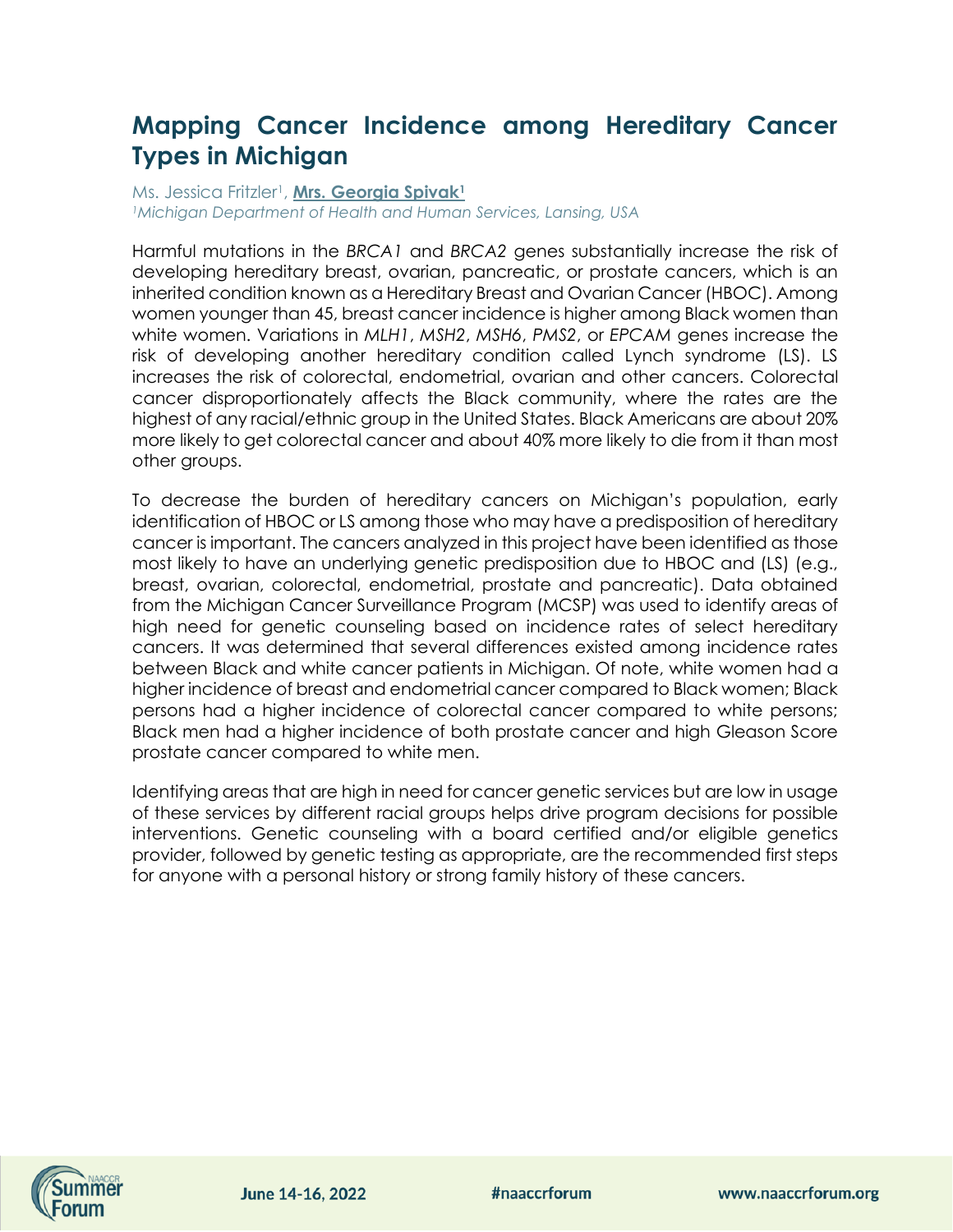# **Modernization of the National Program of Cancer Registries Cancer Surveillance System (NPCR-CSS) Monitoring Database (MDB)**

#### **Mr. Shailendra Bhavsar<sup>1</sup>** , Ms. Reda Wilson<sup>2</sup>

*<sup>1</sup>ICF International, Fairfax, VA, USA, 2Centers for Disease Control and Prevention, Atlanta, GA, USA*

**Introduction:** Rapidly monitoring and analyzing current and historical data is critical for cancer surveillance systems. The National Program of Cancer Registries (NPCR) deployed an enhanced on-line NPCR-CSS MDB system to combine real-time submission tracking and data analysis components with historical data. This system provides a suite of data visualization tools that aid CDC staff and NPCR awardees in monitoring their respective program activities and data quality.

**Purpose:** This presentation illustrates a secure and modernized on-line tracking system that facilitates NPCR program monitoring, data analysis, and management.

**Methods:** The enhanced NPCR-CSS MDB system was developed in adherence with the Department of Health and Human Services' Enterprise Performance Life Cycle framework. An application development life-cycle approach for the system's design included a process for planning, programming, testing, and deployment. An evaluation of needs and requirements from awardee users was conducted. Based on those requirements, the development team designed and deployed the modernized system. Screenshots of the reports from the various components will be presented.

**Results and Conclusion:** Through dashboards, graphs, trend-lines, and maps, the enhanced system visually displays major programmatic components such as data submission status, data quality reviews, program evaluation standards, and interstate data exchange. Awardees can update staff directories, track NPCR-related activities, generate reports, view data trends, and download Data Evaluation Reports and certificates. These enhancements allow more efficient monitoring leading to improved data quality and enhanced program operations.

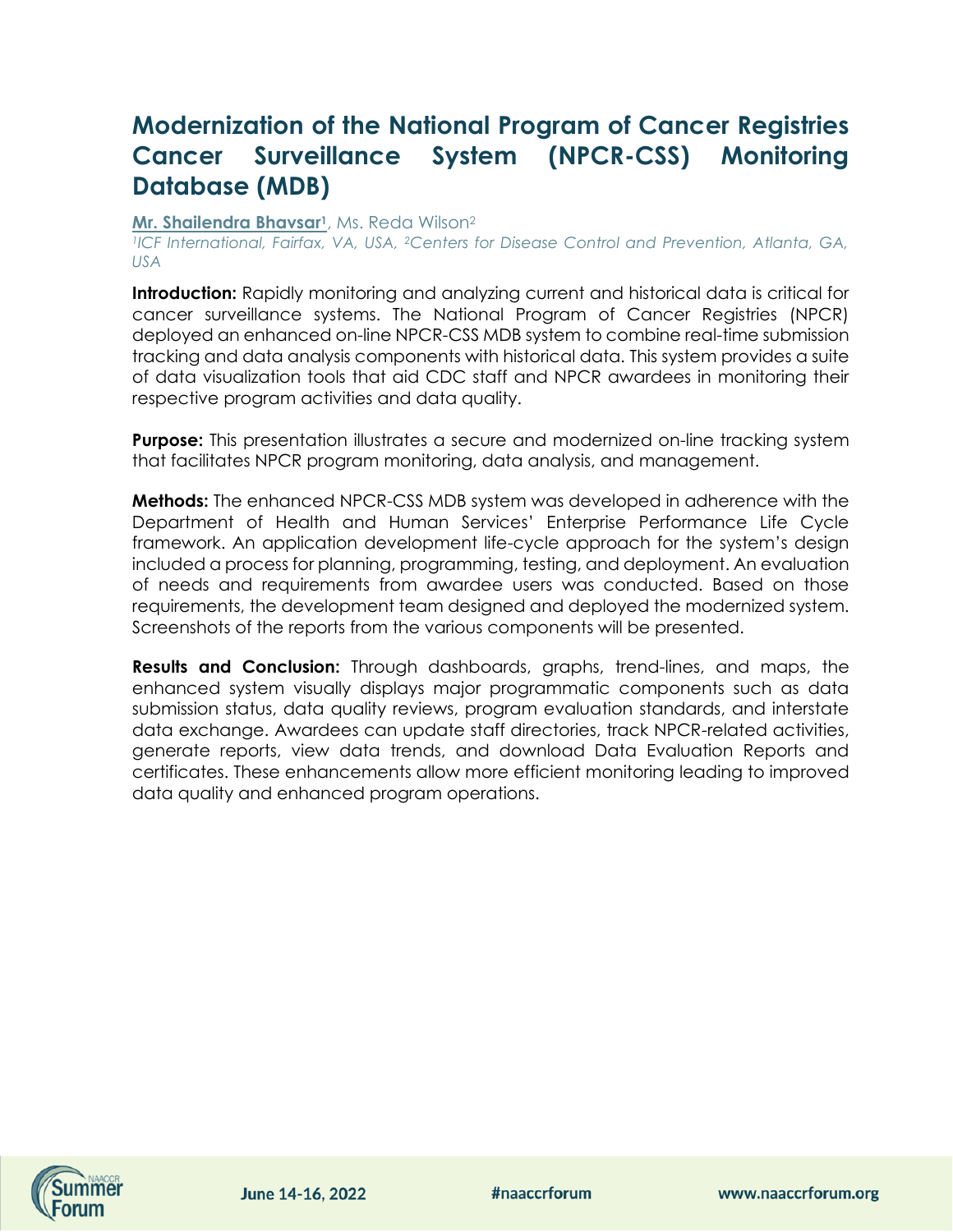# **New Hampshire Childhood Cancer Survivor Experiences: A Qualitative Study**

Dr. Angela Ricci<sup>1,2</sup>, Dr. Meghan Longacre<sup>3</sup>, Ms. Nithya Ramesh<sup>3</sup>, Dr. Julie Kim<sup>1,2</sup>, Ms. Adriane Burke<sup>4</sup> , Ms. Whitney Hammond<sup>4</sup> , **Dr. Judy Rees<sup>5</sup>**

*<sup>1</sup>Dartmouth Cancer Center, Lebanon, NH, USA, 2Children's Hospital at Dartmouth-Hitchcock, Lebanon, NH, USA, 3Center for Program Design and Evaluation, Geisel School of Medicine at Dartmouth, Hanover, NH, USA, 4New Hampshire Department of Health and Human Services, Concord, NH, USA, 5New Hampshire State Cancer Registry, Lebanon, NH, USA*

Childhood cancer incidence (2013-2017) was reported as being highest in New Hampshire and the Northeast (Siegel 2018). In response to these findings, and to local concerns over a pediatric cancer cluster, the NH State Legislature set aside funds to explore childhood cancer issues in the Granite State. This funding allowed a multidisciplinary team led by the New Hampshire State Cancer Registry (NHSCR) to conduct several childhood cancer projects, including a study to understand the experience of childhood cancer patients and their families in NH. Between January and June 2021, we used a virtual platform, Zoom, to conduct focus groups and individual semistructured interviews to elicit open-ended perspectives from our participants. Transcripts were coded and analyzed using a mixed deductive and inductive approach. Coding and thematic statements were developed via consensus between two analysts. Our study identified significant challenges faced by NH childhood cancer patients and their families both during and after treatment. Particular areas of need include: Interpersonal and mental health support, opportunities to connect NH families experiencing childhood cancer, financial resources, school based support, and more comprehensive and integrated survivorship care. These results are being used to inform program planning for pediatric cancer prevention, treatment, and survivorship.

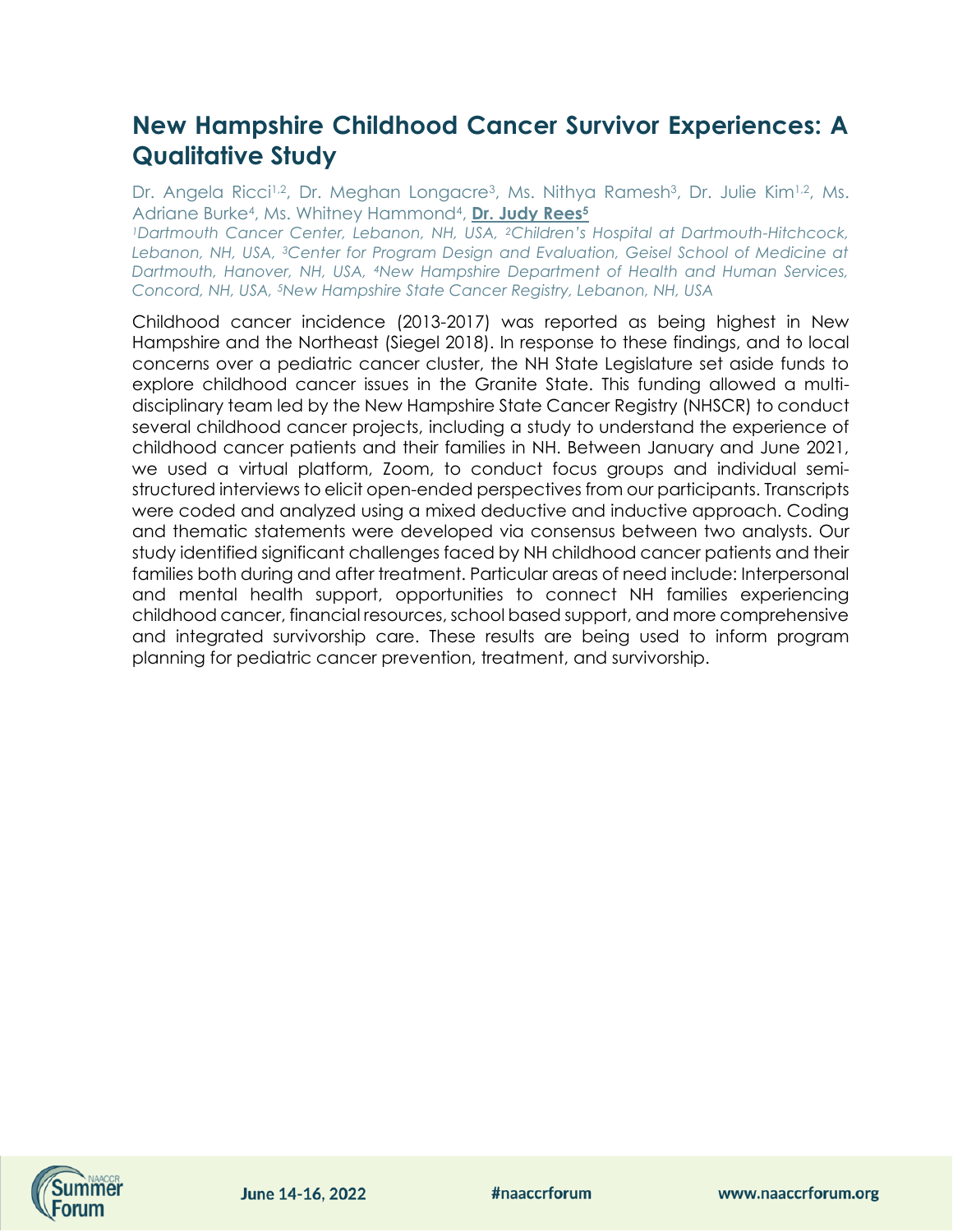#### **New Hampshire Childhood Cancer: Lessons Learned from Hosting a Large, Virtual Conference**

**Dr. Judy Rees<sup>1,2</sup>, Dr. Julie Kim<sup>2,3</sup>, Ms. Crystal Murphy<sup>1</sup>, Dr. Bonnie Lau<sup>2,3</sup>, Dr. Angela Ricci<sup>2,3</sup>,** Ms. Adriane Burke<sup>4</sup>

*<sup>1</sup>New Hampshire State Cancer Registry, Lebanon, NH, USA, 2Dartmouth Cancer Center, Lebanon, NH, USA, 3Children's Hospital at Dartmouth-Hitchcock, Lebanon, NH, USA, 4New Hampshire Department of Health and Human Services, Lebanon, NH, USA*

Childhood cancer incidence (2013-2017) was recently reported as being highest in New Hampshire and the Northeast (Siegel 2018). Rates of childhood cancers in the New Hampshire Seacoast area raised community concerns about possible environmental causes. In response, the New Hampshire State Legislature set aside funds to explore childhood cancer issues in the Granite State. This funding supported a multi-disciplinary team led by the New Hampshire State Cancer Registry (NHSCR) to conduct several childhood cancer projects, including hosting a free and virtual New Hampshire Childhood Cancer Conference on June 10, 2021. This educational conference was collaboratively designed for a broad audience and included welcome remarks by the Governor of New Hampshire, national expert presentations from diverse scientific fields, as well as the personal experiences of a cancer survivor and a parent. Between January and June 2021, we planned, organized, and executed our conference. A conference vendor organization was hired to support the technical element of the project (e.g., registration website, day of conference hosting, evaluation platform) and to create a written conference summary. Using a virtual platform, Zoom, the conference brought together 348 attendees (cancer registrars, researchers, public health professionals, community members, cancer survivors/families) and offered continuing education credits for Physicians, Nurses and Cancer Registrars. Over 960 hours of education credits were earned by 158 cancer registrars. The scientific summary of the conference proceedings will be used in program planning and identifying priorities to support pediatric cancer patients, survivors and families. The logistical challenges in organizing the conference will be discussed.

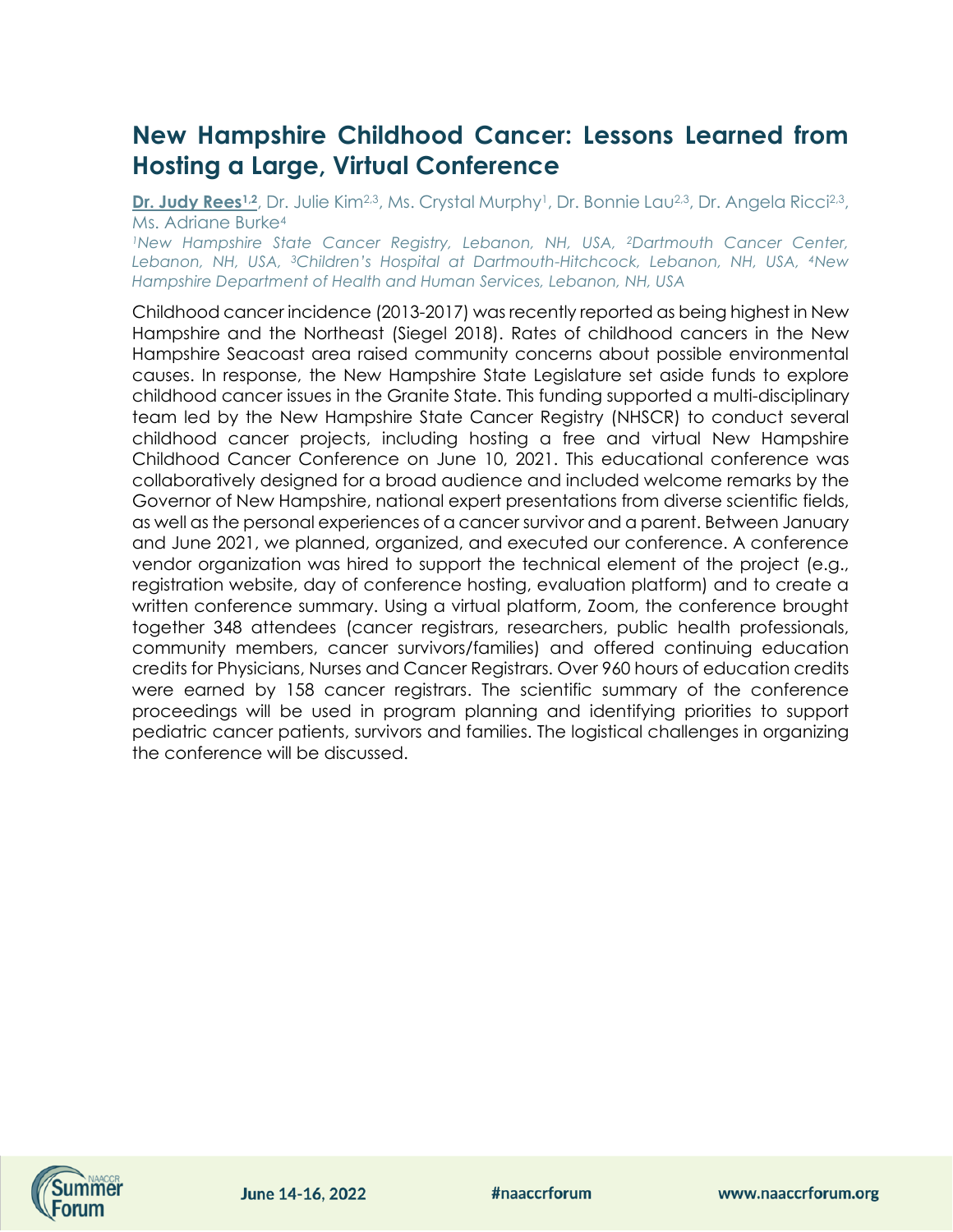#### **New IT Solutions in Cancer Registry Data Collection**

**Dr. Ganesh Balasubramaniam**<sup>2</sup>, Dr. Rajshree Gaidhani<sup>2</sup>, Mrs. Mitali Sapkal<sup>2</sup> *<sup>1</sup>Tata Memorial Centre, Mumbai, India, 2Centre for Cancer Epidemiology, Navi Mumbai, India*

**Introduction:** Cancer registry is backbone for all cancer research activities. Prior to setting up cancer registry, it is suggested that a cross-sectional survey be conducted to know the cancer. It is a challenging and daunting task to setup registries, especially in rural India. There are 39 Population Based Cancer Registries (PBCR) setup by the National Centre for Disease Informatics (NCDIR), India. Tata Memorial Centre (TMC) setup the first rural registry in Barshi, in 1982. As a continued effort, another rural registry was setup in Ratnagiri district in Maharashtra, followed up in Sindhudurg. Special registry, four, Nuclear Power plant (NPP) locations in India, Tarapur in Maharashtra, Kaiga in Karnataka, Kakrapar in Gujarat and Rawatbhata in Rajasthan, were set up in 2011 onwards. Some of the registries are difficult terrain areas and access to these are very difficult.

**Objectives**: To describe the Newer ways, with the use of Technology, to collect and record data through Tablet-PC.

**Material and Methods:** Collection of data for the years 2011 onwards for special registries, was done using Tablet-PC. Tablet-PC were procured and given to field investigators for data collection with Software developed exclusively for this purpose. Field visits were undertaken anyway, but it paved the way for paperless registry and real-time data capture. The data is entered online from the location, and it is transmitted to the Central SERVER located in our hospital. The software has online duplicate checks, location by GPS, immediate analysis of cases collected by each investigator and overall performance between any period of data collection. TAB-PC data collection started from 2017 onwards.

**Results:** In the NPP registries, till date 523 cases of Palghar, 605 of Uttarkannada, 138 of Rawatbhatta and 411 of Kakrapar, of the years 2017-18. Besides cases of previous years, prior to 2017 were also entered, which constituted 3700 cases registered in all 4 special registries. The TAB\_PC helped during the COVID-19 period as well, as cases were obtained by email as well.

**Conclusion:** The TAB-PC has helped in collection quicker, easier means and also for data validation and analysis, which otherwise would be difficult.

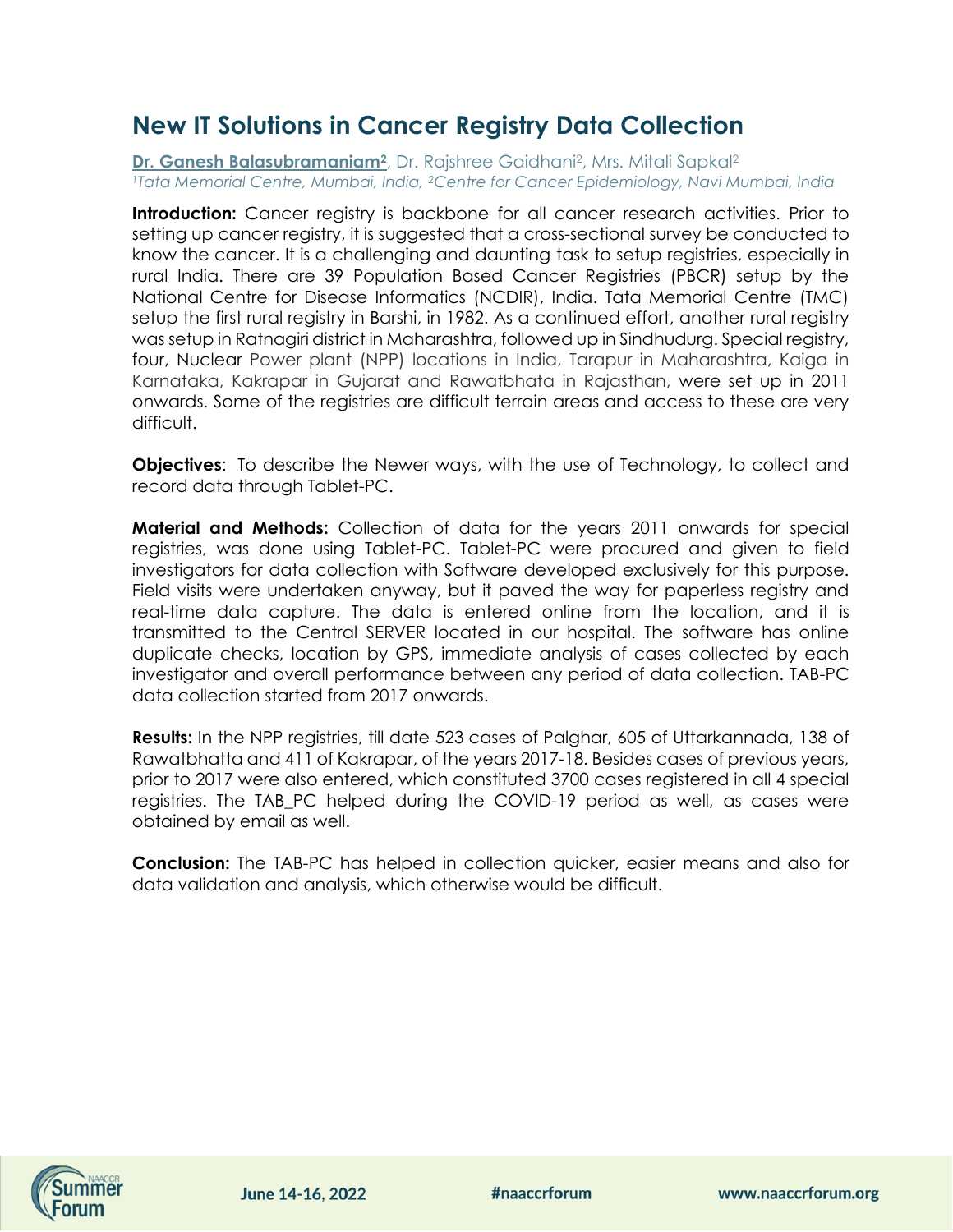

#naaccrforum

www.naaccrforum.org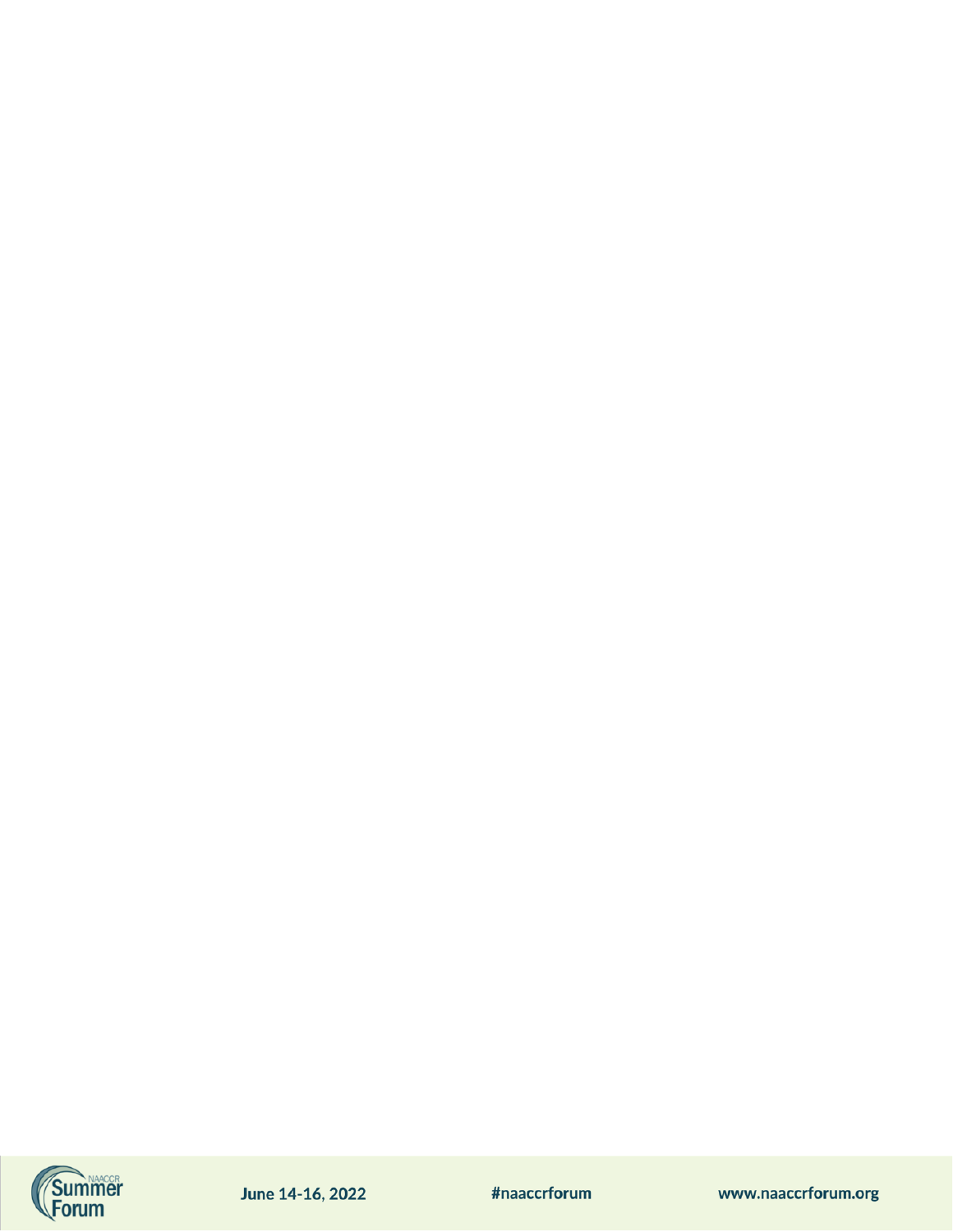# **Operationalising Clinical Natural Language Processing (CNLP) for Cancer Registries**

**Prof. Jon Patrick<sup>1</sup>**

*<sup>1</sup>Health Language Analytics Global, Sydney, Australia*

The task of preparing a Cancer Registry for using Clinical Natural Language Processing (CNLP) is an important process that will have significant effect in the workflow processes of staff. Successful implementation should bring greater productivity and enjoyment to existing staff and pave the way for them to be engaged in more interesting and complex work.

However, there are a number of activities that need to be carefully designed and managed.

We delve into the questions that need to be answered for a registry to decide if they have the resources to properly execute a project to introduce CNLP, and if they have the technologically experienced staff to ensure it is effectively commissioned.

- 1) The types of CNLP available effect the nature of the results a registry will receive and how they will restructure their workflow.
- 2) How should a cancer registry initiate a new CNLP Process?
	- i) Treat it as a project and set up a project management team. It is not just a matter of installing packaged software.
	- ii) When the CDC Cancer Surveillance Cloud-based Computing Platform (CS-CBCP) becomes available many considerations will be ensured, but otherwise the Cancer Registry should explore topics about the nature and quality of the training reports , and the functions of the CTR software being able to send documents to the service, receive them back, audit them appropriately, and the CNLP Service's response to prospective changes in coding rules both locally and nationally.
- 3) If a registry has to start without any prior experience with CNLP they will need to prepare training materials for the software provider including compilation of a training corpus, coded for case identification, and the required NAACCR data items.
- 4) Operational activities include: Setting up the communication mechanisms for data transfer to and from the CNLP service and ensuring procedures are in place for CTR corrected data to be sent back to the CNLP service.

Post Deployment Considerations include a strategy that defines actions to take if CNLP service is abandoned, and setting a regular schedule for auditing the results and providing feedback to the service provider

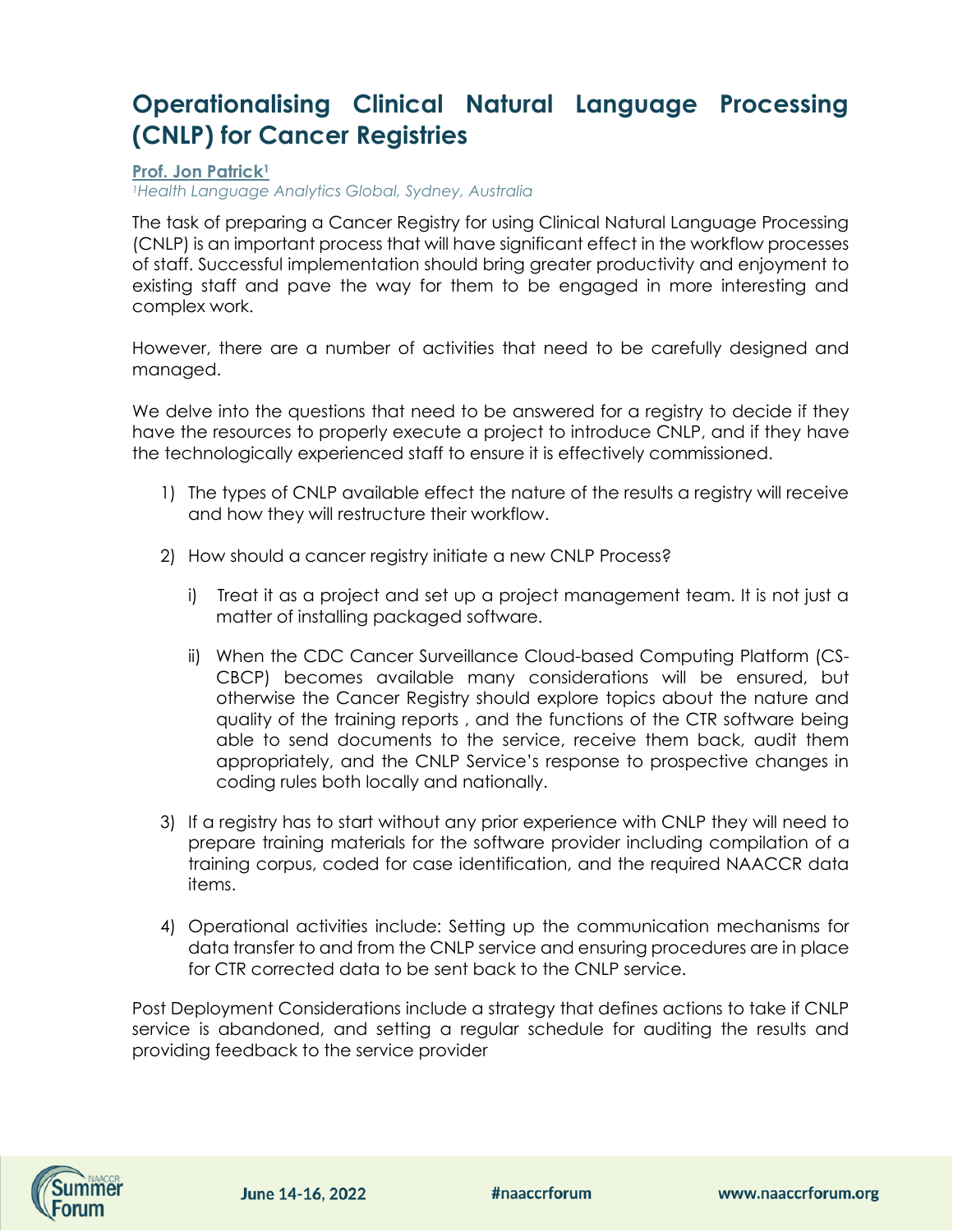

#naaccrforum

www.naaccrforum.org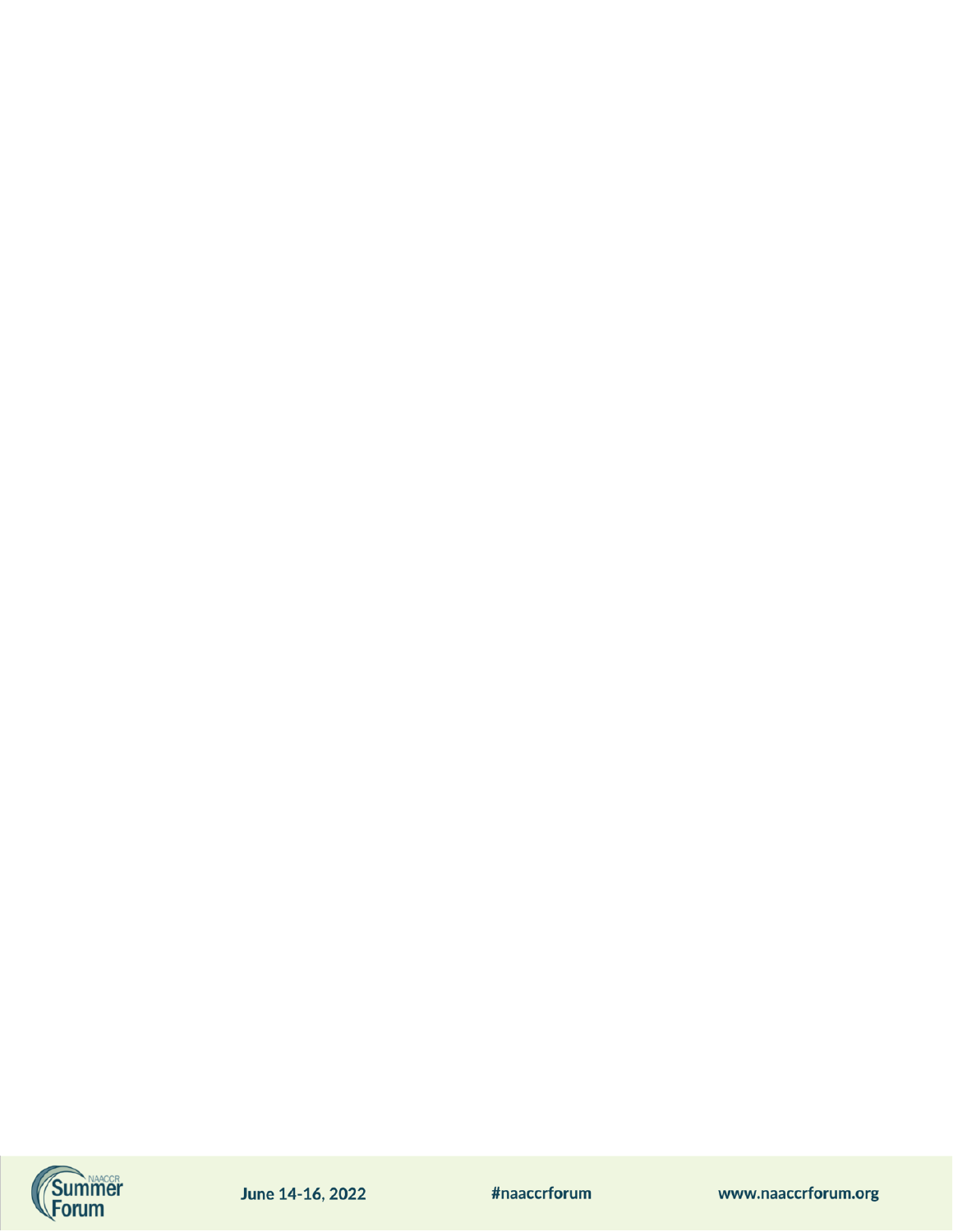# **Paediatric Cancers Reported in Special Cancer Registries in India**

Dr. Ganesh Balasubramaniam<sup>2</sup>, Dr. Rajshree Gaidhani<sup>2</sup>, Mrs. Mitali Sapkal<sup>2</sup>, Dr. Rajesh Dikshit<sup>2</sup>, Dr. Pankaj Chaturvedi<sup>2</sup>

*<sup>1</sup>Tata Memorial Centre, Mumbai, India, 2Centre for Cancer Epidemiology, Navi Mumbai, India*

**Background:** The paediatric cancer incidence rate in India is estimated to be 6.3 per 10<sup>5</sup> while it is 8.8 per 10<sup>5</sup> Globally. The types of cancers that occur in children vary greatly from those seen in adults. Despite cancer being a rare disease, and major advances in treatment and supportive care, cancer is still the leading cause of death in children younger than 15 years. The present study addresses this rare disease diagnosed in children in Nuclear Power plant (NPP) areas. Four Special Population Based Cancer Registries (PBCR) were set up in NPP areas in India, under Tata Memorial Centre (TMC), Mumbai, since 2011 and these are located in Palghar (Maharashtra), Uttarkannada (Karnataka), Kakrapar(Gujarat), Rawatbhatta(Rajasthan).

**Objectives**: To study proportion of paediatric cancer, cancer types reported in NPP locations during 2011-18, and further compare it with Indian national cancer rates.

**Methods**: During this period, in the four NPP registries, 125 cancer cases were registered.using ICD O-3 for classification of tumor morphology and primary site, and further classified according to the ICCC category (International Classification for Childhood Cancer).

**Results**: A total of 5065 cancers were reported of which 125 cases are in paediatric group, 65 cases were boys and 60 cases were girls .32 cases from Uttarkannada, 49 from Palghar, 15 from Rawatbhata and 29 from Kakrapar registry was reported from these registries. The proportion of paediatric cancers of all cancers in each registry are 3.4%, 2.0%, 2.0% and 2.7% in Palghar, Kakrapar, Uttarkannada and Rawatbhata respectively. Among the paediatric cancers, proportion of brain & CNS (0.6%), Leukaemia (1.5%) and lymphoma (0.5%) cancers was highest in Palghar. The proportion of childhood cancers across Indian PBCRs relative to cancers in all age groups varied between 0.7- 3.7%(NCDIR' 2020). The proportion of leukaemia (43-46%), lymphoma (7-16%) and brain & CNS (6-7%) observed in the Indian PBCRs are comparable to proportion of leukaemia (27-44%), lymphoma (3.4- 15%) and brain & CNS (6-17 %) reported in the special registries.

**Conclusion**: The specific types of paediatric cancers observed in Special Registries (present study) and India PBCRs are similar and less than those reported elsewhere in the west.

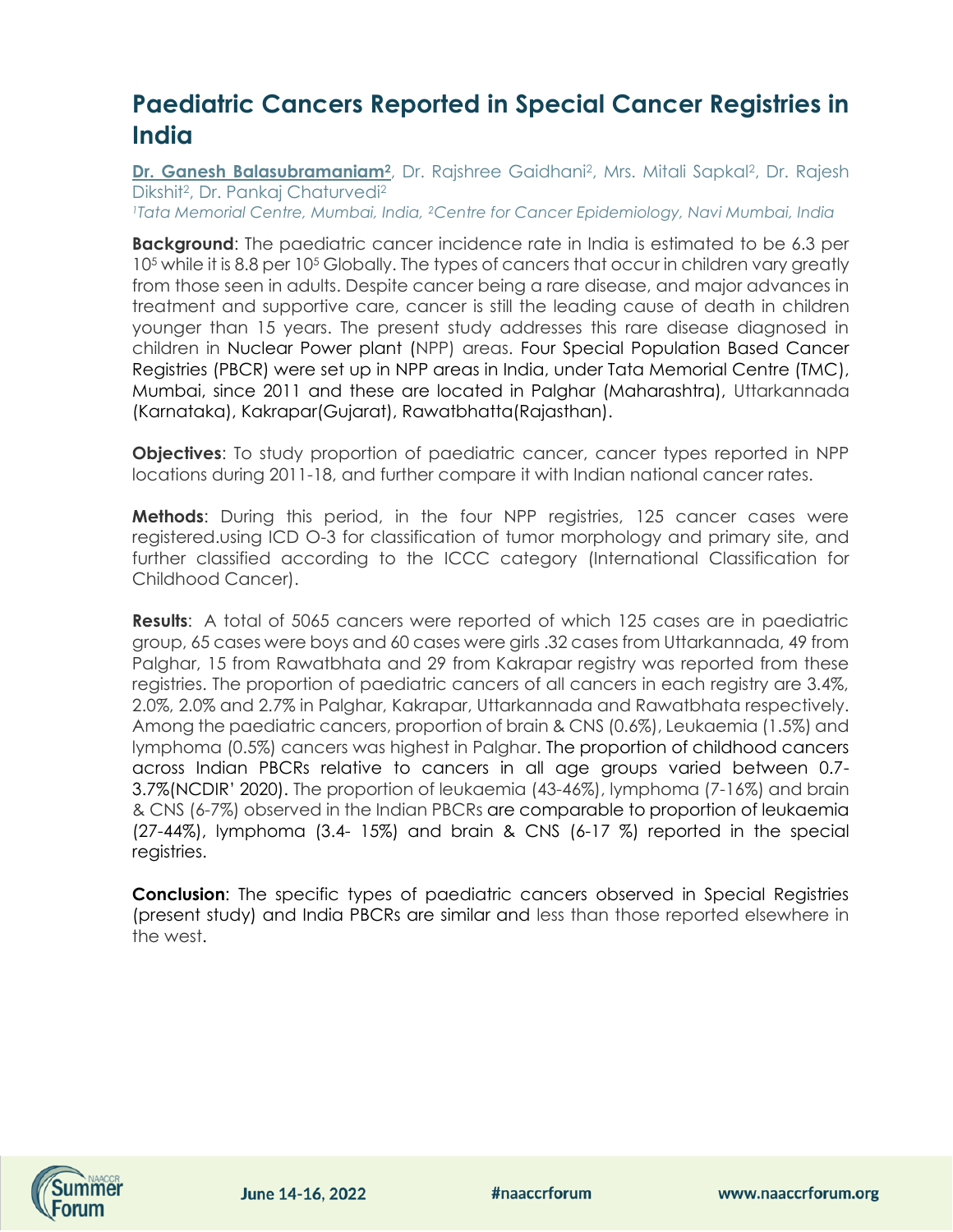# **Participation Rates and Characteristics of Participants and Non-Participants in Cancer Patient Contact Studies in New York State**

**Dr. Maggie Gates Kuliszewski<sup>1,2</sup>, Miss Heather Sickler<sup>1</sup>, Ms. Marilyn (Mari) Sango-Jordan<sup>1</sup>,** Ms. Stephanie Saint Germain<sup>1</sup>, Ms. Sarah Moncrief Feliciano<sup>1</sup>, Ms. Nicole Vyce<sup>1</sup>, Dr. Maria Schymura<sup>1,2</sup>

*<sup>1</sup>New York State Cancer Registry, New York State Department of Health, Albany, NY, USA, <sup>2</sup>Department of Epidemiology and Biostatistics, University at Albany School of Public Health, Rensselaer, NY, USA*

**Background:** Cancer research studies involving patient contact often use state or territorial cancer registries to identify eligible patients, with the goal of recruiting a sample that is representative of the underlying population. However, low participation may decrease the representativeness of the sample, introduce selection bias, and limit generalizability. We examined participation rates and characteristics of participants and non-participants in one completed study and five ongoing studies involving contact of cancer patients in New York State.

**Methods:** Patients who were sent an initial study mailing before November 1, 2021, were included in the analysis. Two studies required patient assent to further contact about the study (active consent), two gave patients the opportunity to decline further contact about the study (passive consent), and two involved survey mailings followed by phone calls to encourage participation (direct enrollment). We conducted descriptive analyses to examine the percent of patients who actively/passively consented or participated in each study, and we used chi-square or Fisher's exact tests to compare demographic characteristics of participants and non-participants. All analyses were conducted using SAS 9.4.

**Results:** For the studies requiring active consent, 25.3% of patients agreed to further contact about a study involving a dietary intervention vs. 51.3% for a study involving a telephone interview. For the two studies allowing passive consent, 9.4% and 9.7% of patients agreed to further contact, while 78.9% and 75.1% passively consented (no response within four weeks). The two studies with direct enrollment focused on different populations, one more difficult to reach, and resulted in participation rates of 38.0% and 16.5% to date. We observed statistically significant differences between participants and non-participants in age at diagnosis, race, and region/county at diagnosis for one or more studies. Additional analyses of clinical characteristics by participation status are ongoing.

**Conclusion:** In recent and ongoing patient contact studies conducted by the New York State Cancer Registry, participation rates varied by the study design and contact procedures used. Although studies involving recruitment through state cancer registries identify and contact a population-based group of cases, patient self-selection may lead to a study sample that differs from the underlying population.

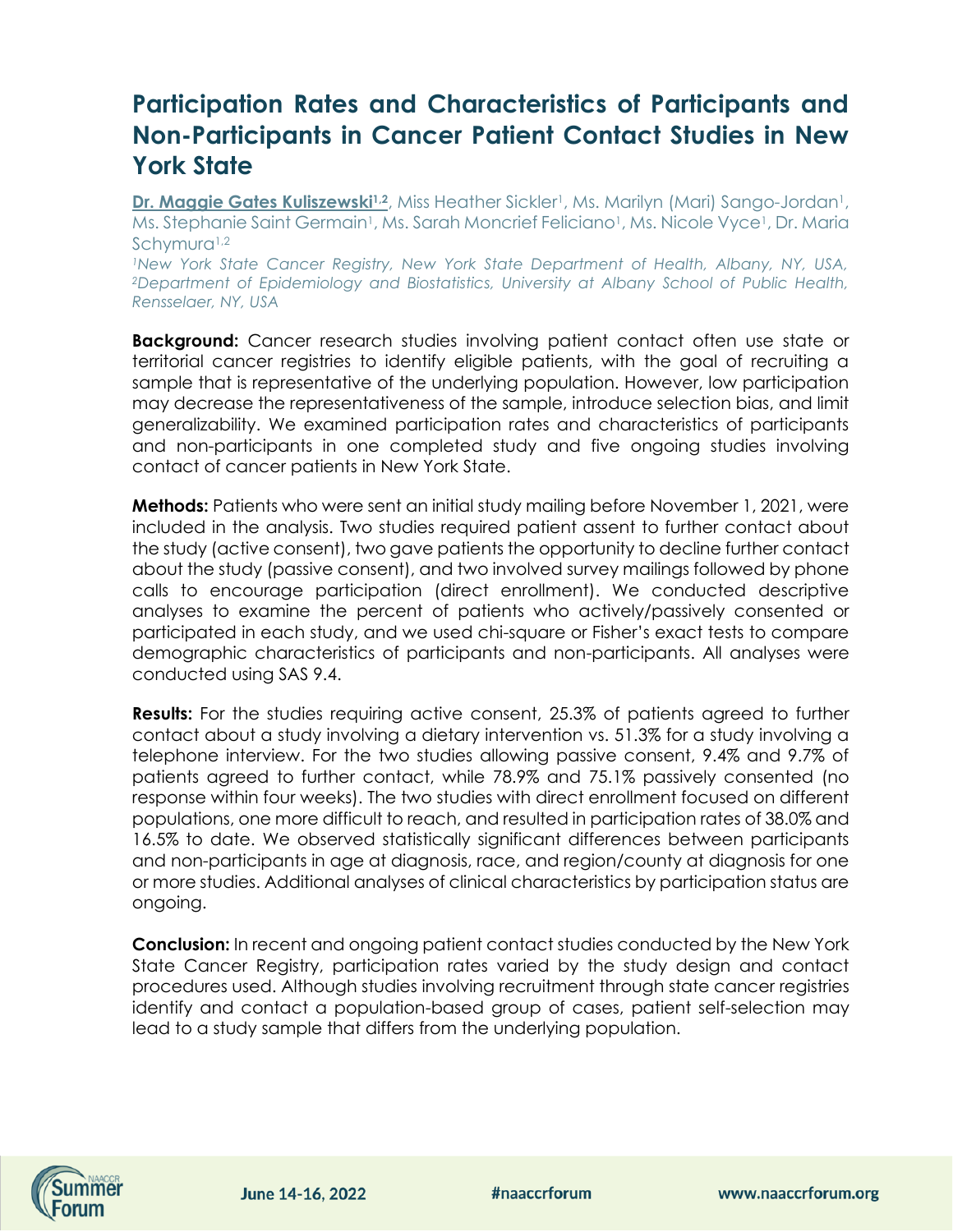# **Racial disparities in curative surgery, for black early stage non-small cell lung cancer patients in Florida, 2005-2017**

**Ms. Kamaria Jacobs<sup>1</sup>,** Ms. Qinran Liu<sup>2</sup>, Dr. Gilberto Lopes<sup>3</sup>, Dr. C. Perry Brown<sup>1</sup>, Dr. Paulo S. Pinheiro<sup>2,3</sup>

*<sup>1</sup>Florida A&M University, College of Pharmacy and Pharmaceutical Sciences, Institute of Public Health, Tallahassee, USA, 2Department of Public Health Sciences, University of Miami School of Medicine, Miami, USA, 3University of Miami, Sylvester Comprehensive Cancer Center, Miami, USA*

**Background:** The NIH lists lung cancer as the second most common cancer in the U.S. in both sexes. Over 80% of all lung cancer cases are non-small cell cancer (NSCLC), and about 13% small cell lung cancer. Blacks often seen as a homogenous group in the US, in fact show remarkable diversity in terms of genome, social, economic characteristics. Despite the high number of cases of NSCLC, there is limited research on disparities in receipt of curative surgery for early stage NSCLC among Black subgroups.

**Methods:** The Florida Cancer Data System (FCDS) identified 80,458 patients diagnosed with NSCLC from 2005 to 2017**.** Discharge data inclusive of comorbidities for each lung cancer patient was linked to FCDS data. Multivariable logistic regression was conducted to identify the role of sociodemographic factors in treatment of NSCLC via curative surgery.

**Results:** A total of 69,996 patients with early-stage NSCLC were included, 65,326 (93.3%) were White, 3,992 (5.7%) were U.S. Born Black, 184 (0.3%) were Afro-Haitian Black, 311 (0.4%) were West Indian Black and 183 were Hispanic Black (0.3%). The presence of comorbidities was a major determinant of receipt of curative surgery, and so was poverty, stage at diagnosis, age and histology. Patients with a Charlson Comorbidity Index (CCI)≥3 had 33% lower odds of having curative surgery (OR 0.67; 95%CI, 0.63-0.71) compared to patients with 0 comorbidities. A multivariable analysis adjusting for sociodemographic factors (i.e., age, poverty, marital status, insurance, region) and clinical factors (i.e., histology, stage, CCI, smoking status and curative radiotherapy) revealed that US-born Blacks and Afro-Haitians had 37% and 47% lower odds of receiving curative-intent surgery respectively (ORs 0.63; 95%CI, 0.58-0.68 and 0.53; 95%CI, 0.36-0.76), while West Indian Black and Hispanic Blacks (ORs 0.79; 95%CI, 0.60- 1.04 and 0.76; 95%CI 0.54-1.06), did not show a significant difference compared to Whites, but possibly due to low number of patients studied.

**Conclusion:** All Blacks subgroups are less likely to receive curative-intent surgery compared to Whites. Racial disparities, regardless of adjustments for comorbidities, SES, and clinical factors, persist. Future studies should focus on the role of physician-patient encounters as a potential source of racial disparities.

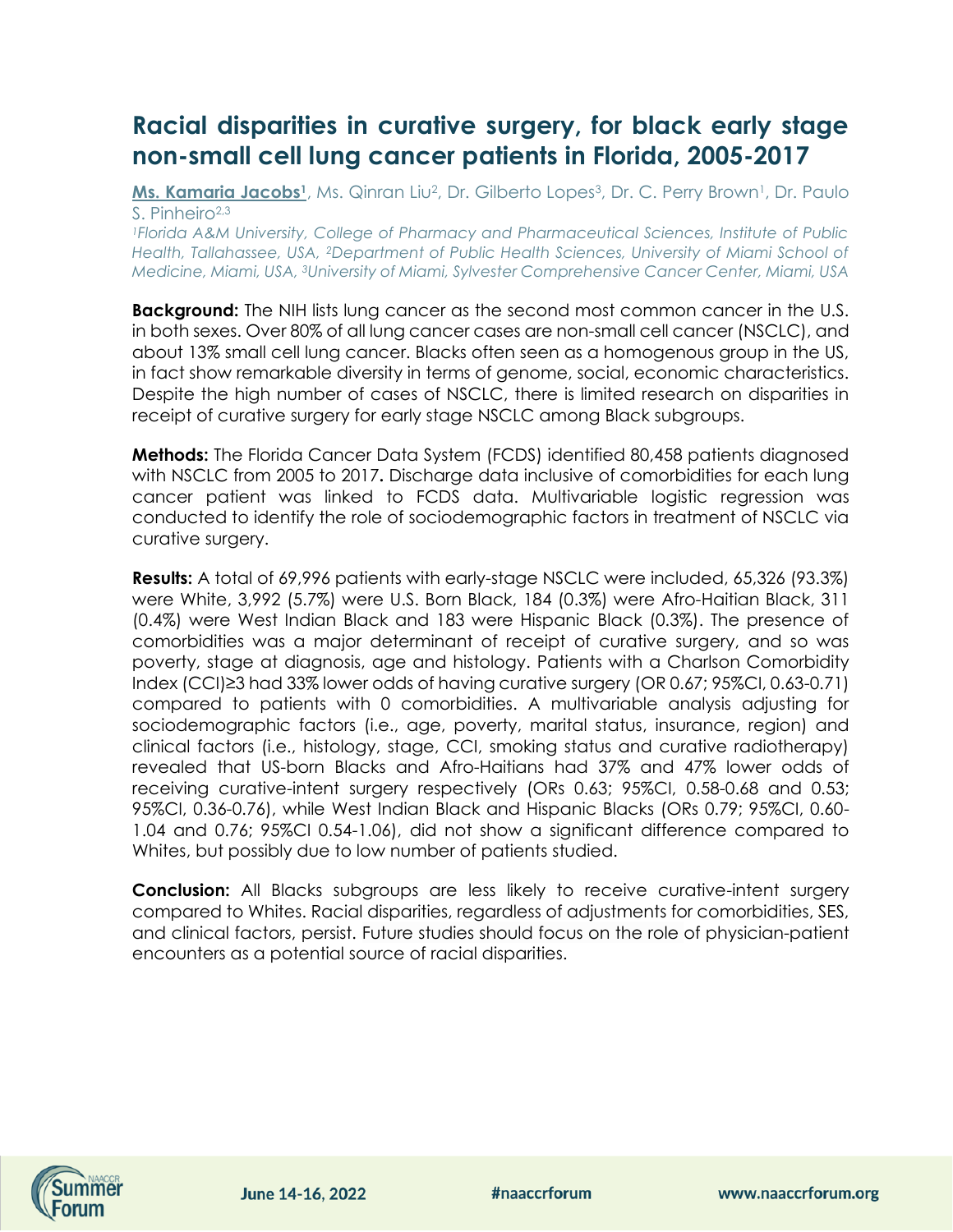# **Racial/Ethnic Disparities in COVID-19 Infection among Working-Age Women with Precancerous Cervical Lesion**

**Dr. Mei-Chin Hsieh<sup>1</sup>**, Ms. Christina Lefante<sup>1</sup>, Ms. Yong Yi<sup>1</sup>, Dr. Xiao-Cheng Wu<sup>1</sup> *<sup>1</sup>Louisiana Tumor Registry/Epidemiology Program, School of Public Health, Louisiana State University Health Sciences Center, New Orleans, USA*

**Background:** Precancerous cervical lesion (PCL) is most likely diagnosed in working-age women. In Louisiana, over 98% of PCL cases were diagnosed at aged 18-65 and women aged 20-34 had the highest incidence rate. Before the Omicron variant spread, COVID-19 prevalence was higher in young and middle aged adults and minorities in the United States. Because most of PCL cases occurred in the similar age group as COVID-19, this study aimed to assess the racial/ethnic disparities in COVID-19 infection on this specific population.

**Methods:** Women aged 18-65 with PCL, including CIN3, CIS, severe dysplasia, AIS, and high-grade dysplasia for year ≥2019, diagnosed in 2009-2020 were obtained from the Louisiana Tumor Registry. We linked eligible patients with the Louisiana statewide COVID-19 data collected up to June 2021 to identify patients with COVID-19 infection. Race/ethnicity was categorized as non-Hispanic white (NHW), non-Hispanic black (NHB), Hispanic, and others. Other covariates included age at diagnosis, marital status, type of insurance, census tract level poverty, and Louisiana region (greater New Orleans vs. other). Logistic regression was employed to assess the racial/ethnic differences in COVID-19 infection among working-age women with PCL.

**Results:** Of 13,389 eligible PCL women, 12% of them were diagnosed with COVID-19 and 83% of COVID-19 patients were confirmed with a positive PCR test. NHB had the highest percentage of COVID-19 infection (15.1%), followed by Hispanic (13.6%). The COVID-19 infection rate was similar between NHW and other race/ethnicity, 10.2% and 10.4%, respectively. After adjusting for other covariates, the odds of COVID-19 infection for NHB was 62% higher (95% CI 1.437-1.826) and Hispanic was 41% higher (95% CI 1.114-1.785) than NHW. Additionally, compared to women aged 50-65, those younger age group were more likely to have COVID-19 with adjusted HR 1.545 (95% CI 1.204-1.981) for aged 40-49, 1.372 (95% CI 1.096-1.718) for aged 18-29, and 1.375 for aged 30-39 (95% CI 1.097- 1.724).

**Conclusions:** After adjusting for age and socioeconomic covariates, there is substantial variation in racial/ethnic disparities in COVID-19 infection among working-age PCL women. Other risk factors, such as comorbidities and individual behavior, that could cause these disparities need further investigation.

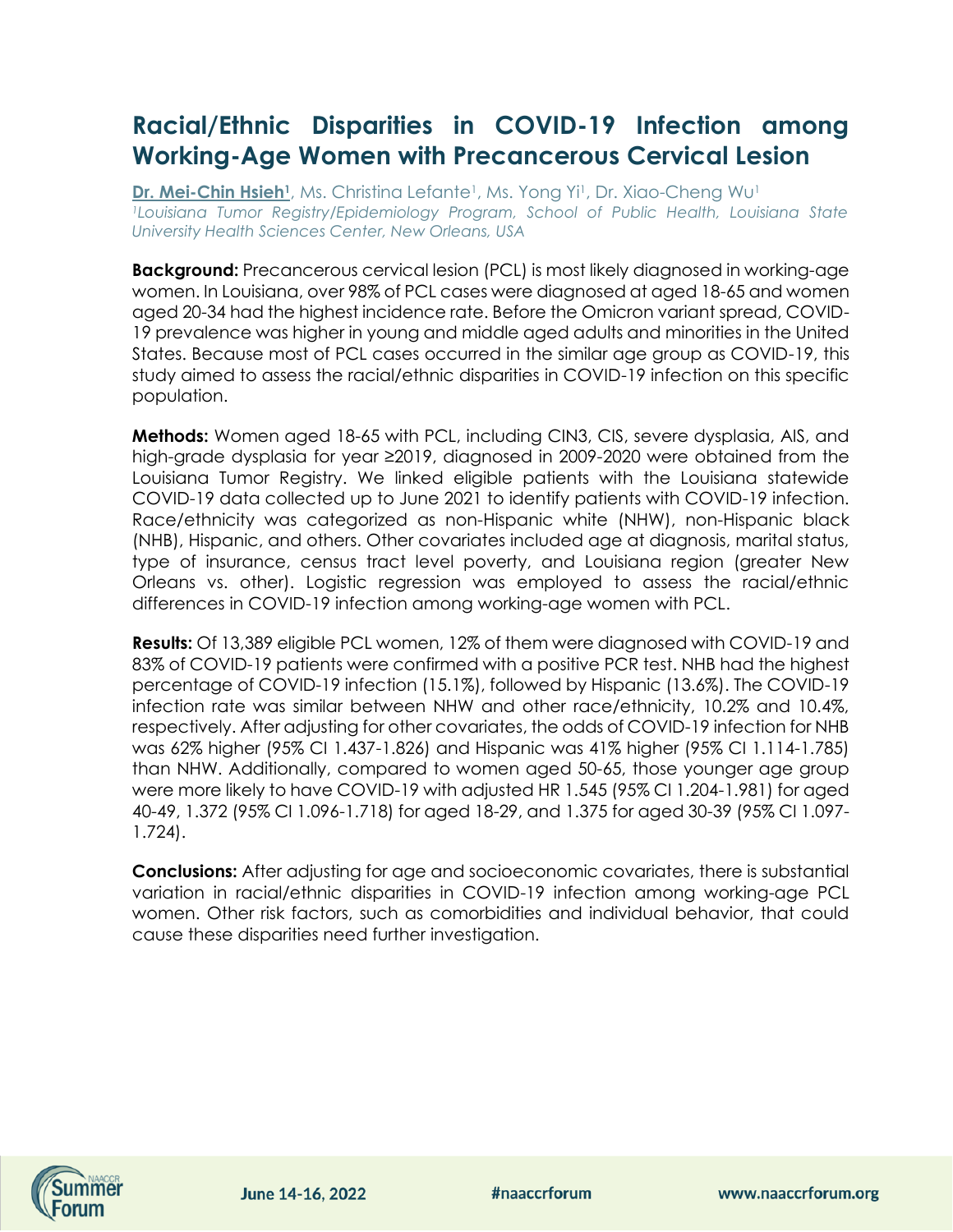#### **Receipt of Guideline-Congruent Care Among AYA Patients with Ovarian Germ Cell Tumors**

**Dr. Frances Maguire<sup>1</sup>**, Ms. Qian Li<sup>2</sup>, Dr. Renata Abrahao<sup>2,3</sup>, Dr. Marcio Malogolowkin<sup>4</sup>, Dr. Hui Chen<sup>5</sup>, Dr. Cyllene Morris<sup>1</sup>, Dr. Arti Parikh-Patel<sup>1</sup>, Dr. Theresa Keegan<sup>1,2</sup>, Dr. Elysia Alvarez<sup>4</sup>

*<sup>1</sup>California Cancer Reporting and Epidemiologic Surveillance Program, University of California Davis Comprehensive Cancer Center, Sacramento, USA, 2Center for Oncology Hematology Outcomes Research and Training (COHORT) and Division of Hematology and Oncology, University of California Davis School of Medicine, Sacramento, USA, 3Center for Healthcare Policy and Research, University of California Davis School of Medicine, Sacramento, USA, 4Division of Pediatric Hematology and Oncology, University of California Davis School of Medicine, Sacramento, USA, 5Division of Gynecology Oncology, University of California Davis Comprehensive Cancer Center, Sacramento, USA*

**Background:** Germ cell tumors (GCT) are a small subgroup of ovarian malignancies that occur more commonly in adolescents and young adults (AYA: 15-39 years). Because the age range spans that of both pediatric and adult practitioners, AYAs often do not receive uniform care. Little is known about the treatment these patients receive outside of the clinical trial setting. Therefore, the objective of our study was to describe initial cancer care for AYAs with ovarian GCTs, and examine factors associated with receipt of guideline-congruent care and survival in a population-based cohort.

**Methods:** We identified AYAs diagnosed with a first primary ovarian GCT from 2004-2018 in the California Cancer Registry (CCR). Guideline-congruent care (receipt of surgery with or without chemotherapy and radiation depending on tumor histology and stage) was the primary exposure of interest. This was determined from CCR data, including treatment text fields, which contain granular information on chemotherapy regimens. We used multivariable logistic regression models to evaluate associations of clinical and sociodemographic factors with receipt of guideline-congruent care; flexible parametric models were used to measure the impact of guideline care on survival. Results are presented as odds ratios (OR) or hazard ratios (HR) and their associated 95% confidence intervals (CI).

**Results:** Of the 613 patients with ovarian GCTs, 55% were treated by OB-GYN/Gynecological Oncology, 25% received all their care at a specialized cancer center (SCC) and 83% received guideline-congruent care. Treatment by Hematology/Oncology vs OB-GYN/Gynecological Oncology (OR=0.57, 95% CI=0.34- 0.97), older age, and public insurance vs. private (OR=0.56, 95% CI=0.34-0.93) were associated with decreased odds of guideline-congruent care. Overall survival at 5 years was 96%. Guideline-congruent care was associated with better survival (HR=0.37, 95% CI=0.14-0.96), while older age, public insurance, and treatment by Hematology/Oncology vs OB-GYN/Gynecological Oncology were associated with worse survival. Care at a SCC was not associated with survival.

**Conclusion:** We found that age, health insurance type, and provider specialty impacted the receipt of guideline-congruent care. Future studies should investigate barriers to receiving guideline care in this patient population and possible interventions that can help improve delivery of optimal treatment and survival.

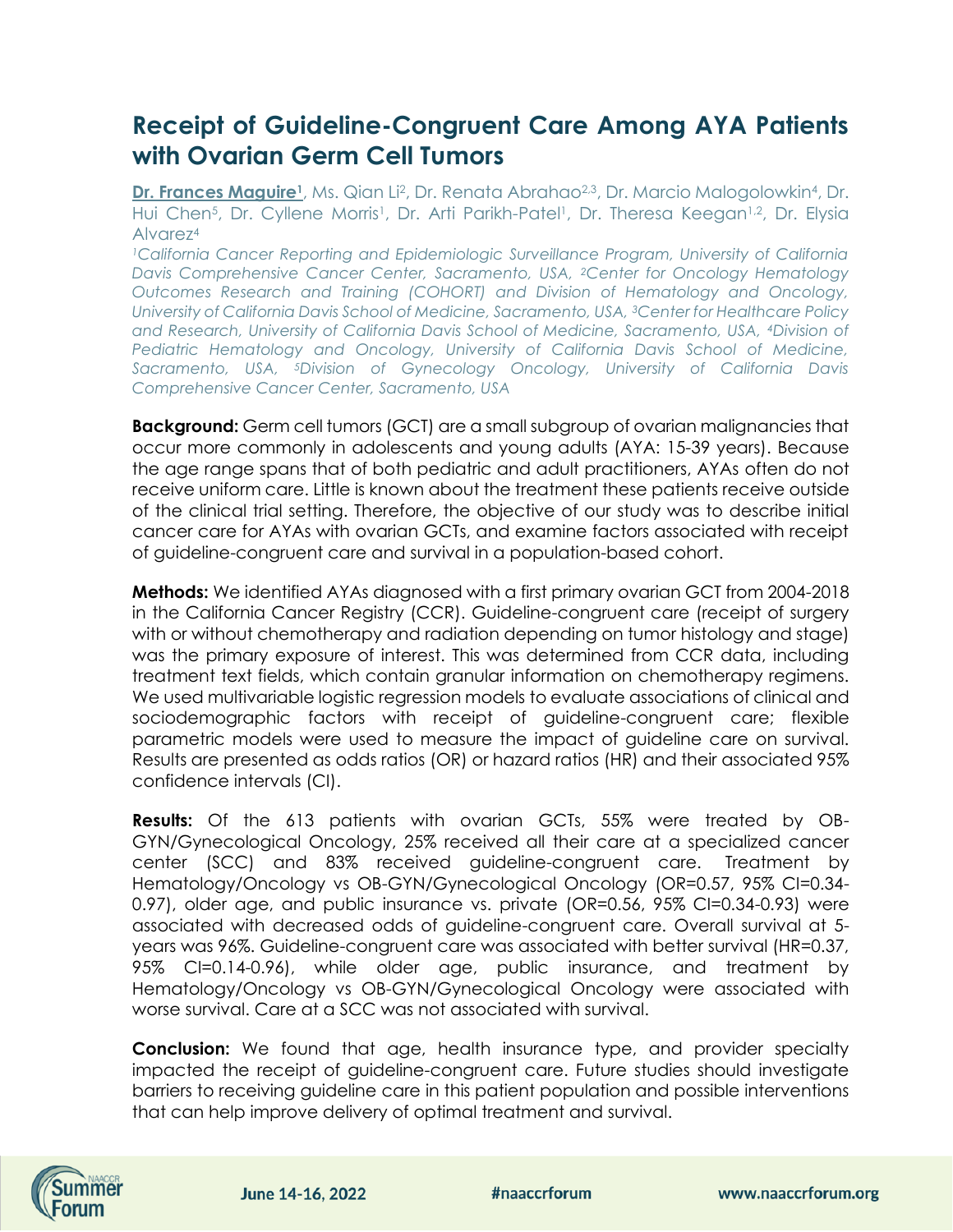### **Review of Childhood Cancer Projects within the New Hampshire State Cancer Registry**

**Ms. Valeria Luna<sup>1</sup>,** Ms. Brittnee Wirth<sup>1</sup>, Ms. Maria Celaya<sup>1</sup>, Dr. Judy Rees<sup>1, 2</sup> *<sup>1</sup>New Hampshire State Cancer Registry, Lebanon, USA, 2Department of Epidemiology, Geisel School of Medicine at Dartmouth, Lebanon, USA*

Due to high incidence of pediatric cancers in New Hampshire, the New Hampshire State Cancer Registry (NHSCR) partook in a childhood cancer project to evaluate the accuracy and quality of pediatric cancer data and reporting. First, a *recoding audit* was performed by independent Certified Tumor Registrars to review records for all patients aged <20 years at diagnosis, assess data quality and identify problems in data collection and interpretation. Second, non-hospital affiliated clinics that employ *pediatricians were surveyed* regarding their history in diagnosing, treating, and/or referrals of pediatric cancer patients. This helped us understand whether there is a reliable path for cases to be reported to the NHSCR and understand referral patterns of pediatricians outside the hospital system. Third, we focused on the quality of, and relationship between, *insurance status and stage of cancer* at time of diagnosis among pediatric cancer patients to assess missing data for insurance, stage, and other factors that may be affected by insurance status. Ultimately, it was found that the accuracy rate was very high for NHSCR childhood cancer data. Survey results suggested that it is unlikely that pediatric cancer is underreported in New Hampshire by independent clinics. Findings from the data quality review are being assessed to determine next steps.

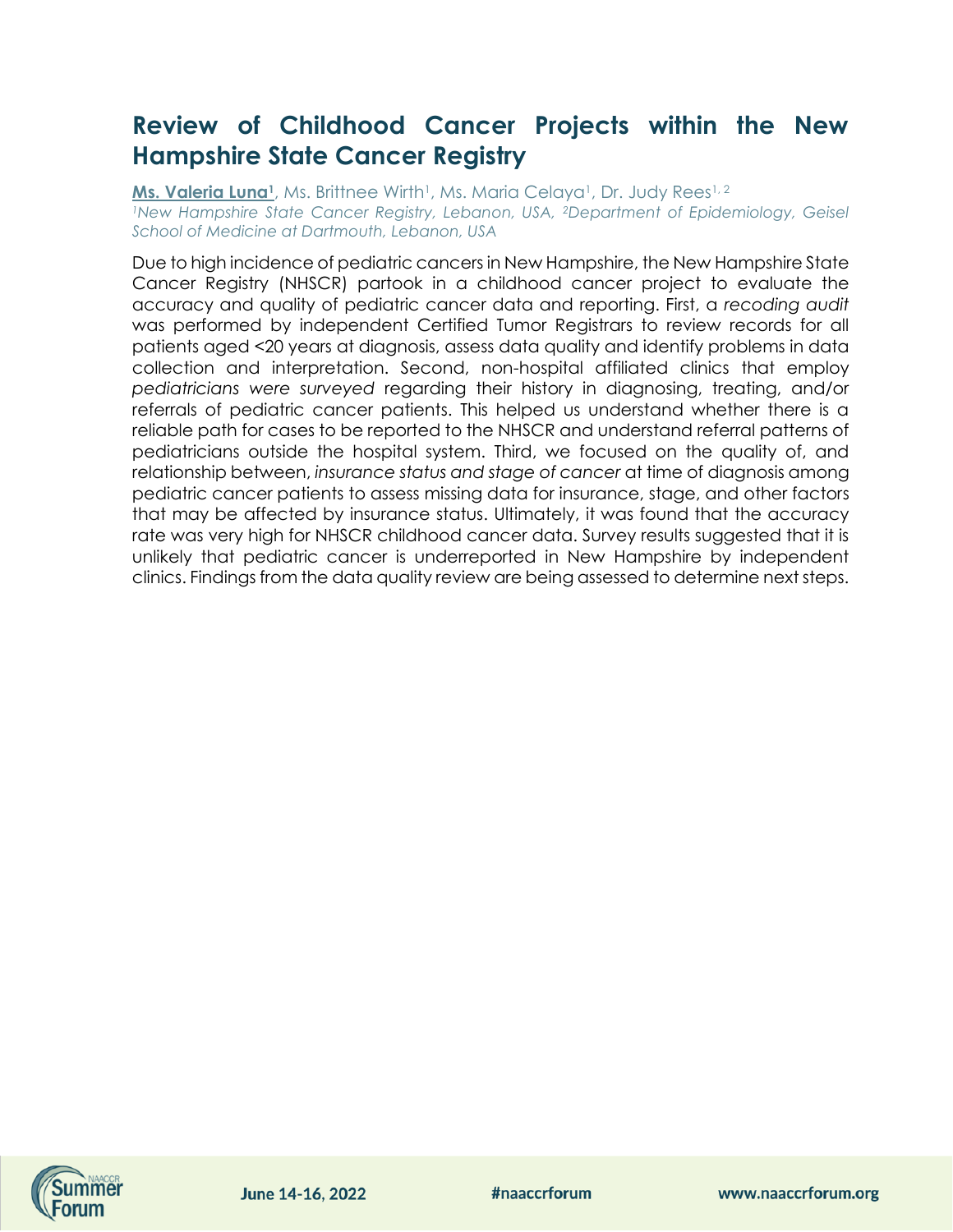# **Survival Analysis of Head and Neck Cancer Patients Treated in a Tertiary Cancer Hospital in Mumbai, India**

Dr. Ganesh Balasubramaniam<sup>2</sup>, Dr. Rajshree Gaidhani<sup>2</sup>, Mrs. Mitali Sapkal<sup>2</sup>, Dr. Rajesh Dikshit<sup>2</sup>, Dr. Pankaj Chaturvedi<sup>2</sup> *<sup>1</sup>Tata Memorial Centre, Mumbai, India, 2Centre for Cancer Epidemiology, Navi Mumbai, India*

**Introduction:** As per the GLOBOCAN (2018) estimates there are approximately 200,000 (17%) head and cancer cancers diagnosed annually. There is a male pre-dominance in this cancer. Of the head and neck cancers, oral cancers contribute a major proportion, followed by pharyngeal cancer. The data emanating from the 36 population-based registries and 6 Hospital-based registries from India indicate that, oral cancers are leading cancers in all the registries (NCDIR, 2020). The main risk factor for these cancers are tobacco-consumption. The Tata Memorial Hospital (TMH), a premier cancer hospital in India, registers more than 50,000 cancers annually, of which 35% are head and neck cancers.

**Objectives**: The present study aims at reporting cancer survival rates of head and neck cancer, by subsites as well, seen and diagnosed at TMH during the years 2012-14.

**Material and Methods**: The present study subjects are accrued from TMH, Mumbai, during 2012-14. All those who were diagnosed and confirmed as cancers were included in the study. A periodical follow-up was done for patients who missed their appointments, and patient and disease status as per the standard procedure. Life-table methods was applied to compute survival rates and SPSS Version 21.0 Software was utilized for statistical analysis.

**Results:** The study included 4351 oral cancer, 766 oro-pharyngeal cancer, 612 hypopharyngeal cancer, 544 laryngeal cancers and 244 Nasopharyngeal cancer. The clinical extent of disease on at presentation was based on TNM group staging (UICC,1978). In the study, a major proportion of patients were diagnosed in stage III and stage IV, except in Vocal cord and to a lesser extent in lower lip and anterior tongue. Thus, the treatment offered is either only surgery or in combination with radiotherapy or chemotherapy. The overall 3-year survival rates for oral cancer was 26-43 %, 23-33% for oropharyngeal cancer, 22-28% for hypoharyngeal cancer, 28-53% for laryngeal cancers and 44% for nasopharyngeal cancer.

**Conclusion**: Prognosis differs by site of disease in this study. The difference in outcome is an indicator of the scope of prevention activities that could be reiterated for better prognosis of head and neck cancer.

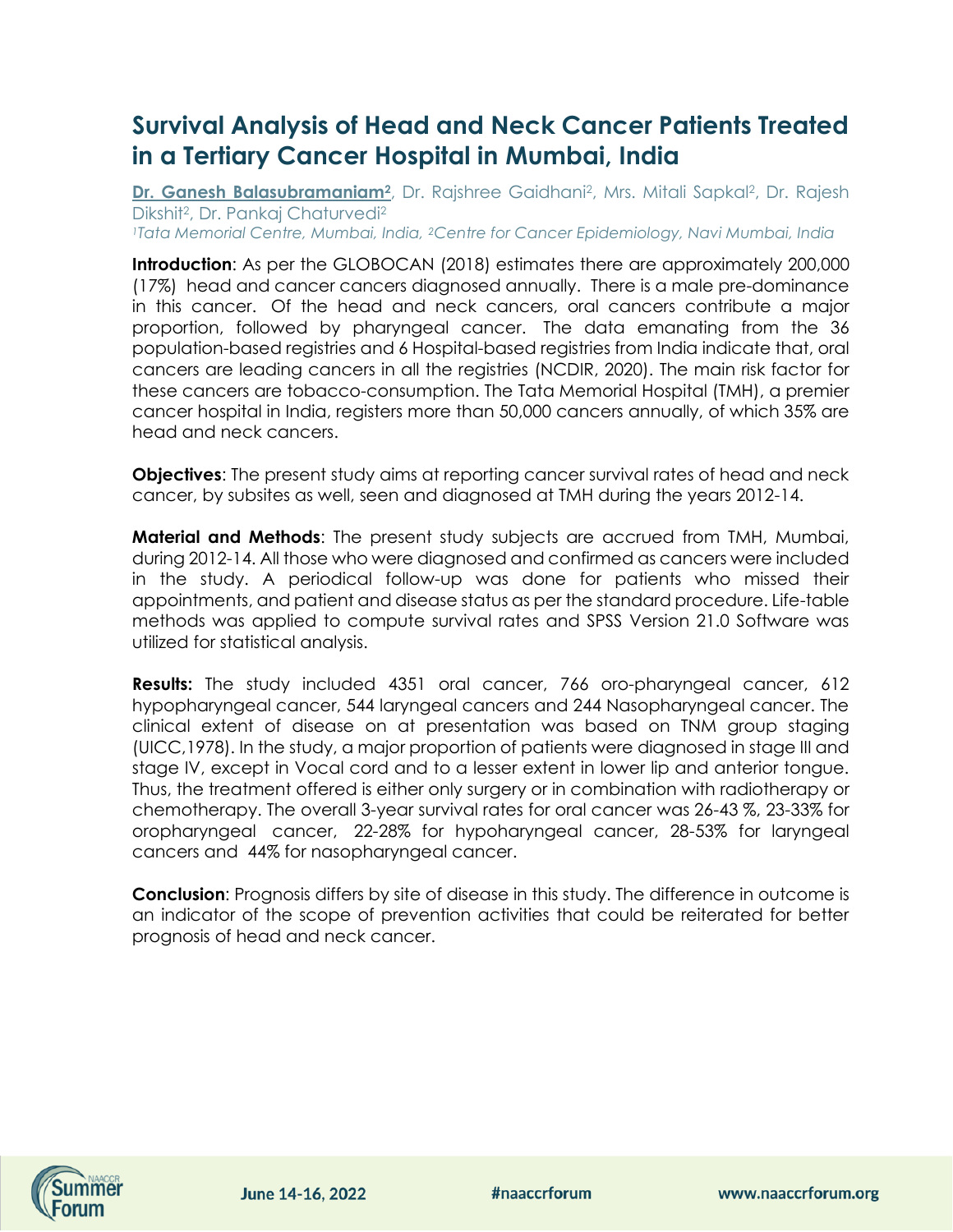# **Survival Trends in Primary Brain Tumors by Malignant and Non-Malignant Status in the United States, 2004-2017**

**Mr. Jacob Edelson<sup>1</sup>, Mr. Gino Cioffi<sup>1,2</sup>, Dr. Kristin Waite<sup>1,2</sup>, Ms. Carol Kruchko<sup>2</sup>, Dr. Quinn** Ostrom<sup>3,4,5</sup>, Dr. Jill S. Barnholtz-Sloan<sup>1,2,6</sup>

*<sup>1</sup>Trans Divisional Research Program (TDRP), Division of Cancer Epidemiology and Genetics (DCEG), National Cancer Institute, Bethesda, MD, USA. , Bethesda MD, USA, 2Central Brain Tumor Registry of the United States, Hinsdale IL, USA, 3Duke University School of Medicine, Durham NC, USA, 4The Preston Robert Tisch Brain Tumor Center, Duke University School of Medicine, Durham NC, USA, 5Duke Cancer Institute, Duke University Medical Center, Durham NC, USA, 6Center for Biomedical Informatics & Information Technology (CBIIT) and Division of Cancer Epidemiology and Genetics (DCEG), Bethesda, MD, USA*

**Background:** Despite advances in cancer diagnosis and clinical care, survival rates for many primary brain and other central nervous system (CNS) histologies remain poor. The overall goal of this study was to assess whether overall survival for these tumors has improved from 2004 to 2017.

**Methods:** Survival differences by time period of diagnosis were determined using the CDC's National Program of Cancer Registries Survival Analytic file overall, and by the 5 most common histologies within age groups (0-14, 15-39 and 40+ years) for diagnosis years 2004-2017. Survival was compared for time periods: 2004-2007, 2008-2012 and 2013-2017. Kaplan-Meier and age-stratified multivariable Cox proportional hazards models were constructed to evaluate survival differences between time periods. Models were adjusted for sex, race/ethnicity, extent of surgery and radiation. Malignant and non-malignant tumors were assessed separately for all analyses.

**Results:** Increased survival was observed in the 0-14 year age group for embryonal tumors (logrank p<0.001) and ependymal tumors (logrank p=0.002). In the 15-39 year old age group, we observed an increased survival in cases diagnosed with anaplastic astrocytoma (p=0.0084); and Oligodendroglioma (p=0.048). In the oldest age group (40+ years), anaplastic astrocytoma (p<0.001), glioblastoma (p<0.001), Oligodendroglioma (p<0.046) and Hemangioma (p=0.024) showed statistically significant improvements in survival over time. When compared to 2004- 2007, improvements in survival were seen over time for patients aged 0-14 years in only malignant tumors (HR=0.89, p<0.001 in 2008-2012; HR=0.83, p<0.001 in 2013-2017), in 15- 39 years for malignant (HR=0.94; p=0.016, in 2008-2012; HR=0.87, p<0.001 in 2013-2017) and non-malignant tumors (HR=0.90; p=0.024, in 2008-2012; HR=0.88, p=0.04 in 2013- 2017) and in patients >40 years for malignant (HR=0.96, p<0.001 in 2008-2012; HR=0.95, p<0.001 in 2013-2017) and non-malignant tumors (HR=0.92, p<0.001 in 2008-2012; HR=0.88 in 2013-2017) .

**Conclusions:** Overall survival for malignant brain and other CNS tumors diagnosed from 2013-2017 was improved compared to 2004-2007 for all age groups in both malignant and non-malignant tumors. In addition, histology specific differences were observed in survival for time period across age groups. Future monitoring of survival trends is essential to identify population-level effects of diagnostic and treatment improvements.

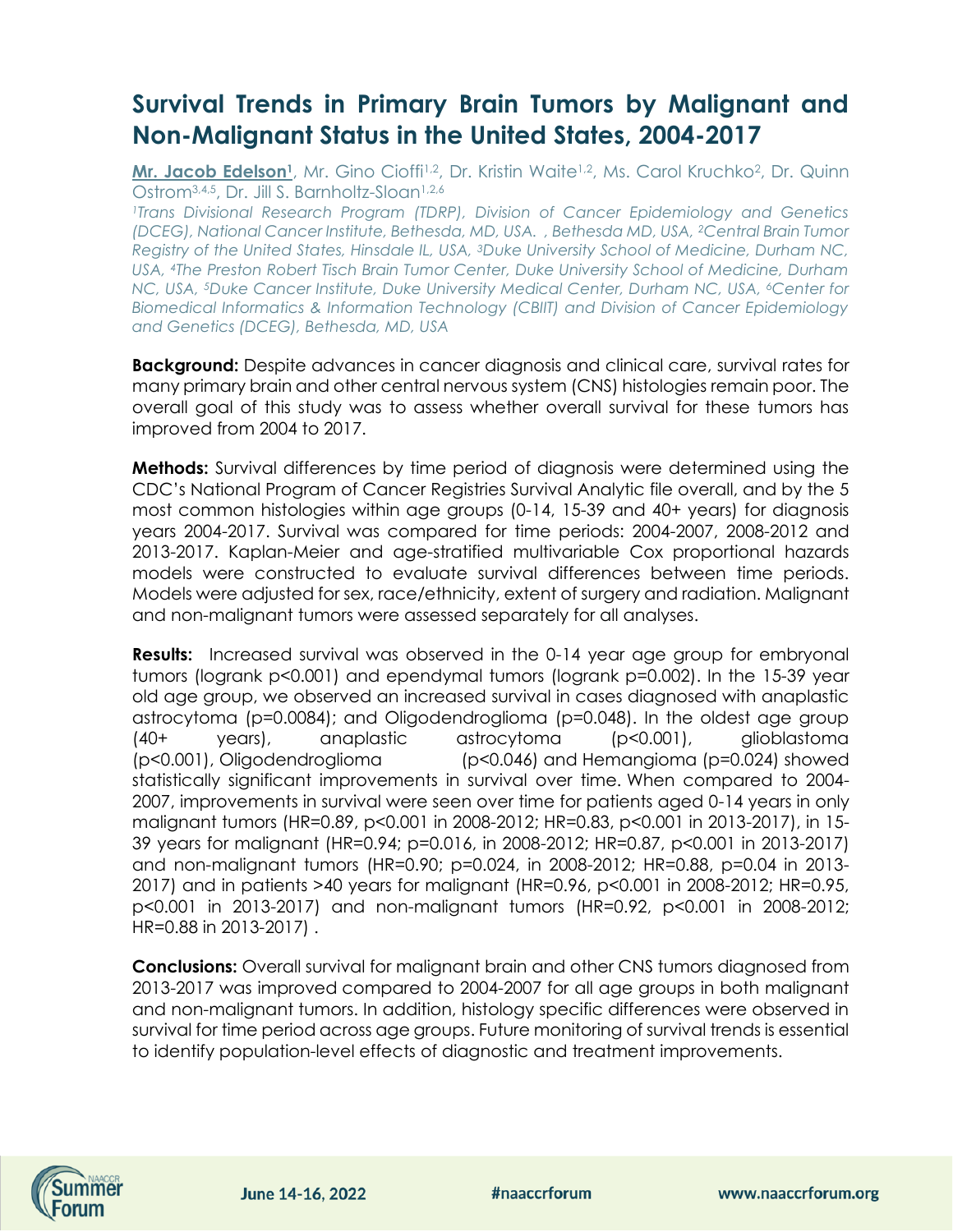## **The Case of the Missing 2020 Cancers: Will Claims Data Provide a Clue?**

**Dr. Xiuling Zhang<sup>1</sup>**, Dr. Maggie Gates Kuliszewski<sup>1,2</sup>, Dr. Maria Schymura<sup>1,2</sup> *<sup>1</sup>New York State Cancer Registry, New York State Department of Health , Albany, NY, USA, <sup>2</sup>Department of Epidemiology and Biostatistics, University at Albany School of Public Health, Rensselaer, NY, USA*

**Background:** As the annual Calls for Data loomed, reaching 95% completeness for 12 month data seemed impossible. The New York State Cancer Registry (NYSCR) turned to claims records in the hope of uncovering more information about the missing reports.

**Methods:** The New York State (NYS) Statewide Planning and Research Cooperative System (SPARCS) requires reporting of all patient encounters from licensed ambulatory surgery, emergency department (ED), hospital inpatient and outpatient providers. Each record includes patient demographics and up to 17 ICD-10-CM diagnosis codes. For this project, we extracted all 6,725,416 SPARCS records with any malignant neoplasm code for 2018 thru June of 2021 for NYS residents. Using SAS 9.4, we focused on comparing the cancer-related records for 2020 to the records from 2019.

**Results:** Overall, there were 5% more cancer-related records in 2019 than there had been in 2018 (2,009,600 vs. 1,914,364), but 8.2% fewer records in 2020 (1,844,054 total) than in 2019. Month-by-month, the number of claims in the first two months of 2020 exceeded the numbers from 2019 by 5%, but a decrease started in March 2020, with the biggest drop in April 2020. That month had a deficit of 38.8% for cancer-related encounter reports relative to the same month the previous year. Although the numbers rose after April, the claims for the last half of 2020 were 4% lower than for 2019. Comparing 2020 records to 2019 records by age, sex, type of encounter, and number of encounters per patient showed substantial drops across all categories of each covariate. In analyses of 20 (of 378) high-volume reporting facilities, which accounted for 56% of claims records, facilities in New York City had a more pronounced and more prolonged drop in reporting in 2020 than facilities in the rest of the state.

**Conclusions:** Although SPARCS data do not provide definitive evidence on incident cancer diagnoses, circumstantial evidence supports the conclusion that there were fewer cancer cases diagnosed among NYS residents in 2020. Additional analyses are needed to assess the impacts on stage at diagnosis and outcomes associated with delays in cancer diagnosis and treatment because of COVID-19.

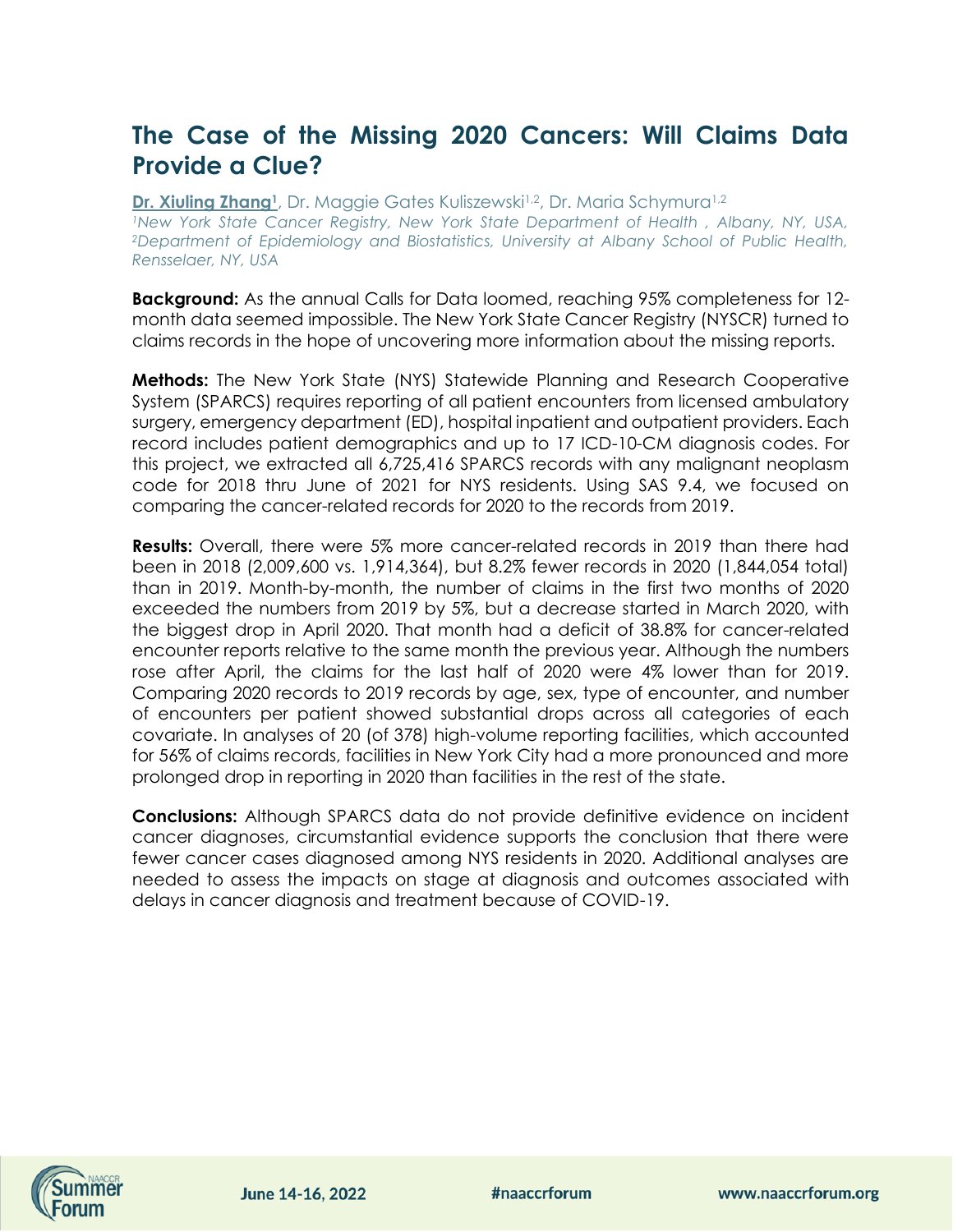## **The Impact of Medicaid Expansion on Female Breast Cancer Treatment and Survival: A Difference-in-Difference Analysis of the Synthetic California Cancer Registry Data**

**Dr. Lihua Li**<sup>1</sup>, Ms. Serena Zhan<sup>1</sup>, Dr. Liangyuan Hu<sup>2</sup>, Mr. Jiayi Ji<sup>2</sup>, Dr. Mandi Yu<sup>3</sup>, Dr. Bian Liu<sup>1</sup> *<sup>1</sup>Icahn School of Medicine at Mount Sinai, New York, USA, 2Rutgers School of Public Health, Piscataway, USA, 3National Cancer Institute, Bethesda, USA*

**Background:** Medicaid expansion under the Affordable Care Act (ACA) has been linked to improved access to cancer care in states with the expansion. However, the impact within expansion states has not been explored. We assessed whether expansion of Medicaid in California (Medi-Cal) in 2014 had any impact on breast cancer treatment, and survival during 2010-2017.

**Method:** We identified female patients (20-64 years, n=88,154) in the Synthetic California Breast Cancer Registry data, of which 43,453 were diagnosed during the pre-expansion period (2010-2013) and 44,701 during the post-expansion period (2014-2017). We employed a difference-in-difference (DID) approach to estimate the impact of Medi-Cal expansion in 2014 on cancer treatment (surgery, chemotherapy and radiation) and survival (overall mortality and breast-cancer-specific mortality) using logistic and Cox regression models. We used patients' insurance status (Medicaid/not insured vs insured) as the exposure variable. The analyses adjusted for patient-level factors, including demographic (age, race/ethnicity, marital status) and cancer status (stage, grade, and laterality), and census-tract-level factors, including rurality and social vulnerability index (SVI).

**Results:** The proportion of surgery, chemotherapy, and radiation in the insurance and uninsured group was 95.22% and 85.56%, 49.29% and 57.09%, and 98.82% and 98.44%, respectively, before the Medi-Cal expansion, while it was 93.84 and 85.73%, 47.84% and 52.67%, and 98.28% and 98.07%, respectively, after the expansion. The overall and cancer-specific mortality rate in the insured and uninsured group was 9.64% and 22.20% before the Medi-Cal expansion, while it was 3.32% and 8.61% after it. Statistically significant effect of Medi-Cal expansion was only found for surgery (the estimated DID probability= -4.69%, p=0.001) and chemotherapy (the estimated DID probability= 2.4%, p=0.019), but not the other outcomes (p>0.05).

**Conclusion:** Within California, a state that implemented Medicaid expansion under ACA, the expansion had discernable effect among patients with different health insurance status. While the expansion decreased surgery but increased chemotherapy treatment among uninsured patients more than among the insured patients, the effect was not seen for radiation or survival. Future investigations into factors contributing to these discrepancies are needed.

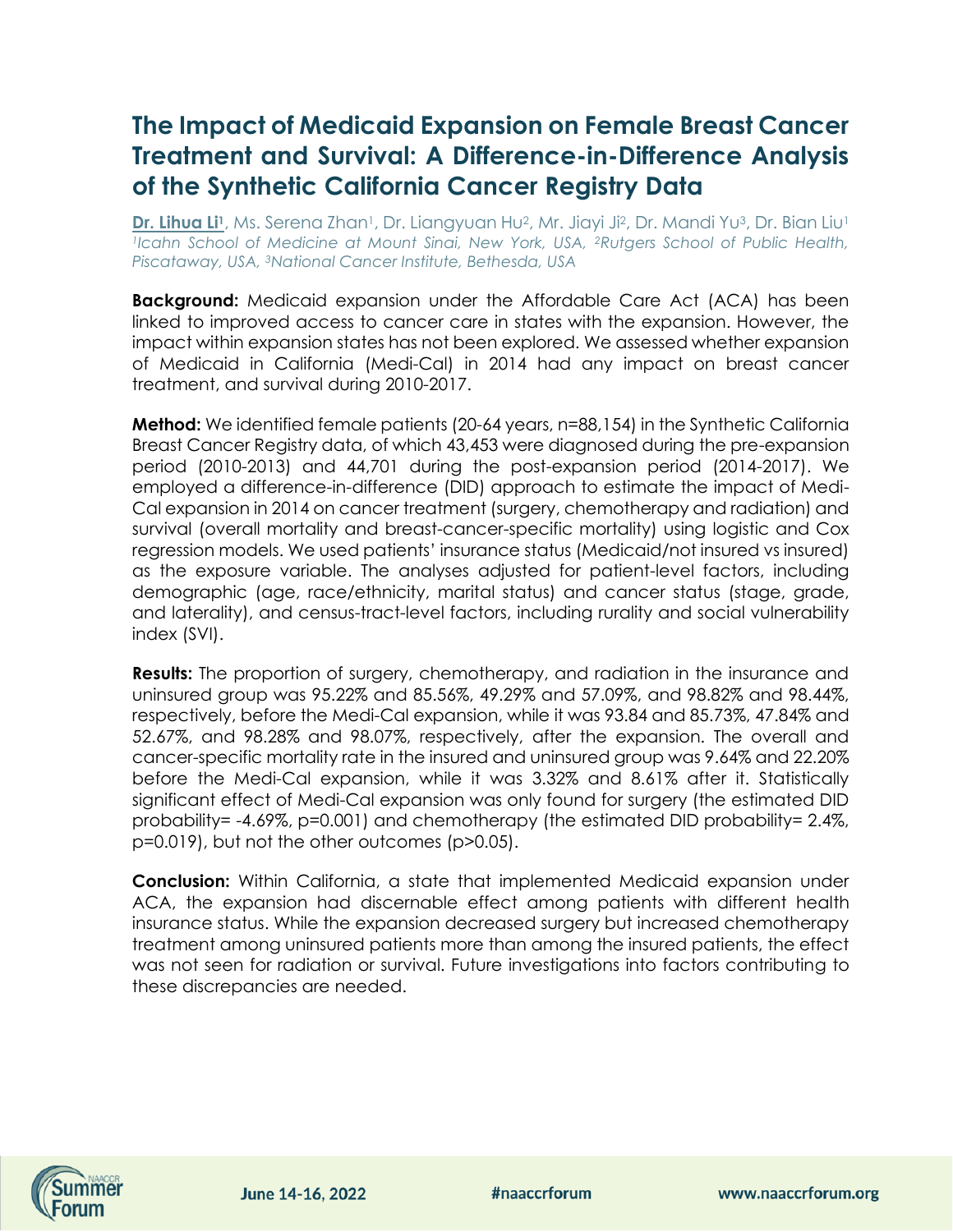#### **Treatment Patterns in Patients Diagnosed with Advanced Prostate Cancer in California, 2010-2018**

**Dr. Anshu Shrestha<sup>1</sup>,** Dr. David Benjamin<sup>3</sup>, Ms. Dimitra Fellman<sup>1</sup>, Dr. Arash Rezazadeh<sup>3</sup>, Dr. Rosemary Cress<sup>1, 2</sup> *<sup>1</sup>Cancer Registry of Greater California, Public Health Institute, Sacramento, USA, 2University of California, Davis, Davis, USA, 3University of California, Irvine, Orange, USA*

**Background:** Androgen deprivation therapy (ADT), i.e. hormonal therapy, is the standard of care for men diagnosed with metastatic prostate cancer (mPC). In recent years, novel hormonal treatments and chemotherapy (e.g. docetaxel) have been approved to treat mPC. However, utilization of such treatments has been described in a limited manner in recent years.

**Purpose:** To assess initial treatment patterns among men diagnosed with mPC.

**Methods:** California Cancer Registry data from 2010–2018 were used to identify men ≥20 years old diagnosed with stage IV prostate cancer (site code: C619). Only microscopically confirmed primary cancer cases were included. Treatment patterns were examined using variables that captured ADT and chemotherapy utilization as part of initial cancer treatment. Frequency/proportion of patients who received any ADT and/or chemotherapy were calculated overall and by sociodemographic, comorbidity, and tumor characteristics. We further examined whether receipt of ADT and chemotherapy varied by sociodemographic and tumor characteristics using logistic regression models, adjusted for relevant covariates.

**Results:** We identified 14,215 men who met the study criteria. Of them, about 76% (n=10,867) received some form of ADT and 13% (n=1,802) received a chemotherapy. Among those who received ADT, almost 15% (n=1,580) also received chemotherapy. We observed approximately 12%-42% lower odds of ADT utilization among men 85+ and those in lower SES neighborhoods, but 1.3-6.7 times higher odds of utilization among those with Gleason score≥8, presence of distant metastasis, and those diagnosed/treated at a CoC or NCCN designated facility. These findings were statistically significant after adjusting for covariates. Similar patterns emerged for chemotherapy use for these characteristics except for NCCN designation. Additionally, we observed significantly lower odds (18%-79% lower, p-value <0.05) of chemotherapy utilization among men 75-84, who were Black or Hispanic and those with non-private insurance.

**Conclusion:** Although ADT is a standard of care for mPC, nearly a quarter of patients still do not receive it. There may also be some disparity in treatment utilization by age, SES, and race/ethnicity, particularly for newly approved treatments. Further study is needed to confirm these disparities, particularly a study that examines complete course(s) of treatments, timing and specific therapies received.

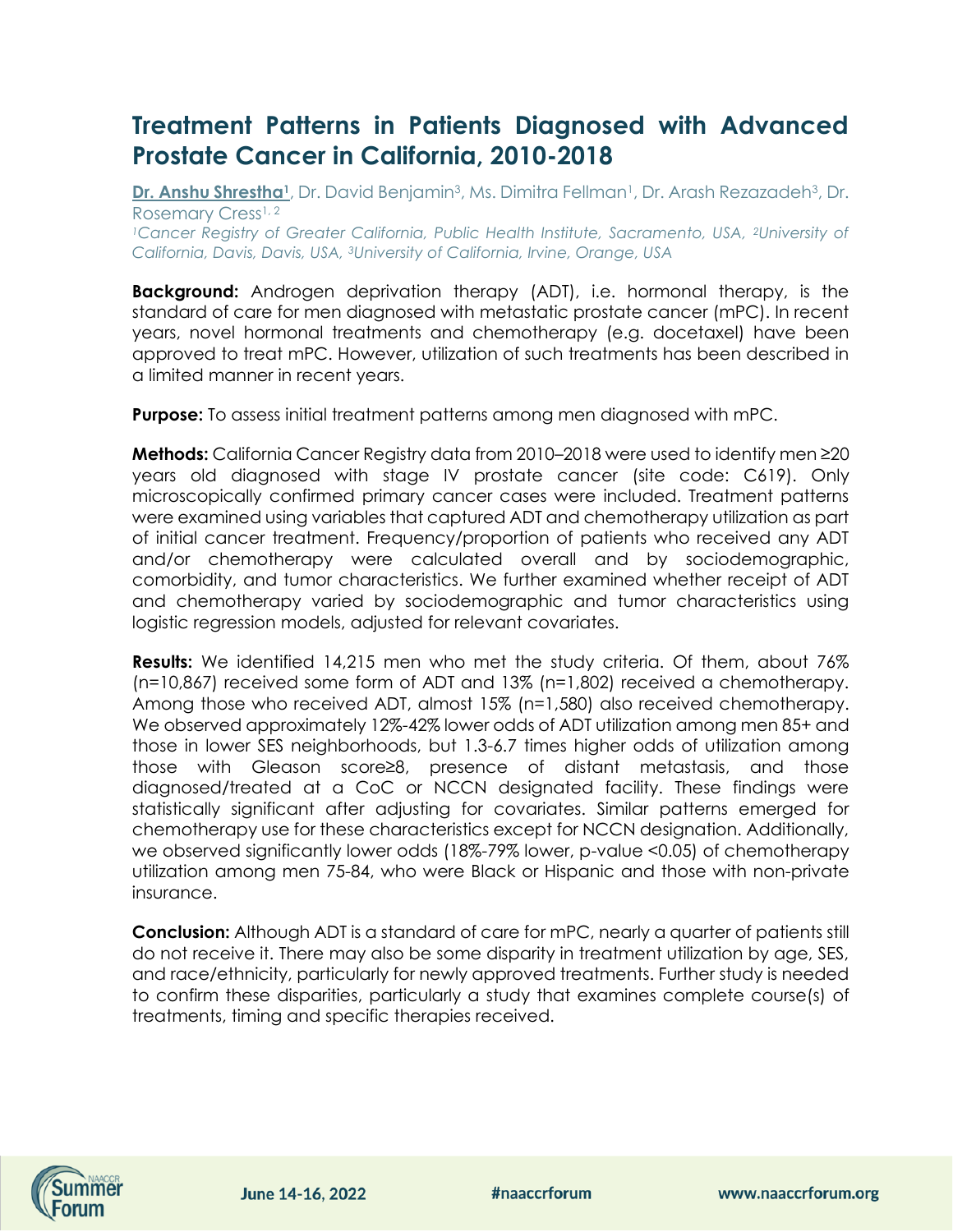### **Trends in Hepatocellular Carcinoma Among Asians and Pacific Islanders Compared to Other Races in the United States**

Ms. Abby Holt<sup>1</sup>, Mr. Xing Dong<sup>1</sup>, Dr. Yuan Ren<sup>1</sup>, Ms. Reda Wilson<sup>2</sup>, Dr. Manxia Wu<sup>2</sup>, Ms. Mary E. O'Neil<sup>2</sup>

*<sup>1</sup>ICF, Rockville, MD, USA, 2National Program of Cancer Registries, CDC, Atlanta, GA, USA*

Hepatocellular Carcinoma (HCC) is the most common liver malignancy and accounts for 85-90% of all liver cases worldwide. Hepatitis B virus (HBV) is one of the leading causes of HCC and the global prevalence remains a public health problem although a vaccine has been available since the 1990s. The World Health Organization estimates that the Asian and Pacific Islander (API) population has the highest incidence of chronic HBV worldwide. A large API population resides in the United States, many of which are living with chronic HBV and likely contribute to increasing HCC incidence trends.

The aim of this project is to describe HCC among this at-risk population, compared to other races, in the United States.

Data from the United States Cancer Statistics Incidence Database from the November 2020 submission in SEER\*Stat will be used to calculate age-adjusted incidence rates of HCC. Primary invasive HCC is defined by ICD-O-3 site C22.0 and histology codes 8160, 8162, 8170-8172, 8174-8175, 8180, and 8190. Race-recode for USCS will be used to compare rate differences by sex between API, American Indian/Alaska Native (AIAN), African American, and White populations. Mortality trends will be obtained from National Center for Health Statistics for underlying cause of death for liver carcinoma, ICD-10 C22.0.

Findings from 2014-2018 show API populations had the highest age-adjusted HCC incidence rate (9.8 per 100,000, 95% CI: 9.6-10.0), followed by AIAN (8.9 per 100,000, 95% CI: 8.5-9.4), African Americans (8.5 per 100,000, 95% CI: 8.3-8.6), and Whites (5.7 per 100,000, 95% CI: 5.7-5.8). Since 2001, HCC trends increased significantly and then leveled off from 2016 – 2018 regardless of race. Further analysis by sex and race will be presented.

HCC remains a burden in API populations in the U.S. While HBV vaccination programs are key for the reduction of HCC, CDC has a goal of reducing HBV-related deaths by 2025 in those living with the disease by increasing access to testing, treatment, and research and development of new and more effective anti-viral therapies. In turn, the reduction of HBV incidence and related deaths may contribute, in part, to decreasing HCC incidence and mortality.